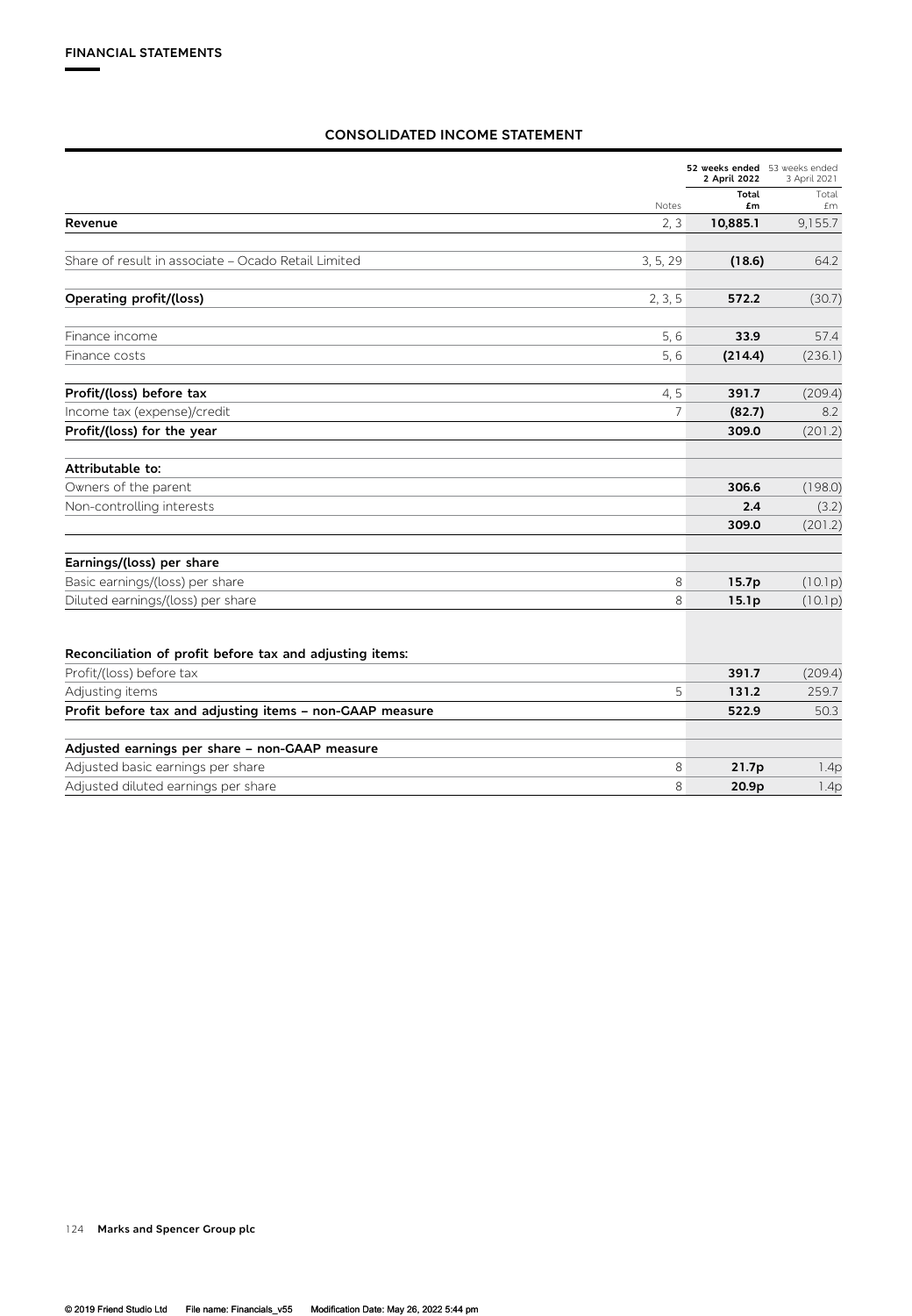# **CONSOLIDATED STATEMENT OF COMPREHENSIVE INCOME**

|                                                                                                      | Notes | 52 weeks ended 53 weeks ended<br>2 April 2022<br>£m | 3 April 2021<br>£m |
|------------------------------------------------------------------------------------------------------|-------|-----------------------------------------------------|--------------------|
| Profit/(loss) for the year                                                                           |       | 309.0                                               | (201.2)            |
| Other comprehensive income/(expense):                                                                |       |                                                     |                    |
| Items that will not be reclassified subsequently to profit or loss                                   |       |                                                     |                    |
| Remeasurements of retirement benefit schemes                                                         | 11    | 357.0                                               | (1,352.0)          |
| Tax (charge)/credit on retirement benefit schemes                                                    |       | (127.6)                                             | 256.5              |
| Loss on disposal of investment held at fair value through<br>other comprehensive income ("FVOCI")    | 16    | (3.7)                                               |                    |
|                                                                                                      |       | 225.7                                               | (1,095.5)          |
| Items that may be reclassified subsequently to profit or loss                                        |       |                                                     |                    |
| Foreign currency translation differences                                                             |       |                                                     |                    |
| - movements recognised in other comprehensive income                                                 |       | (13.5)                                              | (27.7)             |
| - reclassified and reported in profit or loss                                                        |       | (0.5)                                               | 3.7                |
| Cash flow hedges                                                                                     |       |                                                     |                    |
| - fair value movements recognised in other comprehensive income                                      | 21    | 91.3                                                | (215.5)            |
| - reclassified and reported in profit or loss                                                        | 21    | (10.5)                                              | 26.5               |
| Tax (charge)/credit on cash flow hedges                                                              |       | (14.7)                                              | 37.0               |
|                                                                                                      |       | 52.1                                                | (176.0)            |
| Other comprehensive income/(expense) for the year, net of tax                                        |       | 277.8                                               | (1,271.5)          |
| Total comprehensive income/(expense) for the year                                                    |       | 586.8                                               | (1,472.7)          |
| Attributable to:                                                                                     |       |                                                     |                    |
| اللمامات ماما مالله عامل مان مان مان المراجع المراجع المراجع المراجع المراجع المراجع المراجع المراجع |       | <b>POAA</b>                                         | (1.400E)           |

| Owners of the parent      | 584.4 | (1,469.5) |
|---------------------------|-------|-----------|
| Non-controlling interests |       | (3.2)     |
|                           | 586.8 | (1,472.7) |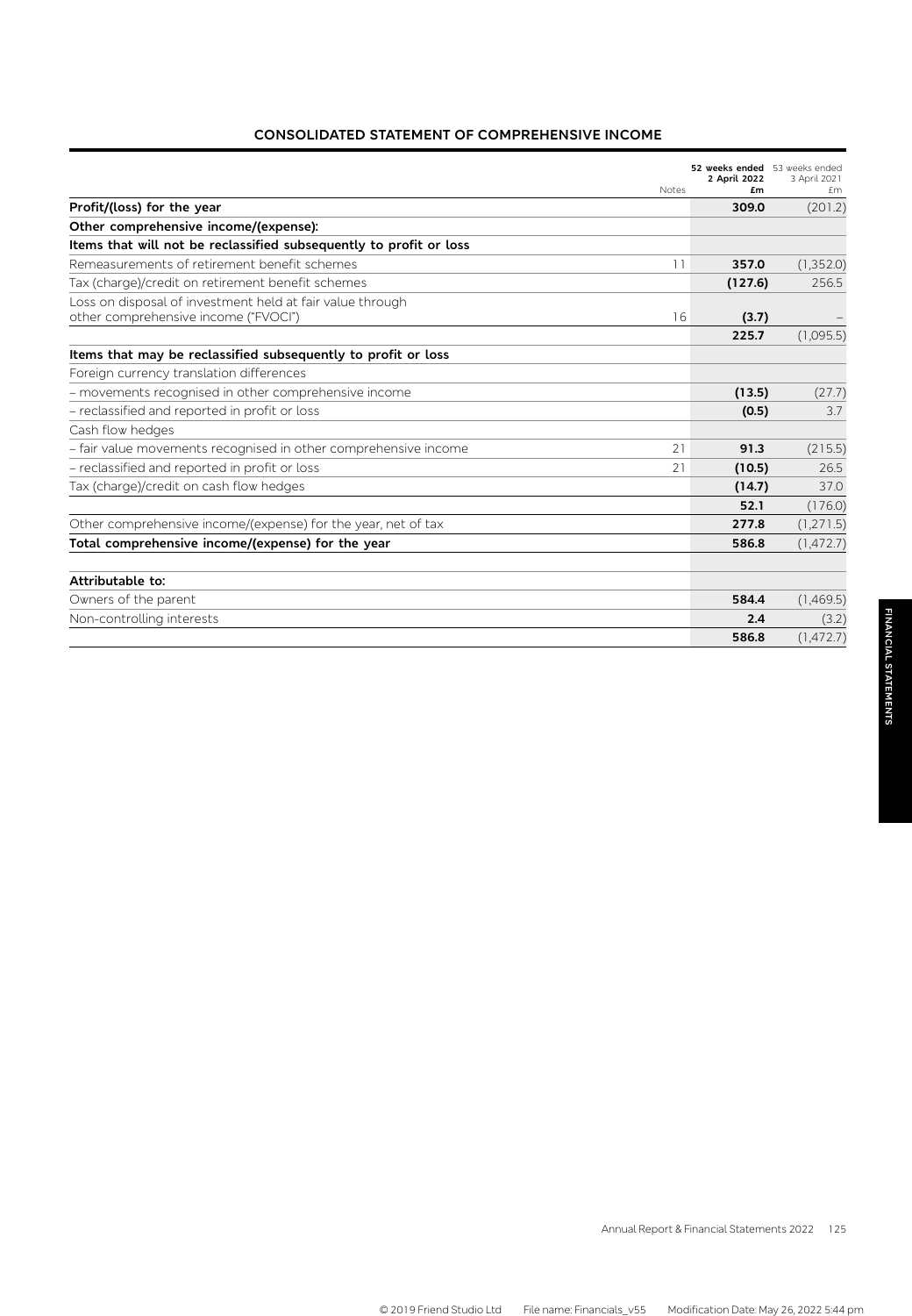# **CONSOLIDATED STATEMENT OF FINANCIAL POSITION**

|                                                                                | Notes    | As at<br>2 April 2022<br>£m | As at<br>3 April 2021<br>£m |
|--------------------------------------------------------------------------------|----------|-----------------------------|-----------------------------|
| Assets                                                                         |          |                             |                             |
| Non-current assets                                                             |          |                             |                             |
| Intangible assets                                                              | 14       | 192.5                       | 232.0                       |
| Property, plant and equipment                                                  | 15       | 4,902.3                     | 5,058.6                     |
| Investment property                                                            |          | 15.0                        | 15.2                        |
| Investments in joint ventures and associates                                   | 29       | 810.9                       | 825.8                       |
| Other financial assets                                                         | 16       | 4.5                         | 9.7                         |
| Retirement benefit asset                                                       | 11       | 1,043.9                     | 639.2                       |
| Trade and other receivables                                                    | 17       | 270.6                       | 261.4                       |
| Derivative financial instruments                                               | 21       | 21.4                        | 0.3                         |
|                                                                                |          | 7,261.1                     | 7,042.2                     |
| <b>Current assets</b>                                                          |          |                             |                             |
| Inventories                                                                    | 5        | 706.1                       | 624.6                       |
| Other financial assets                                                         | 16       | 17.6                        | 18.4                        |
| Trade and other receivables                                                    | 17       | 217.1                       | 209.6                       |
| Derivative financial instruments                                               | 21       | 43.6                        | 32.8                        |
| Current tax assets                                                             |          |                             | 35.4                        |
| Cash and cash equivalents                                                      | 18       | 1,197.9                     | 674.4                       |
|                                                                                |          | 2,182.3                     | 1,595.2                     |
| <b>Total assets</b>                                                            |          | 9,443.4                     | 8,637.4                     |
| <b>Liabilities</b>                                                             |          |                             |                             |
| <b>Current liabilities</b>                                                     |          |                             |                             |
| Trade and other payables                                                       | 19       | 1,960.9                     | 1,599.0                     |
| Partnership liability to the Marks & Spencer UK Pension Scheme                 | 12       | 71.9                        | 124.9                       |
| Borrowings and other financial liabilities                                     | 20       | 247.2                       | 432.8                       |
| Derivative financial instruments                                               | 21       | 3.2                         | 96.0                        |
| Provisions                                                                     | 22       | 53.6                        | 43.1                        |
| Current tax liabilities                                                        |          | 34.0                        |                             |
|                                                                                |          | 2,370.8                     | 2,295.8                     |
|                                                                                |          |                             |                             |
| <b>Non-current liabilities</b>                                                 |          |                             |                             |
| Retirement benefit deficit                                                     | 11       | 5.7                         | 7.8                         |
| Trade and other payables                                                       | 19       | 188.2<br>120.4              | 192.3                       |
| Partnership liability to the Marks & Spencer UK Pension Scheme                 | 12       |                             | 68.6                        |
| Borrowings and other financial liabilities<br>Derivative financial instruments | 20<br>21 | 3,561.0                     | 3,659.9                     |
|                                                                                |          | 0.4                         | 10.7                        |
| Provisions                                                                     | 22       | 91.8<br>187.2               | 74.2                        |
| Deferred tax liabilities                                                       | 23       |                             | 42.3                        |
| <b>Total liabilities</b>                                                       |          | 4,154.7                     | 4,055.8                     |
|                                                                                |          | 6,525.5                     | 6,351.6                     |
| Net assets                                                                     |          | 2,917.9                     | 2,285.8                     |
| Equity                                                                         |          |                             |                             |
| Issued share capital                                                           | 24       | 19.7                        | 489.2                       |
| Share premium account                                                          |          | 910.6                       | 910.4                       |
| Capital redemption reserve                                                     |          | 2,680.4                     | 2,210.5                     |
| Hedging reserve                                                                | 21       | 17.6                        |                             |
| Cost of hedging reserve                                                        | 21       | 3.6                         | (54.8)<br>4.6               |
| Other reserve                                                                  |          | (6, 542.2)                  | (6, 542.2)                  |
| Foreign exchange reserve                                                       |          | (73.9)                      | (59.9)                      |
| Retained earnings                                                              |          | 5,897.9                     | 5,325.2                     |
| Equity attributable to owners of the parent                                    |          | 2,913.7                     | 2,283.0                     |
| Non-controlling interests                                                      |          | 4.2                         | 2.8                         |
| <b>Total equity</b>                                                            |          | 2,917.9                     | 2,285.8                     |
|                                                                                |          |                             |                             |

The financial statements were approved by the Board and authorised for issue on 24 May 2022. The financial statements also comprise notes 1 to 32.

Nove

Evi Top

Steve Rowe, Chief Executive Officer **Eoin Tonge, Chief Financial Officer**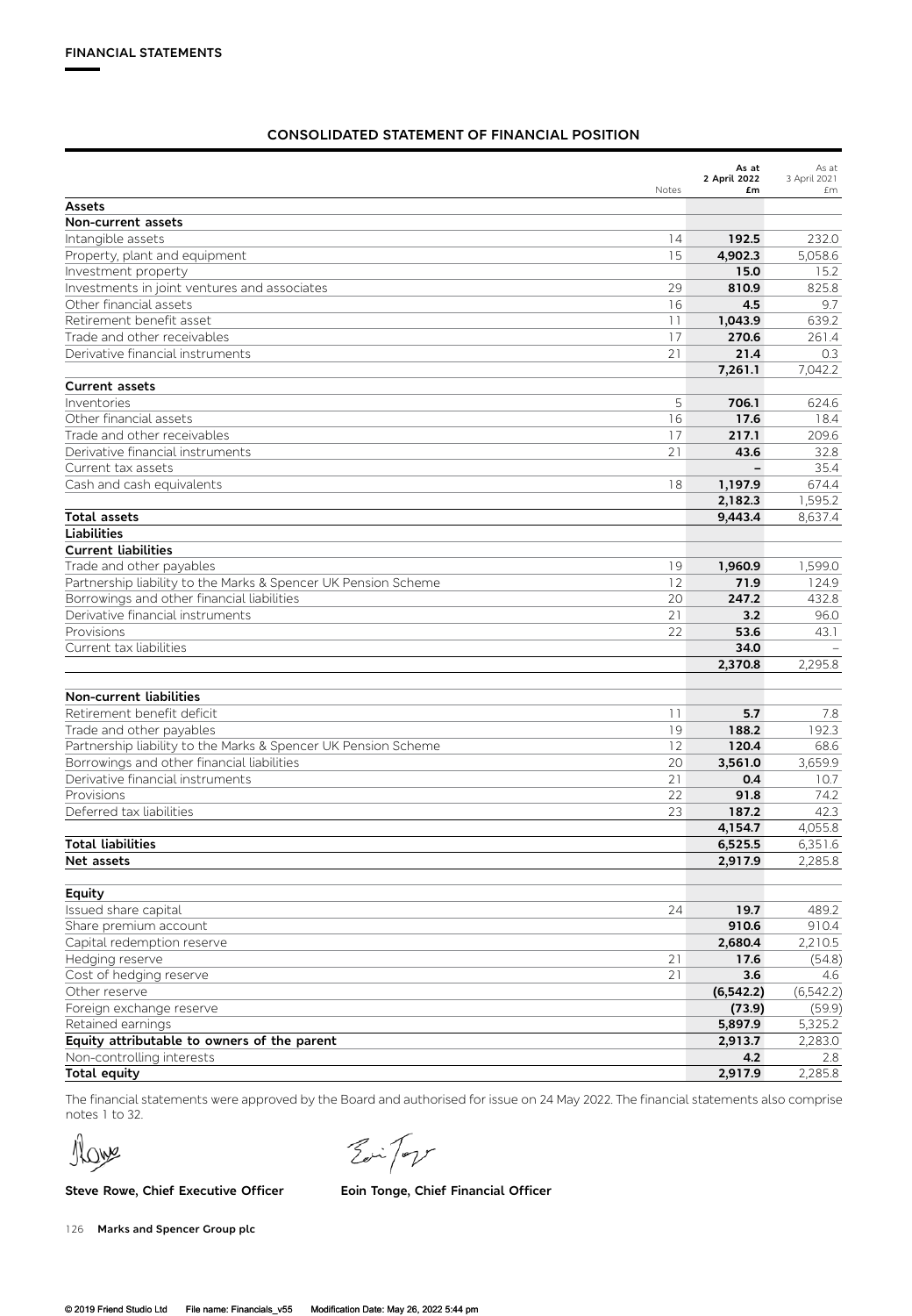# **CONSOLIDATED STATEMENT OF CHANGES IN EQUITY**

|                                                         | Ordinary<br>capital<br>£m | Share<br>account<br>£m   | Capital<br>share premium redemption Hedging<br>reserve<br>£m | £m             | Cost of<br>reserve hedging<br>£m | reserve <sup>1</sup><br>£m | Foreign<br>Other exchange<br>reserve<br>£m | Retained<br>earnings $2$<br>£m   | Total<br>£m | Non-<br>controlling<br>interest<br>£m | Total<br>£m         |
|---------------------------------------------------------|---------------------------|--------------------------|--------------------------------------------------------------|----------------|----------------------------------|----------------------------|--------------------------------------------|----------------------------------|-------------|---------------------------------------|---------------------|
| As at 29 March 2020                                     | 487.6                     | 910.4                    | 2,210.5                                                      | 68.6           |                                  | 5.7 (6,542.2)              | (35.9)                                     | 6,597.8                          | 3,702.5     | 6.0                                   | 3,708.5             |
| Loss for the year                                       |                           |                          |                                                              |                |                                  |                            |                                            | (198.0)                          | (198.0)     | (3.2)                                 | (201.2)             |
| Other comprehensive<br>(expense)/income:                |                           |                          |                                                              |                |                                  |                            |                                            |                                  |             |                                       |                     |
| Foreign currency translation                            |                           |                          |                                                              |                |                                  |                            |                                            |                                  |             |                                       |                     |
| - movements recognised in<br>other comprehensive income |                           |                          |                                                              |                |                                  |                            | (27.7)                                     |                                  | (27.7)      |                                       | (27.7)              |
| - reclassified and reported<br>in profit or loss        |                           |                          |                                                              |                |                                  |                            | 3.7                                        |                                  | 3.7         |                                       | 3.7                 |
| Remeasurements of<br>retirement benefit schemes         |                           |                          |                                                              |                |                                  |                            |                                            | $(1,352.0)$ $(1,352.0)$          |             |                                       | (1,352.0)           |
| Tax credit on retirement<br>benefit schemes             |                           |                          |                                                              |                |                                  |                            | $\overline{a}$                             | 256.5                            | 256.5       | $\overline{a}$                        | 256.5               |
| Cash flow hedges                                        |                           |                          |                                                              |                |                                  |                            |                                            |                                  |             |                                       |                     |
| - fair value movement in other<br>comprehensive income  |                           |                          |                                                              | $-$ (214.2)    | (1.3)                            |                            |                                            |                                  | (215.5)     |                                       | (215.5)             |
| - reclassified and reported<br>in profit or loss        | $\overline{\phantom{0}}$  | $\overline{\phantom{0}}$ |                                                              | 26.5           | $\qquad \qquad -$                | $\overline{\phantom{0}}$   |                                            | $\qquad \qquad -$                | 26.5        | $\overline{\phantom{0}}$              | 26.5                |
| Tax on cash flow hedges                                 | $\overline{\phantom{0}}$  | $\overline{\phantom{0}}$ | $\overline{\phantom{0}}$                                     | 36.8           | 0.2                              | $\overline{\phantom{0}}$   |                                            | $\qquad \qquad -$                | 37.0        | $\overline{\phantom{0}}$              | 37.0                |
| Other comprehensive<br>(expense)/income                 | -                         | $\qquad \qquad$          |                                                              | $-$ (150.9)    | (1.1)                            |                            |                                            | $(24.0)$ $(1,095.5)$ $(1,271.5)$ |             |                                       | $-$ (1,271.5)       |
| <b>Total comprehensive</b><br>(expense)/income          | ۳                         |                          |                                                              | $-$ (150.9)    | (1.1)                            |                            |                                            | $(24.0)$ $(1,293.5)$ $(1,469.5)$ |             |                                       | $(3.2)$ $(1,472.7)$ |
| Cash flow hedges<br>recognised in inventories           | $\overline{\phantom{0}}$  |                          | $\overline{\phantom{0}}$                                     | 33.9           |                                  |                            |                                            |                                  | 33.9        | $\overline{\phantom{0}}$              | 33.9                |
| Tax on cash flow hedges<br>recognised in inventories    |                           |                          |                                                              | (6.4)          |                                  |                            |                                            |                                  | (6.4)       |                                       | (6.4)               |
| Transactions with owners:                               |                           |                          |                                                              |                |                                  |                            |                                            |                                  |             |                                       |                     |
| Shares issued in respect<br>of employee share options   | 1.6                       |                          |                                                              |                | $\overline{\phantom{0}}$         |                            | -                                          | (1.6)                            |             |                                       |                     |
| Purchase of own shares<br>held by employee trusts       | $\overline{\phantom{0}}$  |                          |                                                              |                | $\overline{\phantom{0}}$         |                            | $\qquad \qquad -$                          | (0.8)                            | (0.8)       | $\overline{\phantom{0}}$              | (0.8)               |
| Credit for share-based payments                         | $\overline{a}$            | $\overline{a}$           | $\overline{a}$                                               | $\overline{a}$ | $\overline{a}$                   | $\overline{a}$             | $\overline{\phantom{0}}$                   | 19.3                             | 19.3        | $\overline{a}$                        | 19.3                |
| Deferred tax on share schemes                           |                           |                          |                                                              |                |                                  |                            | $\overline{\phantom{0}}$                   | 4.0                              | 4.0         | $\overline{a}$                        | 4.0                 |
| As at 3 April 2021                                      | 489.2                     | 910.4                    | 2,210.5                                                      | (54.8)         |                                  | 4.6 (6,542.2)              | (59.9)                                     | 5,325.2                          | 2,283.0     | 2.8                                   | 2,285.8             |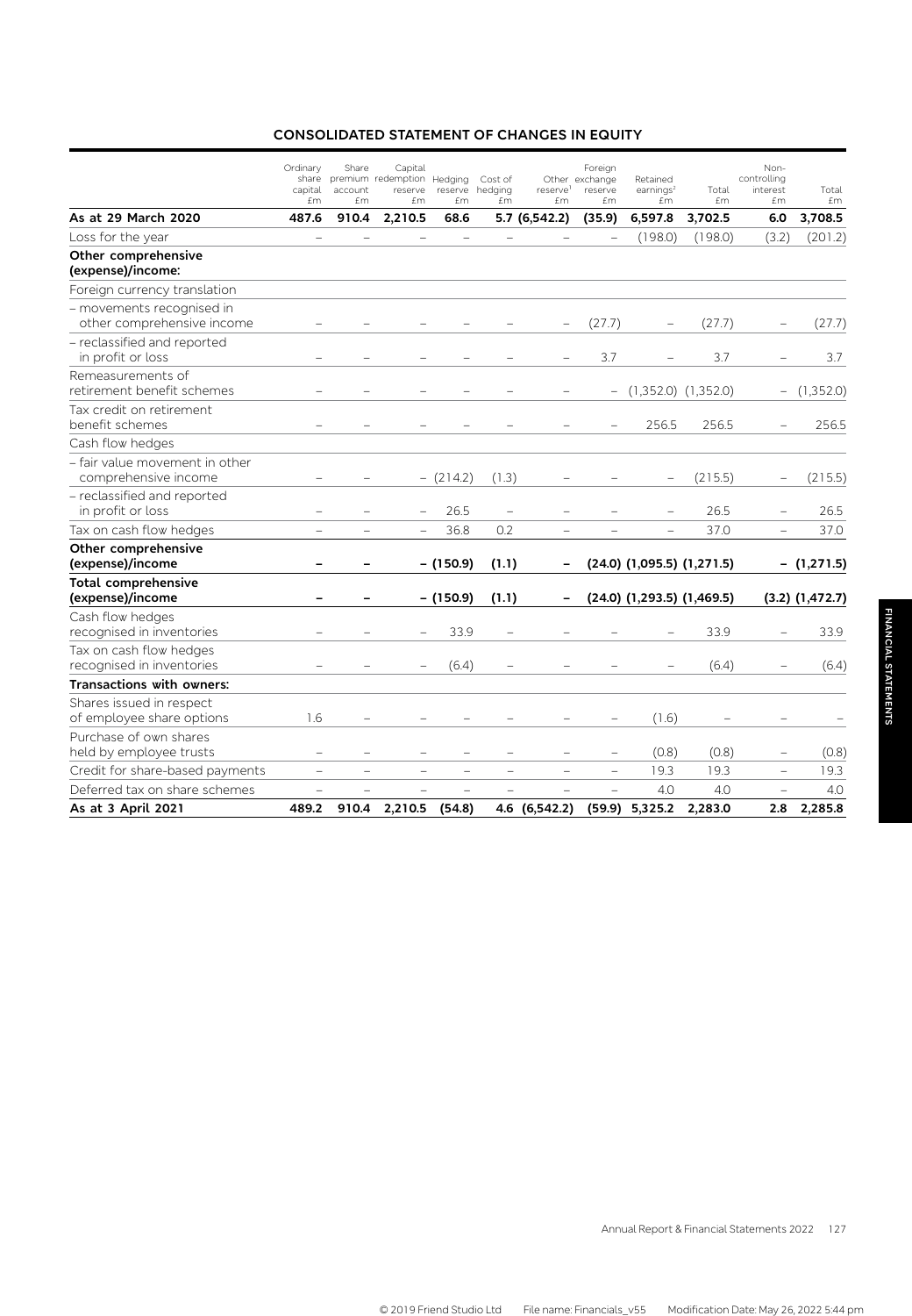# **CONSOLIDATED STATEMENT OF CHANGES IN EQUITY** CONTINUED

|                                                         | Ordinary<br>share<br>capital<br>£m | Share<br>account<br>£m | Capital<br>premium redemption Hedging<br>reserve<br>£m | reserve<br>£m            | Cost of<br>hedging<br>£m | reserve <sup>1</sup><br>£m | Foreign<br>Other exchange<br>reserve<br>£m | Retained<br>earnings <sup>2</sup><br>£m | Total<br>£m | Non-<br>controlling<br>interest<br>£m | Total<br>£m |
|---------------------------------------------------------|------------------------------------|------------------------|--------------------------------------------------------|--------------------------|--------------------------|----------------------------|--------------------------------------------|-----------------------------------------|-------------|---------------------------------------|-------------|
| As at 4 April 2021                                      | 489.2                              | 910.4                  | 2,210.5                                                | (54.8)                   | 4.6                      | (6, 542.2)                 | (59.9)                                     | 5,325.2                                 | 2,283.0     | 2.8                                   | 2,285.8     |
| Profit for the year                                     |                                    |                        |                                                        |                          |                          |                            | $\overline{\phantom{0}}$                   | 306.6                                   | 306.6       | 2.4                                   | 309.0       |
| Other comprehensive<br>income/(expense):                |                                    |                        |                                                        |                          |                          |                            |                                            |                                         |             |                                       |             |
| Foreign currency translation                            |                                    |                        |                                                        |                          |                          |                            |                                            |                                         |             |                                       |             |
| - movements recognised in<br>other comprehensive income |                                    |                        |                                                        |                          |                          |                            | (13.5)                                     |                                         | (13.5)      | $\qquad \qquad -$                     | (13.5)      |
| - reclassified and reported<br>in profit or loss        |                                    |                        |                                                        |                          |                          |                            | (0.5)                                      |                                         | (0.5)       |                                       | (0.5)       |
| Remeasurements of<br>retirement benefit schemes         |                                    |                        |                                                        |                          |                          |                            | $\qquad \qquad -$                          | 357.0                                   | 357.0       | $\qquad \qquad -$                     | 357.0       |
| Tax charge on retirement<br>benefit schemes             |                                    |                        |                                                        |                          |                          |                            | -                                          | (127.6)                                 | (127.6)     |                                       | (127.6)     |
| Loss on disposal of<br>investments held at FVOCI        |                                    |                        |                                                        |                          |                          |                            |                                            | (3.7)                                   | (3.7)       |                                       | (3.7)       |
| Cash flow hedges                                        |                                    |                        |                                                        |                          |                          |                            |                                            |                                         |             |                                       |             |
| - fair value movement in other<br>comprehensive income  |                                    |                        |                                                        | 92.1                     | (0.8)                    |                            |                                            |                                         | 91.3        |                                       | 91.3        |
| - reclassified and reported<br>in profit or loss        |                                    |                        |                                                        | (10.5)                   |                          |                            |                                            |                                         | (10.5)      |                                       | (10.5)      |
| Tax on cash flow hedges                                 |                                    |                        |                                                        | (14.5)                   | (0.2)                    |                            |                                            |                                         | (14.7)      | $\overline{a}$                        | (14.7)      |
| Other comprehensive<br>income/(expense)                 |                                    |                        |                                                        | 67.1                     | (1.0)                    |                            | (14.0)                                     | 225.7                                   | 277.8       | $\qquad \qquad -$                     | 277.8       |
| <b>Total comprehensive</b><br>income/(expense)          |                                    |                        |                                                        | 67.1                     | (1.0)                    |                            | (14.0)                                     | 532.3                                   | 584.4       | 2.4                                   | 586.8       |
| Cash flow hedges<br>recognised in inventories           |                                    |                        | $\overline{\phantom{0}}$                               | 6.5                      |                          |                            |                                            |                                         | 6.5         | $\overline{\phantom{0}}$              | 6.5         |
| Tax on cash flow hedges<br>recognised in inventories    |                                    |                        |                                                        | (1.2)                    |                          |                            |                                            |                                         | (1.2)       |                                       | (1.2)       |
| <b>Transactions with owners:</b>                        |                                    |                        |                                                        |                          |                          |                            |                                            |                                         |             |                                       |             |
| Transactions with<br>non-controlling shareholders       |                                    |                        |                                                        |                          |                          |                            | -                                          | (1.7)                                   | (1.7)       | (1.0)                                 | (2.7)       |
| Shares issued in respect<br>of employee share options   | 0.4                                | 0.2                    |                                                        |                          |                          |                            |                                            | (0.3)                                   | 0.3         |                                       | 0.3         |
| Buy back and cancellation<br>of own shares <sup>3</sup> | (469.9)                            | -                      | 469.9                                                  |                          |                          |                            |                                            |                                         |             |                                       |             |
| Credit for share-based payments                         | $\qquad \qquad -$                  |                        |                                                        | $\overline{\phantom{0}}$ |                          |                            | $\overline{\phantom{0}}$                   | 38.8                                    | 38.8        | $\overline{\phantom{0}}$              | 38.8        |
| Deferred tax on share schemes                           |                                    |                        |                                                        |                          |                          |                            |                                            | 3.6                                     | 3.6         |                                       | 3.6         |
| As at 2 April 2022                                      | 19.7                               | 910.6                  | 2.680.4                                                | 17.6                     |                          | 3.6 (6,542.2)              | (73.9)                                     | 5,897.9                                 | 2.913.7     | 4.2                                   | 2,917.9     |

1. The "other reserve" was originally created as part of the capital restructuring that took place in 2002. It represents the difference between the nominal value of the shares issued prior to the capital reduction by the Company (being the carrying value of the investment in Marks and Spencer plc) and the share capital, share premium and capital redemption<br>reserve of Marks and Spencer plc at the date o

3. On 8 July 2021, the Company reduced the nominal value of its 1,957,779,626 ordinary shares in issue at that date from £0.25 to £0.01. The reduction was completed by subdividing<br>each £0.25 ordinary share in issue into on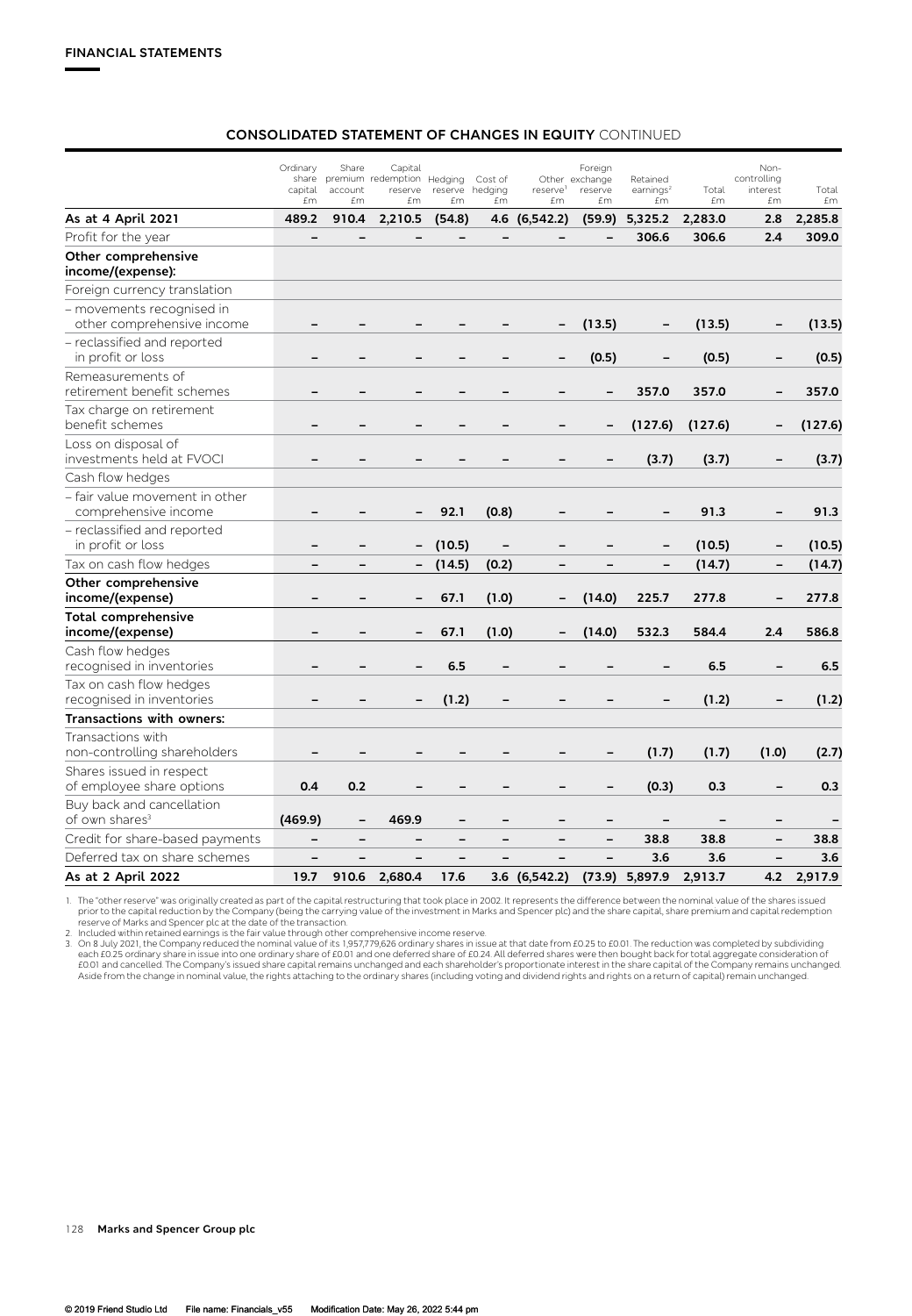# **CONSOLIDATED STATEMENT OF CASH FLOWS**

|                                                                       | 2 April 2022 | 52 weeks ended 53 weeks ended<br>3 April 2021 |
|-----------------------------------------------------------------------|--------------|-----------------------------------------------|
| Notes                                                                 | £m           | £m                                            |
| Cash flows from operating activities                                  |              |                                               |
| Cash generated from operations<br>26                                  | 1,385.7      | 876.7                                         |
| Income tax paid                                                       | (7.7)        | (5.8)                                         |
| Net cash inflow from operating activities                             | 1,378.0      | 870.9                                         |
| Cash flows from investing activities                                  |              |                                               |
| Proceeds on property disposals                                        | 43.9         | 2.9                                           |
| Purchase of property, plant and equipment                             | (192.8)      | (158.9)                                       |
| Purchase of intangible assets                                         | (64.6)       | (47.8)                                        |
| Sale/(purchase) of current financial assets                           | 0.8          | (6.7)                                         |
| Purchase of non-current financial assets                              | (3.3)        |                                               |
| Proceeds on disposal of non-current financial assets                  | 5.2          |                                               |
| Purchase of investments in associates and joint ventures <sup>1</sup> | (37.8)       | 8.7                                           |
| Acquisition of subsidiary, net of cash acquired <sup>2</sup>          | (4.5)        |                                               |
| Loans to related parties                                              | (1.0)        |                                               |
| Interest received                                                     | 8.4          | 9.2                                           |
| Net cash used in investing activities                                 | (245.7)      | (192.6)                                       |
| Cash flows from financing activities                                  |              |                                               |
| Interest paid <sup>3</sup>                                            | (216.6)      | (219.3)                                       |
| Issuance of Medium Term Notes                                         |              | 300.0                                         |
| Redemption of Medium Term Notes                                       | (163.6)      | (136.4)                                       |
| Repayment of lease liabilities                                        | (216.0)      | (184.3)                                       |
| Payment of liability to the Marks & Spencer UK Pension Scheme         |              | (17.2)                                        |
| Shares issued on exercise of employee share options<br>24             | 0.3          |                                               |
| Purchase of own shares by employee trust                              |              | (0.8)                                         |
| Cash received from settlement of derivatives                          |              | 14.0                                          |
| Net cash used in financing activities                                 | (595.9)      | (244.0)                                       |

| Net cash inflow from activities  | 536.4   | 434.3 |
|----------------------------------|---------|-------|
| Effects of exchange rate changes | (8.2)   | (3.3) |
| Opening net cash                 | 669.7   | 238.7 |
| Closing net cash<br>27           | 1.197.9 | 669.7 |

1. Current year includes £33.8m outflow in relation to contingent consideration settled with Ocado Retail Limited and £4.0m outflow on the acquisition of 27% of the issued share<br>outflow of £2.5m in relation to Foundars Fac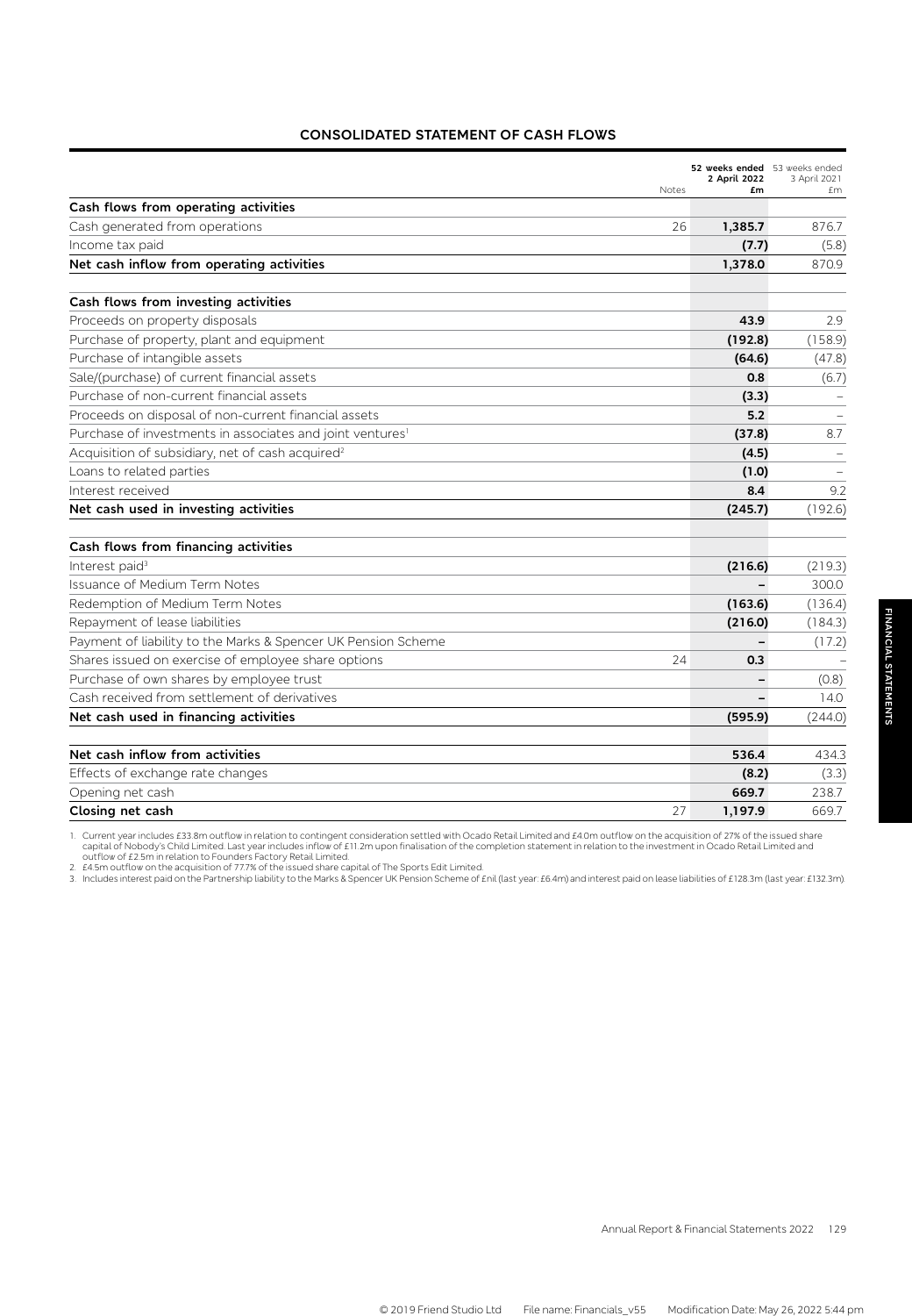# **1 ACCOUNTING POLICIES**

#### **General information**

Marks and Spencer Group plc (the "Company") is a public limited company domiciled and incorporated in England and Wales under the Companies Act 2006. The address of the Company's registered office is Waterside House, 35 North Wharf Road, London, W2 1NW, United Kingdom.

The principal activities of the Company and its subsidiaries (the "Group") and the nature of the Group's operations are as a Clothing & Home and Food retailer.

These financial statements are presented in sterling, which is also the Company's functional currency, and are rounded to the nearest hundred thousand. Foreign operations are included in accordance with the policies set out within this note.

#### **Basis of preparation**

The financial statements have been prepared for the 52 weeks ended 2 April 2022 (last year: 53 weeks ended 3 April 2021) in accordance with UK-adopted International Accounting Standards and with the requirements of the Companies Act 2006 as applicable to companies reporting under those standards.

The Marks and Spencer Scottish Limited Partnership has taken an exemption under paragraph 7 of the Partnership (Accounts) Regulations 2008 from the requirement to prepare and deliver financial statements in accordance with the Companies Act.

The financial statements have been prepared on a going concern basis. In adopting the going concern basis, the Board has considered the business activities as set out on pages 10 to 25, the financial position of the Group, its cash flows, liquidity position and borrowing facilities as set out in the Financial Review on pages 36 to 44, the Group's financial risk management objectives and exposures to liquidity and other financial risks as set out in note 21 and the principal risks and uncertainties as set out on pages 47 to 54.

The Group continues to maintain a robust financial position providing it with sufficient access to liquidity, through a combination of cash and committed facilities, to meet its needs in the short and medium term. At 2 April 2022, the Group had further strengthened its available liquidity over the year to £2,072.9m (last year: £1,799.4m), comprising cash and cash equivalents of £1,197.9m, an undrawn committed syndicated bank revolving credit facility ("RCF") of £850.0m (set to mature in June 2025), and undrawn uncommitted facilities amounting to £25.0m. The Group's net debt at 2 April 2022 was £2,698.8m, a reduction of £817.1m since 3 April 2021, primarily driven by strong free cash flow generation.

The Group successfully renegotiated its RCF in December 2021, which is set to run until June 2025, and replaces the facility which was due to mature in April 2023. The new facility contains a financial covenant, being the ratio of earnings before interest, tax, depreciation and amortisation; to net interest and depreciation on right-of-use assets under IFRS 16. The covenant is measured semi-annually.

In adopting the going concern basis of preparation, the Board has assessed the Group's cash flow forecasts which incorporate a latest estimate of the ongoing impact of current market conditions on the Group and include a number of assumptions including sales growth and customer behaviour. While trading continues to be strong, in forming their outlook on the future financial performance, the Board considered a variety of downsides that the Group might experience, such as a sustained economic recession, increased costs and an inability for the Group to execute the transformation plan.

Under these latest forecasts, the Group is able to operate without the need to draw on its available facilities and without taking any supplementary mitigating actions, such as reducing capital expenditure and other discretionary spend. The forecast cash flows also indicate that the Group will comply with all relevant banking covenants during the forecast period, being at least 12 months from the approval of the financial statements.

The Board has also modelled a more severe, but plausible, downside scenario. This downside scenario assumes that:

- There will be a period of economic recession in the UK in 2022/23 and 2023/24 (following the impacts of the Covid-19 pandemic, the unfolding humanitarian crisis following the invasion of Ukraine and the subsequent sharp increases in the cost of living), resulting in a decline in sales of 4.0% per annum, across all three business units.
- Utilities, fuel and other costs increasing by over £50m across 2022/23 and 2023/24.
- A delay on transformation benefits results in incremental sales expected from the transformation declining by 10%, 20% and 40% respectively across the three-year period across both Food and Clothing & Home business units.

Even under this severe but plausible downside scenario, the Group would continue to have sufficient liquidity and headroom on its existing facilities and against the RCF financial covenant for the forecast period. Although, should such a scenario arise, there are a range of mitigating actions that could be taken to reduce the impact. Given current trading and expectations for the business, the Board considers that this downside scenario reflects a plausible, but remote, outcome for the Group.

In addition, reverse stress testing has been applied to the model, which represents a significant decline in sales compared to the downside scenario. Such a scenario, and the sequence of events which could lead to it, is considered to be remote.

As a result, the Board expects the Group to have adequate resources to continue in operation, meet its liabilities as they fall due, retain sufficient available cash and not breach the covenant under the revolving credit facility for the foreseeable future, being a period of at least 12 months from the approval of the financial statements. The Board therefore considers it appropriate for the Group to adopt the going concern basis in preparing its financial statements.

#### **New accounting standards adopted by the Group**

The Group has applied the following new standards and interpretations for the first time for the annual reporting period commencing 4 April 2021:

- Amendments to IFRS 16: Covid-19-Related Rent Concessions beyond 30 June 2021.
- Amendments to IFRS 9, IAS 39, IFRS 7, IFRS 4 and IFRS 16: Interest Rate Benchmark Reform Phase 2.

The adoption of the standards and interpretations listed above has not led to any changes to the Group's accounting policies or had any other material impact on the financial position or performance of the Group.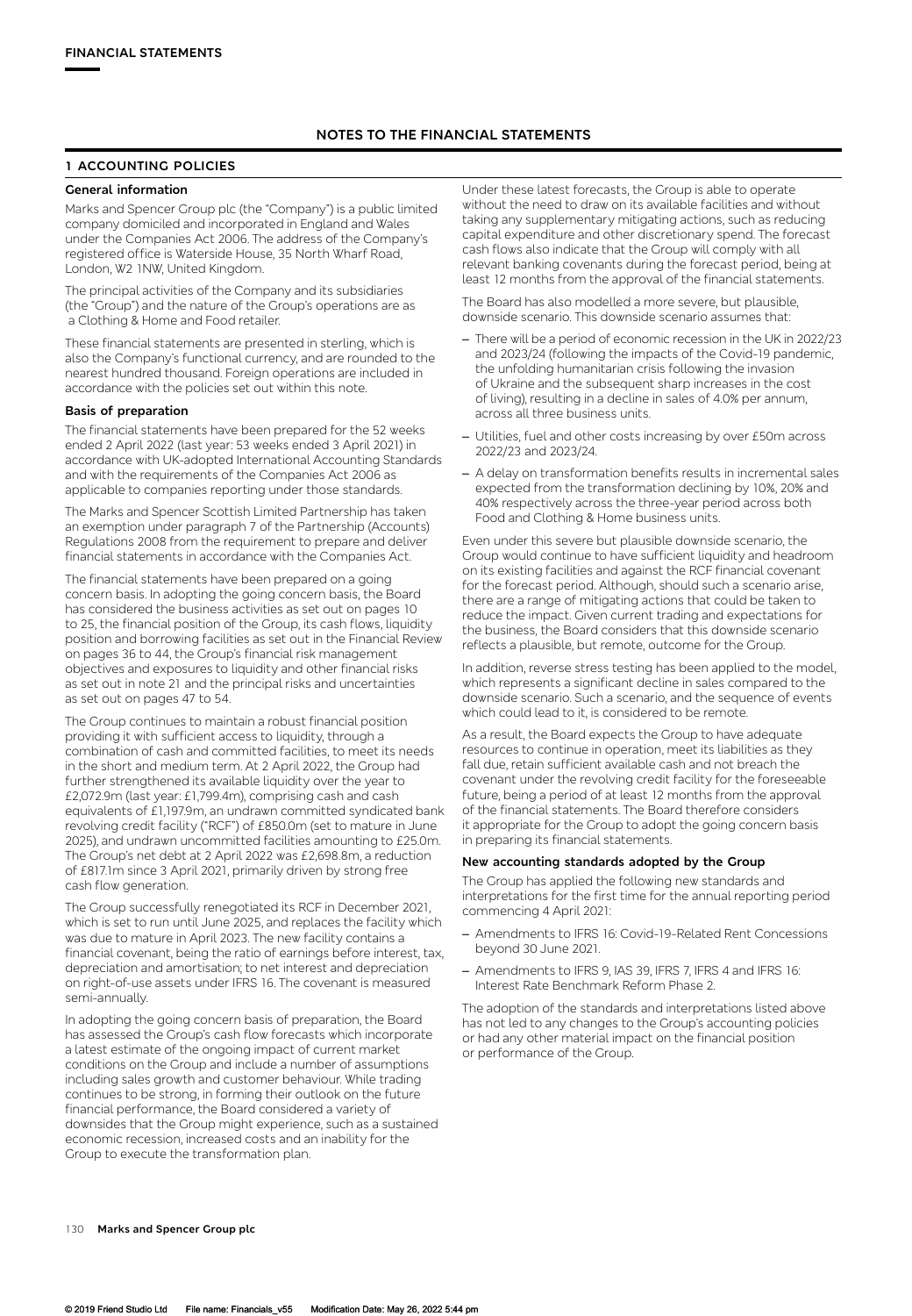# **New accounting standards in issue but not yet effective**

New standards and interpretations that are in issue but not yet effective are listed below:

- Amendments to IAS 16: Property, Plant and Equipment Proceeds before Intended Use
- Amendments to IFRS 3: Reference to the Conceptual Framework
- Amendments to IAS 37: Onerous Contracts Cost of Fulfilling a Contract
- Annual Improvements to IFRS Standards 2018-2020 Cycle: Amendments to IFRS 1 First-time Adoption of International Financial Reporting Standards, IFRS 9 Financial Instruments, IFRS 16 Leases and IAS 41 Agriculture
- IFRS 17 Insurance Contracts
- Amendments to IAS 1: Classification of Liabilities as Current or Non-Current
- Amendments to IAS 1 and IFRS Practice Statement 2: Disclosure of Accounting Policies
- Amendments to IAS 8: Definition of Accounting Estimates
- Amendments to IAS 12: Deferred Tax Related to Assets and Liabilities arising from a Single Transaction
- Amendments to IFRS 10 and IAS 28: Sale or Contribution of Assets between an Investor and its Associate or Joint Venture

The adoption of the above standards and interpretations is not expected to lead to any changes to the Group's accounting policies or have any other material impact on the financial position or performance of the Group.

### **Alternative performance measures**

In reporting financial information, the Group presents alternative performance measures ("APMs"), which are not defined or specified under the requirements of IFRS.

The Group believes that these APMs, which are not considered to be a substitute for, or superior to, IFRS measures, provide stakeholders with additional helpful information on the performance of the business. These APMs are consistent with how the business performance is planned and reported within the internal management reporting to the Board and Executive Committee. Some of these measures are also used for the purpose of setting remuneration targets.

The key APMs that the Group uses include: sales; like-for-like revenue growth; operating profit before adjusting items; profit before tax and adjusting items; adjusted basic earnings per share; net debt; net debt excluding lease liabilities; free cash flow; and return on capital employed. Each of these APMs, and others used by the Group, are set out in the Glossary including explanations of how they are calculated and how they can be reconciled to a statutory measure where relevant.

The Group reports some financial measures, primarily International sales, on both a reported and constant currency basis. The constant currency basis, which is an APM, retranslates the previous year revenues at the average actual periodic exchange rates used in the current financial year. This measure is presented as a means of eliminating the effects of exchange rate fluctuations on the year-on-year reported results.

The Group makes certain adjustments to the statutory profit measures in order to derive many of these APMs. The Group's policy is to exclude items that are considered significant in nature and/or quantum to the financial statement line item or applicable disclosure note or are consistent with items that were treated as adjusting in prior periods. The Group's definition of adjusting items is consistent with prior periods. Adjusted results are consistent with how business performance is measured internally and presented to aid comparability of performance. On this basis, the following items were included within adjusting items for the 52-week period ended 2 April 2022:

- Net charges associated with the strategic programme in relation to the review of the UK store estate.
- Significant restructuring costs and other associated costs arising from strategy or operational changes that are not considered by the Group to be part of the normal operating costs of the business.
- Impairment charges and provisions that are considered to be significant in nature and/or value to the trading performance of the business.
- Charges and reversals of previous impairments arising from the write-off of assets and other property charges that are significant in nature and/or value. Impairment charges are recognised in operating profit before adjusting items where they relate to stores not previously impaired.
- Adjustments to income from M&S Bank due to a provision recognised by M&S Bank for the cost of providing redress to customers in respect of possible mis-selling of M&S Bank financial products.
- Amortisation of the identified intangible assets arising as part of the investment in Ocado Retail Limited.
- Remeasurement of contingent consideration including discount unwind.
- Directly attributable gains and expenses resulting from the Covid-19 pandemic.

Refer to note 5 for a summary of the adjusting items.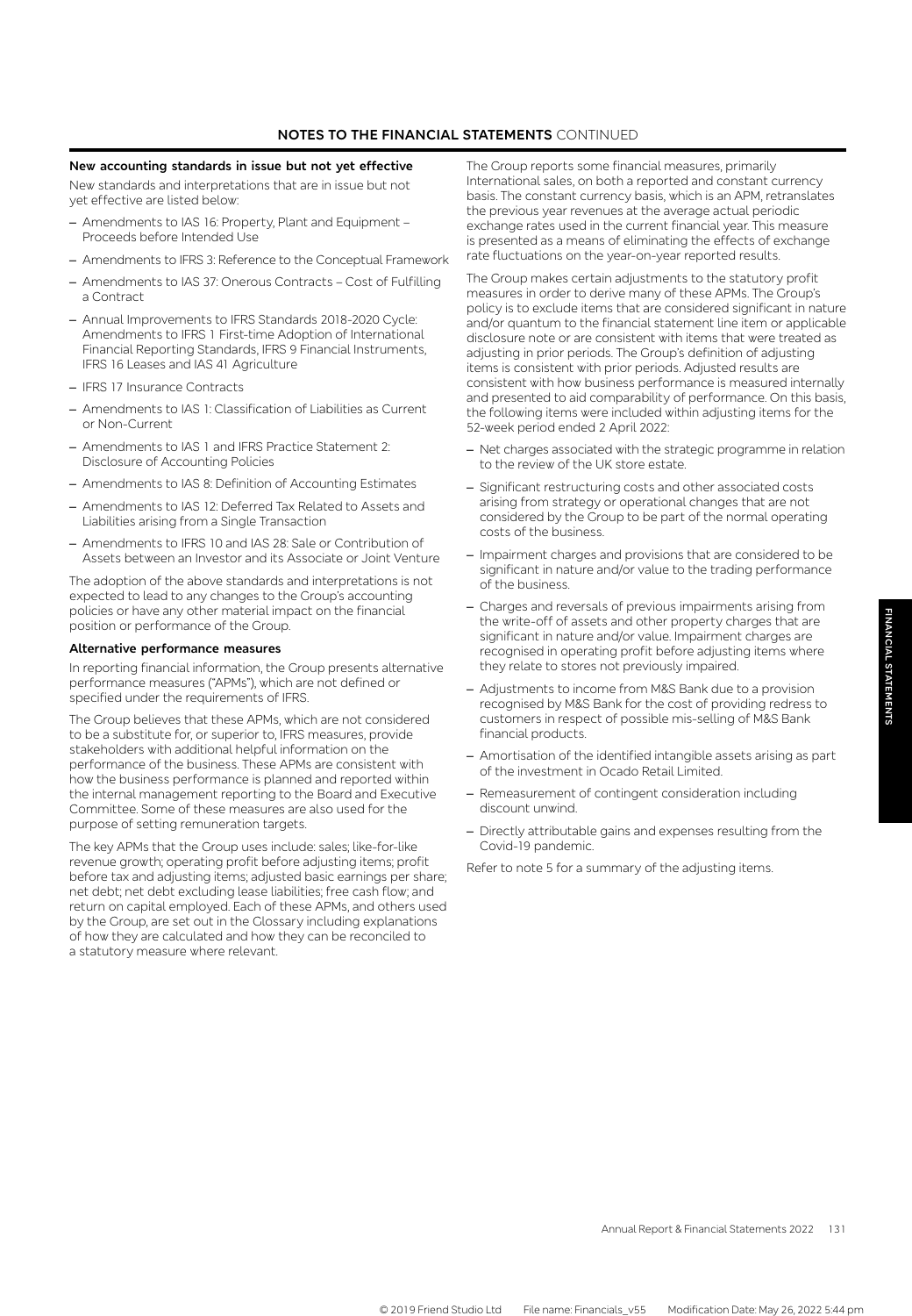A summary of the Company's and the Group's accounting policies is given below.

#### **Accounting convention**

The financial statements are drawn up on the historical cost basis of accounting, except for certain financial instruments (including derivative instruments) and plan assets of defined benefit pension schemes which are measured at fair value at the end of each reporting period, as explained in the accounting policies below.

### **Basis of consolidation**

The Group financial statements incorporate the financial statements of Marks and Spencer Group plc and all its subsidiaries made up to the period end date. Where necessary, adjustments are made to the financial statements of subsidiaries to bring the accounting policies used in line with those used by the Group.

#### **Subsidiaries**

Subsidiary undertakings are all entities (including special purpose entities) over which the Company has control. Control is achieved when the Company has the power over the entity; is exposed, or has rights to, variable returns from its involvement with the entity; and has the ability to use its power to affect its returns. The Company reassesses whether or not it controls an entity if facts and circumstances indicate that there are changes to one or more of these three elements of control. Consolidation of a subsidiary begins when the Company obtains control over the subsidiary and ceases when the Company loses control of the subsidiary. Subsidiary undertakings acquired during the year are recorded using the acquisition method of accounting and their results are included from the date of acquisition.

The separable net assets, including property, plant and equipment and intangible assets, of the newly acquired subsidiary undertakings are incorporated into the consolidated financial statements on the basis of the fair value as at the effective date of control.

Intercompany transactions, balances, and unrealised gains on transactions between Group companies are eliminated on consolidation.

#### **Associates**

An associate is an entity over which the Group has significant influence and that is neither a subsidiary nor an interest in a joint venture. Significant influence is the power to participate in the financial and operating policy decisions of the investee but is not control or joint control over those policies. The results and assets and liabilities of associates are incorporated in these financial statements using the equity method of accounting. Under the equity method, an investment in an associate is recognised initially in the consolidated statement of financial position at cost and adjusted thereafter to recognise the Group's share of the profit or loss and other comprehensive income of the associate. When the Group's share of losses of an associate exceeds the Group's interest in that associate (which includes any long-term interests that, in substance, form part of the Group's net investment in the associate), the Group discontinues recognising its share of further losses. Additional losses are recognised only to the extent that the Group has incurred legal or constructive obligations or made payments on behalf of the associate. Dividends received or receivable from an associate are recognised as a reduction in the carrying amount of the investment.

Associated undertakings acquired during the year are recorded using the equity method of accounting and their results are included from the date of acquisition. On acquisition of the investment in an associate, any excess of the cost of the investment over the Group's share of the net fair value of the identifiable assets and liabilities of the investee is recognised as goodwill, which is included within the carrying amount of the investment. Any excess of the Group's share of the net fair value of the identifiable assets and liabilities over the cost of the investment, after reassessment, is recognised immediately in profit or loss in the period in which the investment is acquired. The Group's share of the net fair value of identified intangible assets is amortised over the expected useful economic life of the assets.

The requirements of IAS 36 are applied to determine whether it is necessary to recognise any impairment loss with respect to the Group's investment in an associate. When necessary, the entire carrying amount of the investment (including goodwill) is tested for impairment in accordance with IAS 36 as a single asset by comparing its recoverable amount (higher of value in use and fair value less costs of disposal) with its carrying amount.

When a Group company transacts with an associate of the Group, profits and losses resulting from the transactions with the associate are recognised only to the extent of interests in the associate that are not related to the Group.

#### **Revenue**

Revenue comprises sales of goods to customers outside the Group less an appropriate deduction for actual and expected returns, discounts and loyalty scheme vouchers, and is stated net of value added tax and other sales taxes. Revenue is recognised when performance obligations are satisfied and goods are delivered to our franchise partners or the customer and the control of goods is transferred to the buyer. Online sales are recognised when items are delivered, as this is when the performance obligation is deemed to have been satisfied. Where third-party branded goods are sold on a consignment basis, only the commission receivable is included in statutory revenue.

A right of return is not a separate performance obligation and the Group is required to recognise revenue net of estimated returns. A refund liability and a corresponding asset in inventory representing the right to recover products from the customer are recognised.

The Group enters into agreements which entitle other parties to operate under the Marks & Spencer brand name for certain activities and operations, such as M&S Bank and M&S Energy. These contracts give rise to performance-based variable consideration. Income dependent on the performance of the third-party operations is recognised when it is highly probable that a significant reversal in the amount of income recognised will not occur, and presented as other operating income.

#### **Supplier income**

In line with industry practice, the Group enters into agreements with suppliers to share the costs and benefits of promotional activity and volume growth. The Group receives income from its suppliers based on specific agreements in place. This supplier income received is recognised as a deduction from cost of sales based on the entitlement that has been earned up to the balance sheet date for each relevant supplier agreement. Marketing contributions, equipment hire and other non-judgemental, fixed rate supplier charges are not included in the Group's definition of supplier income.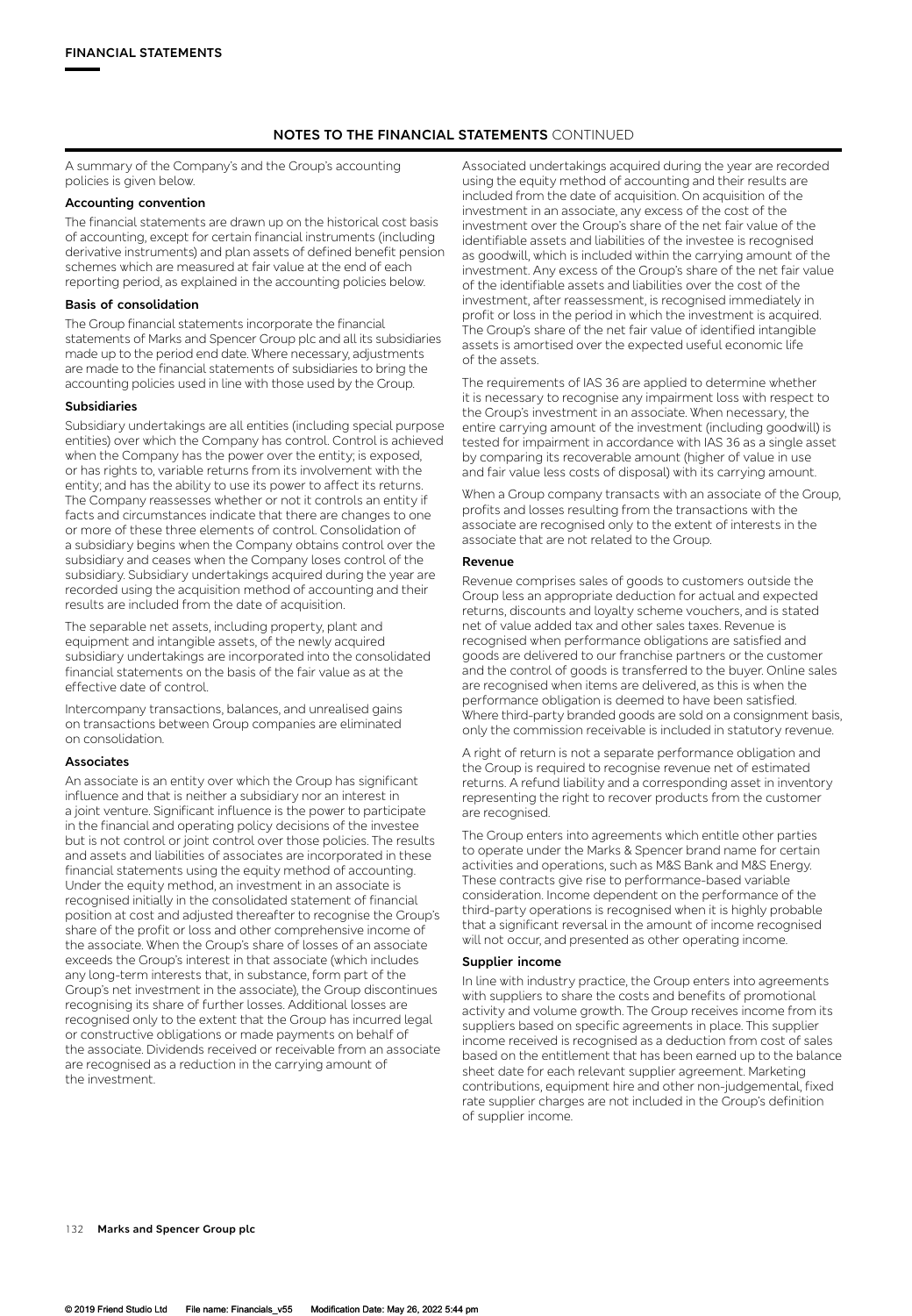The types of supplier income recognised by the Group and the associated recognition policies are:

**A. Promotional contribution** Includes supplier contributions to promotional giveaways and pre-agreed contributions to annual "spend and save" activity.

Income is recognised as a deduction to cost of sales over the relevant promotional period. Income is calculated and invoiced at the end of the promotional period based on actual sales or according to fixed contribution arrangements. Contributions earned but not invoiced are accrued at the end of the relevant period.

**B. Volume-based rebates** Includes annual growth incentives, seasonal contributions and contributions to share economies of scale resulting from moving product supply.

Annual growth incentives are calculated and invoiced at the end of the financial year, once earned, based on fixed percentage growth targets agreed for each supplier at the beginning of the year. They are recognised as a reduction in cost of sales in the year to which they relate. Other volume-based rebates are agreed with the supplier and spread over the relevant season/ contract period to which they relate. Contributions earned but not invoiced are accrued at the end of the relevant period.

Uncollected supplier income at the balance sheet date is classified within the financial statements as follows:

**A. Trade and other payables** The majority of income due from suppliers is netted against amounts owed to that supplier as the Group has the legal right and intention to offset these balances.

**B. Trade and other receivables** Supplier income that has been earned but not invoiced at the balance sheet date is recognised in trade and other receivables and primarily relates to volumebased rebates that run up to the period end.

In order to provide users of the accounts with greater understanding in this area, additional balance sheet disclosure is provided in note 17 to the financial statements.

#### **M&S Bank**

The Group has an economic interest in M&S Bank which entitles the Group to a 50% share of the profits of M&S Bank after appropriate contractual deductions.

### **Dividends**

Final dividends are recorded in the financial statements in the period in which they are approved by the Company's shareholders. Interim dividends are recorded in the period in which they are approved and paid.

#### **Government grants**

Government grants are recognised where there is reasonable assurance that the grants will be received and that the Group will comply with the conditions attached to them.

Government grants that compensate the Group for expenses incurred are recognised in profit or loss, as a deduction against the related expense, over the periods necessary to match them with the related costs.

Government grant income is disclosed in note 30.

### **Pensions**

Funded pension plans are in place for the Group's UK employees and some overseas employees.

For defined benefit ("DB") pension schemes, the difference between the fair value of the assets and the present value of the DB obligation is recognised as an asset or liability in the statement of financial position. The DB obligation is actuarially calculated using the projected unit credit method. An asset can be recognised as, in the event of a plan wind-up, the pension scheme rules provide the Group with an unconditional right to a refund of surplus assets assuming a full settlement of plan liabilities. In the ordinary course of business, the Trustees have no rights to wind-up or change, the benefits due to the members of the scheme. As a result, any net surplus in the UK DB scheme is recognised in full.

The service cost of providing retirement benefits to employees during the year, together with the cost of any curtailment, is charged to operating profit in the year. The Group no longer incurs any service cost or curtailment costs related to the UK DB Pension Scheme as the scheme is closed to future accrual.

The net interest cost on the net retirement benefit asset/liability is calculated by applying the discount rate, measured at the beginning of the year, to the net defined benefit asset/liability and is included as a single net amount in finance income.

Remeasurements, being actuarial gains and losses, together with the difference between actual investment returns and the return implied by the net interest cost, are recognised immediately in other comprehensive income.

Payments to defined contribution retirement benefit schemes are charged as an expense on an accruals basis.

For further details on pension schemes and the Partnership liability to the Marks & Spencer UK Pension scheme, see notes 11 and 12.

### **Intangible assets**

**A. Goodwill** Goodwill arising on consolidation represents the excess of the consideration paid and the amount of any noncontrolling interest in the acquiree over the fair value of the identifiable assets and liabilities (including intangible assets) of the acquired entity at the date of the acquisition. Goodwill is recognised as an asset and assessed for impairment annually or as triggering events occur. Any impairment in value is recognised within the income statement.

**B. Acquired intangible assets** Acquired intangible assets include trademarks or brands. These assets are capitalised on acquisition at cost and amortised on a straight-line basis over their estimated useful lives.

Acquired intangible assets are tested for impairment as triggering events occur. Any impairment in value is recognised within the income statement.

**C. Software intangibles** Where computer software is not an integral part of a related item of computer hardware, the software is treated as an intangible asset. Capitalised software costs include external direct costs of goods and services, as well as internal payroll-related costs for employees who are directly associated with the project. When the Group incurs configuration and customisation costs as part of a cloud-based software-as-aservice agreement, and where this does not result in the creation of an asset which the Group has control over, then these costs are expensed.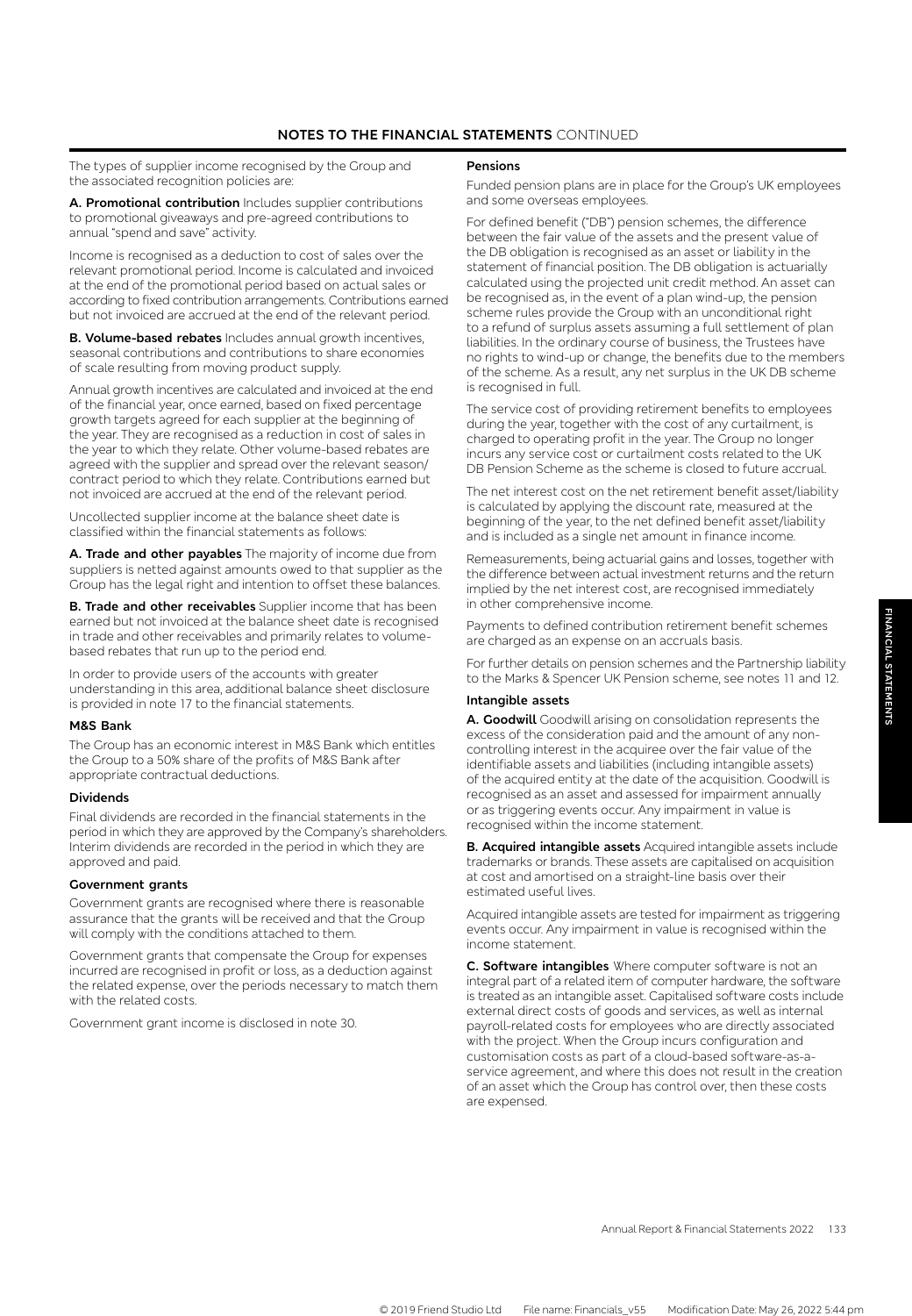Capitalised software development costs are amortised on a straight-line basis over their expected economic lives, normally between three and five years. Computer software under development is held at cost less any recognised impairment loss. Any impairment in value is recognised within the income statement.

#### **Property, plant and equipment**

The Group's policy is to state property, plant and equipment at cost less accumulated depreciation and any recognised impairment loss. Property is not revalued for accounting purposes. Assets in the course of construction are held at cost less any recognised impairment loss. Costs include professional fees and, for qualifying assets, borrowing costs. Leasehold buildings with lease premiums and ongoing peppercorn lease payments are considered in-substance purchases and are therefore included within the buildings category of property, plant and equipment.

Depreciation is provided to write off the cost of tangible non-current assets (including investment properties), less estimated residual values on a straight-line basis as follows:

- Freehold land not depreciated.
- Buildings depreciated to their residual value over their estimated remaining economic lives of 25-50 years.
- Fixtures, fittings and equipment 3 to 25 years according to the estimated economic life of the asset.

Residual values and useful economic lives are reviewed annually. Depreciation is charged on all additions to, or disposals of, depreciating assets in the year of purchase or disposal.

Any impairment in value, or reversal of an impairment, is recognised within the income statement.

#### **Leasing**

The Group recognises a right-of-use asset and corresponding liability at the date at which a leased asset is made available for use by the Group, except for short-term leases (defined as leases with a lease term of 12 months or less) and leases of low-value assets. For these leases, the Group recognises the lease payments as an operating expense on a straight-line basis over the term of the lease.

Lease liabilities are measured at the present value of the future lease payments, excluding any payments relating to non-lease components. Future lease payments include fixed payments, in-substance fixed payments, and variable lease payments that are based on an index or a rate, less any lease incentives receivable. Lease liabilities also take into account amounts payable under residual value guarantees and payments to exercise options to the extent that it is reasonably certain that such payments will be made. The payments are discounted at the rate implicit in the lease or, where that cannot be readily determined, at an incremental borrowing rate.

Right-of-use assets are measured initially at cost based on the value of the associated lease liability, adjusted for any payments made before inception, initial direct costs and an estimate of the dismantling, removal and restoration costs required in the terms of the lease. The Group presents right-of-use assets in "property, plant and equipment" in the consolidated statement of financial position.

Subsequent to initial recognition, the lease liability is reduced for payments made and increased to reflect interest on the lease liability (using the effective interest method). The related right-of-use asset is depreciated over the term of the lease or, if shorter, the useful economic life of the leased asset. The lease term shall include the period of an extension option where it is reasonably certain that the option will be exercised. Where the lease contains a purchase option, the asset is written off over the useful life of the asset when it is reasonably certain that the purchase option will be exercised.

The Group remeasures the lease liability (and makes a corresponding adjustment to the related right-of-use asset) whenever:

- The lease term has changed or there is a change in the assessment of exercise of a purchase option, in which case the lease liability is remeasured by discounting the revised lease payments using a revised discount rate.
- The lease payments change due to changes in an index or rate or a change in expected payment under a guaranteed residual value, in which cases the lease liability is remeasured by discounting the revised lease payments using the initial discount rate (unless the lease payments change is due to a change in a floating interest rate, in which case a revised discount rate is used).
- A lease contract is modified and the lease modification is not accounted for as a separate lease, in which case the lease liability is remeasured by discounting the revised lease payments using a revised discount rate.

Leases for which the Group is a lessor are classified as finance or operating leases. A lease is classified as a finance lease if it transfers substantially all the risks and rewards of ownership to the lessee, and classified as an operating lease if it does not. When the Group is an intermediate lessor, it accounts for the head lease and the sublease as two separate contracts. The sublease is classified as a finance or operating lease by reference to the right-of-use asset arising from the head lease.

Amounts due from lessees under finance leases are recognised as receivables at the amount of the Group's net investment in the leases. Finance lease income is allocated to accounting periods so as to reflect a constant periodic rate of return on the Group's net investment in the lease. Rental income from operating leases is recognised on a straight-line basis over the term of the relevant lease.

#### **Cash and cash equivalents**

Cash and cash equivalents includes short-term deposits with banks and other financial institutions, with an initial maturity of three months or less and credit card payments received within 48 hours. Bank transactions are recorded on their settlement date.

## **Inventories**

Inventories are valued on a weighted average cost basis and carried at the lower of cost and net realisable value. Cost includes all direct expenditure and other attributable costs incurred in bringing inventories to their present location and condition. All inventories are finished goods. Certain purchases of inventories may be subject to cash flow hedges for foreign exchange risk. The initial cost of hedged inventory is adjusted by the associated hedging gain or loss transferred from the cash flow hedge reserve ("basis adjustment").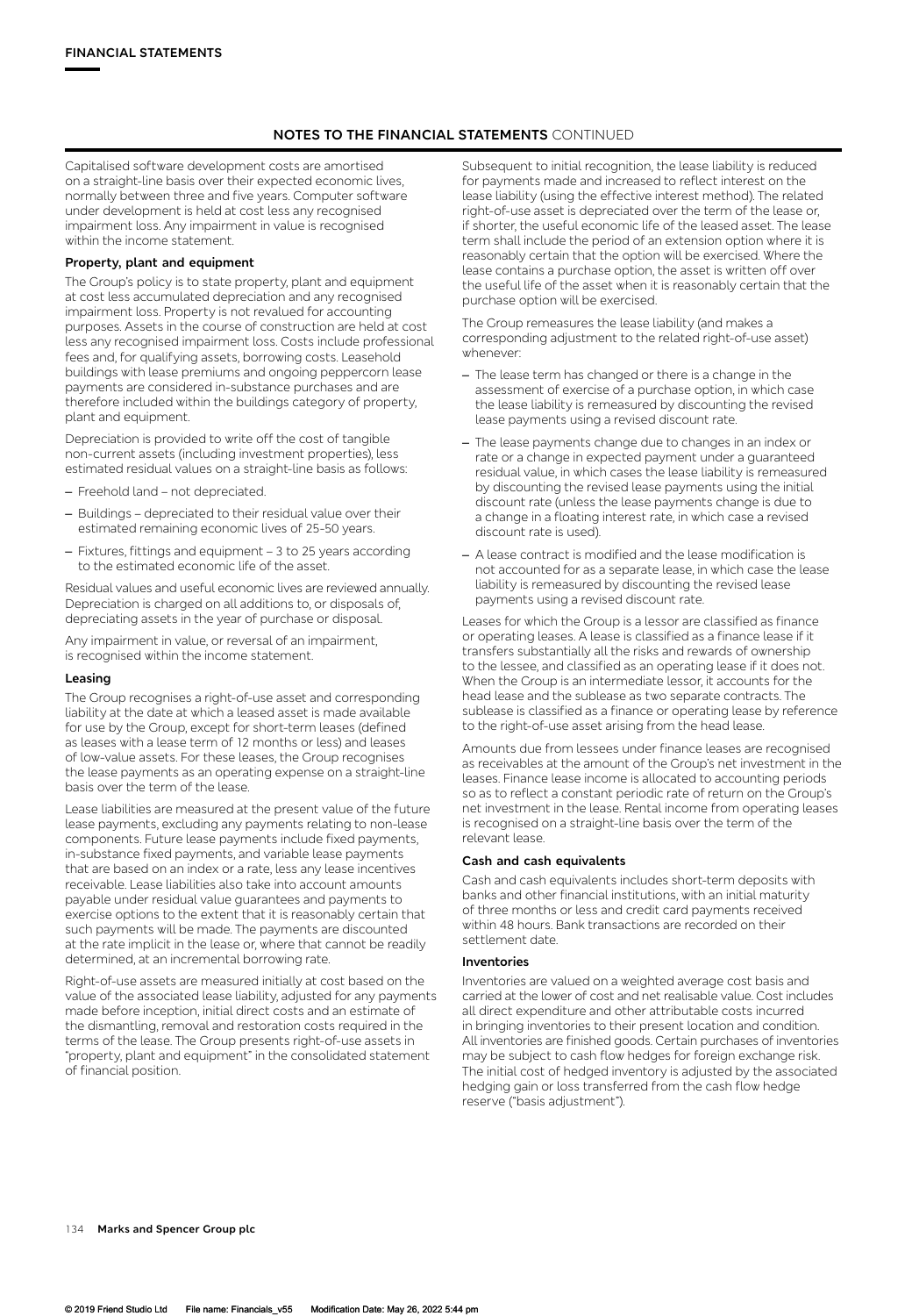## **Provisions**

Provisions are recognised when the Group has a present obligation as a result of a past event, and it is probable that the Group will be required to settle that obligation. Provisions are measured at the best estimate of the expenditure required to settle the obligation at the end of the reporting period, and are discounted to present value where the effect is material.

### **Share-based payments**

The Group issues equity-settled share-based payments to certain employees. A fair value for the equity-settled share awards is measured at the date of grant. The Group measures the fair value of each award using the Black-Scholes model where appropriate.

The fair value of each award is recognised as an expense over the vesting period on a straight-line basis, after allowing for an estimate of the share awards that will eventually vest. The level of vesting is reviewed at each reporting period and the charge is adjusted to reflect actual and estimated levels of vesting.

### **Foreign currencies**

The financial statements are presented in sterling which is the Company's functional currency.

The results of overseas subsidiaries are translated at the weighted average of monthly exchange rates for revenue and profits. The statements of financial position of overseas subsidiaries are translated at year-end exchange rates. The resulting exchange differences are booked into reserves and reported in the consolidated statement of comprehensive income. On disposal of an overseas subsidiary the related cumulative translation differences recognised in reserves are reclassified to profit or loss and are recognised as part of the gain or loss on disposal.

Transactions denominated in foreign currencies are translated at the exchange rate at the date of the transaction. Foreign currency monetary assets and liabilities held at the end of the reporting period are translated at the closing balance sheet rate. The resulting exchange gain or loss is recognised within the income statement.

## **Taxation**

Tax expense comprises current and deferred tax. Tax is recognised in the income statement, except to the extent that it relates to items recognised in other comprehensive income or directly in equity, in which case the related tax is recognised in other comprehensive income or directly in equity.

Provision is made for uncertain tax positions when it is considered probable that there will be a future outflow of funds to a tax authority. The provision is calculated using the single best estimate where that outcome is more likely than not and a weighted average probability in other circumstances. The position is reviewed on an ongoing basis, to ensure appropriate provision is made for each known tax risk.

Deferred tax is accounted for using a temporary difference approach, and is the tax expected to be payable or recoverable on temporary differences between the carrying amount of assets and liabilities in the statement of financial position and the corresponding tax bases used in the computation of taxable profit. Deferred tax is calculated based on the expected manner of realisation or settlement of the carrying amount of assets and liabilities, applying tax rates and laws enacted or substantively enacted at the end of the reporting period.

Deferred tax liabilities are generally recognised for all taxable temporary differences. Deferred tax liabilities are recognised for taxable temporary differences arising on investments in subsidiaries, associates and joint ventures, except where the reversal of the temporary difference can be controlled by the Group and it is probable that the difference will not reverse in the foreseeable future. In addition, deferred tax liabilities are not recognised on temporary differences that arise from goodwill which is not deductible for tax purposes.

Deferred tax assets are recognised to the extent that it is probable that taxable profits will be available against which the deductible temporary differences can be utilised. The carrying amount of deferred tax assets is reviewed at the end of each reporting period and reduced to the extent that it is no longer probable that sufficient taxable profits will be available to allow all or part of the asset to be recovered.

Deferred tax assets and liabilities are not recognised in respect of temporary differences that arise on initial recognition of assets and liabilities acquired other than in a business combination.

#### **Financial instruments**

Financial assets and liabilities are recognised in the Group's statement of financial position when the Group becomes a party to the contractual provisions of the instrument. Financial assets are initially classified as at fair value through profit and loss, fair value through other comprehensive income or amortised cost depending on the Group's business model for managing the financial asset and its cash flow characteristics. Financial assets that are held for collection of contractual cash flows, where those cash flows represent solely payments of principal and interest, are measured at amortised cost.

The table below sets out the Group's accounting classification of each class of its financial assets and liabilities:

|                                  | Note | Measurement        |
|----------------------------------|------|--------------------|
| <b>Financial assets:</b>         |      |                    |
| Other investments                | 16   | FVTPL <sup>1</sup> |
| Unlisted equity investments      | 16   | FVOC <sup>2</sup>  |
| Trade receivables                | 17   | Amortised cost     |
| Lease receivables                | 17   | Amortised cost     |
| Other receivables                | 17   | Amortised cost     |
| Cash and cash equivalents        | 18   | Amortised cost     |
| Derivative financial instruments | 21   | <b>FVTPL</b>       |
| <b>Financial liabilities:</b>    |      |                    |
| Borrowings and overdrafts        | 20   | Amortised cost     |
| Trade payables                   | 19   | Amortised cost     |
| Other payables                   | 19   | Amortised cost     |
| Contingent consideration         | 19   | <b>FVTPL</b>       |
| Accruals                         | 19   | Amortised cost     |
| Lease liabilities                | 20   | Amortised cost     |
| Derivative financial instruments | 21   | <b>FVTPL</b>       |

Fair value through profit or loss. Fair value through other comprehensive income.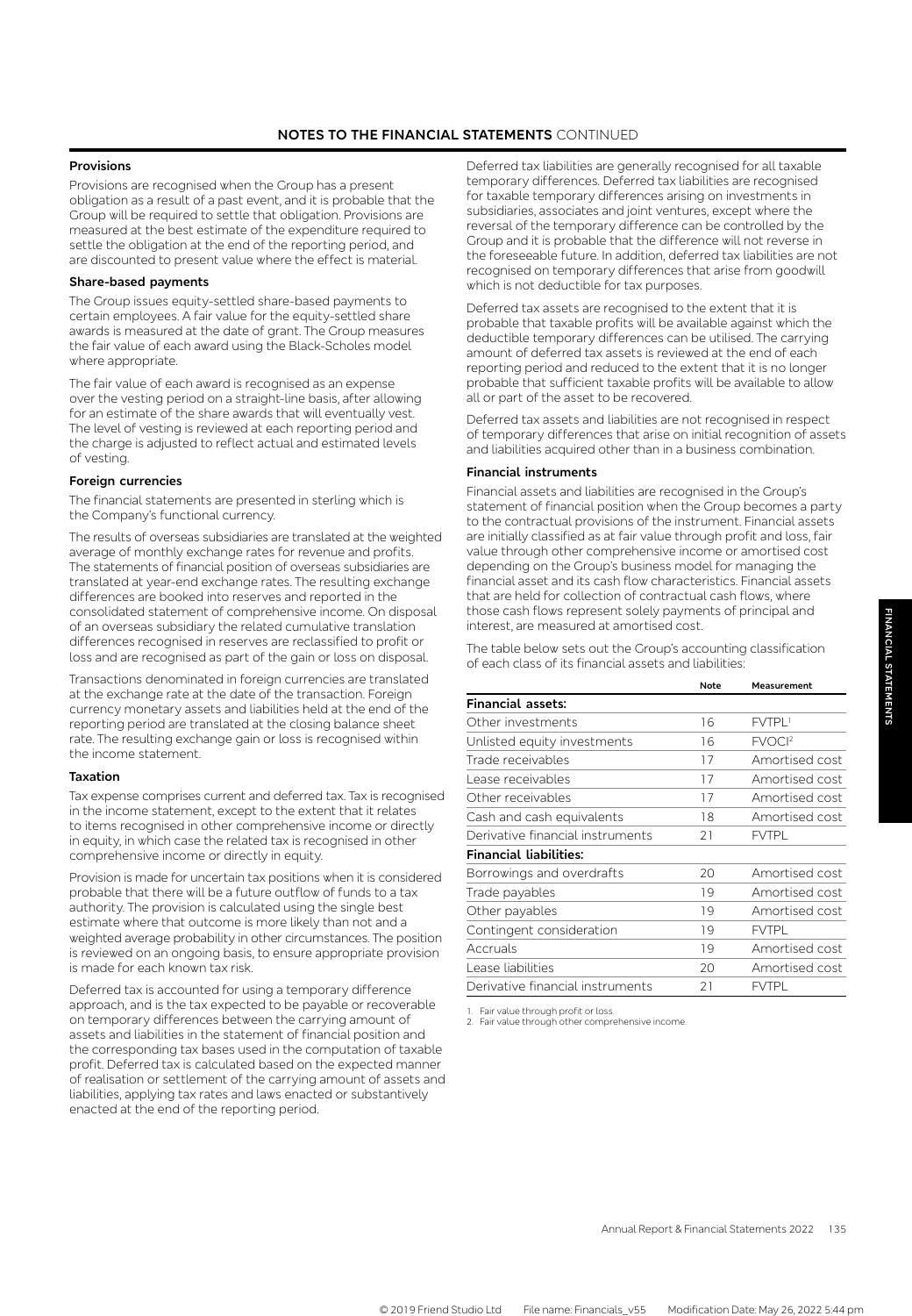**A. Trade and other receivables** Trade receivables are recorded initially at transaction price and subsequently measured at amortised cost, except those which, due to factoring arrangements, are held within a "hold to collect and sell" business model and are measured at FVOCI. Trade receivables measured at amortised cost are carried at nominal value less an allowance for any doubtful debts. The allowance for doubtful debts is recognised based on management's expectation of losses without regard to whether an impairment trigger happened or not (an "expected credit loss" model).

**B. Other financial assets** Other financial assets consist of investments in unlisted equity securities, loans receivable, venture capital investments and short-term investments with a maturity date of over 90 days and are classified as either fair value through other comprehensive income ("FVOCI") or fair value through profit or loss ("FVTPL"). Financial assets held at FVOCI are initially measured at fair value, including transaction costs directly attributable to the acquisition of the financial asset. Financial assets held at FVTPL are initially recognised at fair value and transaction costs are expensed.

For equity investments at FVOCI, gains or losses arising from changes in fair value are recognised in other comprehensive income until the security is disposed of, at which time the cumulative gain or loss previously recognised in other comprehensive income and accumulated in the FVOCI reserve is transferred to retained earnings.

The Group designated all non-listed equity investments not held for trading as FVOCI on initial recognition because the Group intends to hold them for long-term strategic purposes.

Financial assets that do not meet the criteria for being measured at amortised cost or FVOCI are measured at FVTPL with gains and losses arising from changes in fair value included in the income statement for the period.

**C. Classification of financial liabilities and equity** Financial liabilities and equity instruments are classified according to the substance of the contractual arrangements entered into. An equity instrument is any contract that evidences a residual interest in the assets of the Group after deducting all of its liabilities.

**D. Bank borrowings** Interest-bearing bank loans and overdrafts are initially recorded at fair value, which equals the proceeds received, net of direct issue costs. They are subsequently held at amortised cost. Finance charges, including premiums payable on settlement or redemption and direct issue costs, are accounted for using an effective interest rate method and are added to or deducted from the carrying amount of the instrument.

**E. Loan notes** Long-term loans are initially measured at fair value net of direct issue costs and are subsequently held at amortised cost. If the loan is designated in a fair value hedge relationship, the carrying value of the loan is adjusted for fair value gains or losses attributable to the risk being hedged.

**F. Trade payables** Trade payables are recorded initially at fair value and subsequently measured at amortised cost. Generally, this results in their recognition at their nominal value.

**G. Equity instruments** Equity instruments issued by the Group are recorded at the consideration received, net of direct issue costs.

#### **Derivative financial instruments and hedging activities**

The Group primarily uses cross-currency swaps and forward foreign currency contracts to manage its exposures to fluctuations in interest rates and foreign exchange rates. These instruments are initially recognised at fair value on the trade date and are subsequently remeasured at their fair value at the end of the reporting period. The method of recognising the resulting gain or loss is dependent on whether the derivative is designated as a hedging instrument and the nature of the item being hedged.

The Group designates certain hedging derivatives as either:

- A hedge of a highly probable forecast transaction or change in the cash flows of a recognised asset or liability (a cash flow hedge); or
- A hedge of the exposure to change in the fair value of a recognised asset or liability (a fair value hedge).

At the inception of a hedging relationship, the hedging instrument and the hedged item are documented, along with the risk management objectives and strategy for undertaking various hedge transactions and prospective effectiveness testing is performed. During the life of the hedging relationship, prospective effectiveness testing is performed to ensure that the instrument remains an effective hedge of the transaction. Changes in the fair value of derivative financial instruments that do not qualify for hedge accounting are recognised in the income statement as they arise.

In 2019/20, the Group early adopted the Phase 1 amendments Interest Rate Benchmark Reform – Amendments to IFRS 9, IAS 39 and IFRS 7. These amendments modify specific hedge accounting requirements to allow hedge accounting to continue for affected hedges during the period of uncertainty before the hedged items or hedging instruments affected by the current interest rate benchmarks are amended as a result of the ongoing interest rate benchmark reforms. The application of the amendments impacts the Group's accounting in relation to a sterling denominated fixed rate debt, for which it fair value hedge accounts using sterling fixed to GBP LIBOR interest rate swaps. The amendments permit continuation of hedge accounting even if in the future the hedged benchmark interest rate, GBP LIBOR, may no longer be separately identifiable. However, this relief does not extend to the requirement that the designated interest rate risk component must continue to be reliably measurable. If the risk component is no longer reliably measurable, the hedging relationship is discontinued.

In the current year, the Group adopted the Phase 2 amendments Interest Rate Benchmark Reform – Amendments to IFRS 9, IAS 39, IFRS 7, IFRS 4 and IFRS 16 which was issued in August 2020. These amendments are mandatory for annual reporting periods beginning on or after 1 January 2021. While the Group no longer holds any fair value hedge relationships, these amendments allow the Group to retain any balances from discontinued IBOR linked hedge relationships on the balance sheet as these are now deemed to be based on the replacement rate.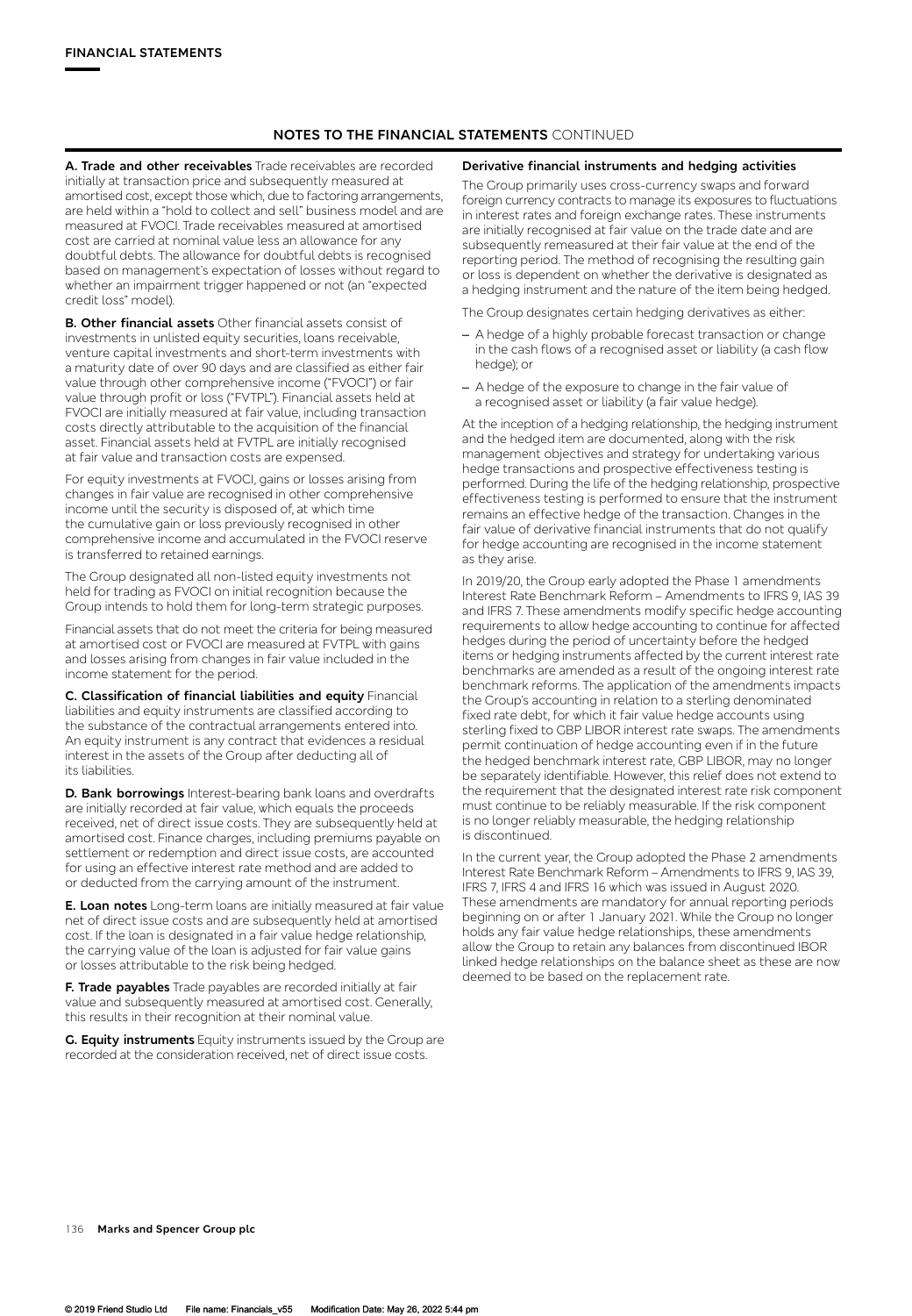**A. Cash flow hedges** Changes in the fair value of derivative financial instruments that are designated and effective as hedges of future cash flows are recognised in other comprehensive income. The element of the change in fair value which relates to the foreign currency basis spread is recognised in the cost of hedging reserve, with the remaining change in fair value recognised in the hedging reserve and any ineffective portion is recognised immediately in the income statement in finance costs. If the firm commitment or forecast transaction that is the subject of a cash flow hedge results in the recognition of a non-financial asset or liability, then, at the time the asset or liability is recognised, the associated gains or losses on the derivative that had previously been recognised in other comprehensive income and accumulated in the cash flow hedge reserve are removed directly from equity and included in the initial measurement of the asset or liability. If the hedged item is transaction-related the foreign currency basis spread is reclassified to profit or loss when the hedged item affects profit or loss. If the hedged item is time-period related, then the amount accumulated in the cost of hedging reserve is reclassified to profit or loss on a systematic and rational basis. Those reclassified amounts are recognised in profit or loss in the same line as the hedged item. If the hedged item is a non-financial item, then the amount accumulated in the cost of hedging reserve is removed directly from equity and included in the initial carrying amount of the recognised non-financial item.

For hedges that do not result in the recognition of an asset or a liability, amounts deferred in the cash flow hedge reserve are recognised in the income statement in the same period in which the hedged items affect net profit or loss.

**B. Fair value hedges** Changes in the fair value of a derivative instrument designated in a fair value hedge are recognised in the income statement. The hedged item is adjusted for changes in fair value attributable to the risk being hedged with the corresponding entry in the income statement.

Changes in the fair value of derivative financial instruments that do not qualify for hedge accounting are recognised in the income statement as they arise.

**C. Discontinuance of hedge accounting** Hedge accounting is discontinued when the hedge relationship no longer qualifies for hedge accounting. This includes when the hedging instrument expires, is sold, terminated or exercised, or when occurrence of the forecast transaction is no longer highly probable. The Group cannot voluntarily de-designate a hedging relationship.

When a cash flow hedge is discontinued, any cumulative gain or loss on the hedging instrument accumulated in the cash flow hedge reserve is retained in equity until the forecast transaction occurs. Subsequent changes in the fair value are recognised in the income statement. If a hedged transaction is no longer expected to occur, the net cumulative gain or loss accumulated in the cash flow hedge reserve is transferred to the income statement for the period.

When a fair value hedge is discontinued, the fair value adjustment to the carrying amount of the hedged item arising from the hedged risk is amortised to the income statement based on the recalculated effective interest rate at that date.

The Group does not use derivatives to hedge income statement translation exposures.

#### **Reserves**

The following describes the nature and purpose of each reserve within equity:

**A. Share premium account** Proceeds received in excess of the nominal value of shares issued, net of any transaction costs.

**B. Capital redemption reserve** Amounts transferred from share capital on redemption or repurchase of issued shares.

**C. Hedging reserve** Cumulative gains and losses on hedging instruments deemed effective in cash flow hedges.

**D. Cost of hedging** Cumulative gains and losses on the portion excluded from the designated hedging instrument that relates to changes in the foreign currency basis.

**E. Other reserve** Originally created as part of the capital restructuring that took place in 2002. It represents the difference between the nominal value of the shares issued prior to the capital reduction by the Company (being the carrying value of the investment in Marks and Spencer plc) and the share capital, share premium and capital redemption reserve of Marks and Spencer plc at the date of the transaction.

**F. Foreign exchange reserve** Gains and losses arising on retranslating the net assets of overseas operations into sterling.

**G. Retained earnings** All other net gains and losses and transactions with owners (e.g. dividends) not recognised elsewhere.

#### **Critical accounting judgements and key sources of estimation uncertainty**

The preparation of consolidated financial statements requires the Group to make estimates and judgements that affect the application of policies and reported amounts.

Critical judgements represent key decisions made by management in the application of the Group accounting policies. Where a significant risk of materially different outcomes exists due to management assumptions or sources of estimation uncertainty, this will represent a key source of estimation uncertainty. Estimates and judgements are continually evaluated and are based on historical experience and other factors, including expectations of future events that are believed to be reasonable under the circumstances. Actual results may differ from these estimates.

The estimates which have a significant risk of causing a material adjustment to the carrying amount of assets and liabilities within the next 12 months are discussed below.

## **Critical accounting judgements**

### *Adjusting items*

The directors believe that the adjusted profit and earnings per share measures provide additional useful information to shareholders on the performance of the business. These measures are consistent with how business performance is measured internally by the Board and Executive Committee. The profit before tax and adjusting items measure is not a recognised profit measure under IFRS and may not be directly comparable with adjusted profit measures used by other companies. The classification of adjusting items requires significant management judgement after considering the nature and intentions of a transaction. The Group's definitions of adjusting items are outlined within both the Group accounting policies and the Glossary. These definitions have been applied consistently year on year.

Note 5 provides further details on current year adjusting items and their adherence to Group policy.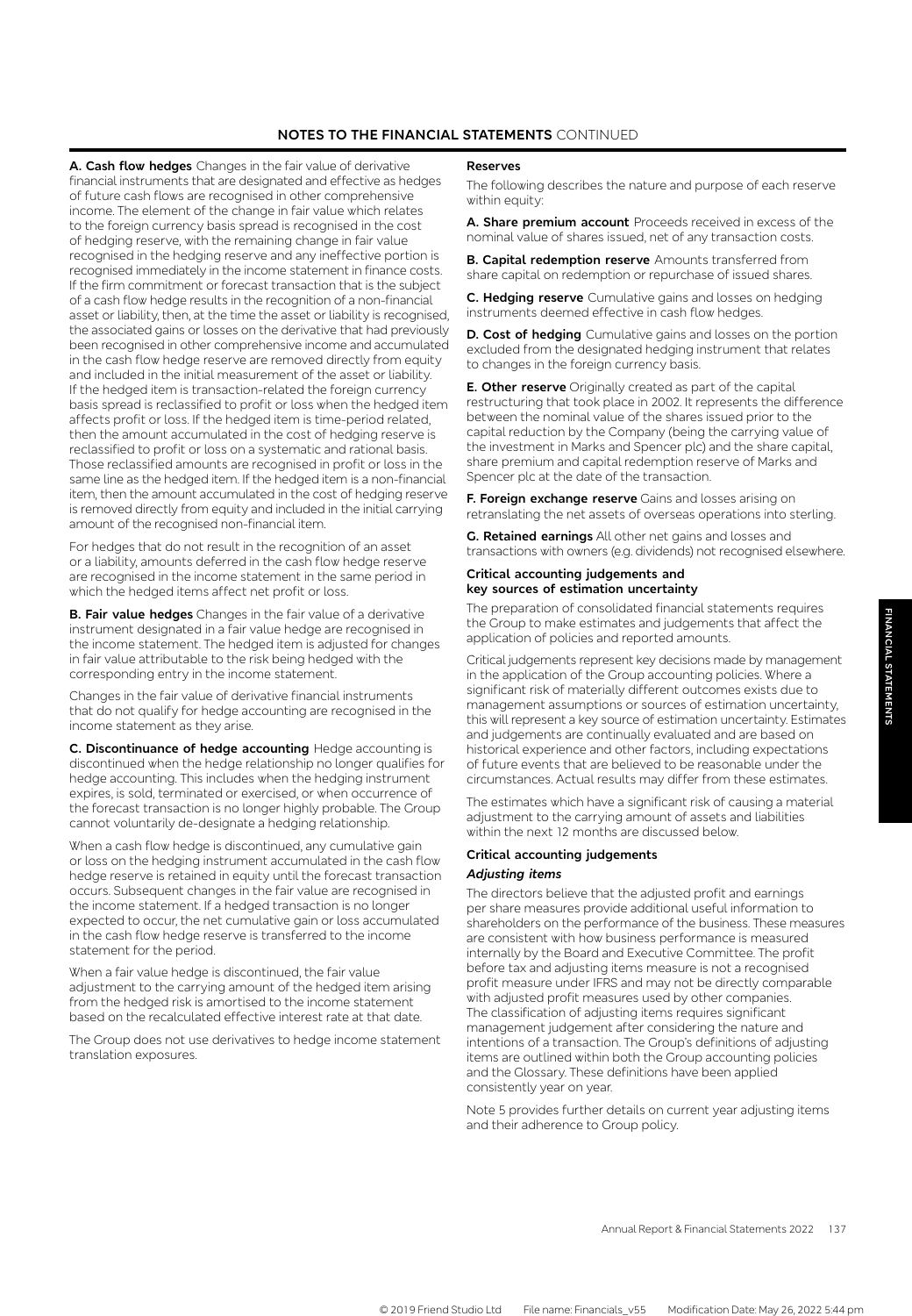## *UK defined benefit pension surplus*

Where a surplus on a defined benefit scheme arises, the rights of the Trustees to prevent the Group obtaining a refund of that surplus in the future are considered in determining whether it is necessary to restrict the amount of the surplus that is recognised. The UK defined benefit scheme is in surplus at 2 April 2022. The directors have made the judgement that these amounts meet the requirements of recoverability on the basis that paragraph 11(b) of IFRIC 14 applies, enabling a refund of surplus assuming the gradual settlement of the scheme liabilities over time until all members have left the scheme, and a surplus of £1,043.9m has been recognised.

#### *Assessment of control over Ocado Retail Limited*

The directors have assessed that the Group has significant influence over Ocado Retail Limited and has therefore accounted for the investment as an associate (see note 29). This assessment is based on the current rights held by the respective shareholders and requires judgement in assessing these rights. These rights include determinative rights currently held by Ocado Group Plc, after agreed dispute-resolution procedures, in relation to the approval of the Ocado Retail Limited business plan and budget and the appointment and removal of Ocado Retail Limited's Chief Executive Officer. Any future change to these rights requires a reassessment of control and could result in a change in the status of the investment from associate to joint venture, subsidiary or investment.

#### *Determining the lease term*

The Group determines the lease term as the non-cancellable term of the lease, together with any periods covered by an option to extend the lease if it is reasonably certain to be exercised, or any periods covered by an option to terminate the lease if it is reasonably certain not to be exercised.

The Group has several lease contracts for land and buildings that include extension and termination options. The Group applies judgement in evaluating whether it is reasonably certain whether or not to exercise the option to renew or terminate the lease. That is, it considers all relevant factors that create an economic incentive for it to exercise either the renewal or termination, including: whether there are significant penalties to terminate (or not extend); whether any leasehold improvements are expected to have a significant remaining value; historical lease durations; the importance of the underlying asset to the Group's operations; and the costs and business disruption required to replace the leased asset.

Most renewal periods and periods covered by termination options are included as part of the lease term for leases of land and buildings. The Group typically exercises its option to renew (or does not exercise its option to terminate) for these leases because there will be a significant negative effect on trading if a replacement property is not readily available.

The lease term is reassessed if a significant event or a significant change in circumstances occurs which affects the assessment of reasonable certainty, for example, if a store is identified to be closed as part of the UK store estate strategic programme.

### *Determining whether forecast purchases are highly probable*

The Group is exposed to foreign currency risk, most significantly to the US dollar as a result of sourcing Clothing & Home products from Asia which are paid for predominantly in US dollars. The Group hedges these exposures using forward foreign exchange contracts and hedge accounting is applied when the requirements of IFRS 9 are met, which include that a forecast transaction must be "highly probable".

The Group has applied judgement in assessing whether forecast purchases are "highly probable". In making this assessment, the Group has considered the most recent budgets and plans. The Group's policy is a "layered" hedging strategy where only a small fraction of the forecast purchase requirements is initially hedged, approximately 14 months prior to a season, with incremental hedges layered on over time as the buying period for that season approaches and therefore as certainty increases over the forecast purchases. As a result of this progressive strategy, a reduction in the supply pipeline of inventory does not immediately lead to over-hedging and the disqualification of "highly probable". If the forecast transactions were no longer expected to occur, any accumulated gain or loss on the hedging instruments would be immediately reclassified to profit or loss.

### **Key sources of estimation uncertainty** *Climate change impact*

Climate change is a global challenge and an emerging risk to businesses, people and the environment across the world. Although commitments we have made to date form part of the cash flow projections within our going concern and impairment assessments, the impact of climate change is not judged to have been a key driver in determining the outcomes of these exercises and is therefore not currently classified as a key source of estimation uncertainty. The Group will continue to review this classification as the assessment of the impacts, risks and opportunities presented by climate change and the Group's commitments to address the challenges presented evolve over the coming years.

#### *UK store estate programme*

The Group is undertaking a significant strategic programme to review its UK store estate resulting in a net charge of £161.4m (last year: £95.3m) in the year. A significant level of estimation has been used to determine the charges to be recognised in the year. The most significant judgement that impacts the charge is that the stores identified as part of the programme are more likely than not to close. Further significant closure costs and impairment charges may be recorded in future years depending on decisions made about further store closures and the successful delivery of the transformation programme.

Where a store closure has been announced there is a reduced level of estimation uncertainty as the programme actions are to be taken over a shorter and more immediate timeframe. Further significant estimation uncertainty arises in respect of determining the recoverable amount of assets and the costs to be incurred as part of the programme. Significant assumptions have been made including:

- Reassessment of the useful lives of store fixed assets and closure dates.
- Estimation in respect of the expected shorter-term trading value in use, including assumptions with regard to the period of trading as well as changes to future sales, gross margin and operating costs.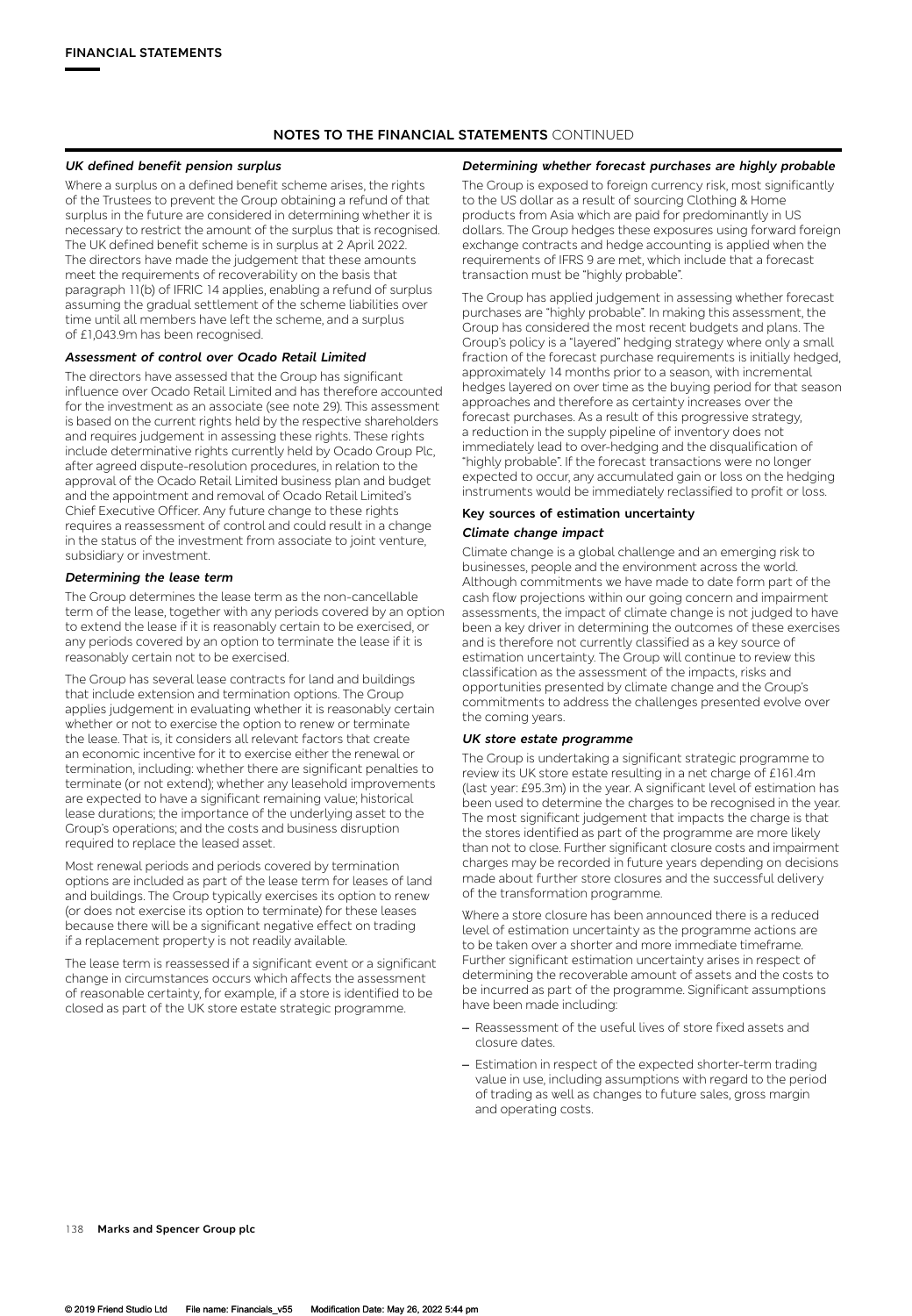- Estimation of the sale proceeds for freehold stores which is dependent upon location-specific factors, timing of likely exit and future changes to the UK retail property market valuations.
- Estimation of the value of dilapidation payments required for leasehold store exits, which is dependent on a number of factors including the extent of modifications to the store, the terms of the lease agreement, and the condition of the property.

The assumptions most likely to have a material impact are closure dates and changes to future sales. See notes 5 and 15 for further detail.

### *Useful lives and residual values of property, plant and equipment and intangibles*

Depreciation and amortisation are provided to write down the cost of property, plant and equipment and certain intangibles to their estimated residual values over their estimated useful lives, as set out above. The selection of the residual values and useful lives gives rise to estimation uncertainty, especially in the context of changing economic and market factors, the channel shift from stores to online, increasing technological advancement and the Group's ongoing strategic transformation programmes. The useful lives of property, plant and equipment and intangibles are reviewed by management annually. See notes 14 and 15 for further details. Refer to the UK store estate programme section above for specific sources of estimation uncertainty in relation to the useful lives of property, plant and equipment for stores identified as part of the UK store estate programme. Due to the nature of the Group's property, plant and equipment, it is not practicable to provide a meaningful sensitivity analysis.

### *Impairment of property, plant and equipment and intangibles*

Property, plant and equipment and computer software intangibles are reviewed for impairment if events or changes in circumstances indicate that the carrying amount may not be recoverable. Goodwill and indefinite life brands are reviewed for impairment on an annual basis. When a review for impairment is conducted, the recoverable amount is determined based on the higher of value in use and fair value less costs to sell. The value in use method requires the Group to determine appropriate assumptions in relation to the cash flow projections over the three-year strategic plan period (which is a key source of estimation uncertainty), the long-term growth rate to be applied beyond this three-year period and the risk-adjusted pre-tax discount rate used to discount the assumed cash flows to present value. See notes 14 and 15 for further details on the Group's assumptions and associated sensitivities.

### *Inventory provisioning*

The Group assesses the recoverability of inventories by applying assumptions around the future saleability and estimated selling prices of items.

At 2 April 2022, the Group had recognised a total UK Clothing & Home inventory provision of £48.3m (last year: £78.2m), which included £nil (last year: £24.2m) relating specifically to the estimated impact of the Covid-19 pandemic. During 2021/22, UK Clothing & Home performance has been strong, with better-thanexpected sell-through of inventory originally provided for and the Group has updated its assumptions regarding future trading performance. After utilising £10.2m of these provisions in the period, the Group has released the remaining £14.0m, resulting in no UK Clothing & Home inventory provisions in relation to Covid-19 remaining on the balance sheet at 2 April 2022. See note 5 for further details on the assumptions and associated sensitivities.

### *Post-retirement benefits*

The determination of pension net interest income and the defined benefit obligation of the Group's defined benefit pension schemes depends on the selection of certain assumptions which include the discount rate, inflation rate and mortality rates. Differences arising from actual experiences or future changes in assumptions will be reflected in subsequent periods. The fair value of unquoted investments within total plan assets is estimated with consideration of fair value estimates provided by the manager of the investment or fund. See note 11 for further details on the impact of changes in the key assumptions and estimates.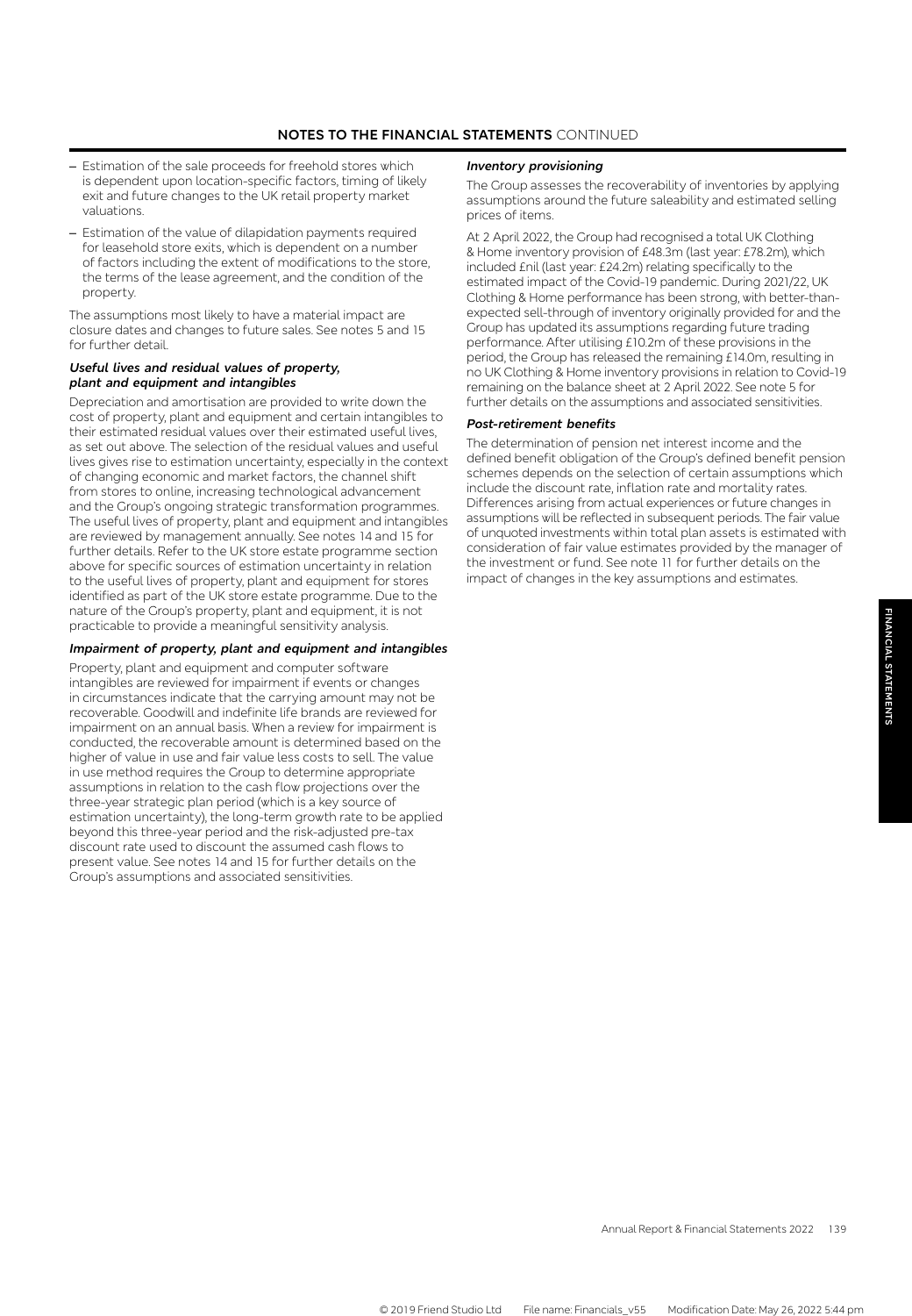## **2 SEGMENTAL INFORMATION**

IFRS 8 Operating Segments requires operating segments to be identified on the basis of internal reporting on components of the Group that are regularly reviewed by the chief operating decision-maker to allocate resources to the segments and to assess their performance.

The chief operating decision-maker has been identified as the Executive Committee. The Executive Committee reviews the Group's internal reporting in order to assess performance and allocate resources across each operating segment.

The Group's reportable operating segments have therefore been identified as follows:

- UK Clothing & Home comprises the retailing of womenswear, menswear, lingerie, kidswear and home products through UK retail stores and online.
- UK Food includes the results of the UK retail food business and UK Food franchise operations, with the following five main categories: protein deli and dairy; produce; ambient and in-store bakery; meals, dessert and frozen; and hospitality and 'Food on the Move'; and direct sales to Ocado Retail Limited.
- International consists of Marks and Spencer owned businesses in Europe and Asia and the international franchise operations.
- Ocado includes the Group's share of profits or losses from the investment in Ocado Retail Limited.

Other business activities and operating segments, including M&S Bank and M&S Energy, are combined and presented in "all other segments". Finance income and costs are not allocated to segments as each is managed on a centralised basis.

The Executive Committee assesses the performance of the operating segments based on a measure of operating profit before adjusting items. This measurement basis excludes the effects of adjusting items from the operating segments.

The following is an analysis of the Group's revenue and results by reportable segment:

|                                                                   | 52 weeks ended 2 April 2022           |                 |                             |             |                             |                             |                                | 53 weeks ended 3 April 2021 |                     |                          |                             |             |
|-------------------------------------------------------------------|---------------------------------------|-----------------|-----------------------------|-------------|-----------------------------|-----------------------------|--------------------------------|-----------------------------|---------------------|--------------------------|-----------------------------|-------------|
|                                                                   | <b>UK</b><br>Clothing<br>& Home<br>£m | £m              | UK Food International<br>£m | Ocado<br>£m | All other<br>segments<br>£m | Group<br>£m                 | UK<br>Clothing<br>& Home<br>£m | UK Food<br>£m               | International<br>£m | Ocado<br>£m              | All other<br>segments<br>£m | Croup<br>£m |
| Sales before<br>adjusting items <sup>1</sup>                      |                                       | 3,332.2 6,639.6 | 937.2                       |             |                             | $-10,909.0$                 | 2,239.0                        | 6,138.5                     | 789.4               |                          |                             | $-9,166.9$  |
| Revenue before<br>adjusting items <sup>2</sup>                    |                                       | 3,308.3 6,639.6 | 937.2                       |             |                             | $-10,885.1$ 2,239.0 6,138.5 |                                |                             | 789.4               | $\overline{\phantom{0}}$ |                             | $-9,166.9$  |
| Operating<br>profit/(loss) before<br>adjusting items <sup>3</sup> | 330.7                                 | 277.8           | 73.6                        | 13.9        | 13.0                        | 709.0                       | (130.8)                        | 228.6                       | 44.1                | 78.4                     | 1.9                         | 222.2       |
| Finance income<br>before adjusting<br>items                       |                                       |                 |                             |             |                             | 28.3                        |                                |                             |                     |                          |                             | 57.4        |
| Finance costs<br>before adjusting<br>items                        |                                       |                 |                             |             |                             | (214.4)                     |                                |                             |                     |                          |                             | (229.3)     |
| Profit/(loss)<br>before tax and<br>adjusting items                | 330.7                                 | 277.8           | 73.6                        | 13.9        | 13.0                        | 522.9                       | (130.8)                        | 228.6                       | 44.1                | 78.4                     | 1.9                         | 50.3        |
| Adjusting items                                                   |                                       |                 |                             |             |                             | (131.2)                     |                                |                             |                     |                          |                             | (259.7)     |
| Profit/(loss)<br>before tax                                       | 330.7                                 | 277.8           | 73.6                        | 13.9        | 13.0                        | 391.7                       | (130.8)                        | 228.6                       | 44.1                | 78.4                     | 1.9                         | (209.4)     |

1. Sales before adjusting items is revenue before adjusting items stated prior to adjustments for UK Clothing & Home brand consignment sales of £23.9m.<br>2. Revenue is stated prior to adjusting items of f.nil (last full year

2. Revenue is stated prior to adjusting items of £nil (last full year: £11.2m) (see note 5).<br>3. Operating profit/(loss) before adjusting items is stated as gross profit less operating costs prior to adjusting items. Repor attributable or based on an appropriate cost driver for the cost.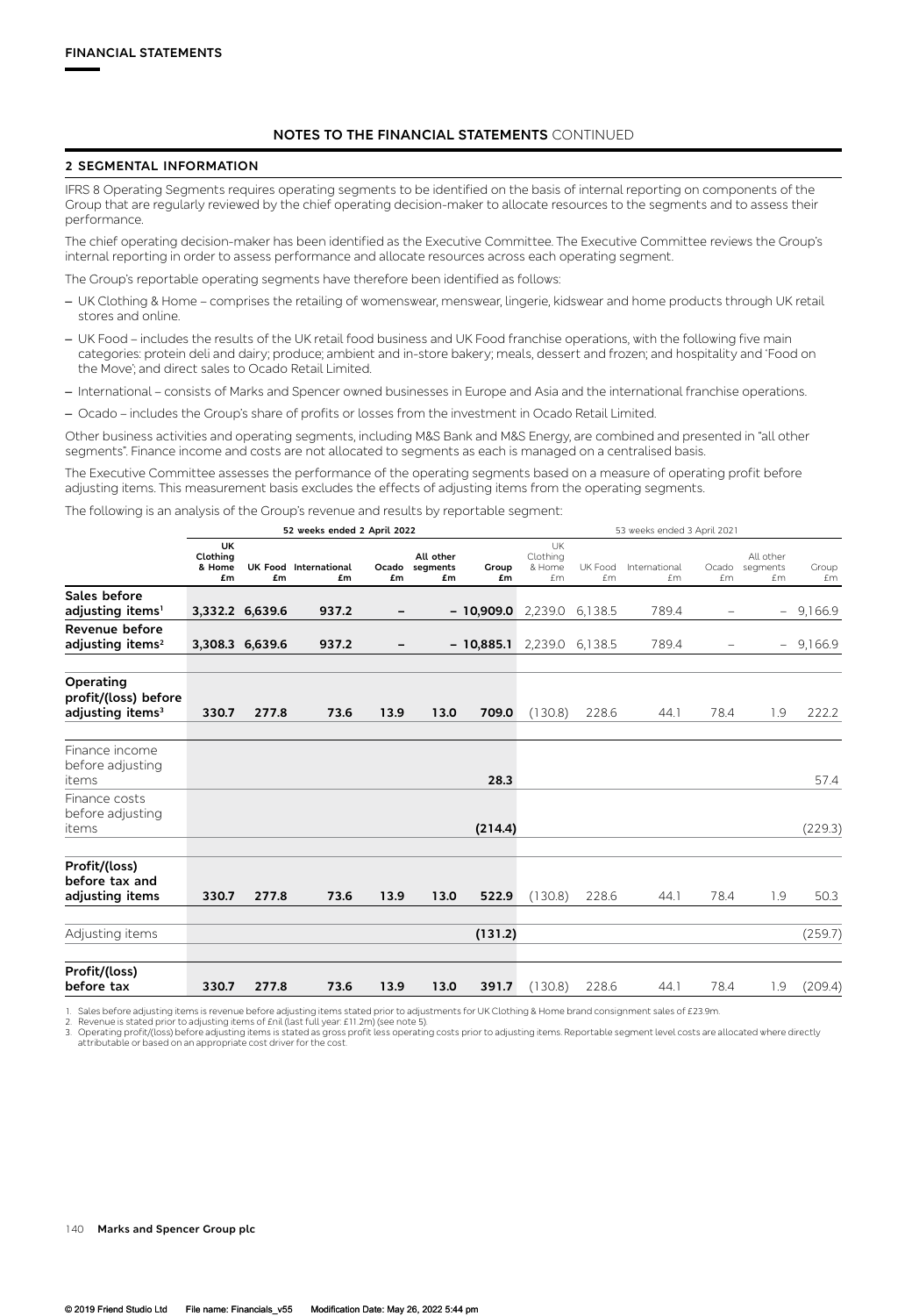## **2 SEGMENTAL INFORMATION** CONTINUED

## **Other segmental information**

| Other segmental information                                                                                                      |                                       |       |                             |             |                             |             |                                |                             |                     |    |                                   |             |
|----------------------------------------------------------------------------------------------------------------------------------|---------------------------------------|-------|-----------------------------|-------------|-----------------------------|-------------|--------------------------------|-----------------------------|---------------------|----|-----------------------------------|-------------|
|                                                                                                                                  |                                       |       | 52 weeks ended 2 April 2022 |             |                             |             |                                | 53 weeks ended 3 April 2021 |                     |    |                                   |             |
|                                                                                                                                  | <b>UK</b><br>Clothing<br>& Home<br>£m | £m    | UK Food International<br>£m | Ocado<br>£m | All other<br>segments<br>£m | Group<br>£m | UK<br>Clothing<br>& Home<br>£m | UK Food<br>£m               | International<br>£m | £m | All other<br>Ocado segments<br>£m | Croup<br>£m |
| Additions to<br>property, plant<br>and equipment,<br>and intangible<br>assets (excluding<br>goodwill and<br>right-of-use assets) | 139.2                                 | 163.7 | 18.5                        |             |                             | 321.4       | 50.5                           | 105.0                       | 6.8                 |    |                                   | 162.3       |
| Depreciation and<br>amortisation <sup>1,2</sup>                                                                                  | $(268.1)$ $(248.8)$                   |       | (35.0)                      |             | -                           | (551.9)     | (312.3)                        | (259.4)                     | (25.1)              |    |                                   | (596.8)     |
| Impairment charges,<br>impairment reversals<br>and asset write-offs <sup>1</sup>                                                 | (37.2)                                | 10.7  | (8.0)                       |             |                             | (34.5)      | (155.1)                        | (34.9)                      | (4.7)               |    |                                   | (194.7)     |

1. These costs are allocated to a reportable segment where they are directly attributable. Where costs are not directly attributable, a proportional allocation is made to each segment based on an appropriate cost driver. 2. Includes £0.2m (last year: £0.3m) depreciation charged on investment property.

Segment assets and liabilities, including investments in associates and joint ventures, are not disclosed because they are not reported to or reviewed by the Executive Committee.

### **3 EXPENSE ANALYSIS**

|                                          | 2022<br>Total<br>£m | 2021<br>Total<br>£m |
|------------------------------------------|---------------------|---------------------|
| Revenue                                  | 10,885.1            | 9,155.7             |
| Cost of sales                            | (7, 130.3)          | (6,244.1)           |
| Gross profit                             | 3,754.8             | 2,911.6             |
| Selling and administrative expenses      | (3,244.1)           | (3,018.9)           |
| Other operating income                   | 80.1                | 12.4                |
| Share of results of Ocado Retail Limited | (18.6)              | 64.2                |
| Operating profit/(loss)                  | 572.2               | (30.7)              |

The figures above include £136.8m (last year: £252.9m) adjusting item charges within operating profit/(loss) (see note 5). These are further analysed against the categories of revenue (£nil; last year: £11.2m), cost of sales (£17.0m gain; last year: £86.3m gain), selling and administrative expenses (£155.9m; last year: £313.8m), other operating income (£34.6m; last year: £nil) and share of results of Ocado Retail Limited (£32.5m; last year: £14.2m).

The selling and administrative expenses are further analysed below:

|                                                                              | 2022<br>Total<br>£m | 2021<br>Total<br>£m |
|------------------------------------------------------------------------------|---------------------|---------------------|
| Employee costs <sup>1,2</sup>                                                | 1,420.6             | 1,339.1             |
| Occupancy costs                                                              | 344.3               | 223.9               |
| Repairs, renewals and maintenance of property                                | 122.2               | 95.8                |
| Depreciation, amortisation and asset impairments and write-offs <sup>3</sup> | 586.4               | 791.7               |
| Other costs <sup>4</sup>                                                     | 770.6               | 568.4               |
| Selling and administrative expenses                                          | 3,244.1             | 3.018.9             |

1. There are an additional £65.1m (last year: £68.8m) employee costs recorded within cost of sales. These costs are included within the aggregate remuneration disclosures in note 10A.<br>2. Last year included furlough income

2. Last year included furlough income (see note 30).<br>3. Includes £0.2m (last year: £0.3m) depreciation charged on investment property<br>4. Includes costs such as logistics, IT, marketing and sundry costs.

Adjusting items categorised as selling and administrative expenses are further analysed as: employee costs of £0.1m (last year: £100.4m); occupancy costs £5.9m (last year: £6.1m); depreciation, amortisation and asset impairments/reversals and write-offs £64.9m (last year: £188.6m); and other costs £85.0m (last year: £18.7m).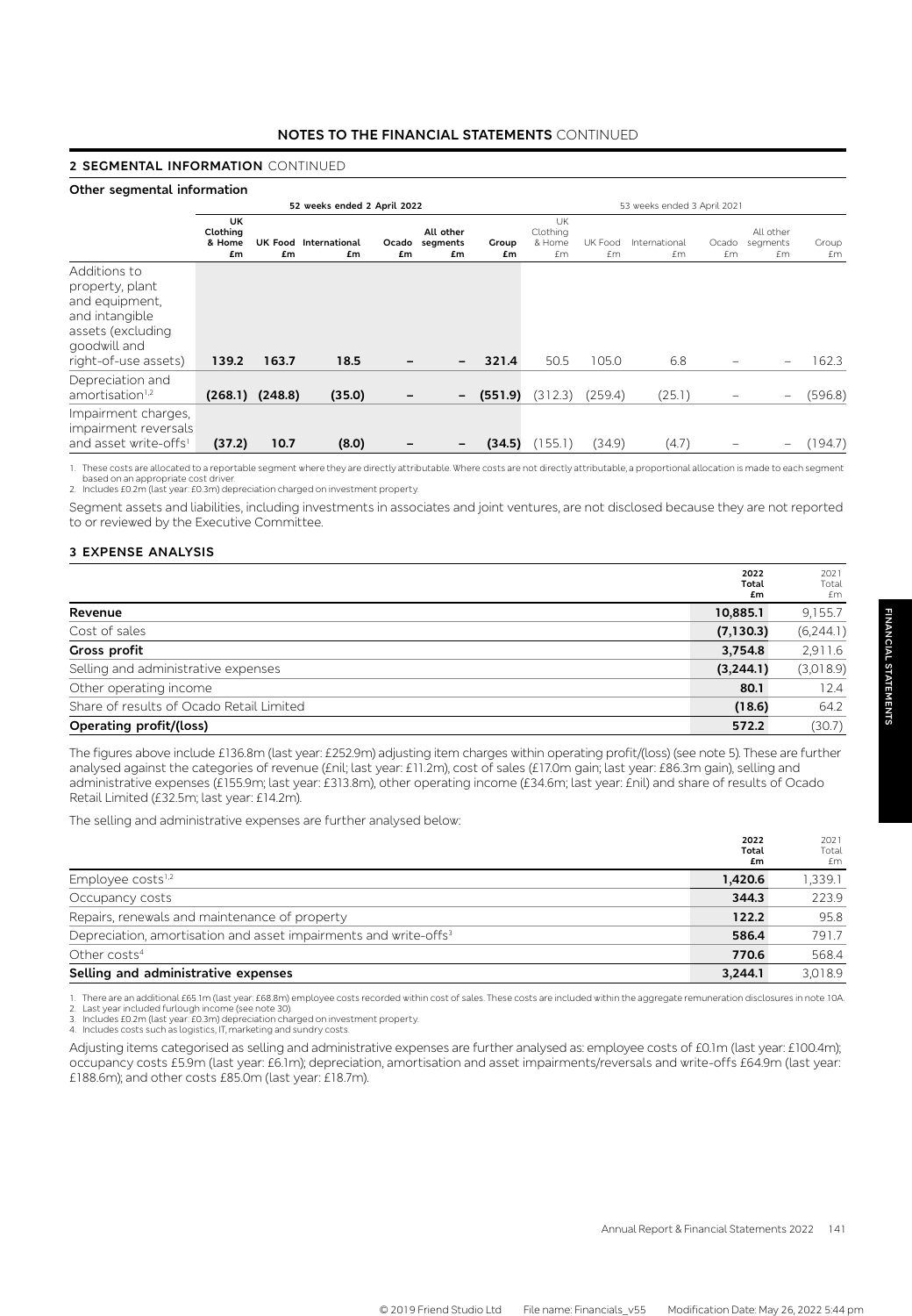## **4 PROFIT/(LOSS) BEFORE TAXATION**

The following items have been included in arriving at profit/(loss) before taxation:

|                                                                                   | 2022<br>£m | 2021<br>£m |
|-----------------------------------------------------------------------------------|------------|------------|
| Net foreign exchange (gains)/losses                                               | (14.5)     | 2.9        |
| Cost of inventories recognised as an expense                                      | 6,086.3    | 5,427.6    |
| Write-down of inventories recognised as an expense                                | 197.6      | 117.0      |
| Depreciation of property, plant and equipment <sup>1</sup>                        |            |            |
| - owned assets                                                                    | 290.5      | 312.1      |
| - right-of-use assets                                                             | 167.8      | 153.1      |
| Amortisation of intangible assets                                                 | 93.6       | 131.6      |
| Impairments and write-offs of intangible assets and property, plant and equipment | 100.1      | 252.0      |
| Impairment reversals of property, plant and equipment                             | (62.1)     | (73.1)     |
| Impairments of right-of-use assets                                                | 25.4       | 52.7       |
| Impairment reversals of right-of-use assets                                       | (28.9)     | (36.9)     |

1. Includes £0.2m (last year: £0.3m) depreciation charged on investment property.

Included in administrative expenses is the auditor's remuneration, including expenses for audit and non-audit services, payable to the Company's auditor Deloitte LLP and its associates as follows:

|                                                                       | 2022<br>£m | 2021<br>£m |
|-----------------------------------------------------------------------|------------|------------|
| Annual audit of the Company and the consolidated financial statements | 1.7        | 1.6        |
| Audit of subsidiary companies                                         | 0.6        | 0.6        |
| Total audit fees                                                      | 2.3        | 2.2        |
| Audit-related assurance services                                      | 0.2        | 0.2        |
| Total non-audit services fees                                         | 0.2        | 02         |
| Total audit and non-audit services                                    | 2.5        | 2.4        |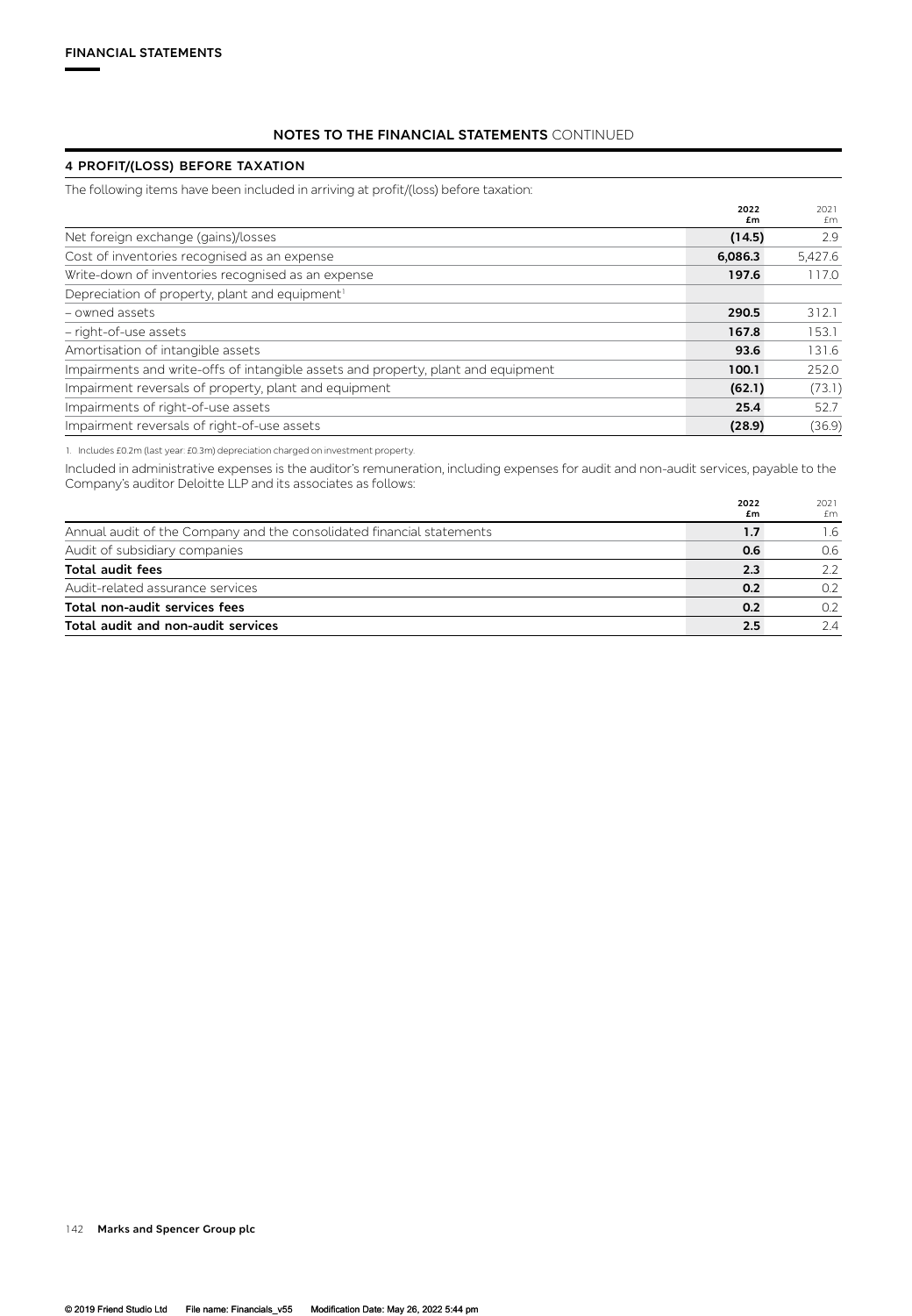# **5 ADJUSTING ITEMS**

The total adjusting items reported for the 52-week period ended 2 April 2022 is a net charge of £131.2m (last year: £259.7m). The adjustments made to reported profit before tax to arrive at adjusted profit are:

|                                                                                                      | Notes  | 2022<br>£m      | 2021<br>£m |
|------------------------------------------------------------------------------------------------------|--------|-----------------|------------|
| Included in revenue                                                                                  |        |                 |            |
| Sparks loyalty programme transition                                                                  |        | $\qquad \qquad$ | (11.2)     |
|                                                                                                      |        |                 | (11.2)     |
| Included in operating profit                                                                         |        |                 |            |
| Strategic programmes - UK store estate                                                               | 15, 22 | (161.4)         | (95.3)     |
| Strategic programmes - UK logistics                                                                  | 15, 22 | 21.9            | (2.2)      |
| Strategic programmes - Organisation                                                                  | 15, 22 | 14.3            | (133.7)    |
| Strategic programmes - International store closures and impairments                                  | 22     | 0.4             | (3.6)      |
| Store impairments, impairment reversals and other property charges                                   | 15, 22 | 60.0            | 6.9        |
| Amortisation and fair value adjustments arising as part of the investment in<br>Ocado Retail Limited | 29     | (32.5)          | (14.2)     |
| Directly attributable gains resulting from the Covid-19 pandemic                                     |        | 17.8            | 90.8       |
| M&S Bank charges incurred in relation to insurance mis-selling provision                             |        | (16.0)          | (2.4)      |
| Franchise restructure                                                                                |        | (41.3)          |            |
| Intangible asset impairments                                                                         | 14     |                 | (79.9)     |
| Sparks loyalty programme transition                                                                  |        |                 | (5.4)      |
| Establishing the investment in Ocado Retail Limited                                                  |        |                 | (1.7)      |
| GMP and other pension equalisation                                                                   | 11     |                 | (1.0)      |
|                                                                                                      |        | (136.8)         | (241.7)    |
| Included in net finance costs                                                                        |        |                 |            |
| Remeasurement of contingent consideration including discount unwind                                  |        | 5.6             | (6.8)      |
|                                                                                                      |        | 5.6             | (6.8)      |
| Adjustments to profit before tax                                                                     |        | (131.2)         | (259.7)    |

### **Strategic programmes – UK store estate (£161.4m)**

In November 2016, the Group announced a strategic programme to transform the UK store estate with the overall objective to improve our store estate to better meet our customers' needs. The Group incurred charges of £657.6m up to April 2021 under this programme primarily relating to closure costs associated with stores identified as part of the strategic transformation plans.

During 2020/21, the Group experienced a significant channel shift from stores to online due to the pandemic, accelerating the Group's ambition to achieve a Clothing & Home online sales mix of at least 40% over the next three years. This acceleration in channel shift required the Group to revise the UK store estate strategic programme to ensure the estate continued to meet customers' needs.

The Group has recognised a charge of £161.4m in the period in relation to those stores identified as part of the rotation plans. The charge primarily reflects a revised view of latest store closure plans and assumptions for estimated store closure costs, as well as charges relating to the impairment of buildings and fixtures and fittings, and depreciation as a result of shortening the useful economic life of stores based on the latest approved exit routes.

Further charges relating to the closure and rotation of the UK store estate are anticipated over the next nine years as the programme progresses, the quantum of which is subject to change throughout the programme period as we get greater certainty of circumstances that need to be in place to make closure financially viable. Future charges will not include Foodhall closures at lease event where there is opportunity for a better location, as this is not in the scope of the programme.

Following the latest review at 2 April 2022, the total closure programme now consists of 204 stores, 100 of which have already closed. Further charges of c.£200m are estimated within the next nine financial years, bringing anticipated total programme costs since 2016 to c.£1bn, vs c.£926m year. In addition, where store exit routes in the next nine years lead to the recognition of gains on exit, particularly those relating to asset management, these credits will also be recognised within adjusting items as part of the programme.

These costs are reported as adjusting items on the basis that they are significant in quantum, relate to a strategic initiative focused on reviewing our store estate and to aid comparability from one period to the next.

The anticipated total programme costs do not include any costs that may arise in relation to a further c.30 stores currently under consideration for closure within the next nine years. At this stage these c.30 stores remain commercially supportable and in the event of a decision to close the store the exit routes are not yet certain.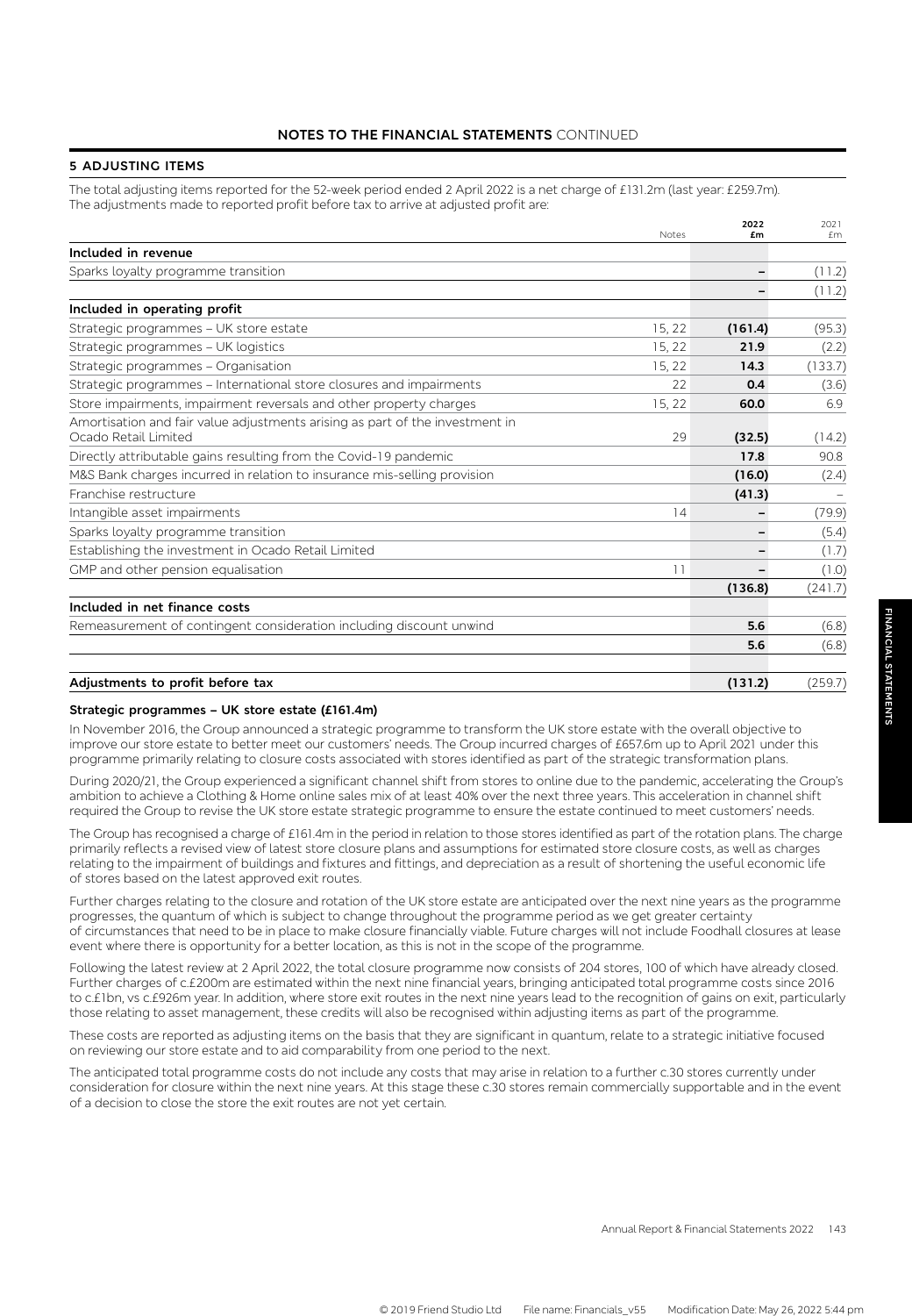## **5 ADJUSTING ITEMS** CONTINUED

#### **Strategic programmes – UK logistics (£21.9m credit)**

In 2017/18, as part of the previously announced long-term strategic programme to transition to a single-tier UK distribution network, the Group announced the opening of a new Clothing & Home distribution centre in Welham Green. As a direct result, the Group announced the closure of two existing distribution centres.

In February 2020, the next phase of the single-tier programme was announced with the closure of two further distribution centres across 2020/21 and 2021/22. A net credit of £21.9m has been recognised in the period, reflecting the gain on disposal of distributions centres and an updated view of estimated closure costs. Total programme costs to date are £17.9m with further net charges of £43.3m expected over the next three financial years.

These net credits are reported as adjusting items on the basis that they are significant in quantum, relate to a strategic initiative focused on reviewing our UK logistics network and to aid comparability from one period to the next.

#### **Strategic programmes – Organisation (£14.3m credit)**

During 2020/21, the Group announced a commitment to integrate more flexible management structures into store operations as well as streamline the business at store and management level in the UK and Republic of Ireland as part of the 'Never the Same Again' transformation. The changes resulted in a reduction of c.8,200 roles across central support centres, regional management and stores. A credit of £2.4m has been recognised in the period based on the finalisation of redundancy costs associated with these changes. No provision remains at the year end and there are no further charges anticipated.

During 2016/17, the Group announced a wide-ranging strategic review across a number of areas of the business which included UK organisation and the programme to centralise our London Head Office functions into one building. In previous years, an impairment charge of £11.9m was recognised in relation to the sub-let of previously closed offices. In the period, this impairment charge has been fully reversed with a credit of £11.9m recognised. This relates to the updating of assumptions and market fluctuations over the life of the sublet of previously closed offices. Total costs of centralising our London Head Office functions into one building incurred to date are c.£86m. Any future charges will relate to the updating of assumptions and market fluctuations over the life of the sublet lease.

These credits are reported as adjusting items on the basis that they are consistent with the disclosure of costs previously recognised.

### **Strategic programmes – International store closures and impairments (£0.4m credit)**

In 2016/17, the Group announced its intention to close owned stores in 10 international markets. A credit of £0.4m (last year: charge of £3.6m) has been recognised in the year, reflecting an updated view of the estimated final closure costs for certain markets and those costs which can only be recognised as incurred, taking the programme net cost to date to £148.2m.

The net credit is considered to be an adjusting item as it is part of a strategic programme which, over the six years of net charges, has been significant in both quantum and nature to the results of the Group. No further significant charges are expected.

### **Directly attributable gains resulting from the Covid-19 pandemic (£17.8m credit)**

In March 2020, following the onset of the Covid-19 global pandemic and subsequent UK government restrictions, the Group sustained significant disruption to its operations. In response to the uncertainty resulting from the pandemic, coupled with the fast-paced changes taking place across the retail sector, the

Board approved a Covid-19 scenario to reflect management's best estimate of the significant volatility and business disruption expected as a result of the ongoing pandemic.

The pandemic continued to impact the Group throughout 2020/21 and it became increasingly more difficult to differentiate Covid-19 items from costs that supported the underlying performance of the business. In addition, the estimated timeframe over which these effects may have impacted the business increased. As a result, the Group took the decision in the interim 2020/21 results to only include changes in estimates to items that were included in adjusting items in 2019/20, in this case relating to the inventory provision and bad debt provision.

Included within directly attributable expenses resulting from the Covid-19 pandemic of £163.6m at 2019/20, was an incremental write-down of inventory to net realisable value of £157.0m (UK Clothing & Home: £145.3m; UK Food: £6.0m; and International: £5.7m), reflecting management's best estimate of the impact on the Group of the Covid-19 pandemic. Accordingly, of the total £204.8m inventory provision, £157.0m was recognised in adjusting items and £47.8m in the underlying results. The total remaining provision held as at 3 April 2021 was £36.7m.

Included within the UK Clothing & Home provision last year was an incremental write-down of inventory to net realisable value of £18.6m reflecting management's best estimate of the impact of the Covid-19 pandemic on UK Clothing & Home inventory as at 3 April 2021. During 2021/22, UK Clothing & Home performance has been strong, with better-than-expected sell-through of stock originally provided for. During the year, £10.2m of the Covid-19 provision has been utilised, and there has been a release of £14.0m recognised in adjusting items. No UK Clothing & Home inventory provisions in relation to Covid-19 remain on the balance sheet at 2021/22. Similarly, following better-than-expected sell-through of inventory previously provided for in the International markets, there has been a release of £0.8m of the Covid-19 inventory provisions during 2021/22. No International Covid-19 stock provisions remain on the balance sheet at 2021/22. During the year, of the UK Food provision against excess slow-moving personal protective equipment, committed to during the peak of the first Covid-19 lockdown and incurred directly in response to the Covid-19 pandemic, £3.0m has been utilised and £2.2m released. A provision of £5.6m remains on the balance sheet at 2021/22.

The carrying value of the Group's inventories at 2 April 2022 is £706.1m, split across the UK Clothing & Home, UK Food and International businesses representing gross inventories of £506.9m, £200.4m and £70.8m respectively, against which a provision of £48.3m, £17.8m and £5.9m has been recognised. The total UK Clothing & Home inventory provisions represent 9.5% (last year: 15.4%) of UK Clothing & Home inventory. The UK Clothing & Home inventory provision is based on future trading assumptions in line with the Group's 2022/23 Budget. However, trading could be higher or lower than expected and a 5% increase in the UK Clothing & Home inventory provision (from 9.5% to 14.5%) would result in a reduction in the valuation of inventory held on the balance sheet of £25.2m and would result in a corresponding decrease to recognised profit before tax in the period.

In addition, a release of £0.8m has been recognised within adjusting items in relation to the Covid-19 bad debt provision recognised against international franchise partners. At 2021/22 no Covid-19 bad debt provision remains.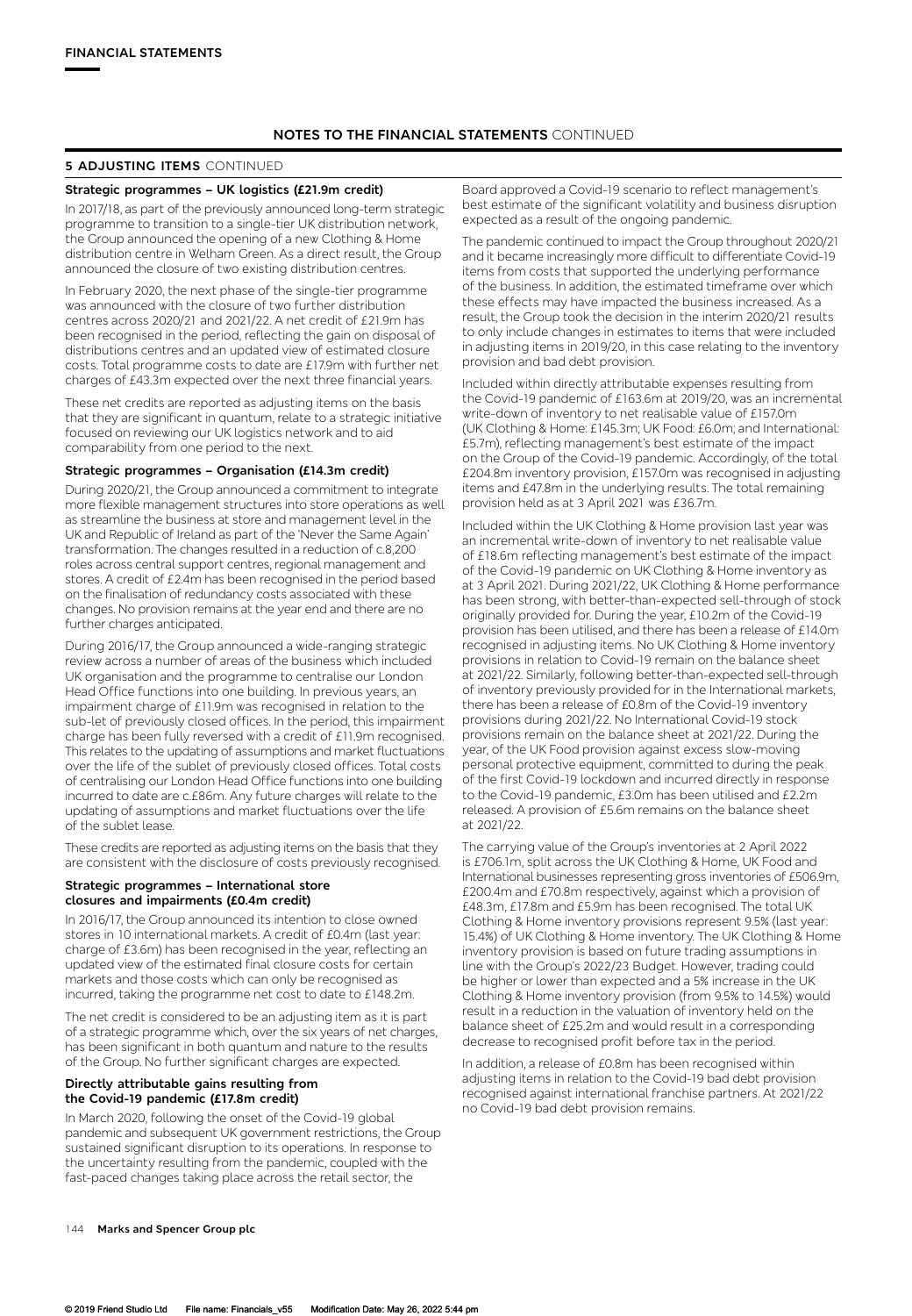## **5 ADJUSTING ITEMS** CONTINUED

The £17.8m directly attributable net gains from the Covid-19 pandemic are considered to be adjusting items as they meet the Group's established definition, being both significant in nature and value to the results of the Group in the current period, and treatment as adjusting items is consistent with the treatment of charges of a consistent nature recognised in 2019/20. No future charges are expected. Any future credits relating to these items will continue to also be classified as adjusting.

### **Store impairments, impairment reversals and property charges (£60.0m credit)**

The Group has recognised a number of charges and credits in the period associated with the carrying value of items of property, plant and equipment.

In response to the strong Group performance and lifting of government restrictions, the Group has revised future cash flow projections for UK and International stores (excluding those stores that have been captured as part of the UK store estate programme). As a result, store impairment testing has identified stores where the current and anticipated future performance does not support the carrying value of the stores. A charge of £2.9m (last year: £66.4m) has been incurred primarily in respect of the impairment of assets associated with these stores. In addition, a credit of £63.4m (last year: £73.3m) has been incurred for the reversal of store impairments recognised in previous periods, where revised future cash flow projections more than support the carrying value of the stores, reflecting improved trading expectations compared to those assumed at the prior year end. Refer to note 15 for further details on the impairments.

A further charge of £0.5m has been recognised in relation to the settlement of provisions for property charges. This treatment is consistent with the original provision charges, which were recognised within adjusting items.

The charges/credits have been classified as an adjusting item on the basis of the significant quantum of the charge/credit in the period to the results of the Group. Any future charges or reversals relating to stores previously impaired within adjusting items will continue to be recognised within adjusting items in line with the original charge.

### **Amortisation and fair value adjustments arising as part of the investment in Ocado Retail Limited (£32.5m)**

Intangible assets of £366.0m were acquired as part of the investment in Ocado Retail Limited in 2019/20 relating to the Ocado brand and acquired customer relationships. These intangibles are being amortised over their useful economic lives of 10-40 years with an amortisation charge of £17.6m recognised in the period. In addition, a further deferred tax charge of £14.9m has been recognised predominantly relating to the substantial enactment of the Finance Act 2021 during the period increasing the UK's main corporation tax rate from 19% to 25% from 1 April 2023.

The amortisation charge and changes in the related deferred tax liability are included within the Group's share of the profit or loss of the associate and are considered to be adjusting items as they are based on judgements about their value and economic life and are not related to the Group's underlying trading performance. These charges are reported as adjusting items on the basis that they are significant in quantum and to aid comparability from one period to the next.

#### **M&S Bank charges incurred in relation to insurance mis-selling provisions (£16.0m)**

The Group has an economic interest in Marks and Spencer Financial Services plc (trading as M&S Bank), a wholly owned subsidiary of HSBC UK Bank plc, by way of a Relationship Agreement that entitles the Group to a 50% share of the profits of M&S Bank after appropriate deductions. The Group does not share in any losses of M&S Bank and is not obliged to refund any profit share received from HSBC, although future income may be impacted by significant one-off deductions.

Since the year ended 31 December 2010, M&S Bank has recognised in its audited financial statements an estimated liability for redress to customers in respect of possible mis-selling of financial products. The Group's profit share and fee income from M&S Bank has been reduced by the deduction of the estimated liability in both the current and prior years. In line with the accounting treatment under the Relationship Agreement, there is a cap on the amount of charges that can be offset against the profit share in any one year, whereby excess liabilities carried forward are deducted from the Group's future profit share from M&S Bank. The deduction in the period is £16.0m (last year: £2.4m).

The treatment of this in adjusting items is in line with previous charges in relation to settlement of Payment Protection Insurance (PPI) claims and, although it is recurring, it is significant in quantum in the context of the total charges recognised for PPI mis-selling to-date and is not considered representative of the normal operating performance of the Group. As previously noted, while the August 2019 deadline to raise potential misselling claims has now passed, costs relating to the estimated liability for redress are expected to continue. The total charges recognised in adjusting items since September 2012 for PPI is £326.3m which exceeds the total offset against profit share of £259.0m to date, and this deficit will be deducted from the Group's share of future profits from M&S Bank.

### **Franchise restructuring (£41.3m)**

During the year, the Group recognised a charge of £41.3m as a result of the restructure of certain International franchise operations.

In September 2021 the Group announced the closure of 11 franchise stores in France in response to increased EU border costs. Consequently, the Group has recognised a charge of £10.3m for closure costs. No future costs are currently expected.

In March 2022, in response to the unfolding humanitarian crisis following the invasion of Ukraine, the Group announced it had suspended shipments to its Turkish franchisee's Russian business. The Group has subsequently made the decision to fully exit its Russian franchise. As a result, the Group has recognised a charge of £31.0m representing the Group's full exit costs from Russia and business disruptions in Ukraine.

The costs are considered to be adjusting items as they are one-off in nature and significant in value to the results of the Group and to the International segment.

#### **Remeasurement of contingent consideration including discount unwind (£5.6m credit)**

Contingent consideration, resulting from the investment in Ocado Retail Limited, is remeasured at fair value at each reporting date with the changes in fair value recognised in profit or loss. During the period, £33.8m of contingent consideration was settled, following the achievement of the first and second performance targets (see note 21). A credit of £5.6m has been recognised in the period, representing the revaluation of the contingent consideration payable. The change in fair value is considered to be an adjusting item as it relates to a major transaction and consequently is not considered representative of the normal operating performance of the Group. The remeasurement will be recognised in adjusting items until the final contingent consideration payment is made in 2024/25.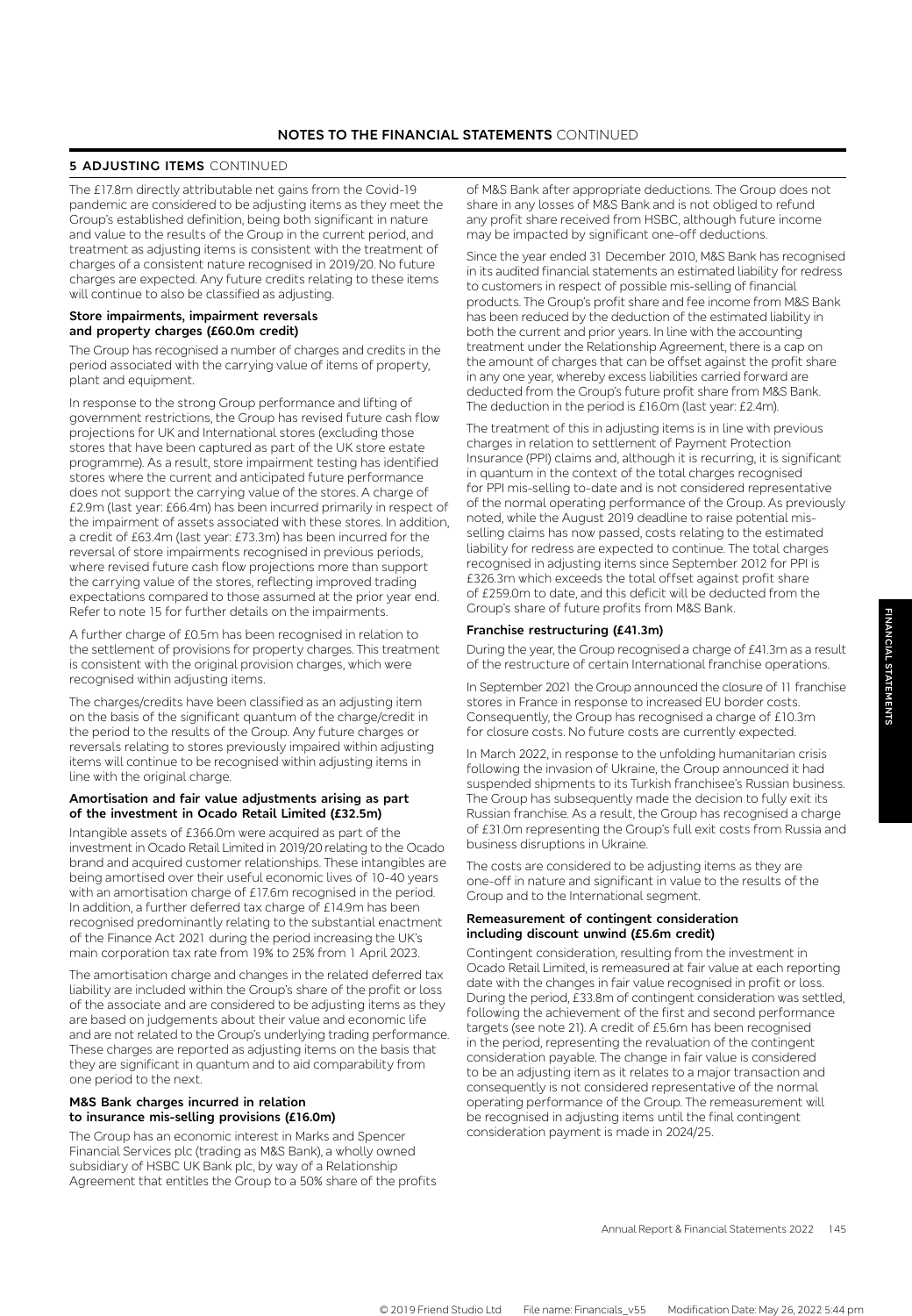# **6 FINANCE INCOME/COSTS**

|                                                                                                    | 2022<br>£m | 2021<br>f m |
|----------------------------------------------------------------------------------------------------|------------|-------------|
| Bank and other interest receivable                                                                 | 3.7        | 2.9         |
| Other finance income                                                                               | 5.9        | 1.8         |
| Pension net finance income (see note 11H)                                                          | 13.2       | 47.2        |
| Interest income of subleases                                                                       | 5.5        | 5.5         |
| Finance income before adjusting items                                                              | 28.3       | 57.4        |
| Finance income in adjusting items                                                                  | 5.6        |             |
| <b>Finance income</b>                                                                              | 33.9       | 57.4        |
| Other finance costs                                                                                | (0.8)      | (0.6)       |
| Interest payable on syndicated bank facility                                                       | (4.7)      | (3.9)       |
| Interest payable on Medium Term Notes                                                              | (79.6)     | (86.4)      |
| Interest payable on commercial paper facility                                                      |            | (0.4)       |
| Interest payable on lease liabilities                                                              | (121.1)    | (130.4)     |
| Unwind of discount on provisions                                                                   | (3.8)      | (2.7)       |
| Unwind of discount on Partnership liability to the Marks & Spencer UK Pension Scheme (see note 12) | (4.4)      | (4.9)       |
| Finance costs before adjusting items                                                               | (214.4)    | (229.3)     |
| Finance costs in adjusting items                                                                   |            | (6.8)       |
| <b>Finance costs</b>                                                                               | (214.4)    | (236.1)     |
| Net finance costs                                                                                  | (180.5)    | (178.7)     |
| 7 INCOME TAX (CREDIT)/EXPENSE                                                                      |            |             |
| A. Taxation charge                                                                                 |            |             |

|                                                                    | 2022<br>£m | 2021<br>£m |
|--------------------------------------------------------------------|------------|------------|
| Current tax                                                        |            |            |
| UK corporation tax on profits for the year at 19% (last year: 19%) |            |            |
| - current year                                                     | 66.8       | 3.7        |
| - adjustments in respect of prior years                            | (1.0)      | (12.1)     |
| UK current tax                                                     | 65.8       | (8.4)      |
| Overseas current taxation                                          |            |            |
| - current year                                                     | 9.6        | 0.2        |
| - adjustments in respect of prior years                            | 2.2        | (0.2)      |
| <b>Total current taxation</b>                                      | 77.6       | (8.4)      |
| Deferred tax                                                       |            |            |
| - origination and reversal of temporary differences                | 14.9       | 6.7        |
| - adjustments in respect of prior years                            | 0.7        | (5.9)      |
| - changes in tax rate                                              | (10.5)     | (0.6)      |
| Total deferred tax (see note 23)                                   | 5.1        | 0.2        |
| Total income tax expense/(credit)                                  | 82.7       | (8.2)      |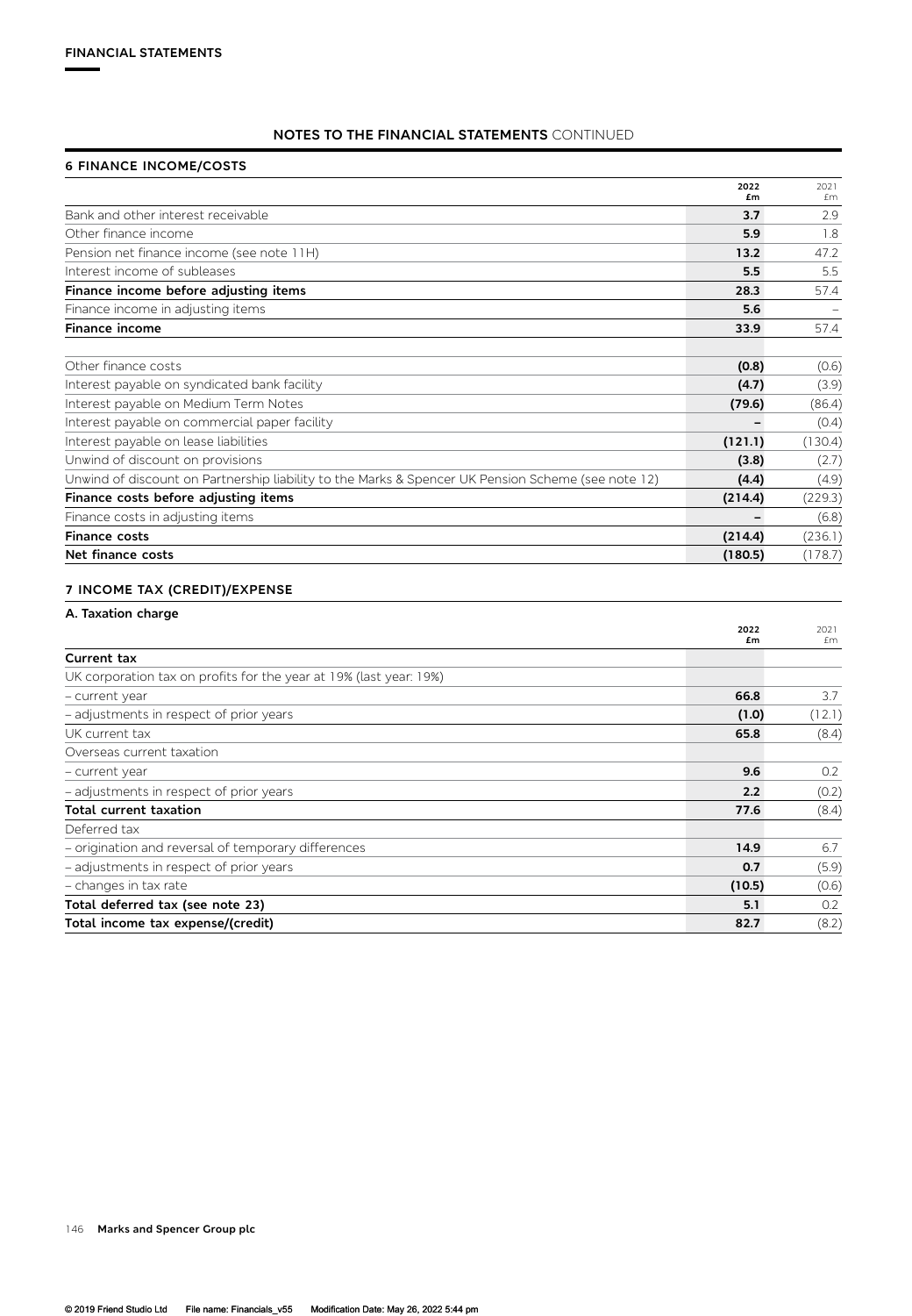## **7 INCOME TAX (CREDIT)/EXPENSE** CONTINUED

### **B. Taxation reconciliation**

The effective tax rate was 21.1% (last year: 3.9%) and is explained below.

|                                                                                                               | 2022<br>£m | 2021<br>£m |
|---------------------------------------------------------------------------------------------------------------|------------|------------|
| Profit/(loss) before tax                                                                                      | 391.7      | (209.4)    |
| Notional taxation at standard UK corporation tax rate of 19% (last year: 19%)                                 | 74.4       | (39.8)     |
| Depreciation and other amounts in relation to fixed assets that do not qualify for tax relief                 | 7.8        | 5.2        |
| Tax benefit arising from UK super deduction regime                                                            | (6.2)      |            |
| Other income and expenses that are not taxable or allowable for tax purposes                                  | 6.1        | 8.6        |
| Joint venture results accounted for as profit after tax                                                       | (2.5)      | (14.6)     |
| Retranslation of deferred tax balances due to the change in statutory UK tax rates                            | (10.5)     |            |
| Overseas profits taxed at rates different to those of the UK                                                  | (0.6)      | 0.7        |
| Movement in unrecognised overseas deferred tax assets                                                         |            | 0.9        |
| Adjustments to the current and deferred tax charges in respect of prior periods                               | 1.9        | (18.2)     |
| Capital losses no longer recognised                                                                           |            | 25.8       |
| Adjusting items:                                                                                              |            |            |
| – UK store and strategic programme impairments and other property<br>charges where no tax relief is available | 3.9        | 8.5        |
| - International store closures and impairments                                                                |            | (1.0)      |
| - Other strategic programme income and expenses that are not taxable or allowable for tax purposes            | 2.2        | 13.0       |
| - Amortisation arising as a part of the investment in Ocado Retail Limited                                    | 6.2        | 2.7        |
| Total income tax expense/(credit)                                                                             | 82.7       | (8.2)      |

The effective tax rate in respect of the profit excluding adjusting items was 18.2% (last year: 50.3%).

During the period, no payments have been made to the Marks and Spencer Scottish Limited Partnership and as such the tax impact to the income tax expense in the period was £nil (last year: £4.1m charge). Under this structure, tax relief for payments to be made to the Marks & Spencer UK Pension Scheme in relation to the first Partnership interest arose in the first 10 years of the structure and some of this benefit is recaptured in subsequent years.

The Finance Act 2021 contains legislation to increase the main rate of UK corporation tax from 19% to 25% with effect from 1 April 2023. The Group has therefore remeasured its UK deferred tax assets and liabilities at this higher rate of tax where these are expected to be realised or settled on or after 1 April 2023. This has resulted in the recognition of a deferred tax credit of £10.5m in the income statement.

On 20 December 2021, the OECD published their proposals in relation to Global Anti-Base Erosion Rules, which provide for an internationally co-ordinated system of taxation to ensure that large multinational groups pay a minimum level of corporate income tax in countries where they operate. In January 2022 the UK government reconfirmed its intention to introduce legislation to give effect to the OECD proposals. The new rules are expected to take effect from 2023 onwards.

There remains a considerable amount of uncertainty with respect to the detailed operation of the Global Anti-Base Erosion Rules and their impact. Further details and guidance are due in the course of 2022. From an initial review of the Group's business and tax profile, we do not expect the rules to have a material impact on the Group's tax rate or tax payments. There is no impact on the Group's results for 2021/22.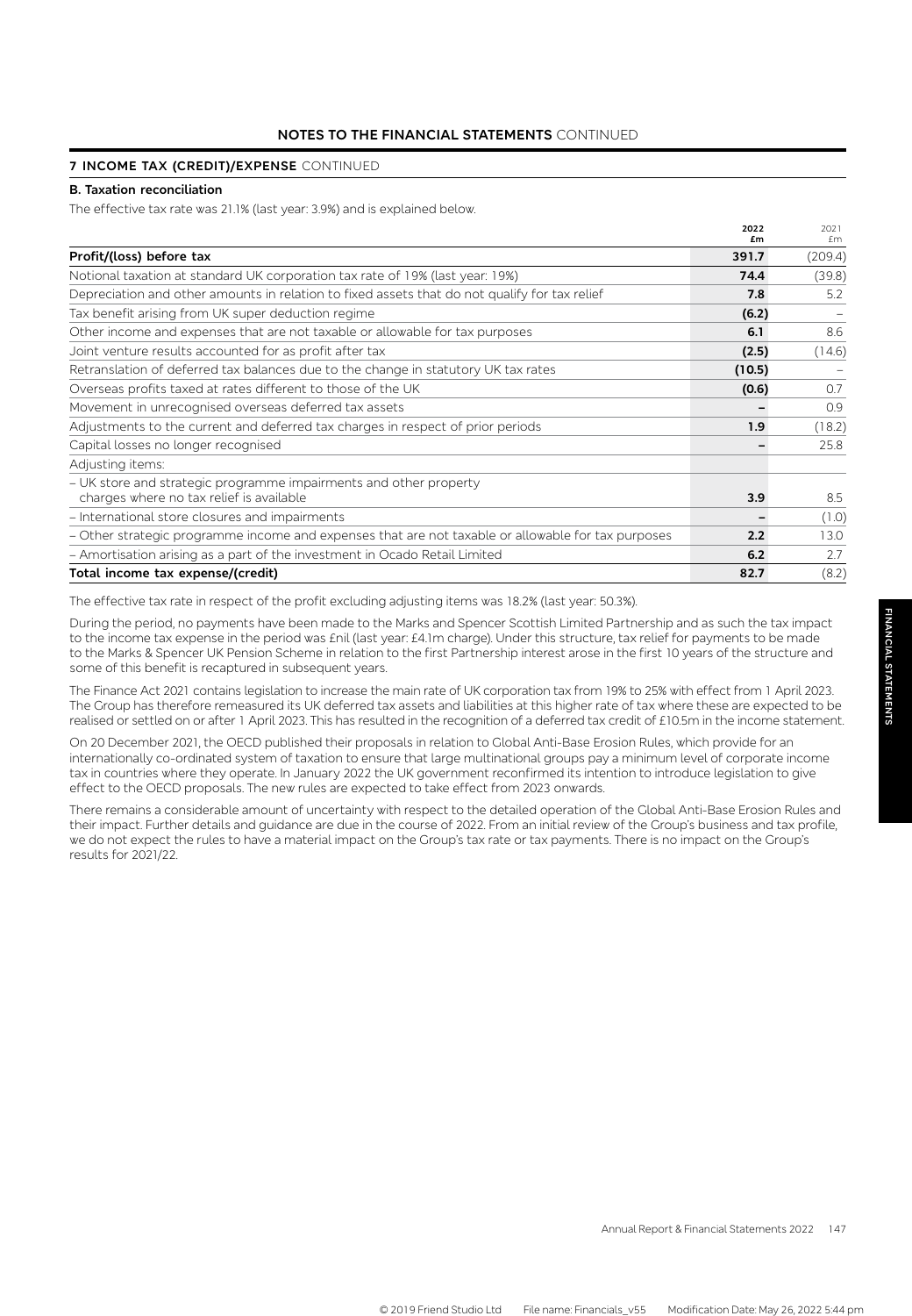## **7 INCOME TAX (CREDIT)/EXPENSE** CONTINUED

### **C. Current tax reconciliation**

The current tax reconciliation shows the tax effect of the main adjustments made to the Group's accounting profits in order to arrive at its taxable profits. The reconciling items differ from those in note 7B as the effects of deferred tax temporary differences are ignored below.

|                                                                                                            | 2022<br>£m | 2021<br>fm |
|------------------------------------------------------------------------------------------------------------|------------|------------|
| Profit/(loss) before tax                                                                                   | 391.7      | (209.4)    |
| Notional taxation at standard UK corporation tax rate of 19% (last year: 19%)                              | 74.4       | (39.8)     |
| Disallowable accounting depreciation and other similar items                                               | 63.7       | 75.1       |
| Deductible capital allowances                                                                              | (75.7)     | (50.0)     |
| Adjustments in relation to employee share schemes                                                          | 6.7        | 1.9        |
| Adjustments in relation to employee pension schemes                                                        | (2.5)      | (4.7)      |
| Overseas profits taxed at rates different to those of the UK                                               | (0.6)      | 0.7        |
| Movement in unrecognised overseas deferred tax                                                             |            | 0.9        |
| Joint venture results accounted for as profit after tax                                                    | (2.5)      | (14.6)     |
| Current year losses carried forward                                                                        |            | 11.3       |
| Other income and expenses that are not taxable or allowable                                                | 0.6        | (0.1)      |
| Adjusting items:                                                                                           |            |            |
| - UK store and strategic programme impairments and other property charges where no tax relief is available | 3.9        | 8.5        |
| - International store closures and impairments                                                             |            | (1.0)      |
| - Other strategic programme income and expenses that are not taxable or allowable for tax purposes         | 2.2        | 5.5        |
| - Impairment to per una goodwill                                                                           |            | 7.5        |
| - Amortisation arising as a part of the investment in Ocado Retail Limited                                 | 6.2        | 2.7        |
| Current year current tax charge                                                                            | 76.4       | 3.9        |

| Represented by:                                |       |        |
|------------------------------------------------|-------|--------|
| UK current year current tax                    | 66.8  | 37     |
| Overseas current year current tax              | 9.6   | 0.2    |
|                                                | 76.4  | 3.9    |
| UK adjustments in respect of prior years       | (1.0) | (12.1) |
| Overseas adjustments in respect of prior years | 2.2   | (0.2)  |
| Total current taxation (note 7A)               | 77.6  | (8.4)  |

## **8 EARNINGS PER SHARE**

The calculation of earnings per ordinary share is based on earnings after tax and the weighted average number of ordinary shares in issue during the year.

The adjusted earnings per share figures have also been calculated based on earnings before adjusting items that are significant in nature and/or quantum and are considered distortive to underlying results (see note 5). These have been presented to provide shareholders with an additional measure of the Group's year-on-year performance.

For diluted earnings per share, the weighted average number of ordinary shares in issue is adjusted to assume conversion of all dilutive potential ordinary shares. The Group has four types of dilutive potential ordinary shares, being: those share options granted to employees where the exercise price is less than the average market price of the Company's ordinary shares during the year; unvested shares granted under the Deferred Share Bonus Plan; unvested shares granted under the Restricted Share Plan; and unvested shares within the Performance Share Plan that have met the relevant performance conditions at the end of the reporting period.

Details of the adjusted earnings per share are set out below:

|                                                                                  | 2022   | 2021   |
|----------------------------------------------------------------------------------|--------|--------|
|                                                                                  | £m     | £m     |
| Profit/(loss) attributable to equity shareholders of the Company                 | 306.6  | 198.0  |
| Add/(less):                                                                      |        |        |
| Adjusting items (see note 5)                                                     | 131.2  | 259.7  |
| Tax on adjusting items                                                           | (12.6) | (33.5) |
| Profit before adjusting items attributable to equity shareholders of the Company | 425.2  | 28.2   |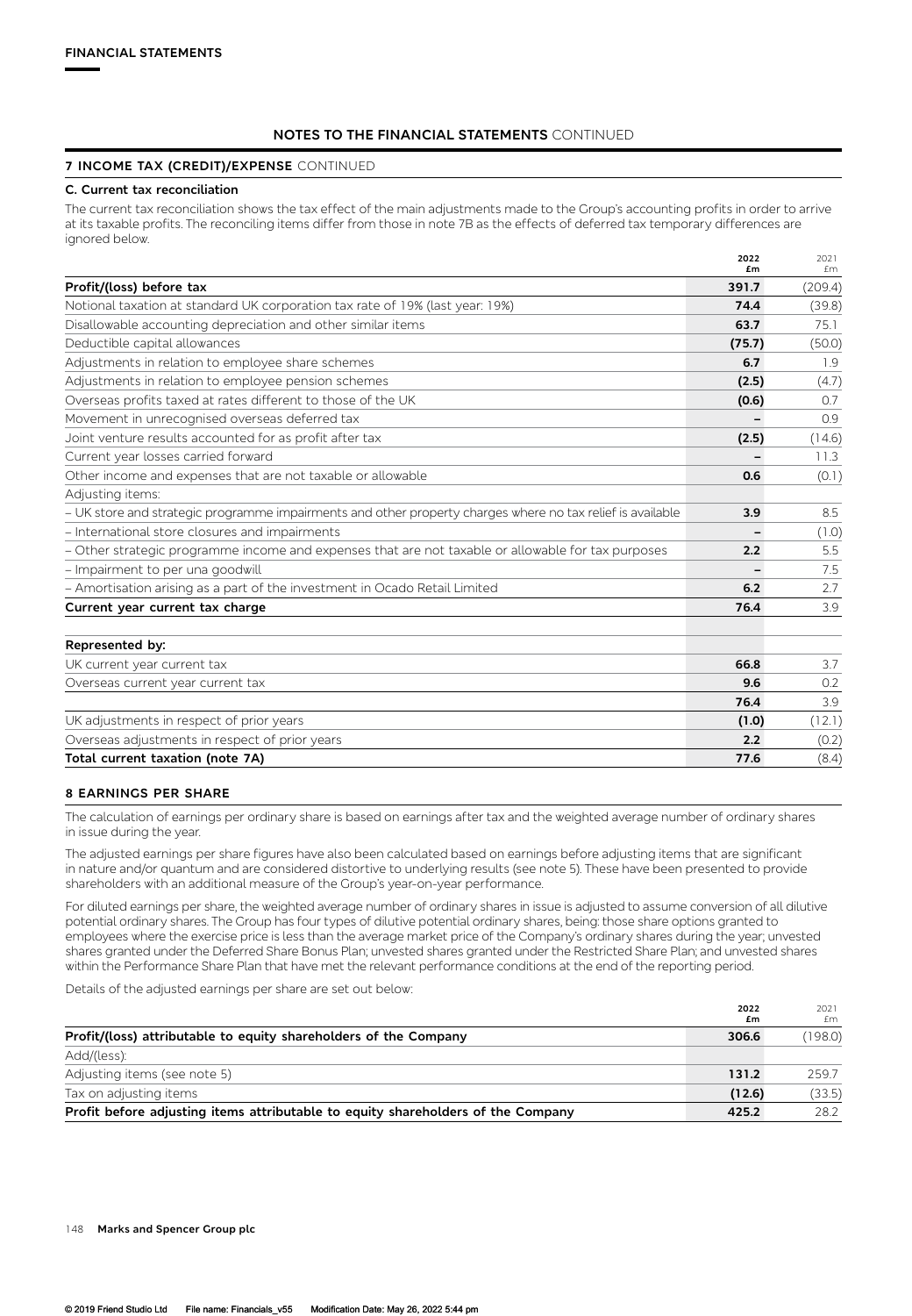# **8 EARNINGS PER SHARE** CONTINUED

|                                                                                    | Million | <b>Million</b> |
|------------------------------------------------------------------------------------|---------|----------------|
| Weighted average number of ordinary shares in issue                                | 1.958.1 | 1.953.5        |
| Potentially dilutive share options under Group's share option schemes <sup>1</sup> | 73.0    | 15.O           |
| Weighted average number of diluted ordinary shares                                 | 2.031.1 | .968.5         |
|                                                                                    |         |                |

1. In the prior year, the potentially dilutive share options are only considered in relation to adjusted diluted earnings per share as the Group made a basic loss per share.

|                                     | Pence | Pence   |
|-------------------------------------|-------|---------|
| Basic earnings/(loss) per share     | 15.7  | (10.1)  |
| Diluted earnings/(loss) per share   | 15.1  | (10.1)  |
| Adjusted basic earnings per share   | 21.7  | $\pm 4$ |
| Adjusted diluted earnings per share | 20.9  | 1.4     |

### **9 DIVIDENDS**

At the full-year results in May 2021, the Board announced that payment of a dividend in the 2021/22 financial year would be unlikely as we focus on restoring sustainable profitability and recovering the balance sheet towards metrics consistent with investment grade.

Consistent with that announcement, the Board does not expect to pay a dividend this financial year.

### **10 EMPLOYEES**

## **A. Aggregate remuneration**

The aggregate remuneration and associated costs of Group employees (including Executive Committee) were:

|                                            | 2022    | 2021    |
|--------------------------------------------|---------|---------|
|                                            | Total   | Total   |
|                                            | £m      | £m      |
| Wages and salaries                         | 1,256.0 | 1,210.3 |
| Social security costs                      | 84.6    | 99.5    |
| Pension costs                              | 69.0    | 71.3    |
| Share-based payments (see note 13)         | 30.2    | 19.3    |
| Employee welfare and other personnel costs | 54.1    | 43.7    |
| Capitalised staffing costs                 | (6.4)   | (6.4)   |
| Total aggregate remuneration <sup>1</sup>  | 1,487.5 | 1,437.7 |
|                                            |         |         |

1. Excludes amounts recognised within adjusting items of £0.1m (last year: £100.4m) (see notes 3 and 5).

Details of key management compensation are given in note 28.

### **B. Average monthly number of employees**

| 2022   | 2021   |
|--------|--------|
|        |        |
| 4,570  | 4,870  |
| 51,585 | 54,076 |
|        |        |
| 3,275  | 2,948  |
| 660    | 749    |
|        |        |
| 124    | 117    |
| 1,667  | 1,507  |
| 5,205  | 5,579  |
| 67,086 | 69,846 |
|        |        |

The average number of full-time equivalent employees is 47,108 (last year: 49,177).

#### **11 RETIREMENT BENEFITS**

The Group provides pension arrangements for the benefit of its UK employees through the Your M&S Pension Saving Plan (a defined contribution ("DC") arrangement) and prior to 2017, through the Marks & Spencer Pension Scheme ("UK DB Pension Scheme") (a defined benefit ("DB") arrangement).

The legacy UK DB Pension Scheme operated on a final pensionable salary basis and is governed by a Trustee board which is independent of the Group. The UK DB Pension Scheme closed to future accrual on 1 April 2017. There will be no further service charges relating to the scheme and no future monthly employer contributions for current service. At year end, the UK DB Pension Scheme had no active members (last year: nil), 51,444 deferred members (last year: 53,674) and 53,270 pensioners (last year: 52,794).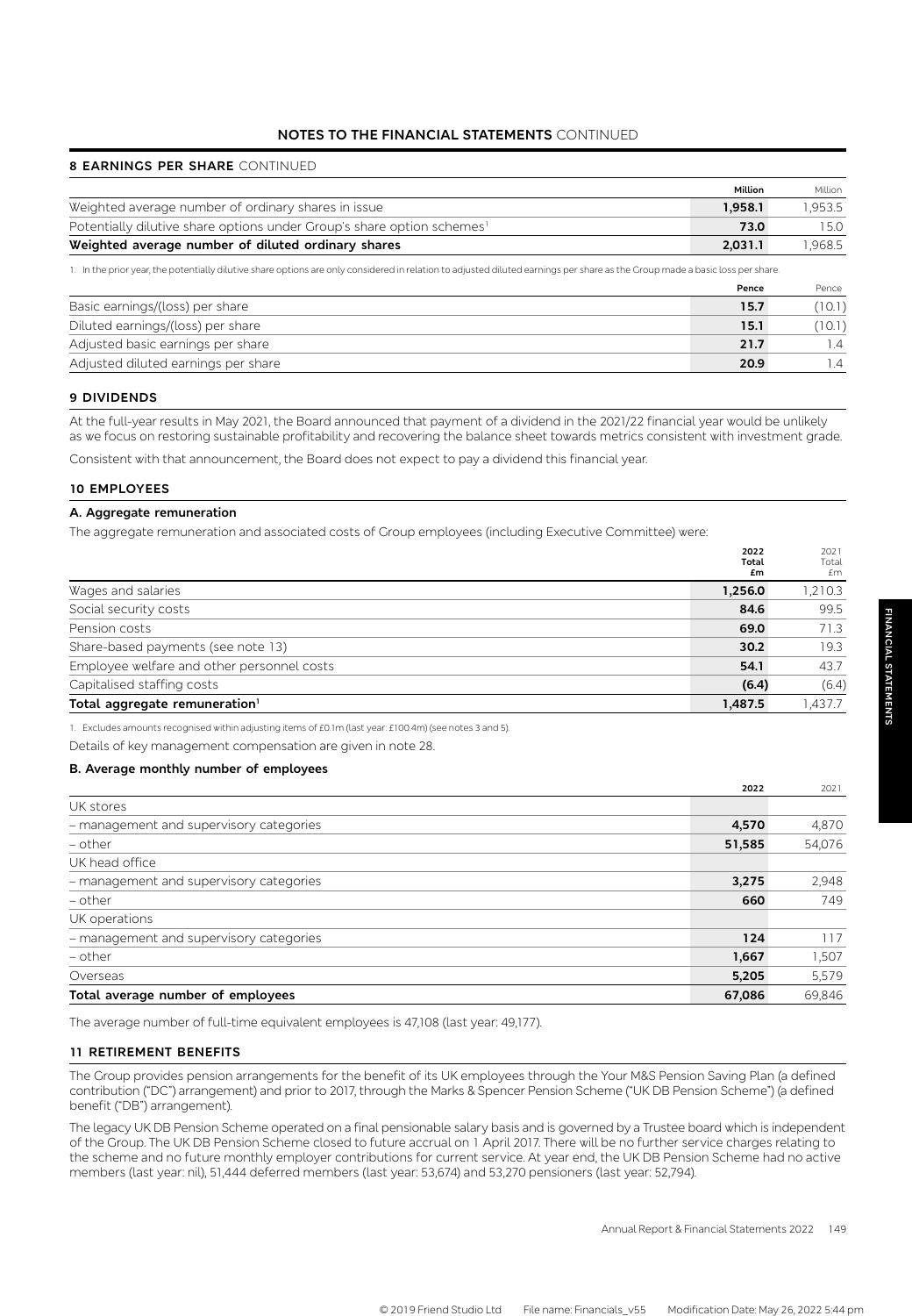## **11 RETIREMENT BENEFITS** CONTINUED

The DC plan is a pension plan under which the Group pays contributions to an independently administered fund. Such contributions are based upon a fixed percentage of employees' pay. The Group has no legal or constructive obligations to pay further contributions to the fund once the contributions have been paid. Members' benefits are determined by the amount of contributions paid by the Group and the member, together with the investment returns earned on the contributions arising from the performance of each individual's investments and how each member chooses to receive their retirement benefits. As a result, actuarial risk (that benefits will be lower than expected) and investment risk (that assets invested in will not perform in line with expectations) fall on the employee. At the year end, the DC arrangement had some 46,560 active members (last year: 46,191) and some 45,778 deferred members (last year: 40,604).

The Group also operates a small legacy funded DB pension scheme in the Republic of Ireland. This scheme closed to future accrual on 31 October 2013. Other retirement benefits also include a UK post-retirement healthcare scheme and unfunded retirement benefits.

The total Group retirement benefit cost was £55.9m (last year: £23.9m). Of this, income of £8.8m (last year: income of £43.3m) relates to the UK DB Pension Scheme, costs of £62.0m (last year: costs of £64.0m) to the UK DC plan and costs of £2.8m (last year: costs of £3.2m) to other retirement benefit schemes.

The Group considers two measures of the pension deficit. The accounting position is shown on the Group balance sheet. The funding position, calculated at the triennial actuarial valuation, is used to agree contributions made to the schemes. The two measures will vary because they are for different purposes, and are calculated at different dates and in different ways. The key calculation difference is that the funding position considers the expected returns of scheme assets when calculating the liability, whereas the accounting position calculated under IAS 19 discounts liabilities is based on corporate bond yields.

The most recent actuarial valuation of the UK DB Pension Scheme was carried out as at 31 March 2018 and showed a funding surplus of £652m. This is an improvement on the previous position at 31 March 2015 (statutory surplus of £204m), primarily due to lower assumed life expectancy. The Company and Trustee have confirmed, in line with the current funding arrangement, that no further contributions will be required to fund past service as a result of this valuation (other than those already contractually committed under the existing Marks and Spencer Scottish Limited Partnership arrangements – see note 12). We continue to work constructively with the Trustees of the UK DB Pension Scheme with regard to agreeing the triennial actuarial valuation of the scheme as at 31 March 2021. Consequently, the results of the valuation are not yet finalised, although it is likely that there will continue to be a surplus.

By funding its DB pension schemes, the Group is exposed to the risk that the cost of meeting its obligations is higher than anticipated. This could occur for several reasons, for example:

- Investment returns on the schemes' assets may be lower than anticipated, especially if falls in asset values are not matched by similar falls in the value of the schemes' liabilities.
- The level of price inflation may be higher than that assumed, resulting in higher payments from the schemes.
- Scheme members may live longer than assumed; for example, due to advances in healthcare. Members may also exercise (or not exercise) options in a way that leads to increases in the schemes' liabilities; for example, through early retirement or commutation of pension for cash.
- Legislative changes could also lead to an increase in the schemes' liabilities.

In addition, the Group is exposed to additional risks through its obligation to the UK DB Pension Scheme via its interest in the Scottish Limited Partnership (see note 12). In particular, under the legal terms of the Partnership, a default by the Group on the rental payments to the Partnership or a future change in legislation could trigger earlier or higher payments to the pension scheme, or an increase in the collateral to be provided by the Group.

With the pensioner buy-in policies purchased in September 2020, April 2019 and March 2018, the Scheme has now, in total, insured around 80% of the pensioner cash flow liabilities for pensions in payment. The buy-in policies cover specific pensioner liabilities and pass all risks to an insurer in exchange for a fixed premium payment, thus reducing the Group's exposure to changes in longevity, interest rates, inflation and other factors.

### **A. Pensions and other post-retirement liabilities**

|                                                     | 2022<br>£m | 2021<br>£m |
|-----------------------------------------------------|------------|------------|
| Total market value of assets                        | 10,090.7   | 10,442.9   |
| Present value of scheme liabilities                 | (9,046.8)  | (9,803.7)  |
| Net funded pension plan asset                       | 1,043.9    | 639.2      |
| Unfunded retirement benefits                        | (2.6)      | (3.8)      |
| Post-retirement healthcare                          | (3.1)      | (4.0)      |
| Net retirement benefit surplus                      | 1,038.2    | 631.4      |
| Analysed in the statement of financial position as: |            |            |
| Retirement benefit asset                            | 1,043.9    | 639.2      |
| Retirement benefit deficit                          | (5.7)      | (7.8)      |
| Net retirement benefit surplus                      | 1,038.2    | 631.4      |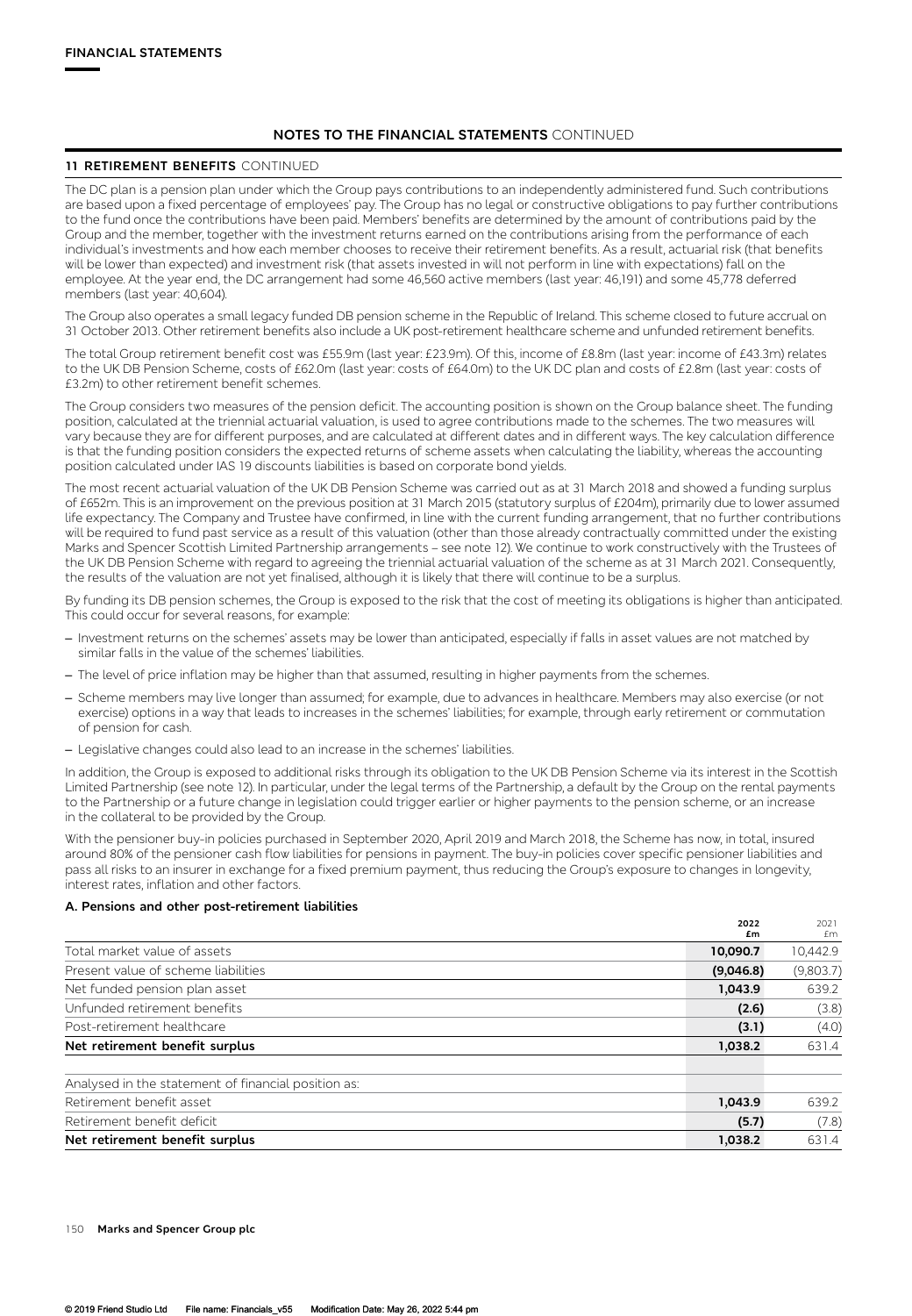## **11 RETIREMENT BENEFITS** CONTINUED

In the event of a plan wind-up, the pension scheme rules provide M&S with an unconditional right to a refund of surplus assets assuming the full settlement of plan liabilities. In the ordinary course of business, the Trustee has no right to wind up or change the benefits due to members of the scheme. As a result, any net surplus in the UK DB Pension Scheme is recognised in full.

## **B. Scheme assets**

Changes in the fair value of the scheme assets are as follows:

|                                                                                               | 2022<br>£m | 2021<br>£m |
|-----------------------------------------------------------------------------------------------|------------|------------|
| Fair value of scheme assets at start of year                                                  | 10,442.9   | 10,653.8   |
| Interest income based on discount rate                                                        | 204.4      | 254.9      |
| Actual return on scheme assets excluding amounts included in net interest income <sup>1</sup> | (213.4)    | (117.5)    |
| Actuarial loss - asset ceiling                                                                | (19.4)     |            |
| Employer contributions                                                                        | 41.8       | 41.5       |
| Benefits paid                                                                                 | (359.3)    | (379.4)    |
| Administration costs                                                                          | (4.6)      | (4.3)      |
| Exchange movement                                                                             | (1.7)      | (6.1)      |
| Fair value of scheme assets at end of year                                                    | 10.090.7   | 10,442.9   |

1. The actual return on scheme assets was a loss of £9.0m (last year: gain of £137.4m).

## **C. Pensions and other post-retirement liabilities**

Changes in the present value of retirement benefit obligations are as follows:

|                                                 | 2022<br>£m | 2021<br>£m |
|-------------------------------------------------|------------|------------|
| Present value of obligation at start of year    | 9,811.5    | 8,751.2    |
| Current service cost                            | 0.2        | 0.2        |
| Administration costs                            | 0.2        | 0.2        |
| Past service cost                               |            | 1.0        |
| Interest cost                                   | 191.2      | 207.7      |
| Benefits paid                                   | (359.3)    | (379.4)    |
| Actuarial loss/(gain) – experience <sup>1</sup> | 153.9      | (82.6)     |
| Actuarial loss/(gain) – demographic assumptions | 89.0       | (12.5)     |
| Actuarial (gain)/loss – financial assumptions   | (832.7)    | 1,332.1    |
| Exchange movement                               | (1.5)      | (6.4)      |
| Present value of obligation at end of year      | 9,052.5    | 9,811.5    |
| Analysed as:                                    |            |            |
| Present value of pension scheme liabilities     | 9,046.8    | 9,803.7    |
| Unfunded pension plans                          | 2.6        | 3.8        |
| Post-retirement healthcare                      | 3.1        | 4.0        |
| Present value of obligation at end of year      | 9,052.5    | 9,811.5    |

1. Includes £nil (last year: £2.5m loss) relating to an equalisation charge recognised in 2018/19 that was reclassified from provisions.

The average duration of the defined benefit obligation at 2 April 2022 is 17.3 years (last year: 19.0 years).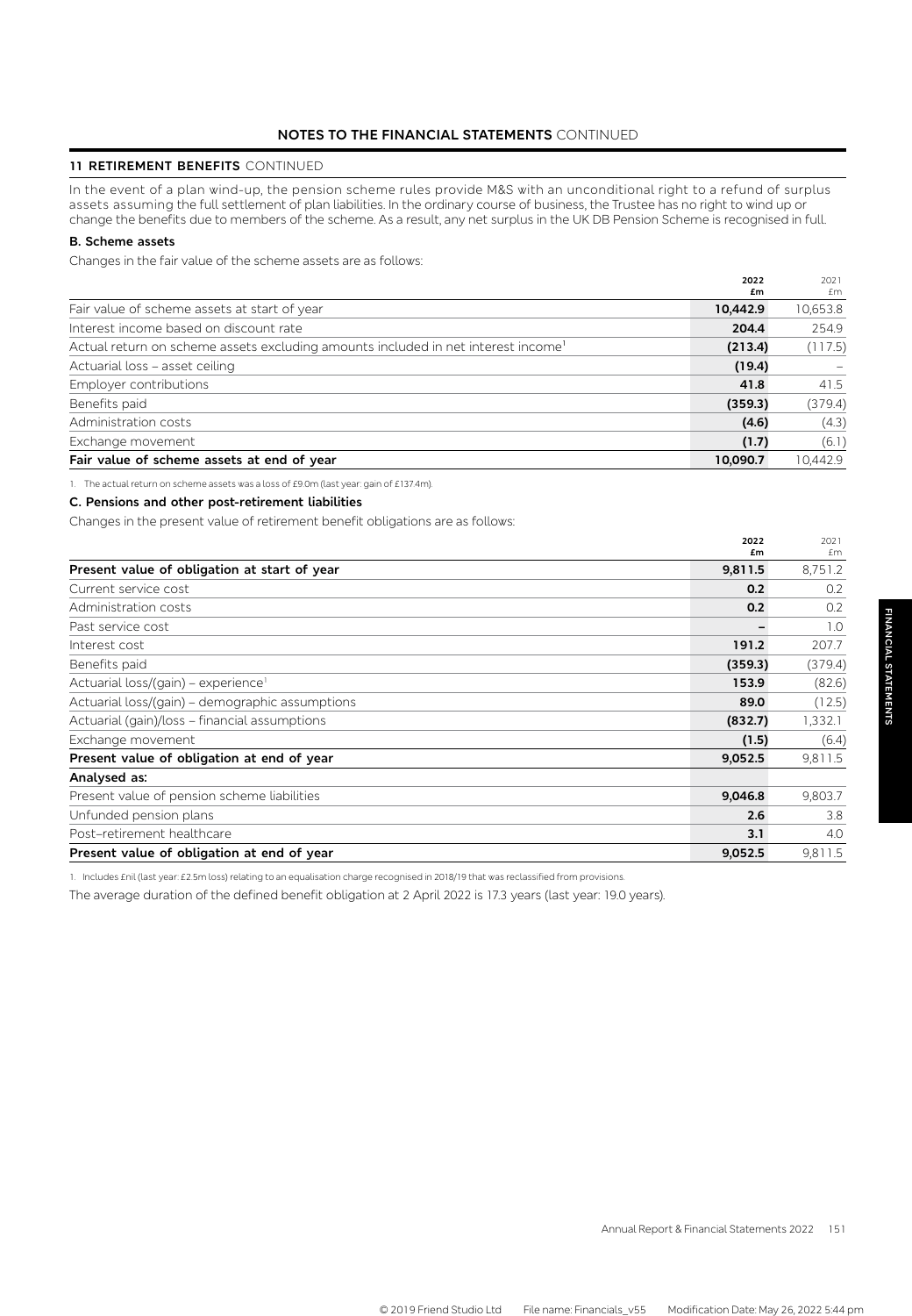## **11 RETIREMENT BENEFITS** CONTINUED

#### **D. Analysis of assets**

The investment strategy of the UK DB Pension Scheme is driven by its liability profile, including its inflation-linked pension benefits. In addition to its interest in the Scottish Limited Partnership (refer to note 12), the scheme invests in different types of bond (including corporate bonds and gilts) and derivative instruments (including inflation, interest rate, cross-currency and total return swaps) in order to align movements in the value of its assets with movements in its liabilities arising from changes in market conditions. Broadly, the scheme has hedging that covers 103% of interest rate movements and 104% of inflation movements, as measured on the Trustee's funding assumptions which use a discount rate derived from gilt yields.

The fair value of the total plan assets at the end of the reporting period for each category is as follows:

|                                                              | 2022                         |                | 2021        |                          |                          |             |
|--------------------------------------------------------------|------------------------------|----------------|-------------|--------------------------|--------------------------|-------------|
|                                                              | Quoted<br>£m                 | Unquoted<br>£m | Total<br>£m | Quoted<br>£m             | Unquoted<br>£m           | Total<br>£m |
| Debt investments                                             |                              |                |             |                          |                          |             |
| - Government bonds net of repurchase agreements <sup>1</sup> | 3,482.9                      | (1, 185.2)     | 2,297.7     | 3,945.2                  | (1,443.5)                | 2,501.7     |
| - Corporate bonds                                            | 6.0                          | 950.0          | 956.0       | 6.4                      | 1,036.6                  | 1,043.0     |
| - Asset-backed securities and structured debt                | -                            | 365.9          | 365.9       | $\overline{\phantom{0}}$ | 256.1                    | 256.1       |
| Scottish Limited Partnership Interest (see note 12)          | -                            | 193.5          | 193.5       | $\overline{\phantom{0}}$ | 142.5                    | 142.5       |
| <b>Equity investments</b>                                    |                              |                |             |                          |                          |             |
| - Developed markets                                          | 550.3                        |                | 550.3       | 450.9                    | $\overline{\phantom{0}}$ | 450.9       |
| - Emerging markets                                           | 113.7                        | -              | 113.7       | 131.1                    | $\overline{\phantom{0}}$ | 131.1       |
| Growth asset funds                                           |                              |                |             |                          |                          |             |
| - Global property                                            | 5.4                          | 308.7          | 314.1       | 5.4                      | 276.8                    | 282.2       |
| - Hedge and reinsurance                                      | 25.8                         | 324.7          | 350.5       | 43.8                     | 299.0                    | 342.8       |
| - Private equity and infrastructure                          | 5.9                          | 223.6          | 229.5       | $\overline{\phantom{0}}$ | 224.1                    | 224.1       |
| <b>Derivatives</b>                                           |                              |                |             |                          |                          |             |
| - Interest and inflation rate swaps                          | 15.6                         | 406.9          | 422.5       | 18.4                     | 298.6                    | 317.0       |
| - Foreign exchange contracts and other derivatives           |                              | (40.0)         | (40.0)      | 93.2                     | 4.5                      | 97.7        |
| Cash and cash equivalents                                    | 5.9                          | 168.1          | 174.0       | 13.6                     | 148.9                    | 162.5       |
| Other                                                        |                              |                |             |                          |                          |             |
| - Buy-in insurance                                           | -                            | 2,910.0        | 2,910.0     | $\overline{\phantom{m}}$ | 3,177.0                  | 3,177.0     |
| - Secure income asset funds                                  | $\qquad \qquad \blacksquare$ | 1,121.6        | 1,121.6     | $\overline{\phantom{0}}$ | 1,064.4                  | 1,064.4     |
| - Other                                                      |                              | 150.8          | 150.8       | 38.7                     | 211.2                    | 249.9       |
| Total $^2$                                                   | 4,211.5                      | 5,898.6        | 10,110.1    | 4,746.7                  | 5,696.2                  | 10,442.9    |

1. Repurchase agreements were £1,184.0m (last year: £1,443.5m).

2. The difference between the total assets of £10,110.1m above compared to £10,090.7m is £19.4m. This relates to the cap applied to the Irish DB scheme and therefore the actuarial gain is not recognised as per IFRIC 14

The fair values of the above equity and debt investments are based on publicly available market prices wherever available. Unquoted investments, hedge funds and reinsurance funds are stated at fair value estimates provided by the manager of the investment or fund. Property includes both quoted and unquoted investments. The fair value of the Scottish Limited Partnership interest is based on the expected cash flows and benchmark asset-backed credit spreads. It is the policy of the scheme to hedge a proportion of interest rate and inflation risk. The scheme reduces its foreign currency exposure using forward foreign exchange contracts.

At year end, the UK schemes (UK DB Pension Scheme and post-retirement healthcare) indirectly held 33,210 (last year: 75,223) ordinary shares in the Company through its investment in UK Equity Index Funds.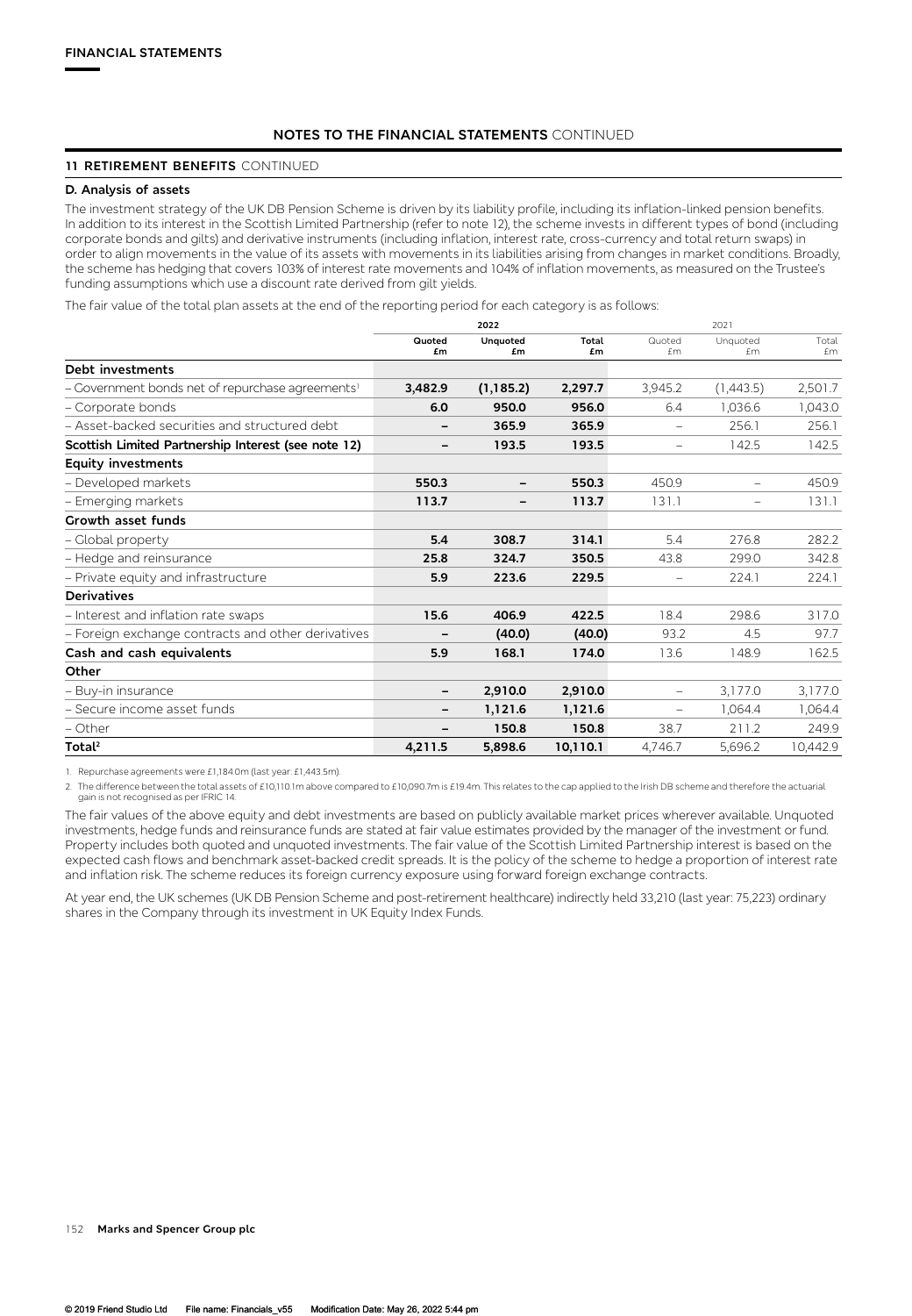## **11 RETIREMENT BENEFITS** CONTINUED

## **E. Financial assumptions**

The financial assumptions for the UK DB Pension Scheme and the most recent actuarial valuations of the other post-retirement schemes have been updated by independent qualified actuaries to take account of the requirements of IAS 19 Employee Benefits in order to assess the liabilities of the schemes and are as follows:

|                                                     | 2022<br>%   | 2021<br>% |
|-----------------------------------------------------|-------------|-----------|
| Rate of increase in pensions in payment for service | $2.3 - 3.6$ | $22-32$   |
| Discount rate                                       | 2.70        | 2.00      |
| Inflation rate for Retail Price Index (RPI)         | 3.70        | 3.30      |
| Long-term healthcare cost increases                 | 7.70        | 7.30      |

### **F. Demographic assumptions**

The UK demographic assumptions are mainly in line with those adopted for the last formal actuarial valuation of the scheme performed as at 31 March 2018. The UK post-retirement mortality assumptions are based on an analysis of the pensioner mortality trends under the scheme for the period to March 2018. The specific mortality rates used are based on the VITA lite tables, with future projections based on up-to-date industry models, parameterised to reflect scheme data. The life expectancies underlying the valuation are as follows:

|                                                              |          | 2022 | 2021 |
|--------------------------------------------------------------|----------|------|------|
| Current pensioners (at age 65)                               | – male   | 22.3 | 22.2 |
|                                                              | – female | 25.1 | 25.0 |
| Future pensioners – currently in deferred status (at age 65) | – male   | 24.0 | 24.0 |
|                                                              | – female | 26.9 | 26.8 |
|                                                              |          |      |      |

## **G. Sensitivity analysis**

The table below summarises the estimated impact of changes in the principal actuarial assumptions on the UK DB Pension Scheme surplus:

|                                                                                            | 2022<br>£m | 2021<br>f m |
|--------------------------------------------------------------------------------------------|------------|-------------|
| Decrease in scheme surplus caused by a decrease in the discount rate of 0.25%              | (20.0)     | (20.0)      |
| Decrease in scheme surplus caused by a decrease in the discount rate of 0.50%              | (30.0)     | (30.0)      |
| Decrease in scheme surplus caused by a decrease in the inflation rate of 0.25%             | (70.0)     | (20.0)      |
| Decrease in scheme surplus caused by a decrease in the inflation rate of 0.50%             | (130.0)    | (30.0)      |
| Increase in scheme surplus caused by a decrease in the average life expectancy of one year | 270.0      | 300.0       |

The sensitivity analysis above is based on a change in one assumption while holding all others constant. Therefore, interdependencies between the assumptions have not been taken into account within the analysis.

### **H. Analysis of amounts charged against profits**

Amounts recognised in comprehensive income in respect of defined benefit retirement plans are as follows:

|                                                                                         | 2022<br>£m | 2021<br>£m |
|-----------------------------------------------------------------------------------------|------------|------------|
| Current service cost                                                                    | 0.2        | 0.2        |
| Administration costs                                                                    | 4.8        | 4.5        |
| Past service costs                                                                      |            | 1.0        |
| Net interest income                                                                     | (13.2)     | (47.2)     |
| Total                                                                                   | (8.2)      | (41.5)     |
| Remeasurement on the net defined benefit surplus:                                       |            |            |
| Actual return on scheme assets excluding amounts included in net interest income        | 213.4      | 117.5      |
| Actuarial loss/(gain) - demographic assumptions                                         | 89.0       | (12.5)     |
| Actuarial loss/(gain) - experience <sup>1</sup>                                         | 153.9      | (82.6)     |
| Actuarial (gain)/loss - financial assumptions                                           | (832.7)    | 1,332.1    |
| Actuarial loss - asset ceiling                                                          | 19.4       |            |
| Components of defined benefit (income)/expense recognised in other comprehensive income | (357.0)    | 1,354.5    |

1. Includes £nil (last year: £2.5m loss) relating to an equalisation charge recognised in 2018/19 that was reclassified from provisions.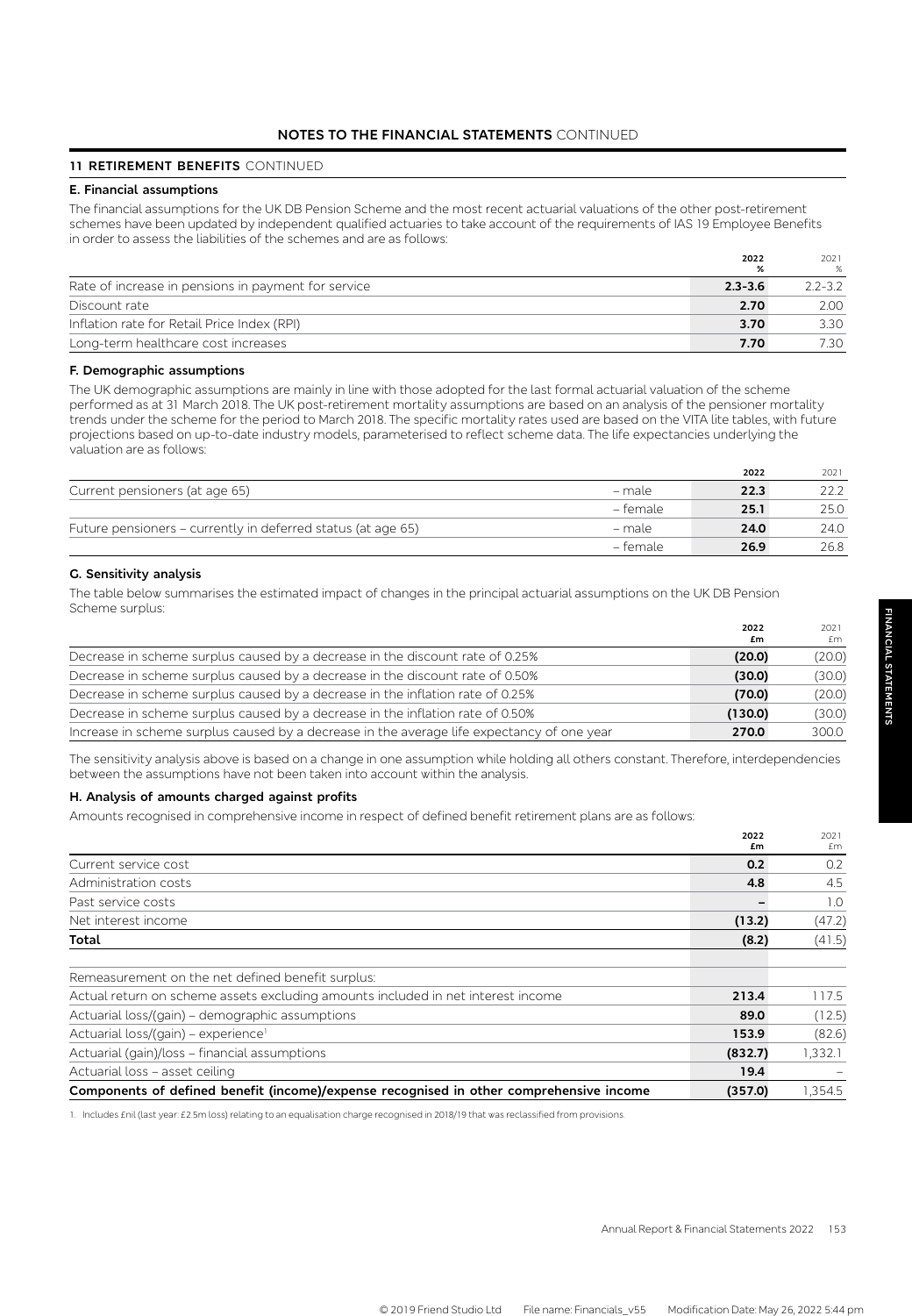#### **12 MARKS AND SPENCER SCOTTISH LIMITED PARTNERSHIP**

Marks and Spencer plc is a general partner and the Marks & Spencer UK Pension Scheme is a limited partner of the Marks and Spencer Scottish Limited Partnership (the "Partnership"). Under the Partnership agreement, the limited partners have no involvement in the management of the business and shall not take any part in the control of the Partnership. The general partner is responsible for the management and control of the Partnership and, as such, the Partnership is consolidated into the results of the Group.

The Partnership holds £1.3bn (last year: £1.4bn) of properties at book value which have been leased back to Marks and Spencer plc. The Group retains control over these properties, including the flexibility to substitute alternative properties into the Partnership. The first limited Partnership interest (held by the Marks & Spencer UK Pension Scheme) previously entitled the Pension Scheme to receive an annual distribution of £71.9m until June 2022 from the Partnership. As a result of the Covid-19 pandemic and the need to preserve cash, in agreement with the Trustees, only £18.9m of the June 2020 payment was made, with the remaining £53.0m being deferred.

During the period, the Group and the Pension Scheme Trustees agreed to amend the distribution dates so that, rather than making the planned payment of £71.9m in June 2021 along with the deferred £53.0m, the Pension Scheme is now entitled to receive £71.9m in 2022, £73.0m in 2023 and £54.4m in 2024. The second Partnership interest (also held by the Marks & Spencer UK Pension Scheme) entitles the Pension Scheme to receive a further £36.4m annually from June 2017 until June 2031. All profits generated by the Partnership in excess of this are distributable to Marks and Spencer plc.

The Partnership liability in relation to the first interest of £192.3m (last year: £193.5m) is included as a financial liability in the Group's financial statements as it is a transferable financial instrument and measured at amortised cost, being the net present value of the future expected distributions from the Partnership. During the year to 2 April 2022, an interest charge of £4.4m (last year: £4.9m) was recognised in the income statement, representing the unwinding of the discount included in this obligation. The first limited Partnership interest of the Pension Scheme is included within the UK DB Pension Scheme assets, valued at £193.5m (last year: £142.5m).

The second Partnership interest is not a transferable financial instrument as the Scheme Trustee does not have the right to transfer it to any party other than a successor Trustee. It is therefore not included as a plan asset within the UK DB Pension Scheme surplus reported in accordance with IAS 19. Similarly, the associated liability is not included on the Group's statement of financial position, rather the annual distribution is recognised as a contribution to the scheme each year.

#### **13 SHARE-BASED PAYMENTS**

This year, a charge of £30.2m was recognised for share-based payments (last year: charge of £19.3m). Of the total share-based payments charge, £15.1m (last year: £9.2m) relates to the Save As You Earn share option scheme and a charge of £6.7m (last year: £1.7m) relates to the Performance Share Plan. The remaining charge of £8.4m (last year: £8.4m) is spread over the other share plans. In addition, a charge of £8.6m was recognised in relation to the Annual Bonus Scheme for 2021/22 under the Deferred Share Bonus Scheme. Further details of the operation of the Group share plans are provided in the Remuneration Report.

#### **A. Save As You Earn scheme – £15.1m**

The Save As You Earn ("SAYE") scheme was approved by shareholders for a further 10 years at the 2017 Annual General Meeting (AGM). Under the terms of the scheme, the Board may offer options to purchase ordinary shares in the Company once in each financial year to those employees who enter into Her Majesty's Revenue & Customs (HMRC) approved SAYE savings contract. The scheme allows participants to save up to a maximum of £500 (last year: £500) each month. The price at which options may be offered is 80% of the average mid-market price for three consecutive dealing days preceding the offer date. The options may normally be exercised during the six-month period after the completion of the SAYE contract.

|                                      | 2022                 |                                       | 2021                         |                                       |  |
|--------------------------------------|----------------------|---------------------------------------|------------------------------|---------------------------------------|--|
|                                      | Number of<br>options | Weighted<br>average<br>exercise price | Number of<br>options         | Weighted<br>average<br>exercise price |  |
| Outstanding at beginning of the year | 119,151,406          | 99.4p                                 | 53,139,941                   | 190.7p                                |  |
| <b>Granted</b>                       | 11,526,149           |                                       | 189.0p 101,466,321           | 82.0p                                 |  |
| Exercised                            | (208, 238)           | 138.2p                                | (556)                        | 151.0p                                |  |
| Forfeited                            | (12, 207, 656)       |                                       | <b>102.6p</b> $(23,811,474)$ | 155.7p                                |  |
| Expired                              | (7,698,700)          |                                       | <b>206.5p</b> $(11,642,826)$ | 248.7p                                |  |
| Outstanding at end of year           | 110,562,961          | $100.9p$ 1                            | 19,151,406                   | 99.4p                                 |  |
| Exercisable at end of year           | 11,945               | 186.8p                                | 7,211,376                    | 212.5p                                |  |

For SAYE share options exercised during the period, the weighted average share price at the date of exercise was 206.3p (last year: 152.4p).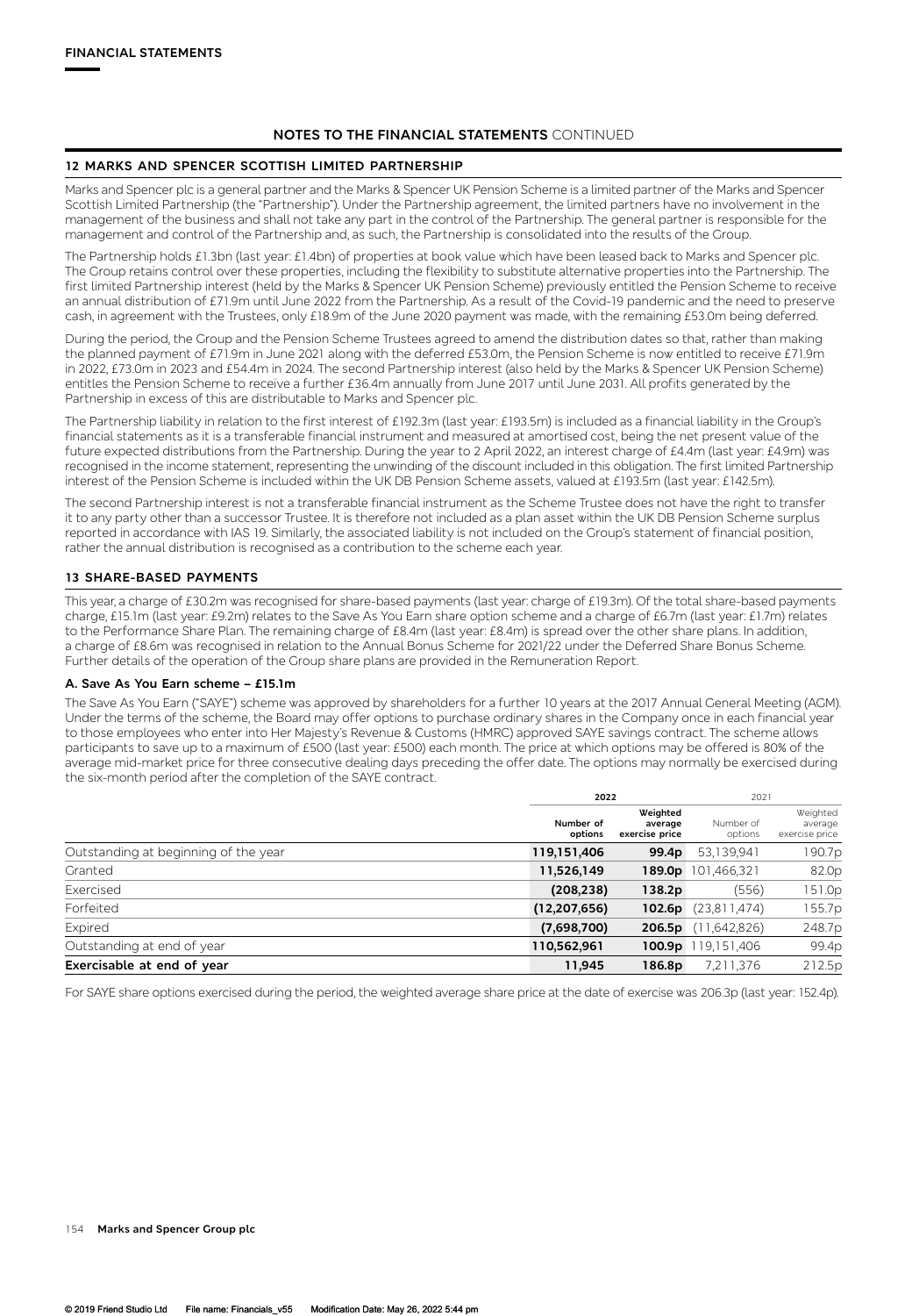## **13 SHARE-BASED PAYMENTS** CONTINUED

The fair values of the options granted during the year have been calculated using the Black-Scholes model assuming the inputs shown below:

|                                  | 2022             |               | 2021                                      |  |
|----------------------------------|------------------|---------------|-------------------------------------------|--|
|                                  | 3-year plan      | 3-year plan   | 3-year plan<br>2020 modified <sup>1</sup> |  |
| Grant date                       | <b>Dec 21</b>    | <b>Dec 20</b> | Dec 20                                    |  |
| Share price at grant date        | 235 <sub>p</sub> | 103p          | 103p                                      |  |
| Exercise price                   | 189 <sub>p</sub> | 82p           | 151p                                      |  |
| Option life in years             | 3 years          | 3 years       | 3 years                                   |  |
| Risk-free rate                   | 0.5%             | 0.0%          | 0.0%                                      |  |
| Expected volatility              | 49.3%            | 45.6%         | 45.6%                                     |  |
| Expected dividend yield          | 0.0%             | 0.0%          | 0.0%                                      |  |
| Fair value of option             | 81p              | 34p           | 19p                                       |  |
| Incremental fair value of option | n/a              | n/a           | 15p                                       |  |

1. In the prior year, there was a modification to the 2021 scheme relating to employees cancelling awards from previous years in substitution for awards granted under the 2021 scheme. The fair value of the modified awards has been amortised based on the incremental fair value. The incremental fair value is the difference between the fair value of the 2021 options,<br>being 34p, and the fair value of repric options, being 15p for 2021 modified options was recognised in operating loss.

Volatility has been estimated by taking the historical volatility in the Company's share price over a three-year period.

The resulting fair value is expensed over the service period of three years on the assumption that 10% (last year: 10%) of options will lapse over the service period as employees leave the Group.

Outstanding options granted under the UK Employee SAYE Scheme are as follows:

|                              | Number of options |                         | Weighted average remaining contractual life (years) |                   |              |
|------------------------------|-------------------|-------------------------|-----------------------------------------------------|-------------------|--------------|
| Options granted <sup>1</sup> | 2022              | 2021                    | 2022                                                | 2021              | Option price |
| January 2017                 |                   | 9,202                   |                                                     |                   | 250p         |
| January 2018                 | 5.441             | 4,112,855               | (0.8)                                               | 0.3               | 251p         |
| January 2019                 | 2,399,413         | 3,405,862               | 0.2                                                 | 1.3               | 238p         |
| February 2020                | 8,006,941         | 12,331,683              | 1.3                                                 | 2.3               | 151p         |
| February 2021                | 89,284,282        | 99,291,804              | 2.3                                                 | 3.3               | 82p          |
| February 2022                | 10,866,884        |                         | 3.3                                                 | $\qquad \qquad -$ | 189p         |
|                              |                   | 110,562,961 119,151,406 | 2.3                                                 | 3.1               | 101p         |

1. For the purpose of the above table the option granted date is the contract start date.

#### **B. Performance Share Plan\* – £6.7m**

The Performance Share Plan ("PSP") is the primary long-term incentive plan for approximately 160 of the most senior managers within the Group. It was first approved by shareholders at the 2005 AGM and again at the 2020 AGM. Under the plan, annual awards, based on a percentage of salary, may be offered. The extent to which an award vests is measured over a three-year period against financial targets, which for 2021/22 included earnings per share ("EPS"), return on capital employed ("ROCE"), total shareholder return ("TSR") and strategic measures. The value of any dividends earned on the vested shares during the three years may also be paid on vesting. Awards under this plan have been made in each year since 2005. More information is available in relation to this plan within the Remuneration Report.

During the year, 19,374,217 shares (last year: 19,777,921) were awarded under the plan. The weighted average fair value of the shares awarded was 155.1p (last year: 101.4p). As at 2 April 2022, 44,534,437 shares (last year: 33,878,325) were outstanding under the plan.

#### **C. Deferred Share Bonus Plan\* – £8.8m**

The Deferred Share Bonus Plan ("DSBP") was first introduced in 2005/06 as part of the Annual Bonus Scheme and was approved by shareholders at the 2020 AGM. It may be operated for approximately 5,000 employees within the Group. As part of the plan, the employees are required to defer a proportion of any bonus paid into shares which will be held for three years. There are no further performance conditions on these shares, other than continued employment within the Group, and the value of any dividends earned on the vested shares during the deferred period may also be paid on vesting. More information is available in relation to this plan within the Remuneration Report.

During the year no shares (last year: no shares) have been awarded under the plan in relation to the annual bonus. As at 2 April 2022, 190,596 shares (last year: 422,672) were outstanding under the plan.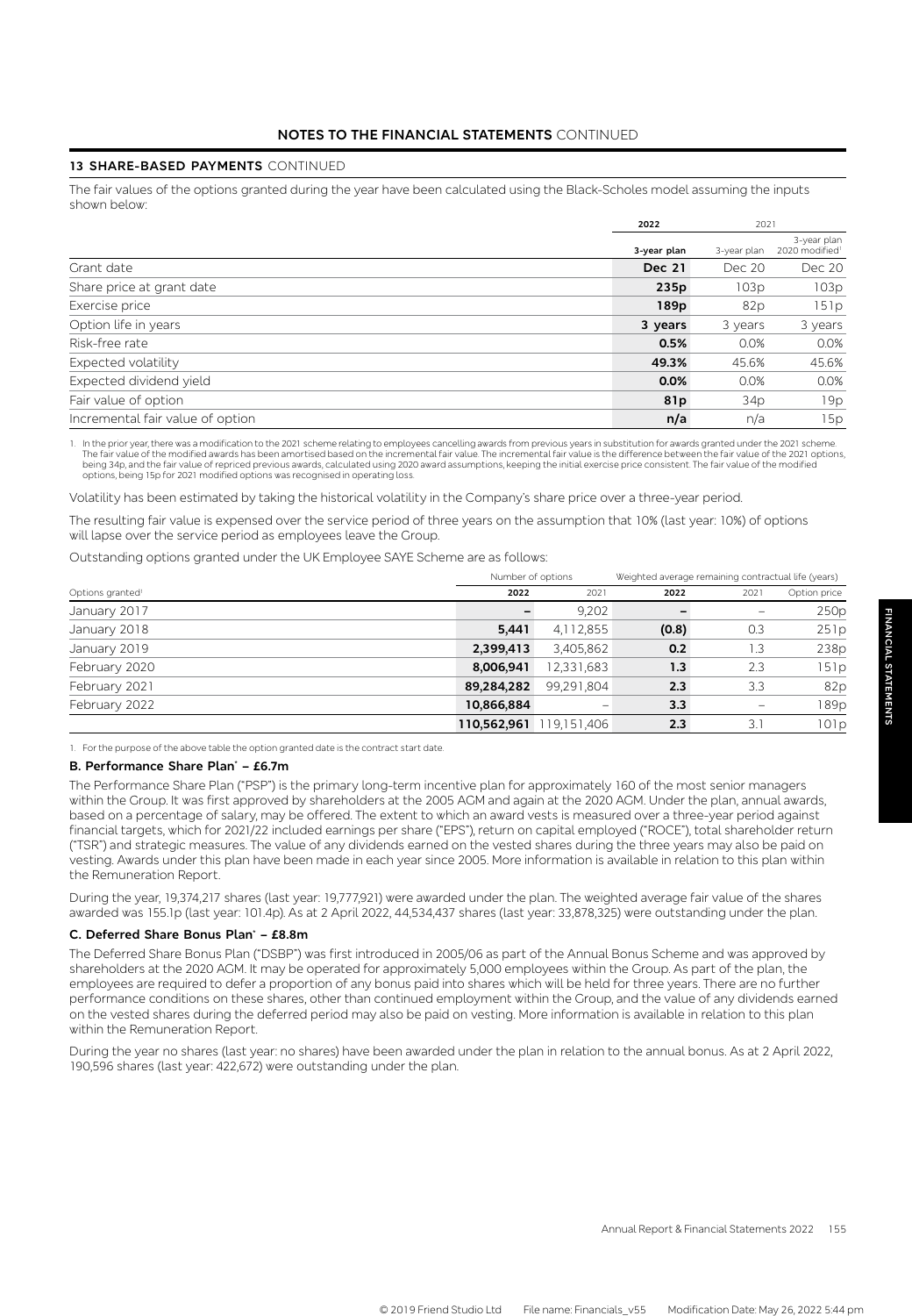## **13 SHARE-BASED PAYMENTS** CONTINUED

### **D. Restricted Share Plan\* – £8.2m**

The Restricted Share Plan ("RSP") was established in 2000 as part of the reward strategy for retention and recruitment of senior managers who are vital to the success of the business, and was approved by shareholders at the 2020 AGM. The plan operates for the senior management team. Awards vest at the end of the restricted period (typically between one and three years) subject to the participant still being in employment of the Company on the relevant vesting date. The value of any dividends earned on the vested shares during the restricted period may also be paid on vesting. More information is available in relation to this plan within the Remuneration Report.

During the year, 2,441,809 shares (last year: 11,996,948) have been awarded under the plan. The weighted average fair value of the shares awarded was 158.7p (last year: 124.3p). As at 2 April 2022, 10,368,217 shares (last year: 10,722,919) were outstanding under the plan.

#### **E. Republic of Ireland Save As You Earn scheme – £0.2m**

Sharesave, the Company's Save As You Earn scheme, was introduced in 2009 to all employees in the Republic of Ireland for a 10-year period, after approval by shareholders at the 2009 AGM and again at the 2019 AGM. The scheme is subject to Irish Revenue rules and allows participants to save up to a maximum of €500 (last year: €500) each month. The price at which options may be offered is 80% of the average mid-market price for three consecutive dealing days preceding the offer date. The options may normally be exercised during the six-month period after the completion of the SAYE contract.

During the year, no options were granted (last year: 1,409,129 were granted at a fair value of 33.7p). As at 2 April 2022, 1,195,159 options (last year: 1,846,589) were outstanding under the scheme.

### **F. Marks and Spencer Employee Benefit Trust**

The Marks and Spencer Employee Benefit Trust (the "Trust") holds 264,779 (last year: 527,116) shares with a book value of £0m (last year: £0.1m) and a market value of £0.4m (last year: £0.8m). These shares were acquired by the Trust through a combination of market purchases and new issues and are shown as a reduction in retained earnings in the consolidated statement of financial position. Awards are granted to employees at the discretion of Marks and Spencer plc and the Trust agrees to satisfy the awards in accordance with the wishes of Marks and Spencer plc under the senior executive share plans described above. Dividends are waived on all of these shares.

### **G. ShareBuy**

ShareBuy, the Company's Share Incentive Plan, enables the participants to buy shares directly from their gross salary. This scheme does not attract an IFRS 2 charge.

\* All awards both this year and last year were conditional shares. For the purposes of calculating the number of shares awarded, the share price used is the average of the mid-market<br>price for the five consecutive dealing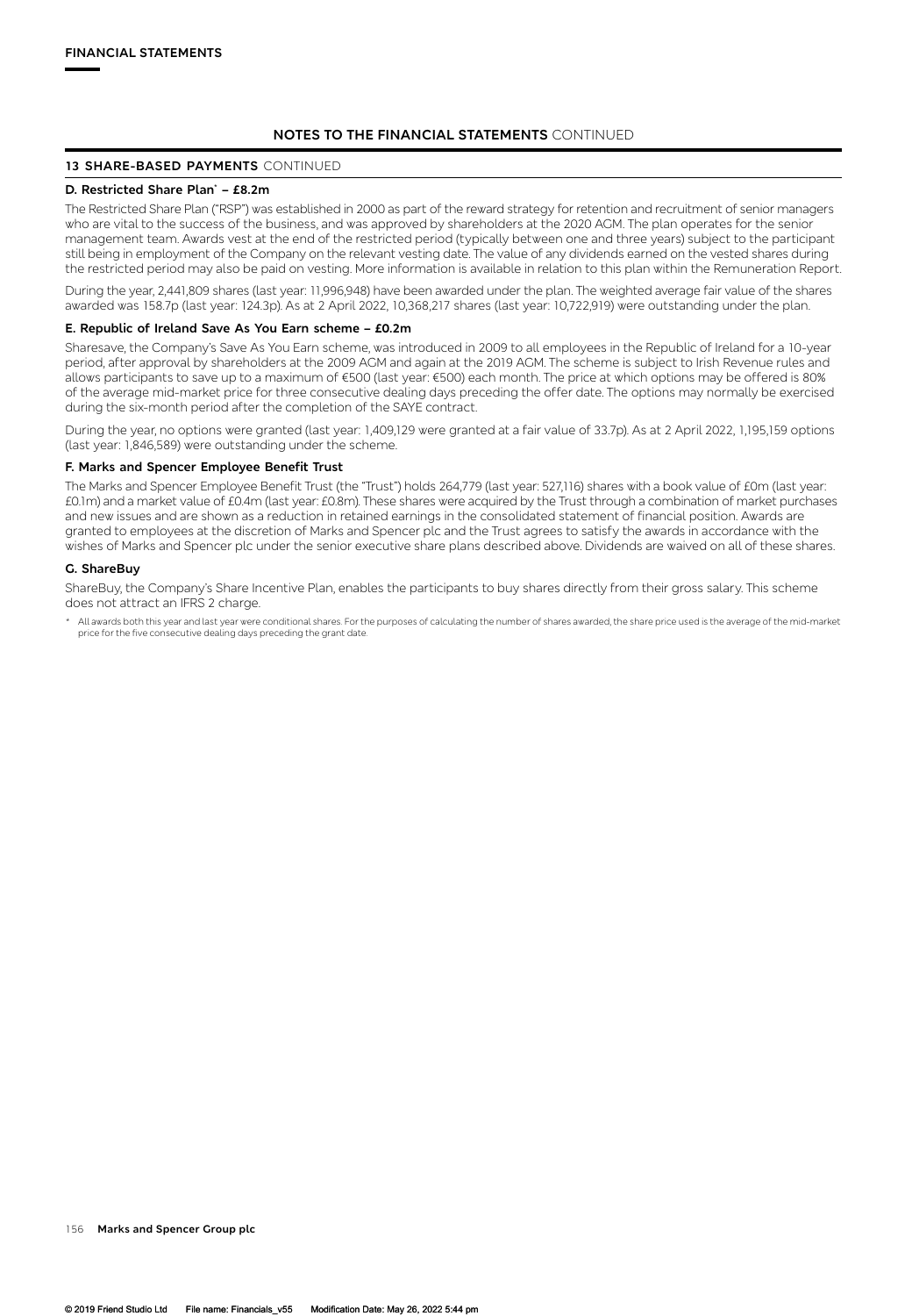# **14 INTANGIBLE ASSETS**

|                                                      | Goodwill<br>£m           | <b>Brands</b><br>£m      | Computer<br>software<br>£m | Computer<br>software under<br>development<br>£m | Total<br>£m |
|------------------------------------------------------|--------------------------|--------------------------|----------------------------|-------------------------------------------------|-------------|
| At 28 March 2020                                     |                          |                          |                            |                                                 |             |
| Cost                                                 | 136.4                    | 112.3                    | 1,495.1                    | 59.7                                            | 1,803.5     |
| Accumulated amortisation and impairments             | (72.4)                   | (112.3)                  | (1, 187.6)                 | (32.1)                                          | (1,404.4)   |
| Net book value                                       | 64.0                     | $\overline{\phantom{0}}$ | 307.5                      | 27.6                                            | 399.1       |
| Year ended 3 April 2021                              |                          |                          |                            |                                                 |             |
| Opening net book value                               | 64.0                     | $\qquad \qquad -$        | 307.5                      | 27.6                                            | 399.1       |
| <b>Additions</b>                                     |                          | 6.3                      | 0.1                        | 41.4                                            | 47.8        |
| Transfers and reclassifications                      |                          | $\overline{\phantom{0}}$ | 44.7                       | (44.2)                                          | 0.5         |
| Asset Impairments <sup>1</sup>                       | (39.6)                   | $\qquad \qquad -$        | (40.0)                     | $\qquad \qquad -$                               | (79.6)      |
| Asset write-offs                                     | $\overline{\phantom{0}}$ | $\overline{\phantom{0}}$ | (3.2)                      | $\overline{\phantom{0}}$                        | (3.2)       |
| Amortisation charge                                  |                          | (0.2)                    | (131.4)                    | $\overline{\phantom{0}}$                        | (131.6)     |
| Exchange difference                                  | (0.7)                    | $\qquad \qquad -$        | (0.3)                      | $\qquad \qquad -$                               | (1.0)       |
| Closing net book value                               | 23.7                     | 6.1                      | 177.4                      | 24.8                                            | 232.0       |
| At 3 April 2021                                      |                          |                          |                            |                                                 |             |
| Cost                                                 | 135.7                    | 118.6                    | 1,539.6                    | 56.9                                            | 1,850.8     |
| Accumulated amortisation, impairments and write-offs | (112.0)                  | (112.5)                  | (1, 362.2)                 | (32.1)                                          | (1,618.8)   |
| Net book value                                       | 23.7                     | 6.1                      | 177.4                      | 24.8                                            | 232.0       |
| Year ended 2 April 2022                              |                          |                          |                            |                                                 |             |
| Opening net book value                               | 23.7                     | 6.1                      | 177.4                      | 24.8                                            | 232.0       |
| Additions                                            | 4.8                      | 0.1                      | 0.9                        | 63.8                                            | 69.6        |
| Transfers and reclassifications                      |                          | $\qquad \qquad -$        | 29.6                       | (44.6)                                          | (15.0)      |
| Asset write-offs                                     | -                        | $\overline{\phantom{0}}$ | (0.6)                      |                                                 | (0.6)       |
| Amortisation charge                                  |                          | (0.6)                    | (93.0)                     | $\qquad \qquad \blacksquare$                    | (93.6)      |
| Exchange difference                                  | 0.1                      | $\overline{\phantom{0}}$ |                            | $\overline{\phantom{0}}$                        | 0.1         |
| Closing net book value                               | 28.6                     | 5.6                      | 114.3                      | 44.0                                            | 192.5       |
| At 2 April 2022                                      |                          |                          |                            |                                                 |             |
| Cost                                                 | 140.6                    | 118.7                    | 1,570.1                    | 76.1                                            | 1,905.5     |
| Accumulated amortisation, impairments and write-offs | (112.0)                  | (113.1)                  | (1,455.8)                  | (32.1)                                          | (1,713.0)   |
| Net book value                                       | 28.6                     | 5.6                      | 114.3                      | 44.0                                            | 192.5       |

Goodwill related to the following assets and groups of cash generating units (CGUs):

|                                | per una<br>£m | India<br>£m | <b>Sports Edit</b><br>£m | Other<br>£m              | Total<br>qoodwill<br>£m |
|--------------------------------|---------------|-------------|--------------------------|--------------------------|-------------------------|
| Net book value at 3 April 2021 | 16.5          | 6.5         |                          | 0.7                      | 23.7                    |
| Additions <sup>2</sup>         |               | -           | 4.8                      | $\overline{\phantom{0}}$ | 4.8                     |
| Exchange difference            | -             | 0.1         | $\overline{\phantom{0}}$ | $\overline{\phantom{0}}$ | 0.1                     |
| Net book value at 2 April 2022 | 16.5          | 6.6         | 4.8                      | 0.7                      | 28.6                    |

1. Last year asset impairments of £79.6m made up of: £39.6m charge recorded against per una goodwill, £40.0m in relation to replaced, retired or decommissioned as part of MS2.

2. In February 2022, the Group acquired 77.7% of the issued share capital of The Sports Edit Limited, a non-listed company based in England and Wales. The Sports Edit Limited is a<br>brand platform specialising in activewear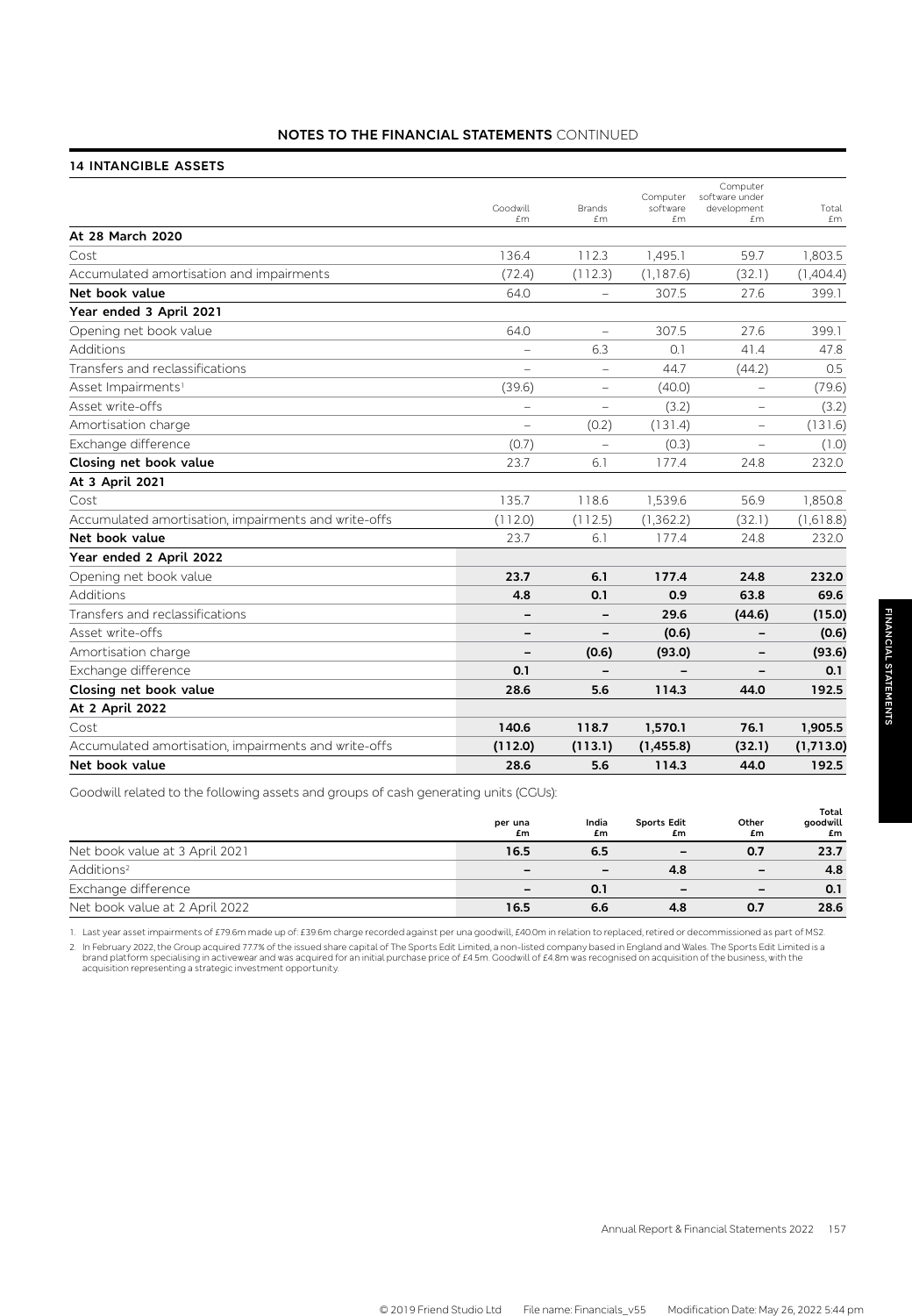## **14 INTANGIBLE ASSETS** CONTINUED

#### **Goodwill impairment testing**

Goodwill is not amortised but is tested annually for impairment with the recoverable amount being determined from value in use calculations.

The goodwill balance relates to the goodwill recognised on the acquisition of per una £16.5m (last year: £16.5m), India £6.6m (last year: £6.5m), Sports Edit £4.8m (last year: £nil) and other £0.7m (last year: £0.7m).

Goodwill for India is monitored by management at a country level, including the combined retail and wholesale businesses, and has been tested for impairment on that basis.

The per una brand was a definite life intangible asset amortised on a straight-line basis over a period of 15 years. The brand intangible was acquired for a cost of £80.0m and has been fully amortised. It is held at a net book value of £nil (last year: £nil). The per una goodwill of £16.5m is tested for annually for impairment.

The cash flows used for impairment testing are based on the Group's latest budget and forecast cash flows, covering a three-year period, which have regard to historical performance and knowledge of the current market, together with the Group's views on the future achievable growth and the impact of committed cash flows. The cash flows include ongoing capital expenditure required to maintain the store network, but exclude any growth capital initiatives not committed.

Cash flows beyond this three-year period are extrapolated using a long-term growth rate based on the Group's current view of achievable long-term growth. The Group's current view of achievable long-term growth for per una is 1.6% (last year: 0.5%), which is a reduction from the overall Group long-term growth rate of 2.0% (last year: 1.75%). The Group's current view of achievable long-term growth for India is 5.5% (last year: 5.9%).

Management estimates discount rates that reflect the current market assessment of the time value of money and the risks specific to each asset or CGU. The pre-tax discount rates are derived from the Group's post-tax weighted average cost of capital ("WACC") which has been calculated using the capital asset pricing model, the inputs of which include a country risk-free rate, equity risk premium, Group size premium and a risk adjustment (beta). The post-tax WACC is subsequently grossed up to a pre-tax rate and was 10.8% for per una (last year: 11.0%) and 11.3% for India (last year: 12.9%).

Management has performed sensitivity analysis on the key assumptions in the impairment model using reasonably possible changes in these key assumptions, both individually and in combination. Management has considered reasonably possible changes in key assumptions that would cause the carrying amounts of goodwill or brands to exceed the value in use for each asset.

For both per una and India respectively, there are no reasonably possible changes in key assumptions that would lead to an impairment and the assumptions do not give rise to a key source of estimation uncertainty.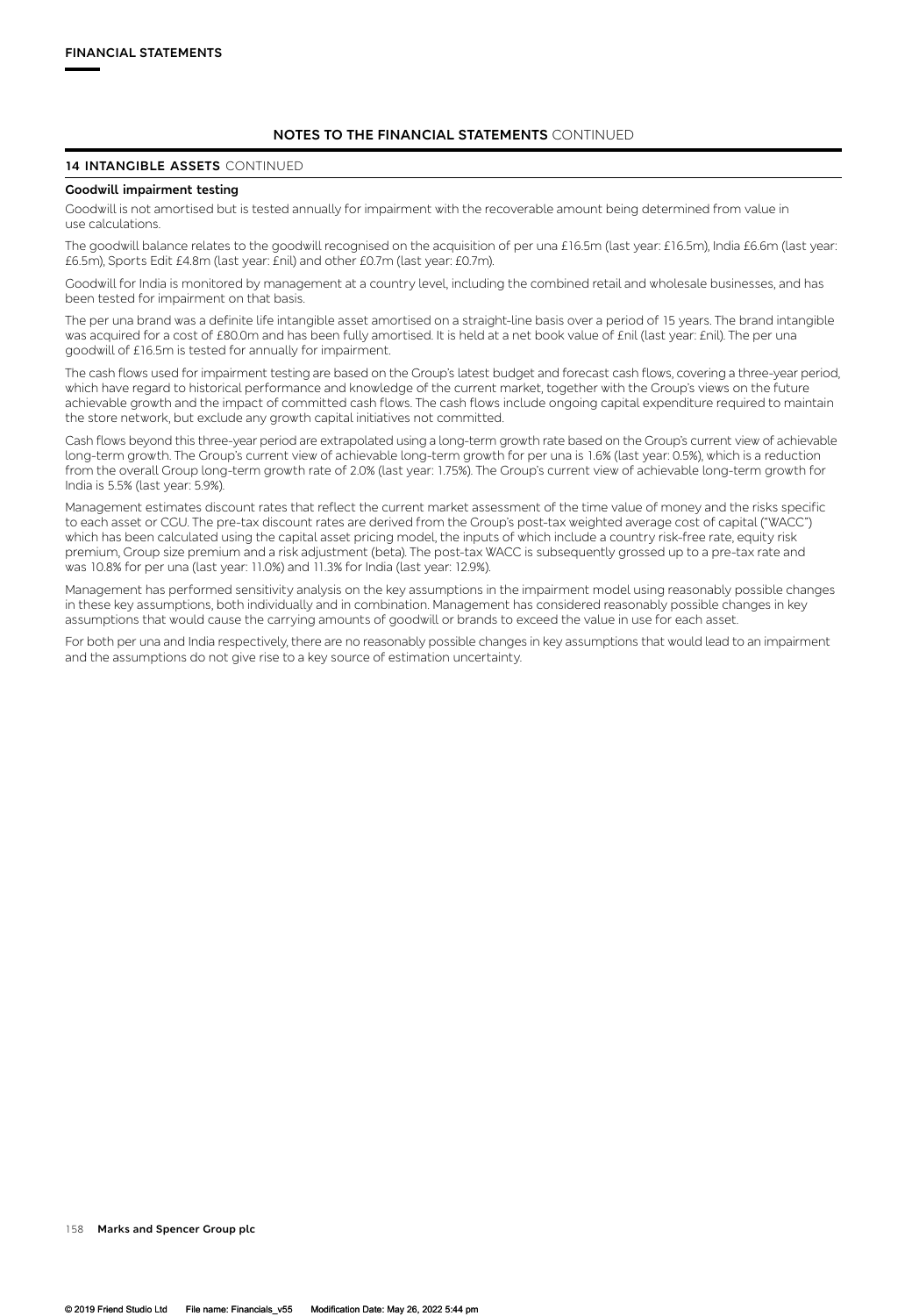## **15 PROPERTY, PLANT AND EQUIPMENT**

The Group's property, plant and equipment of £4,902.3m (last year: £5,058.6m) consists of owned assets of £3,486.5m (last year: £3,562.6m) and right-of-use assets of £1,415.8m (last year: £1,496.0m).

### **Property, plant and equipment – owned**

|                                                      | Land and<br>buildings | Fixtures,<br>fittings and<br>equipment | Assets in the<br>course of<br>construction | Total     |
|------------------------------------------------------|-----------------------|----------------------------------------|--------------------------------------------|-----------|
|                                                      | £m                    | £m                                     | £m                                         | £m        |
| At 28 March 2020                                     |                       |                                        |                                            |           |
| Cost                                                 | 2,887.5               | 5,457.1                                | 138.0                                      | 8,482.6   |
| Accumulated depreciation, impairments and write-offs | (720.1)               | (3,880.6)                              | (18.0)                                     | (4,618.7) |
| Net book value                                       | 2,167.4               | 1,576.5                                | 120.0                                      | 3,863.9   |
| Year ended 3 April 2021                              |                       |                                        |                                            |           |
| Opening net book value                               | 2,167.4               | 1,576.5                                | 120.0                                      | 3,863.9   |
| Additions                                            | 3.8                   | 18.6                                   | 92.1                                       | 114.5     |
| Transfers and reclassifications                      | 7.2                   | 157.0                                  | (162.6)                                    | 1.6       |
| Impairment reversals                                 | 36.9                  | 36.2                                   |                                            | 73.1      |
| Impairment charge                                    | (73.2)                | (48.7)                                 |                                            | (121.9)   |
| Asset write-offs                                     | (29.8)                | (17.4)                                 | (0.1)                                      | (47.3)    |
| Depreciation charge                                  | (83.3)                | (228.5)                                | $\qquad \qquad -$                          | (311.8)   |
| Exchange difference                                  | (6.6)                 | (2.8)                                  | (0.1)                                      | (9.5)     |
| Closing net book value                               | 2,022.4               | 1,490.9                                | 49.3                                       | 3,562.6   |
| At 3 April 2021                                      |                       |                                        |                                            |           |
| Cost                                                 | 2,809.9               | 5,450.2                                | 67.5                                       | 8,327.6   |
| Accumulated depreciation, impairments and write-offs | (787.5)               | (3,959.3)                              | (18.2)                                     | (4,765.0) |
| Net book value                                       | 2,022.4               | 1,490.9                                | 49.3                                       | 3,562.6   |
| Year ended 2 April 2022                              |                       |                                        |                                            |           |
| Opening net book value                               | 2,022.4               | 1,490.9                                | 49.3                                       | 3,562.6   |
| Additions                                            | 0.9                   | 17.7                                   | 238.0                                      | 256.6     |
| Transfers and reclassifications                      | 3.0                   | 175.8                                  | (164.3)                                    | 14.5      |
| Disposals                                            | (15.9)                | (1.9)                                  |                                            | (17.8)    |
| Impairment reversals                                 | 34.5                  | 27.6                                   |                                            | 62.1      |
| Impairment charge                                    | (57.6)                | (31.4)                                 |                                            | (89.0)    |
| Asset write-offs                                     | 0.9                   | (11.4)                                 |                                            | (10.5)    |
| Depreciation charge                                  | (34.2)                | (256.1)                                | -                                          | (290.3)   |
| Exchange difference                                  | (1.7)                 |                                        |                                            | (1.7)     |
| Closing net book value                               | 1,952.3               | 1,411.2                                | 123.0                                      | 3,486.5   |
| At 2 April 2022                                      |                       |                                        |                                            |           |
| Cost                                                 | 2,764.8               | 5,275.7                                | 141.2                                      | 8,181.7   |
| Accumulated depreciation, impairments and write-offs | (812.5)               | (3,864.5)                              | (18.2)                                     | (4,695.2) |
| Net book value                                       | 1,952.3               | 1,411.2                                | 123.0                                      | 3,486.5   |

Asset write-offs in the year include assets with gross book value of £383.3m (last year: £67.4m) and £nil (last year: £nil) net book value that are no longer in use and have therefore been retired.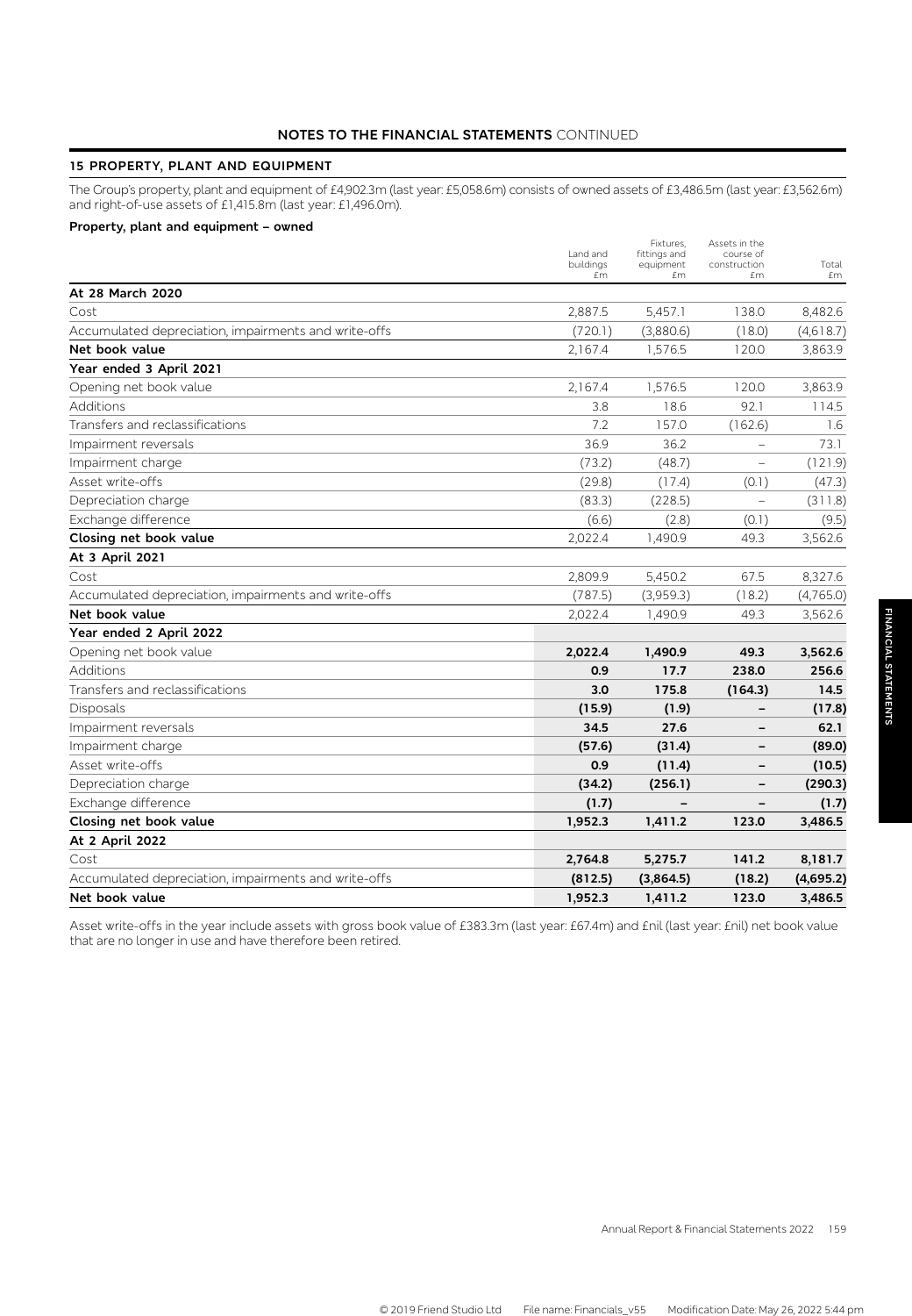### **15 PROPERTY, PLANT AND EQUIPMENT** CONTINUED

#### **Right-of-use assets**

Set out below are the carrying amounts of right-of-use assets recognised and the movements during the period:

#### **Right-of-use assets**

|                                 | Land and<br>buildings<br>£m | Fixtures,<br>fittings and<br>equipment<br>£m | Total<br>£m |
|---------------------------------|-----------------------------|----------------------------------------------|-------------|
| As at 28 March 2020             | 1,571.1                     | 59.2                                         | 1,630.3     |
| Additions                       | 37.2                        | 13.1                                         | 50.3        |
| Transfers and reclassifications | 0.3                         | $\qquad \qquad -$                            | 0.3         |
| Disposals                       | (5.5)                       | 0.2                                          | (5.3)       |
| Impairment reversals            | 36.9                        | $\qquad \qquad -$                            | 36.9        |
| Impairment charge               | (52.7)                      | $\overline{\phantom{m}}$                     | (52.7)      |
| Depreciation charge             | (132.0)                     | (21.1)                                       | (153.1)     |
| Exchange difference             | (10.6)                      | (0.1)                                        | (10.7)      |
| As at 3 April 2021              | 1,444.7                     | 51.3                                         | 1,496.0     |
| Additions                       | 72.7                        | 17.9                                         | 90.6        |
| Transfers and reclassifications | 0.5                         | -                                            | 0.5         |
| Disposals                       | (7.7)                       | (0.2)                                        | (7.9)       |
| Impairment reversals            | 28.9                        | $\qquad \qquad$                              | 28.9        |
| Impairment charge               | (25.4)                      | $\qquad \qquad \blacksquare$                 | (25.4)      |
| Depreciation charge             | (146.2)                     | (21.6)                                       | (167.8)     |
| Exchange difference             | 0.9                         | -                                            | 0.9         |
| As at 2 April 2022              | 1,368.4                     | 47.4                                         | 1,415.8     |

#### **Impairment of property, plant and equipment and right-of-use assets**

For impairment testing purposes, the Group has determined that each store is a separate CGU, with the exception of Outlets stores, which are considered together as one CGU. Click & collect sales are included in the cash flows of the relevant CGU.

Each CGU is tested for impairment at the balance sheet date if any indicators of impairment and impairment reversals have been identified. Stores identified within the Group's UK store estate programme are automatically tested for impairment (see note 5).

The value in use of each CGU is calculated based on the Group's latest budget and forecast cash flows, covering a three-year period, which have regard to historic performance and knowledge of the current market, together with the Group's views on the future achievable growth and the impact of committed initiatives. The cash flows include ongoing capital expenditure required to maintain the store network, but exclude any growth capital initiatives not committed. Cash flows beyond this three-year period are extrapolated using a long-term growth rate based on management's future expectations, with reference to forecast GDP growth. These growth rates do not exceed the long-term growth rate for the Group's retail businesses in the relevant territory. If the CGU relates to a store which the Group has identified as part of the UK store estate programme, the value in use calculated has been modified by estimation of the future cash flows up to the point where it is estimated that trade will cease and then estimation of the timing and amount of costs associated with closure as detailed fully in note 5.

The key assumptions in the value in use calculations are the growth rates of sales and gross profit margins, changes in the operating cost base, long-term growth rates and the risk-adjusted pre-tax discount rate. The pre-tax discount rates are derived from the Group's weighted average cost of capital, which has been calculated using the capital asset pricing model, the inputs of which include a country risk-free rate, equity risk premium, Group size premium and a risk adjustment (beta). The pre-tax discount rates range from 9.8% to 15.8% (last year: 8.9% to 14.0%). If the CGU relates to a store which the Group has identified as part of the UK store estate programme, the additional key assumptions in the value in use calculations are costs associated with closure, the disposal proceeds from store exits and the timing of the store exits.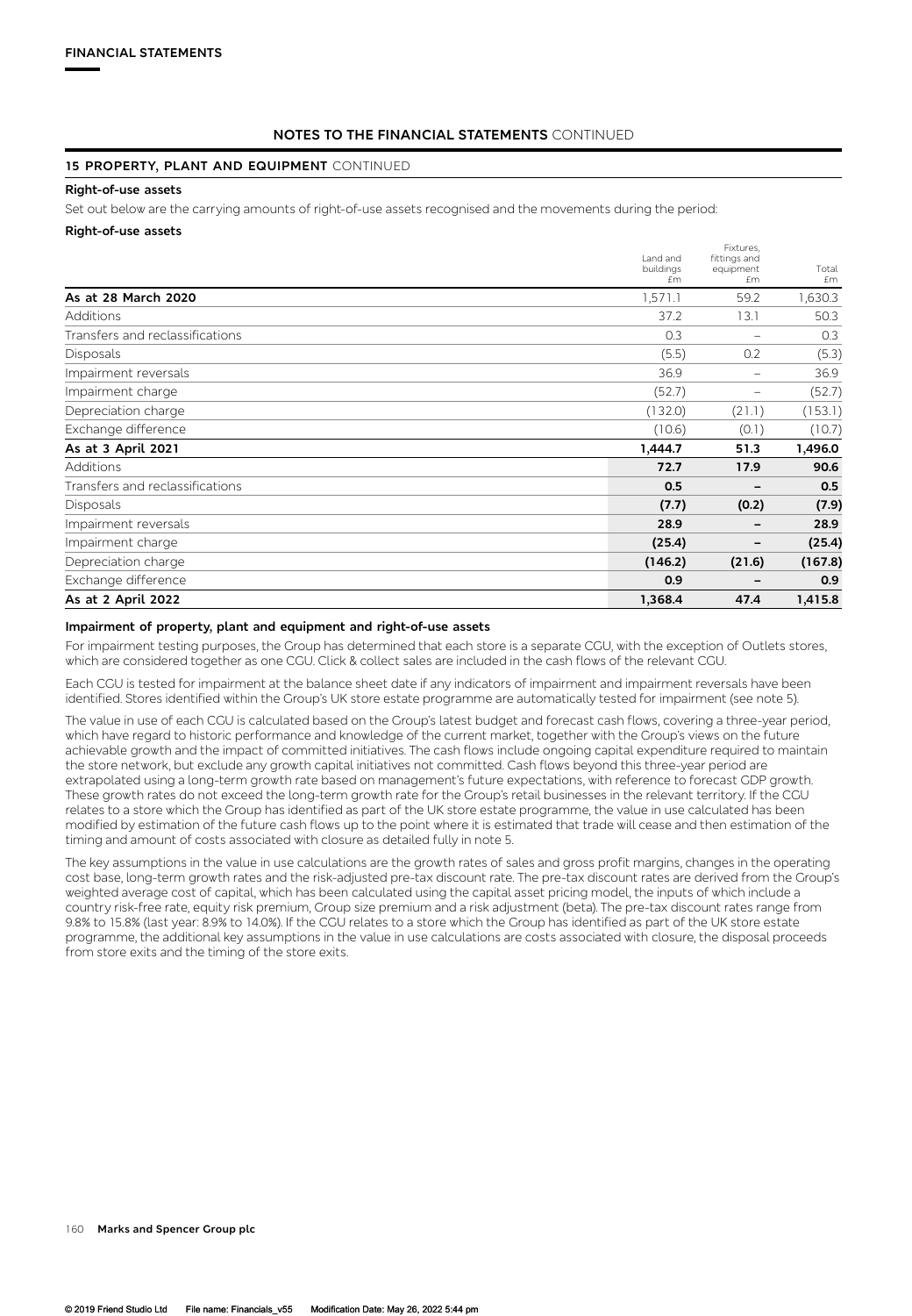## **15 PROPERTY, PLANT AND EQUIPMENT** CONTINUED

### **Impairments – UK stores excluding the UK store estate programme**

During the year, the Group has recognised an impairment charge of £6.9m and impairment reversals of £63.4m as a result of UK store impairment testing unrelated to the UK store estate programme (last year: impairment charge of £66.4m and impairment reversals of £64.5m). Impairment charges of £2.9m and impairment reversals of £63.4m have been recognised within adjusting items (see note 5). The remaining £4.0m impairment charge has been recognised in operating profit before adjusting items as it relates to stores not previously impaired. The impaired stores were impaired to their 'value in use' recoverable amount of £37.1m, which is their carrying value at year end. The stores with impairment reversals were written back to their 'value in use' recoverable amount of £302.3m.

For UK stores, when considering both impairment charges and reversals, cash flows beyond the three-year period are extrapolated using the Group's current view of achievable long-term growth of 2.0%, adjusted to 0% where management believes the current trading performance and future expectations of the store do not support the growth rate of 2.0%. The rate used to discount the forecast cash flows for UK stores is 9.8% (last year: 8.9%).

As disclosed in the accounting policies (note 1), the cash flows used within the impairment model are based on assumptions which are sources of estimation uncertainty and small movements in these assumptions could lead to further impairments. Management has performed sensitivity analysis on the key assumptions in the impairment model using reasonably possible changes in these key assumptions across the UK store portfolio.

A reduction in sales of 5% from the three-year plan in year 3 would result in an increase in the impairment charge of £22.8m and a 25 basis point reduction in gross profit margin from year 3 onwards would increase the impairment charge by £2.5m. In combination, a 1% fall in sales and a 10 basis point fall in gross profit margin would increase the impairment charge by £4.7m. A 50 basis point increase in the discount rate would increase the impairment charge by £6.0m. Reducing the long-term growth rate to 0% across all stores, would not result in a significant increase to the impairment charge, either individually or in combination.

A reduction in sales of 5% from the three-year plan in year 3 would result in a reduction in the reversal of £17.2m and a 25 basis point reduction in gross profit margin from year 3 onwards would result in a reduction in the reversal of £1.1m. In combination, a 5% fall in sales and a 25 basis point fall in gross profit margin would reduce the reversal by £19.0m. A 50 basis point increase in the discount rate would reduce the reversal by £3.3m. Reducing the long-term growth rate to 0% across all stores, would not result in a significant decrease to the reversal, either individually or in combination.

#### **Impairments – UK store estate programme**

During the year, the Group has recognised an impairment charge of £107.5m and impairment reversals of £27.6m relating to the on-going UK store estate programme (last year: impairment charge of £107.9m and impairment reversals of £36.7m). These stores were impaired to their 'value in use' recoverable amount of £376.7m, which is their carrying value at year end. The impairment charge relates to the store closure programme and has been recognised within adjusting items (see note 5). Impairment reversals predominantly reflect improved trading expectations compared to those assumed at the end of the prior year.

Where the planned closure date for a store is outside the three-year plan period, no growth rate is applied. The rate used to discount the forecast cash flows for UK stores is 9.8% (last year: 8.9%).

As disclosed in the accounting policies (note 1), the cash flows used within the impairment models for the UK store estate programme are based on assumptions which are sources of estimation uncertainty, and small movements in these assumptions could lead to further impairments. Management has performed sensitivity analysis on the key assumptions in the impairment model using reasonably possible changes in these key assumptions across the UK store estate programme.

A delay of 12 months in the probable date of each store exit would result in a decrease in the impairment charge by £37.8m. A 5% reduction in planned sales in years 2 and 3 (where relevant) would result in an increase in the impairment charge by £14.2m. Neither a 50 basis point increase in the discount rate, a 25 basis point reduction in management gross margin during the period of trading, nor a 2% increase in the costs associated with exiting a store would result in a significant increase to the impairment charge, individually or in combination with the other reasonably possible scenarios considered.

#### **Impairments – International stores**

During the prior year, the Group recognised an impairment reversal of £8.8m in Ireland as a result of store impairment testing.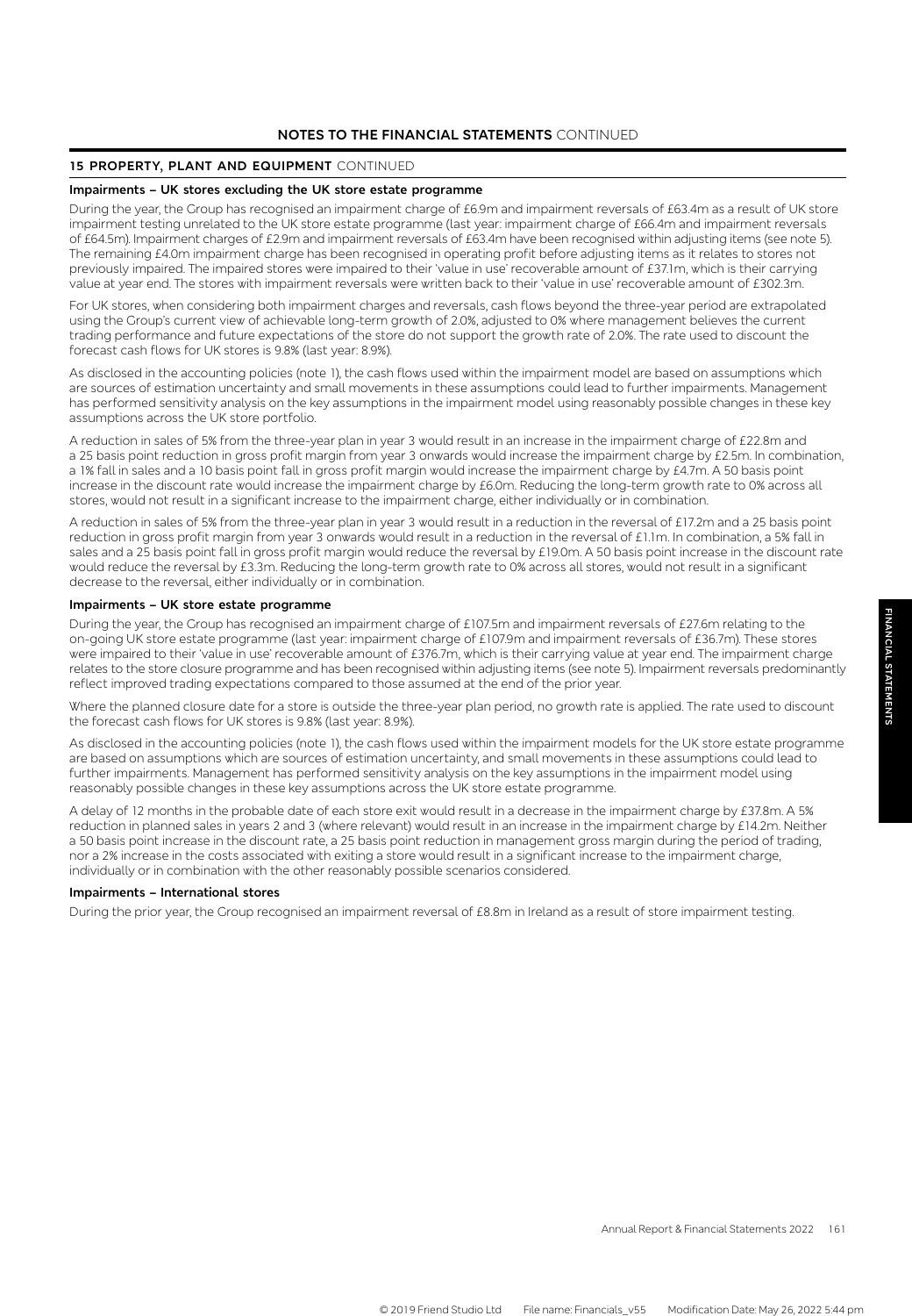## **16 OTHER FINANCIAL ASSETS**

|                                          | 2022<br>£m | 2021<br>£m |
|------------------------------------------|------------|------------|
| Non-current                              |            |            |
| Other investments <sup>1</sup>           | 4.5        |            |
| Unlisted equity investments <sup>2</sup> |            | 9.7        |
| Current                                  |            |            |
| Other investments <sup>3</sup>           | 17.6       | 18.4       |

1. Includes £3.1m (last year: £nil) of venture capital investments managed by True Capital Limited.<br>2. The Group has recognised a loss on disposal of its unlisted equity investment of £3.7m (last year:£nil) in other compre

The Group irrevocably designated unlisted equity investments at fair value through other comprehensive income. Other financial assets are measured at fair value with changes in their value taken to the income statement.

#### **17 TRADE AND OTHER RECEIVABLES**

|                                               | 2022<br>£m | 2021<br>£m |
|-----------------------------------------------|------------|------------|
| Non-current                                   |            |            |
| Trade receivables                             | 0.1        | 0.1        |
| Lease receivables - net                       | 74.7       | 62.8       |
| Other receivables                             | 3.3        | 2.1        |
| Prepayments                                   | 192.5      | 196.4      |
|                                               | 270.6      | 261.4      |
| Current                                       |            |            |
| Trade receivables                             | 103.0      | 109.8      |
| Less: provision for impairment of receivables | (4.8)      | (3.7)      |
| Trade receivables - net                       | 98.2       | 106.1      |
| Lease receivables - net                       | 0.8        |            |
| Other receivables                             | 27.2       | 30.5       |
| Prepayments                                   | 76.8       | 53.9       |
| Accrued income                                | 14.1       | 19.1       |
|                                               | 217.1      | 209.6      |

The directors consider that the carrying amount of trade and other receivables approximates their fair value. The Group's assessment of any expected credit losses is included in note 21B. Included in accrued income is £7.7m (last year: £5.7m) of accrued supplier income relating to rebates that have been earned but not yet invoiced. An amount of supplier income that has been invoiced but not yet settled against future trade creditor balances is included within trade creditors, where there is a right to offset.

The Group entered into finance leasing arrangements as a lessor for surplus office space in the Merchant Square building in London, which is sublet for the remaining duration of the lease.

The maturity analysis of the Group's lease receivables is as follows:

|                                               | 2022<br>£m | 2021<br>£m |
|-----------------------------------------------|------------|------------|
| Timing of cash flows                          |            |            |
| Within one year                               | 4.8        | 4.8        |
| Between one and two years                     | 4.7        | 4.8        |
| Between two and three years                   | 4.7        | 4.7        |
| Between three and four years                  | 6.1        | 4.7        |
| Between four and five years                   | 7.8        | 6.1        |
| More than five years                          | 121.1      | 128.9      |
| Total undiscounted cash flows                 | 149.2      | 154.0      |
| Effect of discounting                         | (73.7)     | (79.3)     |
| Present value of lease payments receivable    | 75.5       | 74.7       |
| Less: provision for impairment of receivables |            | (11.9)     |
| Net investment in the lease                   | 75.5       | 62.8       |

Included within trade and other receivables is £1.1m (last year: £nil) which, due to non-recourse factoring arrangements in place, are held within a "hold to collect and sell" business model and are measured at FVOCI.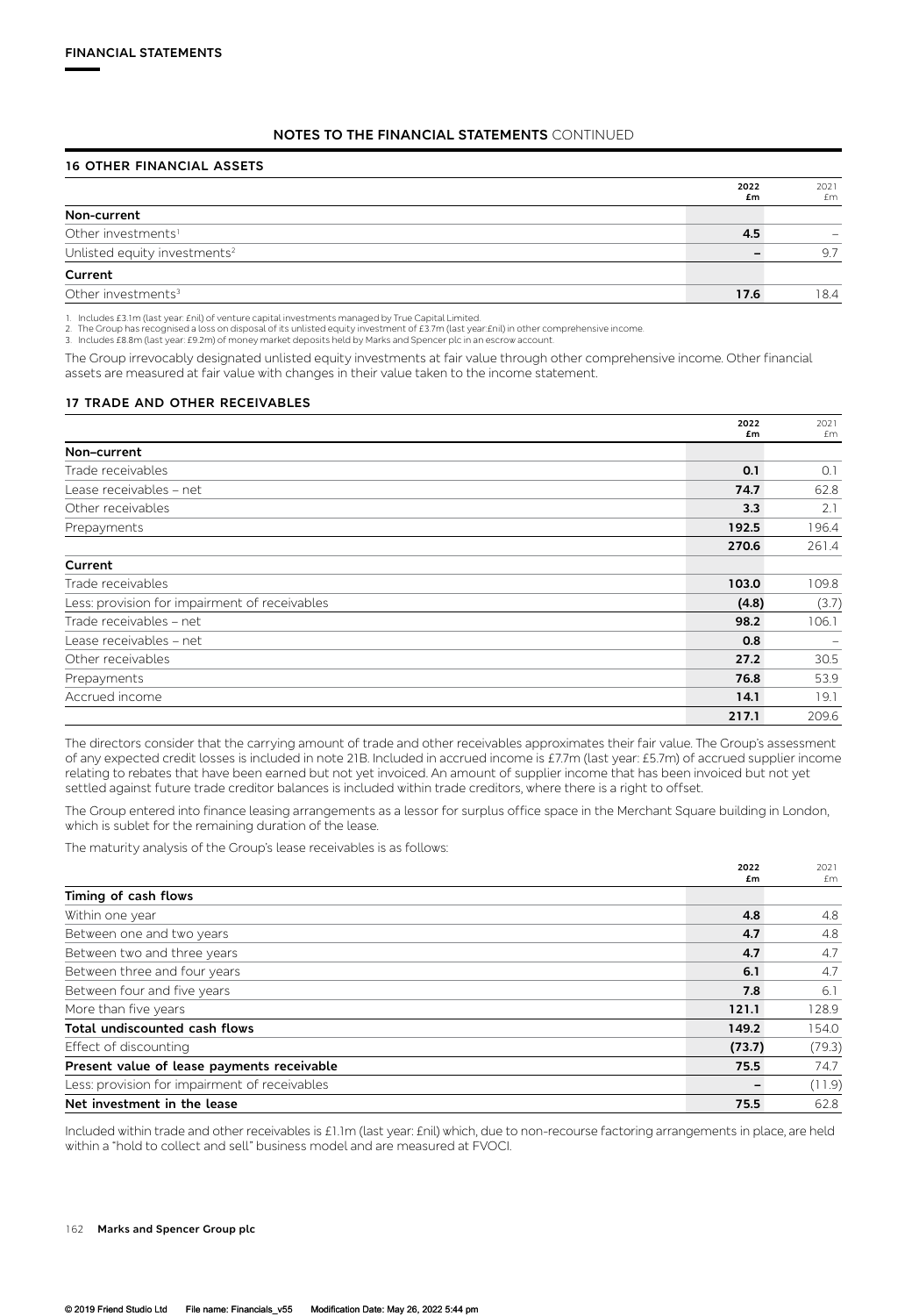## **18 CASH AND CASH EQUIVALENTS**

Cash and cash equivalents are £1,197.9m (last year: £674.4m). The carrying amount of these assets approximates their fair value. The effective interest rate on short-term bank deposits is 0.7% (last year: 0.1%). These deposits have an average maturity of 39 days (last year: 5 days).

## **19 TRADE AND OTHER PAYABLES**

|                                 | 2022<br>£m | 2021<br>£m |
|---------------------------------|------------|------------|
| Current                         |            |            |
| Trade payables                  | 732.8      | 624.8      |
| Other payables                  | 523.5      | 466.7      |
| Social security and other taxes | 59.1       | 46.8       |
| Accruals                        | 595.2      | 407.5      |
| Deferred income                 | 50.3       | 53.2       |
|                                 | 1,960.9    | 1,599.0    |
| Non-current                     |            |            |
| Other payables                  | 174.4      | 179.2      |
| Deferred income                 | 13.8       | 13.1       |
|                                 | 188.2      | 192.3      |

Included within current other payables is £nil (last year: £33.6m) and non-current other payables is £172.6m (last year: £178.4m) of contingent consideration relating to the investment in Ocado Retail Limited. See note 21D for further details.

A contract liability arises in respect of gift cards and voucher schemes as payment has been received for a performance obligation which will be performed at a later point in time. Included within trade and other payables are gift card/voucher scheme liabilities:

|                                  | 2022<br>£m | 2021<br>£m |
|----------------------------------|------------|------------|
|                                  |            |            |
| Opening balance                  | 194.4      | 180.8      |
| Issues                           | 404.2      | 363.2      |
| Released to the income statement | (412.8)    | (349.6)    |
| <b>Closing balance</b>           | 185.8      | 194.4      |

The Group operates a number of supplier financing arrangements, under which suppliers can obtain accelerated settlement on invoices from the finance provider. This is a form of reverse factoring which has the objective of serving the Group's suppliers by giving them early access to funding. The Group settles these amounts in accordance with each supplier's agreed payment terms.

The Group is not party to these financing arrangements and the arrangements do not permit the Group to obtain finance from the provider by paying the provider later than the Group would have paid its supplier. The Group does not incur any interest towards the provider on the amounts due to the suppliers. The Group therefore discloses the amounts factored by suppliers within trade payables because the nature and function of the financial liability remain the same as those of other trade payables.

The payments by the Group under these arrangements are included within operating cash flows because they continue to be part of the normal operating cycle of the Group and their principal nature remains operating – i.e. payments for the purchase of goods and services.

At 2 April 2022, £330.0m (last year: £272.6m) of trade payables were amounts owed under these arrangements. During the year the maximum facility available at any one time under the arrangements was £404.1m (last year: £305.0m).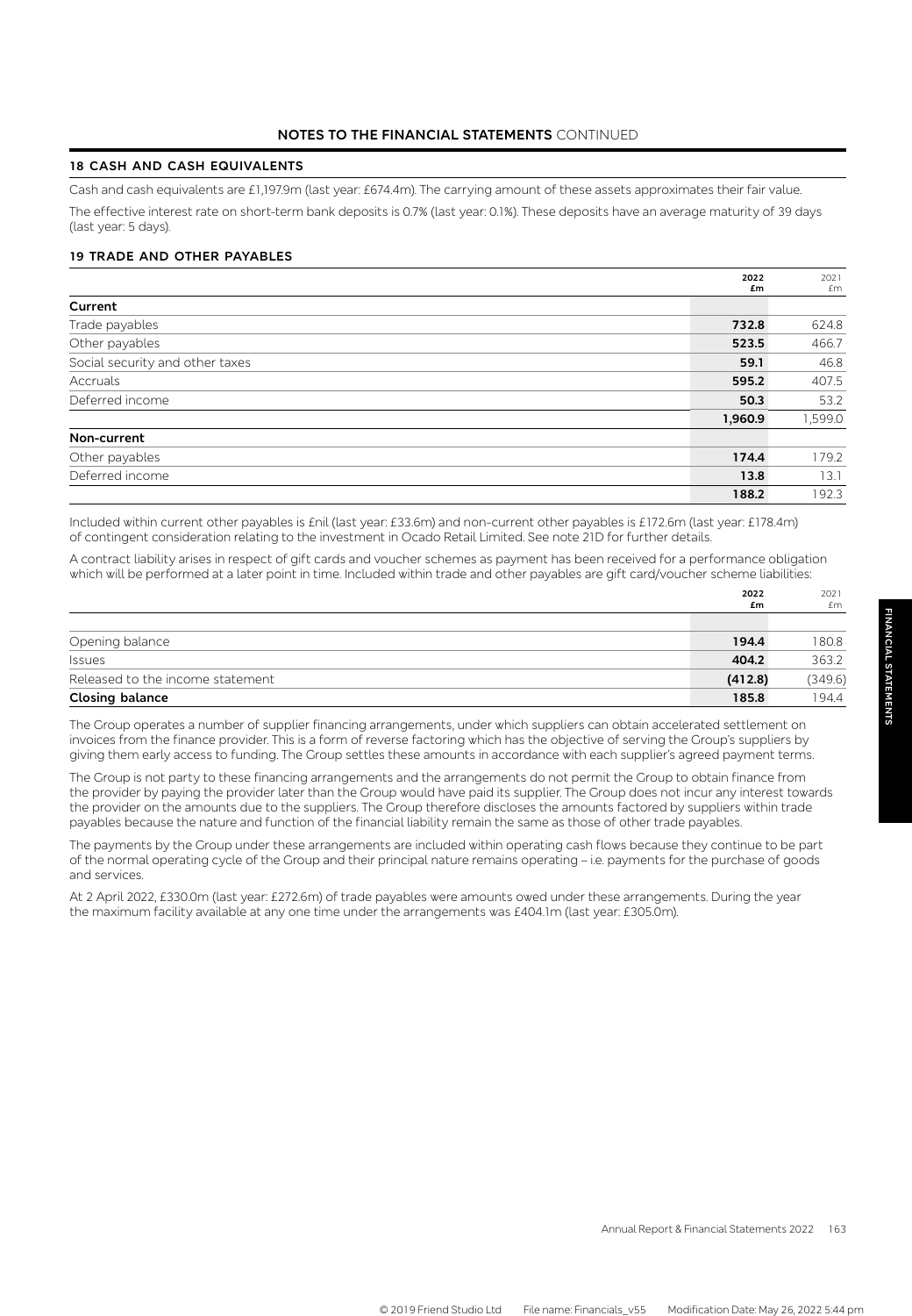## **20 BORROWINGS AND OTHER FINANCIAL LIABILITIES**

|                                                       | 2022<br>£m | 2021<br>£m |
|-------------------------------------------------------|------------|------------|
| Current                                               |            |            |
| Bank loans and overdrafts                             | -          | 4.7        |
| Lease liabilities                                     | 200.2      | 219.4      |
| 6.125% £400m Medium Term Notes 2021 <sup>1</sup>      | -          | 163.5      |
| Interest accrued on Medium Term Notes                 | 47.0       | 45.2       |
|                                                       | 247.2      | 432.8      |
| Non-current                                           |            |            |
| 3.00% £300m Medium Term Notes 2023 <sup>1</sup>       | 299.1      | 298.5      |
| 4.75% £400m Medium Term Notes 2025 <sup>1,2</sup>     | 409.4      | 412.2      |
| 3.75% £300m Medium Term Notes 2026 <sup>1</sup>       | 298.6      | 298.3      |
| 3.25% £250 Medium Term Notes 2027 <sup>1</sup>        | 248.3      | 248.0      |
| 7.125% US\$300m Medium Term Notes 2037 <sup>3,4</sup> | 192.3      | 192.2      |
| Revaluation of Medium Term Notes <sup>5</sup>         | 34.8       | 24.2       |
| Lease liabilities                                     | 2,078.5    | 2,186.5    |
|                                                       | 3,561.0    | 3,659.9    |
| Total                                                 | 3,808.2    | 4,092.7    |

1. These notes are issued under Marks and Spencer plc's £3bn Euro Medium Term Note programme and all pay interest annually.<br>2. The Group occasionally enters into interest rate swaps to manage interest rate exposure. At yea

amortised over the remaining debt maturity. 3. Interest on these bonds is payable semi-annually.

4. US\$300m Medium Term Note exposure swapped to sterling (fixed-to-fixed cross currency interest rate swaps).<br>5. Revaluation consists of foreign exchange loss on revaluation of the 7.125% US\$300m Medium Term Notes 2037

### **Leases**

The Group leases various stores, offices, warehouses and equipment with varying terms, escalation clauses and renewal rights.

The Group has certain leases with lease terms of 12 months or less and leases of assets with low values. The Group applies the "short-term lease" and "lease of low-value assets" recognition exemptions for these leases.

Set out below are the carrying amounts of lease liabilities and the movements during the period.

|                                                | 2022<br>£m | 2021<br>£m |
|------------------------------------------------|------------|------------|
| <b>Opening lease liabilities</b>               | 2,405.9    | 2,562.0    |
| <b>Additions</b>                               | 100.6      | 48.3       |
| Interest expense relating to lease liabilities | 124.1      | 133.8      |
| Payments                                       | (344.3)    | (316.7)    |
| Disposals                                      | (8.1)      | (7.8)      |
| Exchange difference                            | 0.5        | (13.7)     |
|                                                | 2,278.7    | 2,405.9    |
| Current                                        | 200.2      | 219.4      |
| Non-current                                    | 2,078.5    | 2,186.5    |

The maturity analysis of lease liabilities is disclosed in note 21A.

#### **Future cash outflows related to the post break clause period included in the lease liability**

The Group holds certain leases that contain break clause options to provide operational flexibility. In accordance with IFRS 16, the Group has calculated the full lease term, beyond break, to represent the reasonably certain lease term (except for those stores identified as part of the UK store estate programme) within the total £2,278.7m of lease liabilities held on the balance sheet.

The following amounts were recognised in profit or loss:

|                                             | 2022 | <b>LULI</b> |
|---------------------------------------------|------|-------------|
|                                             | £m   | £m          |
| Expenses relating to short-term leases      | 5.9  | 4.6         |
| Expenses relating to low-value assets       |      |             |
| Expenses relating to variable consideration | 4.4  |             |

**2022**

2021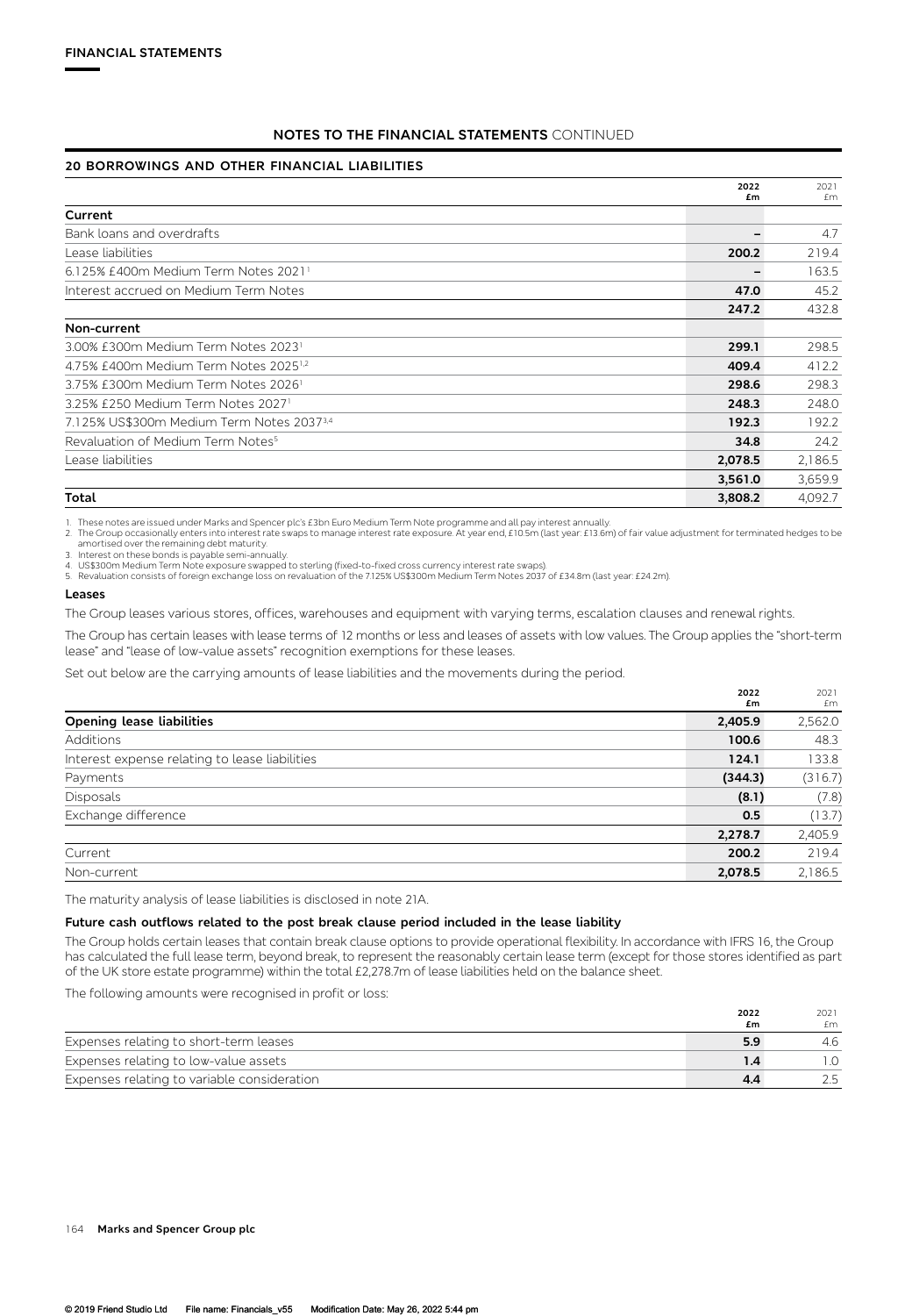## **21 FINANCIAL INSTRUMENTS**

### **Treasury policy**

The Group operates a centralised treasury function to manage the Group's funding requirements and financial risks in line with the Board-approved treasury policies and procedures, and their delegated authorities.

The Group's financial instruments, other than derivatives, comprise borrowings, cash and liquid resources and various items, such as trade receivables and trade payables that arise directly from its operations. The main purpose of these financial instruments is to finance the Group's operations.

The Group treasury function also enters into derivative transactions, principally interest rate swaps, cross-currency swaps and forward currency contracts. The purpose of these transactions is to manage the interest rate and foreign currency risks arising from the Group's operations and financing.

It remains the Group's policy not to hold or issue financial instruments for trading purposes, except where financial constraints necessitate the need to liquidate any outstanding investments. The treasury function is managed as a cost centre and does not engage in speculative trading.

#### **Financial risk management**

The principal financial risks faced by the Group are liquidity and funding, counterparty, foreign currency and interest rate risks. The policies and strategies for managing these risks are summarised on the following pages:

#### **A. Liquidity & funding risk**

The risk that the Group could be unable to settle or meet its obligations as they fall due:

- The Group's funding strategy ensures a mix of funding sources offering sufficient headroom, maturity and flexibility, and costeffectiveness to match the requirements of the Group.
- Marks and Spencer plc is financed by a combination of retained profits, bank borrowings, Medium Term Notes and committed syndicated bank facilities.
- Operating subsidiaries are financed by a combination of retained profits, bank borrowings and intercompany loans.

During the year, the Group terminated its committed syndicated bank revolving credit facility and entered a new committed syndicated bank revolving credit facility of £850.0m with a current maturity date of 13 June 2025. The new facility contains a financial covenant, being the ratio of earnings before interest, tax, depreciation and amortisation; to net interest and depreciation on right-ofuse assets under IFRS 16. The covenant is measured semi-annually. The Group was not in breach of this covenant at the reporting date.

The new revolving credit facility includes four additional sustainability metrics where the margin payable on the facility is adjusted to reflect the Group's performance against a number of ESG targets material to the Group's Plan A objectives. The Group was not in breach of these metrics at the reporting date.

The Group also has a number of uncommitted facilities available to it. At year end, these amounted to £25m (last year: £25m), all of which are due to be reviewed within a year. At the balance sheet date, a sterling equivalent of £nil (last year: £nil) was drawn under the committed facilities and £nil (last year: £nil) was drawn under the uncommitted facilities.

In addition to the existing borrowings, the Group has a Euro Medium Term Note programme of £3bn, of which £1.3bn (last year: £1.4bn) was in issuance as at the balance sheet date. The initial rate of interest is fixed at the date of issue and the Notes are referred to as fixed rate borrowings throughout the Annual Report as the coupon does not change with movements in benchmark interest rates. However, the rate of interest on certain Notes varies both up and down in response to third-party credit ratings (to above/below Baa3 or above/below BBB-) that reflects the relative deterioration or improvement in the Group's cost of credit, and the interest payable on these Notes increases from the next interest payment date following a relevant credit rating downgrade. As the original contractual terms of these Notes provide for changes in cash flows to be reset to reflect the relative deterioration or improvement in the Group's cost of credit, the Group considers these Notes to be floating rate instruments when determining amortised cost under IFRS 9 and consequently the Group applied IFRS 9 paragraph B5.4.5, which requires no adjustment to the carrying amount of the liabilities or immediate impact on profit and loss. If the Group had determined these Notes to be fixed rate instruments, the Notes would be remeasured to reflect the revised cash flows discounted at the original effective rate. This would result in initially a higher interest expense to profit or loss, offset by lower interest charges subsequently, when compared to the Group's treatment.

As part of the Ocado Retail Limited investment, Ocado Retail Limited entered into a £30m, three-year revolving credit facility. Along with Ocado Group Plc, the Group has provided a parent guarantee to cover 50% of the £30m revolving credit facility provided by BNPP to Ocado Retail Limited.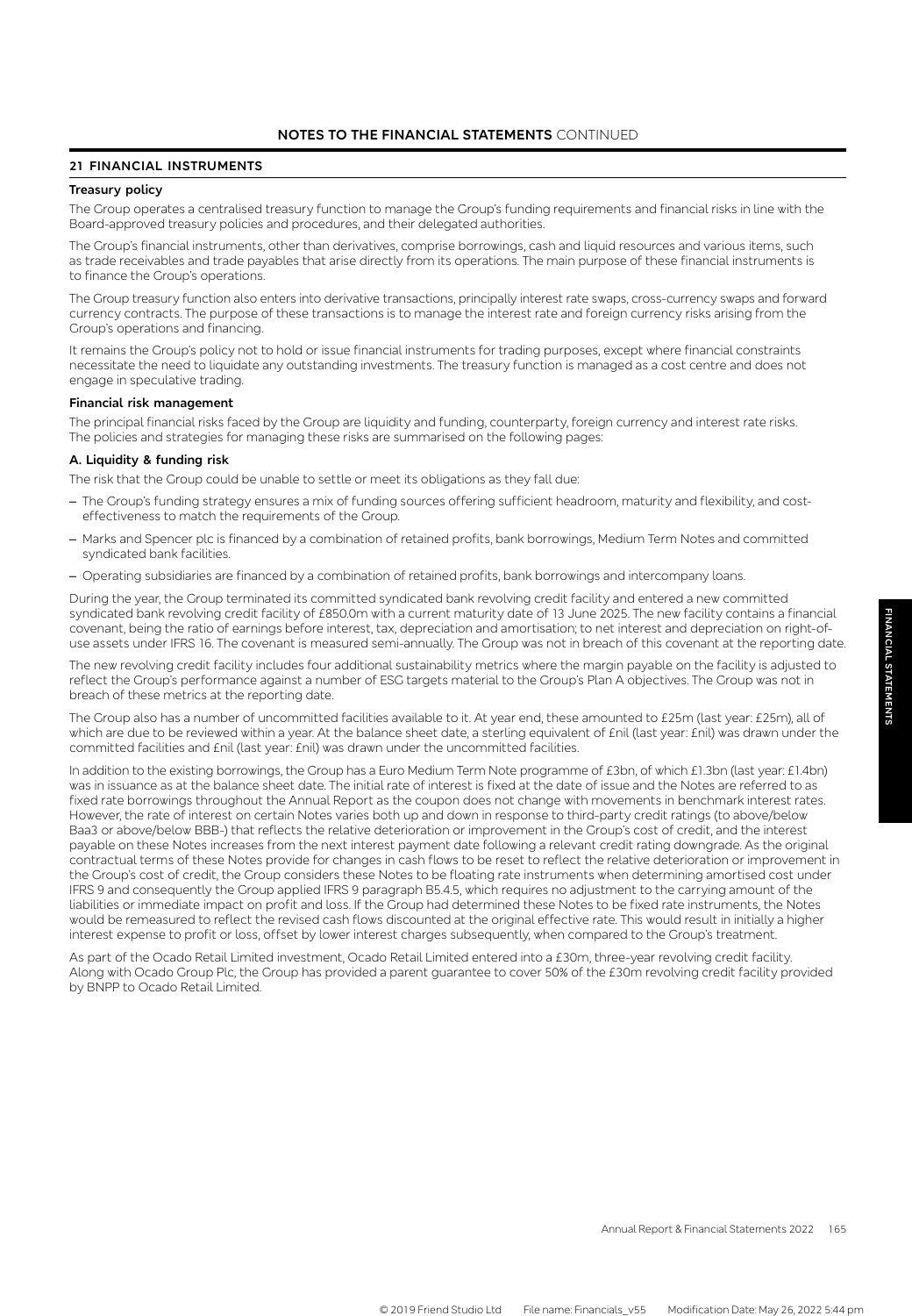## **21 FINANCIAL INSTRUMENTS** CONTINUED

The table below summarises the contractual maturity of the Group's non-derivative financial liabilities and derivatives, excluding trade payables, other payables and accruals. The carrying value of all trade payables, other payables (excluding contingent consideration payable) and accruals of £1,853.3m (last year: £1,466.2m) is equal to their contractual undiscounted cash flows (see note 19) which are due within one year. Contingent consideration (see the fair value hierarchy section within note 21) of £nil (last year: £33.7m) is expected to become payable within one year and £190.8m (last year: £190.8m) between two and five years.

| At 2 April 2022               | -                                     | (1,529.5)                  | (2, 278.7)                              | (192.3)                                                                                       | (4,000.5)                                                          |                                                     |                                                      |                                          |
|-------------------------------|---------------------------------------|----------------------------|-----------------------------------------|-----------------------------------------------------------------------------------------------|--------------------------------------------------------------------|-----------------------------------------------------|------------------------------------------------------|------------------------------------------|
| Effect of discounting         | -                                     | 454.2                      | 2,181.9                                 | 7.0                                                                                           | 2,643.1                                                            |                                                     |                                                      |                                          |
| Total undiscounted cash flows | -                                     | (1,983.7)                  | (4,460.6)                               | (199.3)                                                                                       | (6,643.6)                                                          | 361.1                                               | (364.7)                                              | (3.6)                                    |
| More than five years          | -                                     | (668.4)                    | (3,082.1)                               | $\overline{\phantom{m}}$                                                                      | (3,750.5)                                                          |                                                     |                                                      |                                          |
| Between two and five years    | -                                     | (864.3)                    | (786.0)                                 | (54.4)                                                                                        | (1,704.7)                                                          |                                                     |                                                      |                                          |
| Between one and two years     | -                                     | (375.5)                    | (279.3)                                 | (73.0)                                                                                        | (727.8)                                                            | 30.9                                                | (31.1)                                               | (0.2)                                    |
| Within one year               | -                                     | (75.5)                     | (313.2)                                 | (71.9)                                                                                        | (460.6)                                                            | 330.2                                               | (333.6)                                              | (3.4)                                    |
| Timing of cash flows          |                                       |                            |                                         |                                                                                               |                                                                    |                                                     |                                                      |                                          |
| At 3 April 2021               | (4.7)                                 | (1,682.1)                  | (2,405.9)                               | (193.5)                                                                                       | (4,286.2)                                                          |                                                     |                                                      |                                          |
| Effect of discounting         | —                                     | 524.0                      | 2,257.3                                 | 3.3                                                                                           | 2,784.6                                                            |                                                     |                                                      |                                          |
| Total undiscounted cash flows | (4.7)                                 | (2,206.1)                  | (4,663.2)                               | (196.8)                                                                                       | (7,070.8)                                                          | 2,106.1                                             | (2,163.6)                                            | (57.5)                                   |
| More than five years          | —                                     | (987.7)                    | (3,293.2)                               | $\qquad \qquad -$                                                                             | (4,280.9)                                                          | 404.0                                               | (368.6)                                              | 35.4                                     |
| Between two and five years    | -                                     | (898.8)                    | (754.6)                                 | $\overline{\phantom{0}}$                                                                      | (1,653.4)                                                          | 46.5                                                | (43.8)                                               | 2.7                                      |
| Between one and two years     | —                                     | (74.8)                     | (289.1)                                 | (71.9)                                                                                        | (435.8)                                                            | 162.7                                               | (164.4)                                              | (1.7)                                    |
| Within one year               | (4.7)                                 | (244.8)                    | (326.3)                                 | (124.9)                                                                                       | (700.7)                                                            | 1,492.9                                             | (1,586.8)                                            | (93.9)                                   |
| Timing of cash flows          |                                       |                            |                                         |                                                                                               |                                                                    |                                                     |                                                      |                                          |
|                               | Bank loans<br>and<br>overdrafts<br>£m | Medium<br>Term Notes<br>£m | Lease<br>liabilities <sup>1</sup><br>£m | Partnership<br>liability to the<br>Marks & Spencer<br>UK Pension<br>Scheme<br>(note 12)<br>£m | Total<br>borrowings<br>and other<br>financial<br>liabilities<br>£m | Cash<br>inflow on<br>derivatives <sup>2</sup><br>£m | Cash<br>outflow on<br>derivatives <sup>2</sup><br>£m | Total<br>derivative<br>liabilities<br>£m |

Total undiscounted lease payments of £766.2m relating to the period post break clause, and the earliest contractual lease exit point, are included in lease liabilities. These undiscounted lease payments should be excluded when determining the Group's contractual indebtedness under these leases, where there is a contractual right to break. Furthermore, £155.2m of these<br>payments relied to lease sypirm in the

Cash inflows and outflows on derivative instruments that settle on a net basis are disclosed net.

#### **B. Counterparty risk**

Counterparty risk exists where the Group can suffer financial loss through the default or non-performance of the counterparties with whom it transacts.

Exposures are managed in accordance with the Group treasury policy which limits the value that can be placed with each approved counterparty to minimise the risk of loss. The minimum long-term rating for all counterparties is long-term Standard & Poor's (S&P)/ Moody's A-/A3 (BBB+/Baa1 for committed lending banks). In the event of a rating by one agency being different from the other, reference will be made to Fitch to determine the casting vote of the rating group. In the absence of a Fitch rating, the lower agency rating will prevail. Limits are reviewed regularly by senior management. The credit risk of these financial instruments is estimated as the fair value of the assets resulting from the contracts.

The table below analyses the Group's short-term investments and derivative assets by credit exposure excluding bank balances, store cash and cash in transit.

|                                |                          |                          |                          |                          | Credit rating of counterparty |         |            |                              |             |
|--------------------------------|--------------------------|--------------------------|--------------------------|--------------------------|-------------------------------|---------|------------|------------------------------|-------------|
|                                | AAA<br>£m                | $AA+$<br>£m              | AA<br>£m                 | AA-<br>£m                | $A+$<br>£m                    | А<br>£m | $A-$<br>£m | BBB+<br>£m.                  | Total<br>£m |
| Other investments <sup>1</sup> |                          |                          |                          | 54.4                     | 182.4                         | 250.3   | 4.7        | 3.3                          | 495.1       |
| Derivative assets <sup>2</sup> |                          | $\overline{\phantom{m}}$ | -                        | 6.1                      | 25.8                          | 0.7     | 0.5        | $\overline{\phantom{0}}$     | 33.1        |
| At 3 April 2021                |                          | $\overline{\phantom{m}}$ | $\overline{\phantom{0}}$ | 60.5                     | 208.2                         | 251.0   | 5.2        | 3.3                          | 528.2       |
|                                | <b>AAA</b><br>£m         | AA+<br>£m                | AA<br>£m                 | AA-<br>£m                | $A+$<br>£m                    | A<br>£m | $A-$<br>£m | BBB+<br>£m                   | Total<br>£m |
| Other investments <sup>1</sup> |                          | $\overline{\phantom{0}}$ | -                        | 158.5                    | 288.6                         | 462.0   | 89.0       | -                            | 998.1       |
| Derivative assets <sup>2</sup> | $\overline{\phantom{0}}$ | $\overline{\phantom{a}}$ | -                        | $\overline{\phantom{a}}$ | 31.9                          | 24.4    | 8.7        | $\qquad \qquad \blacksquare$ | 65.0        |
| At 2 April 2022                |                          | $\overline{\phantom{0}}$ | -                        | 158.5                    | 320.5                         | 486.4   | 97.7       | $\qquad \qquad \blacksquare$ | 1,063.1     |

1. Includes cash on deposit and money market funds held by Marks and Spencer Scottish Limited Partnership, Marks and Spencer plc and Marks and Spencer General Insurance.<br>Excludes cash in hand and in transit of £217.4m (las

2. Standard & Poor's equivalent rating shown as reference to the majority credit rating of the counterparty from either Standard & Poor's, Moody's or Fitch where applicable.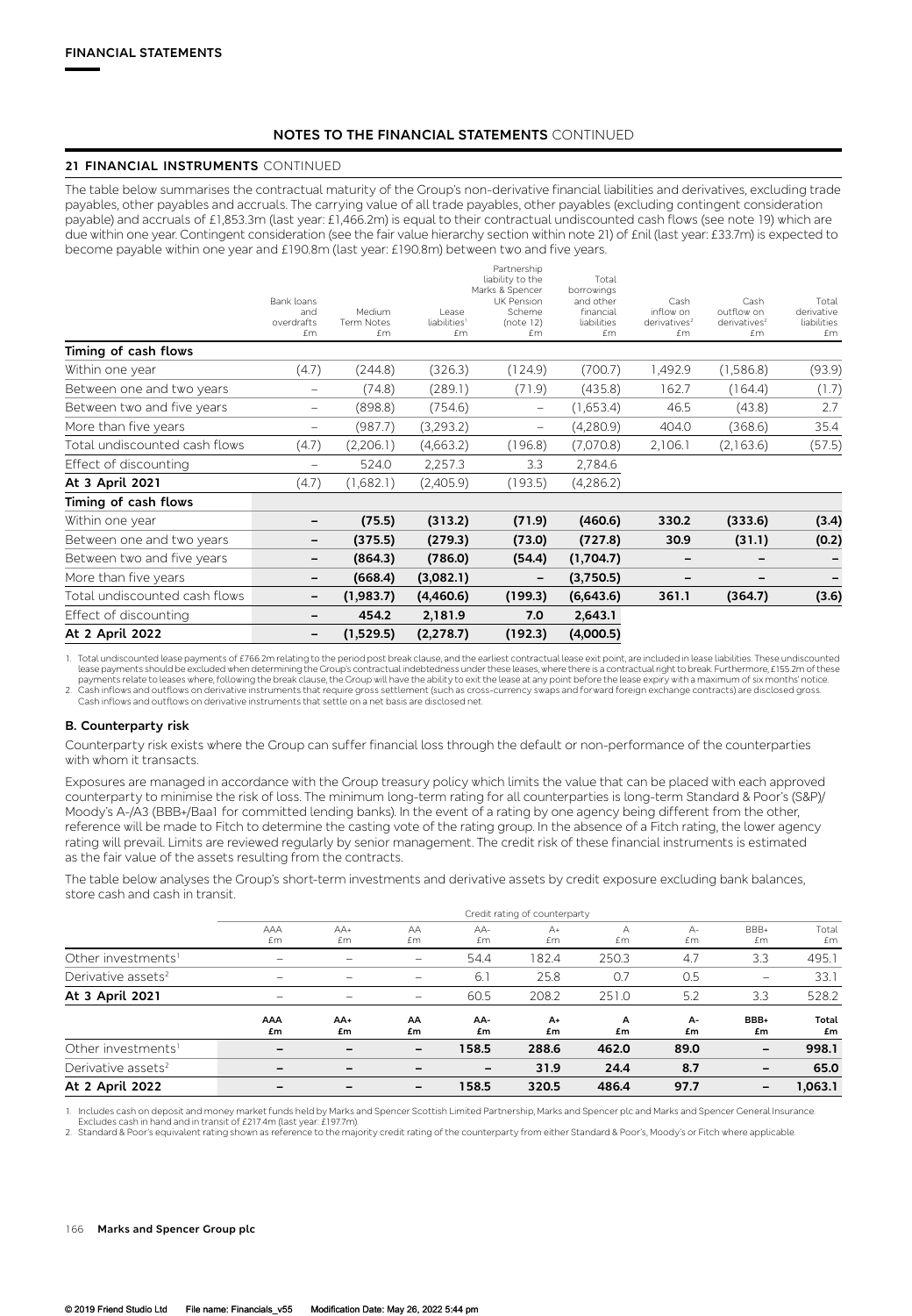## **21 FINANCIAL INSTRUMENTS** CONTINUED

The Group has a very low retail credit risk due to transactions principally being of high volume, low value and short maturity.

The maximum exposure to credit risk at the balance sheet date was as follows: trade receivables £103.1m (last year: £106.2m), lease receivables £75.5m (last year: £62.8m), other receivables £30.5m (last year: £32.6m), cash and cash equivalents £1,197.9m (last year: £674.4m) and derivatives £65.0m (last year: £33.1m).

### **Impairment of financial assets**

The credit risk management practices of the Group include internal review and reporting of the ageing of trade and other receivables by days past due by a centralised accounts receivable function, and grouped by respective contractual revenue stream, along with liaison with the debtors by the credit control function.

The Group applies the IFRS 9 simplified approach in measuring expected credit losses which use a lifetime expected credit loss allowance for all trade receivables and lease receivables.

To measure expected credit losses, trade receivables have been grouped by shared credit risk characteristics along the lines of differing revenue streams such as international franchise, food, UK franchise, corporate and sundry, as well as by geographical location and days past due. In addition to the expected credit losses calculated using a provision matrix, the Group may provide additional provision for the receivables of particular customers if the deterioration of financial position was observed. The Group's trade receivables are of very low credit risk due to transactions being principally of high volume, low value and short maturity. Therefore, it also has very low concentration risk.

The expected loss rates are determined based on the average write-offs as a proportion of average debt over a period of 36 months prior to the reporting date. The historical loss rates are adjusted for current and forward-looking information where significant. The Group considers GDP growth, unemployment, sales growth and bankruptcy rates of the countries in which goods are sold to be the most relevant factors and, where the impact of these is significant, adjusts the historical loss rates based on expected changes in these factors.

Historical experience has indicated that debts aged 180 days or over are generally not recoverable. The Group has incorporated this into the expected loss model through a uniform loss rate for ageing buckets below 180 days, dependent on the revenue stream and country and providing for 100% of debt aged over 180 days past due. Where the Group specifically holds insurance or holds the legal right of offset with debtors which are also creditors, the loss provision is applied only to the extent of the uninsured or net exposure.

Trade receivables are written off when there is no reasonable expectation of recovery. Indicators that there may be no reasonable expectation of recovery include the failure of the debtor to engage in a payment plan, and failure to make contractual payments within 180 days past due.

Impairment losses on trade receivables are presented as net impairment losses within operating profit, and subsequent recoveries are credited to the same line item.

| As at 3 April 2021                           | Current<br>£m | Up to<br>30 days<br>past due<br>£m | 31-60 days<br>past due<br>£m | 61-90 days<br>past due<br>£m | 91-180 days<br>past due<br>£m | 181 days<br>or more<br>past due<br>£m | Total<br>£m |
|----------------------------------------------|---------------|------------------------------------|------------------------------|------------------------------|-------------------------------|---------------------------------------|-------------|
| Cross carrying amount -                      |               |                                    |                              |                              |                               |                                       |             |
| trade receivables                            | 95.0          | 9.9                                | 2.0                          | 0.8                          | 0.8                           | 1.3                                   | 109.8       |
| Expected loss rate                           | .45%          | 5.43%                              | 12.88%                       | 15.78%                       | 17.06%                        | 100.0%                                | 3.40%       |
| Lifetime expected credit loss                | 1.4           | 0.5                                | 0.3                          | 0.1                          | 0.1                           | 1.3                                   | 3.7         |
| Net carrying amount                          | 93.6          | 9.4                                | 1.7                          | 0.7                          | 0.7                           | $\qquad \qquad$                       | 106.1       |
|                                              |               | Up to<br>30 days                   | $31-60$ days                 | $61-90$ days                 | 91-180 days                   | 181 days<br>or more                   |             |
| As at 2 April 2022                           | Current<br>£m | past due<br>£m                     | past due<br>£m               | past due<br>£m               | past due<br>£m                | past due<br>£m                        | Total<br>£m |
| Cross carrying amount -<br>trade receivables | 76.7          | 15.8                               |                              | 1.9                          | 7.5                           | 1.1                                   | 103.0       |
| Expected loss rate                           | 2.87%         | 4.93%                              | 0.0%                         | 5.72%                        | 7.76%                         | 100.0%                                | 4.63%       |
| Lifetime expected credit loss                | 2.2           | 0.8                                | -                            | 0.1                          | 0.6                           | 1.1                                   | 4.8         |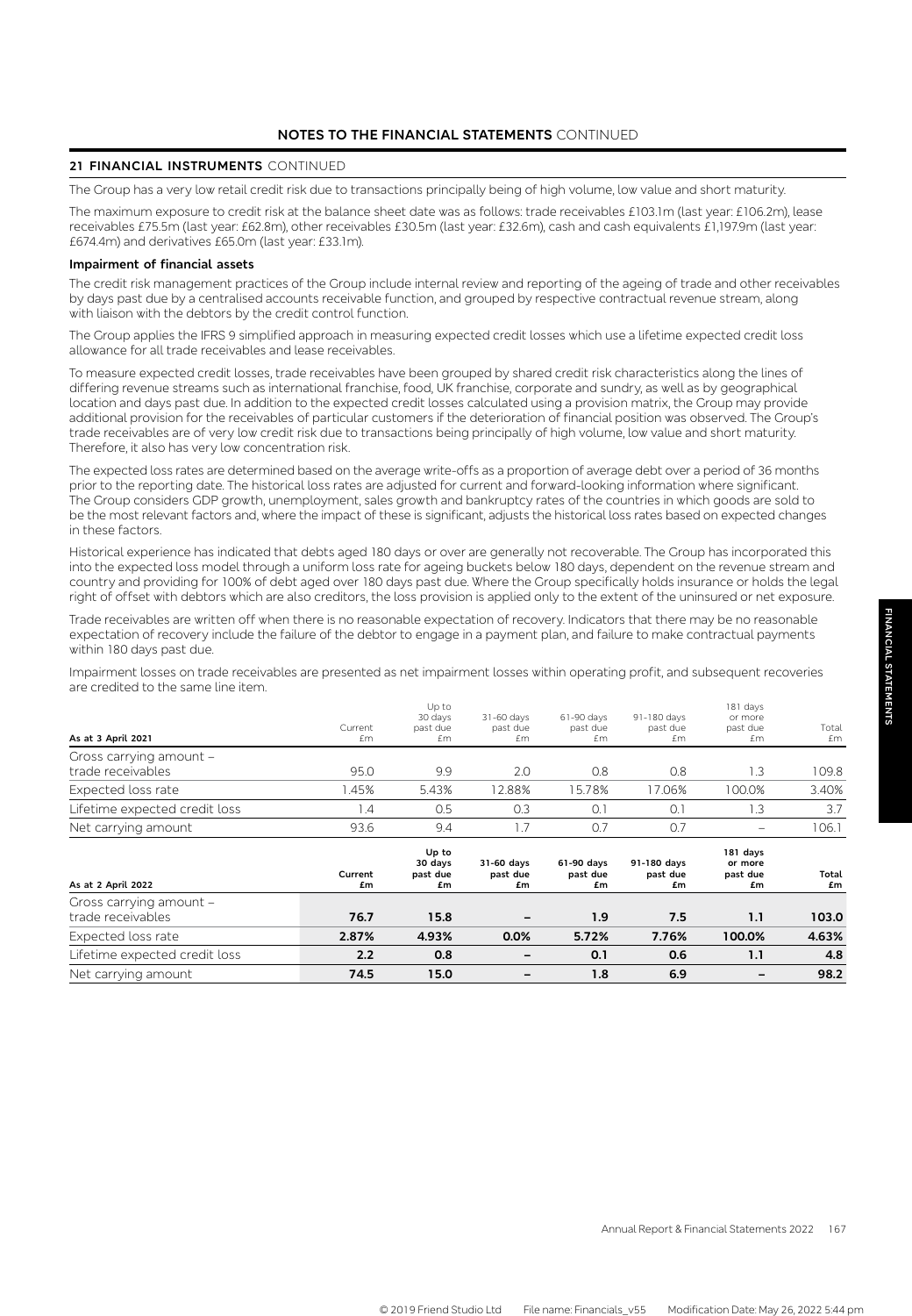### **21 FINANCIAL INSTRUMENTS** CONTINUED

The closing loss allowances for trade receivables reconciles to the opening loss allowances as follows:

| Trade receivables expected loss provision                                           | 2022<br>£m | 2021<br>fm. |
|-------------------------------------------------------------------------------------|------------|-------------|
| Opening loss allowance                                                              | 3.7        | 4.0         |
| Increase/(decrease) in loss allowance recognised in profit and loss during the year | 1.5        | (0.3)       |
| Receivables written off during the year as uncollectable                            | (0.4)      |             |
| Closing loss allowance                                                              | 4.8        | 37          |

The closing loss allowances for lease receivables reconciles to the opening loss allowances as follows:

| Lease receivables expected loss provision                                                        | 2022<br>£m | 2021<br>£m |
|--------------------------------------------------------------------------------------------------|------------|------------|
| Opening loss allowance                                                                           | 11.9       | 4.7        |
| (Decrease)/increase in loss allowance recognised in profit and loss during the year <sup>1</sup> | (11.9)     | 7.2        |
| Receivables written off during the year as uncollectable                                         |            |            |
| <b>Closing loss allowance</b>                                                                    |            | 19         |

1. Relates to the sublet of previously closed offices associated with the strategic programme to centralise the Group's London Head Office functions (see note 5).

The provision for other receivables is highly immaterial (it can be quantified) and therefore no disclosure is provided.

#### **C. Foreign currency risk**

Transactional foreign currency exposure arises primarily from the import of goods sourced from overseas suppliers and also from the export of goods from the UK to overseas subsidiaries. The most significant exposure is to the US dollar, incurred in the sourcing of Clothing & Home products from Asia.

Group Treasury hedges these exposures principally using forward foreign exchange contracts progressively based on dynamic forecasts from the business. Hedging begins around 14 months ahead of the start of the season, with between 80% and 100% of the risk hedged eight months before the start of the season. In accordance with the Group's treasury policy, hedges are entered into by business line and by season.

Other exposures arising from the export of goods to overseas subsidiaries are also hedged progressively over the course of the year before they are incurred. As at the balance sheet date, the gross notional value in sterling terms of forward foreign exchange sell or buy contracts amounted to £1,865.7m (last year: £1,776.6m) with a weighted average maturity date of six months (last year: six months).

Gains and losses in equity on forward foreign exchange contracts designated in cash flow hedge relationships as at 2 April 2022 will be reclassified to the income statement at various dates over the following 15 months (last year: 16 months) from the balance sheet date.

The foreign exchange forwards are designated as cash flow hedges of highly probable forecast transactions. Both spot and forward points are designated in the hedge relationship; under IFRS 9 the currency basis spread may be excluded from the hedge relationship and recognised in other comprehensive income – cost of hedging reserve. The change in the fair value of the hedging instrument, to the degree effective, is deferred in equity and subsequently either reclassified to profit or loss or removed from equity and included in the initial cost of inventory as part of the "basis adjustment". This will be realised in the income statement once the hedged item is sold. The Group has considered and elected not to recognise the currency basis spread element in the cost of hedging reserve, owing to the relatively short-dated nature of the hedging instruments.

The Group regularly reviews the foreign exchange hedging portfolio to confirm whether the underlying transactions remain highly probable. Any identified instance of over-hedging or ineffectiveness would result in immediate recycling to the income statement. A change in the timing of a forecast item does not disqualify a hedge relationship nor the assertion of "highly probable" as there remains an economic relationship between the underlying transaction and the derivative.

The foreign exchange forwards are recognised at fair value. The Group has considered and elected not to apply credit/debit valuation adjustments, owing to their relatively short-dated nature. The risks at the reporting date are representative of the financial year.

The Group also holds a number of cross-currency swaps to designate its fixed rate US dollar debt to fixed rate sterling debt. These are reported as cash flow hedges. The change in the fair value of the hedging instrument, to the degree effective, is retained in other comprehensive income, segregated by cost and effect of hedging. Under IFRS 9 the currency basis on the cross-currency swaps is excluded from the hedge designation and recognised in other comprehensive income – cost of hedging reserve. Effectiveness is measured using the hypothetical derivative approach. The contractual terms of the cross-currency swaps include break clauses every five years which allow for the interest rates to be reset (last reset December 2017). The hypothetical derivative is based on the original critical terms and so ineffectiveness may result.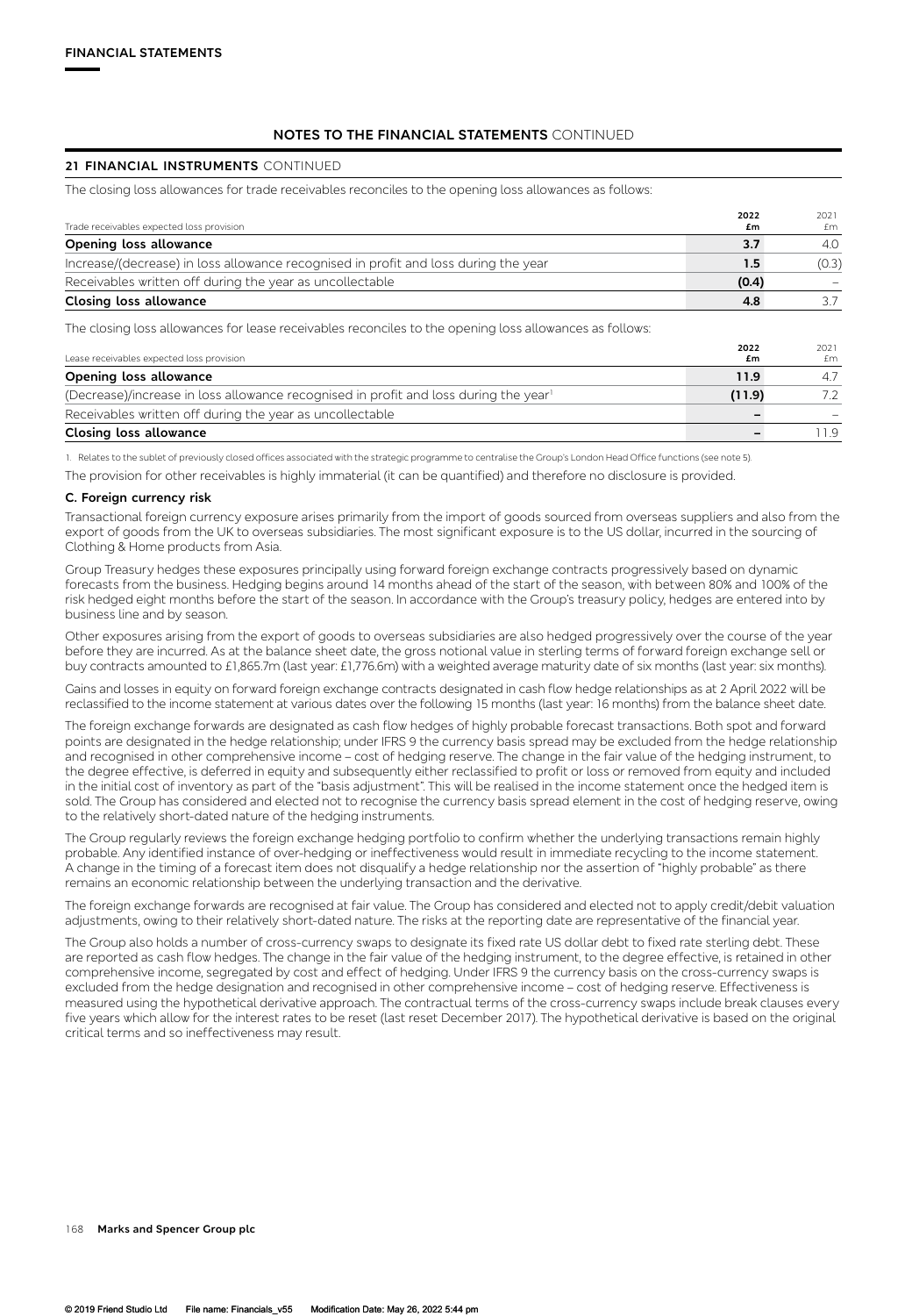## **21 FINANCIAL INSTRUMENTS** CONTINUED

The cross-currency swaps are recognised at fair value. The inclusion of credit risk on cross-currency swaps will cause ineffectiveness of the hedge relationship. The Group has considered and elected to apply credit/debit valuation adjustments, owing to the swaps' relative materiality and longer dated nature.

The Group also hedges foreign currency intercompany loans where these exist. Forward foreign exchange contracts in relation to the hedging of the Group's foreign currency intercompany loans are classified as fair value through profit and loss. The corresponding fair value movement of the intercompany loan balance resulted in a £0.3m gain (last year: £1.4m gain) in the income statement. As at the balance sheet date, the gross notional value of intercompany loan hedges was £166.8m (last year: £172.0m).

After taking into account the hedging derivatives entered into by the Group, the currency and interest rate exposure of the Group's financial liabilities, excluding short-term payables and the liability to the Marks & Spencer UK Pension Scheme, is set out below:

|          |                         | 2022                       |             |                  | 2021                     |             |  |
|----------|-------------------------|----------------------------|-------------|------------------|--------------------------|-------------|--|
|          | <b>Fixed rate</b><br>£m | <b>Floating rate</b><br>£m | Total<br>£m | Fixed rate<br>£m | Floating rate<br>£m      | Total<br>£m |  |
| Currency |                         |                            |             |                  |                          |             |  |
| Sterling | 3,610.6                 | -                          | 3,610.6     | 3,886.2          | 4.7                      | 3,890.9     |  |
| Euro     | 104.3                   | $\qquad \qquad$            | 104.3       | 95.8             |                          | 95.8        |  |
| Other    | 93.3                    | $\qquad \qquad$            | 93.3        | 106.0            | $\overline{\phantom{0}}$ | 106.0       |  |
|          | 3,808.2                 | -                          | 3,808.2     | 4,088.0          | 4.7                      | 4,092.7     |  |

The prior year floating rate sterling borrowings were cash balances classified as overdrafts.

As at the balance sheet date and excluding lease liabilities, post-hedging the GBP and USD fixed rate borrowings are at an average rate of 5.1% (last year: 5.3%) and the weighted average time for which the rate is fixed is five years (last year: six years).

During the prior year, the Group closed out all interest rate swaps designated in hedge relationships.

### **D. Interest rate risk**

The Group is exposed to interest rate risk in relation to sterling, US dollar and euro variable rate financial assets and liabilities.

The Group's policy is to use derivative contracts where necessary to maintain a mix of fixed and floating rate borrowings to manage this risk. The structure and maturity of these derivatives correspond to the underlying borrowings and are accounted for as fair value or cash flow hedges as appropriate.

At the balance sheet date, fixed rate borrowings amounted to £3,808.2m (last year: £4,088.0m) representing the public bond issues and lease liabilities, amounting to 100% (last year: 99%) of the Group's gross borrowings.

The effective interest rates at the balance sheet date were as follows:

|                                      | 2022<br>% | 2021<br>% |
|--------------------------------------|-----------|-----------|
| Committed and uncommitted borrowings | N/A       | N/A       |
| Medium Term Notes                    | 5.1%      | 5.3%      |
| Leases                               | 5.4%      | 5.4%      |

The Group has closely monitored the market and the output from the various industry working groups managing the transition to new benchmark interest rates. This includes announcements made by LIBOR regulators (including the Financial Conduct Authority ("FCA")) regarding the transition away from GBP LIBOR to the Sterling Overnight Index Average Rate ("SONIA"). In March 2021, the FCA announced that it will no longer seek to persuade, or compel, banks to submit LIBOR from 31 December 2021 (for USD LIBOR: 30 June 2023).

Last year, the Group identified all contracts with reference to LIBOR and ensured that these were terminated or amended to specify the date on which the interest rate benchmark would be replaced, the alternative benchmark rate and the relevant spread adjustment. Where applicable, fallback language was included to incorporate any future transitions to new benchmark interest rates.

The Group no longer holds any financial instruments that reference LIBOR and is therefore not exposed to any liquidity, basis or accounting risks arising from benchmark reform. All necessary system and operational changes have been made to reference SONIA.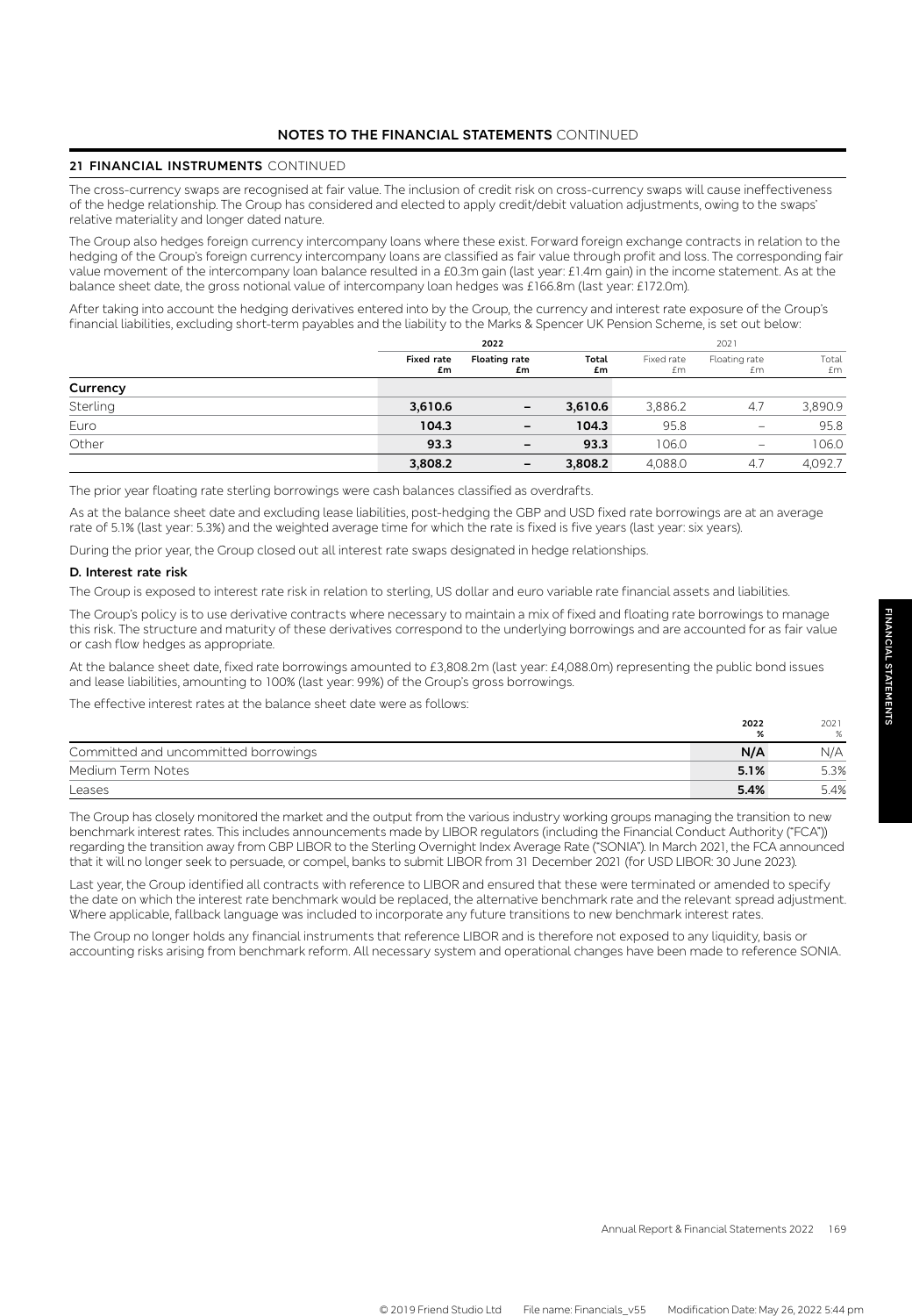### **21 FINANCIAL INSTRUMENTS** CONTINUED

#### **Derivative financial instruments**

The below table illustrates the effects of hedge accounting on the consolidated statement of financial position and consolidated income statement through detailing separately by risk category and each type of hedge the details of the associated hedging instrument and hedged item.

|                                                                              | 3 April 2021                                        |                                                     |                               |                                                     |  |  |
|------------------------------------------------------------------------------|-----------------------------------------------------|-----------------------------------------------------|-------------------------------|-----------------------------------------------------|--|--|
|                                                                              | Current                                             |                                                     | Non-current                   |                                                     |  |  |
|                                                                              | Forward foreign<br>exchange<br>(FX) contracts<br>£m | Forward foreign<br>exchange<br>(FX) contracts<br>£m | Cross-currency<br>swaps<br>£m | Forward foreign<br>exchange<br>(FX) contracts<br>£m |  |  |
| Hedging risk strategy                                                        | Cash flow<br>hedges                                 | <b>FVTPL</b>                                        | Cash flow<br>hedges           | Cash flow<br>hedges                                 |  |  |
| Notional/currency legs                                                       | 1,585.9                                             | 333.8                                               | 193.5                         | 190.7                                               |  |  |
| Carrying amount assets                                                       | 32.1                                                | 0.7                                                 |                               | 0.3                                                 |  |  |
| Carrying amount (liabilities)                                                | (83.9)                                              | (12.1)                                              | (8.1)                         | (2.6)                                               |  |  |
| Maturity date                                                                | to Sep 2021                                         | to Jan 2022                                         | to Dec 2037                   | to May 2022                                         |  |  |
| Hedge ratio                                                                  | 100%                                                | n/a                                                 | 100%                          | 100%                                                |  |  |
| Description of hedged item                                                   | Highly probable<br>transactional<br>FX exposures    | Intercompany<br>loans/deposits                      | USD fixed rate<br>borrowing   | Highly probable<br>transactional<br>FX exposures    |  |  |
| Change in fair value of hedging instrument <sup>1</sup>                      | (100.2)                                             | (11.1)                                              | (91.7)                        | (11.8)                                              |  |  |
| Change in fair value of hedged item<br>used to determine hedge effectiveness | 100.2                                               | 12.5                                                | 93.0                          | 11.8                                                |  |  |
| Weighted average hedge rate for the year                                     | <b>GBP/USD 1.32,</b><br>GBP/EUR1.13                 | $\overline{\phantom{0}}$                            | <b>GBP/USD 1.55</b>           | <b>GBP/USD 1.28,</b><br>GBP/EUR1.12                 |  |  |
| Amounts recognised within finance costs in profit and loss                   |                                                     | 1.4                                                 | 1.3                           |                                                     |  |  |
| Balance on cash flow hedge reserve at 3 April 2021                           | 40.6                                                |                                                     | 25.4                          | 2.2                                                 |  |  |
| Balance on cost of hedging reserve at 3 April 2021                           |                                                     | $\qquad \qquad -$                                   | (5.8)                         |                                                     |  |  |

|                                                                              |                                                     | 2 April 2022                                        |                               |                                                     |
|------------------------------------------------------------------------------|-----------------------------------------------------|-----------------------------------------------------|-------------------------------|-----------------------------------------------------|
|                                                                              | Current                                             |                                                     | Non-current                   |                                                     |
|                                                                              | Forward foreign<br>exchange<br>(FX) contracts<br>£m | Forward foreign<br>exchange<br>(FX) contracts<br>£m | Cross-currency<br>swaps<br>£m | Forward foreign<br>exchange<br>(FX) contracts<br>£m |
| Hedging risk strategy                                                        | Cash flow<br>hedges                                 | <b>FVTPL</b>                                        | Cash flow<br>hedges           | Cash flow<br>hedges                                 |
| Notional/currency legs                                                       | 1,536.9                                             | 166.8                                               | 193.5                         | 162.0                                               |
| Carrying amount assets                                                       | 43.0                                                | 0.6                                                 | 18.5                          | 2.9                                                 |
| Carrying amount (liabilities)                                                | (2.3)                                               | (0.9)                                               |                               | (0.4)                                               |
| Maturity date                                                                | to Sep 2022                                         | to May 2022                                         | to Dec 2037                   | to Apr 2023                                         |
| Hedge ratio                                                                  | 100%                                                | n/a                                                 | 100%                          | 100%                                                |
| Description of hedged item                                                   | Highly probable<br>transactional FX<br>exposures    | Intercompany<br>loans/deposits                      | USD fixed rate<br>borrowing   | Highly probable<br>transactional<br>FX exposures    |
| Change in fair value of hedging instrument                                   | 60.1                                                | 11.1                                                | 26.7                          | 4.8                                                 |
| Change in fair value of hedged item<br>used to determine hedge effectiveness | (60.1)                                              | (10.8)                                              | (25.4)                        | (4.8)                                               |
| Weighted average hedge rate for the year                                     | <b>GBP/USD 1.37;</b><br><b>GBP/EUR 1.18</b>         |                                                     | <b>GBP/USD 1.55</b>           | <b>GBP/USD 1.34;</b><br><b>GBP/EUR 1.17</b>         |
| Amounts recognised within finance costs in profit and loss                   |                                                     | 0.3                                                 | (0.1)                         |                                                     |
| Balance on cash flow hedge reserve at 2 April 2022                           | (32.0)                                              |                                                     | 9.5                           | 2.5                                                 |
| Balance on cost of hedging reserve at 2 April 2022                           |                                                     |                                                     | (5.0)                         |                                                     |

1. Last year, the £(11.1)m fair value change represented in the fair value movement of the forward contracts under FVTPL consisted of economic hedges of certain intercompany<br>loans/deposits and forward contracts that were n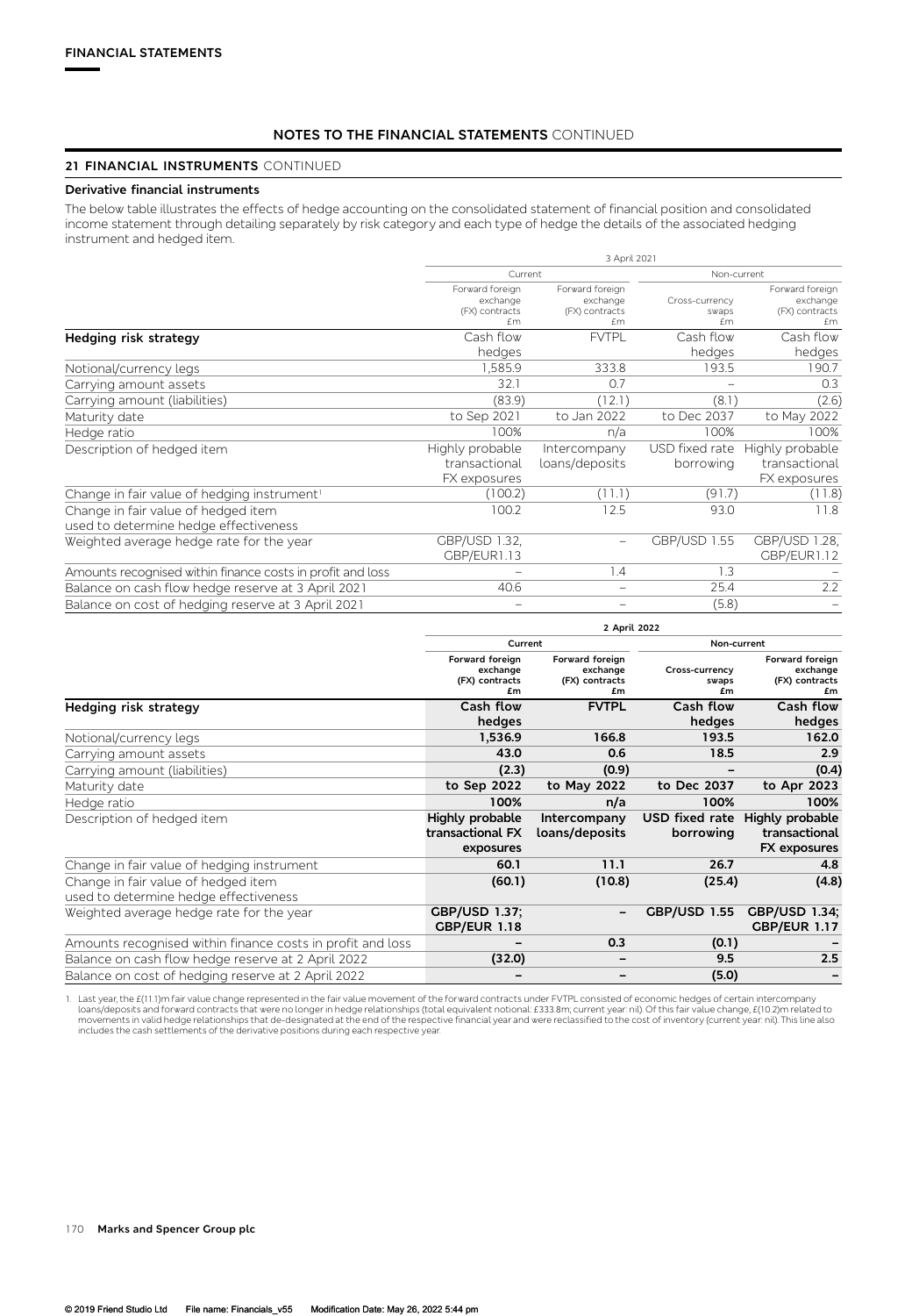# **21 FINANCIAL INSTRUMENTS** CONTINUED

|                                       |                    | 2 April 2022   |                          |              |                          | 3 April 2021             |                   |                          |                   |
|---------------------------------------|--------------------|----------------|--------------------------|--------------|--------------------------|--------------------------|-------------------|--------------------------|-------------------|
|                                       |                    | Notional value |                          | Fair value   |                          | Notional value           |                   | Fair value               |                   |
|                                       |                    | Assets<br>£m   | <b>Liabilities</b><br>£m | Assets<br>£m | <b>Liabilities</b><br>£m | Assets<br>£m             | Liabilities<br>£m | Assets<br>£m             | Liabilities<br>£m |
| Current                               |                    |                |                          |              |                          |                          |                   |                          |                   |
| Forward foreign                       | - cash flow hedges | 1,348.8        | 188.1                    | 43.0         | (2.3)                    | 449.0                    | 1,136.9           | 32.1                     | (83.9)            |
| exchange contracts                    | $ FVTPL$           | 37.2           | 129.6                    | 0.6          | (0.9)                    | 72.2                     | 261.6             | 0.7                      | (12.1)            |
|                                       |                    | 1,386.0        | 317.7                    | 43.6         | (3.2)                    | 521.2                    | 1,398.5           | 32.8                     | (96.0)            |
| Non-current                           |                    |                |                          |              |                          |                          |                   |                          |                   |
| Cross-currency swaps                  | - cash flow hedges | 193.5          | $\overline{\phantom{a}}$ | 18.5         |                          | $\overline{\phantom{0}}$ | 193.5             | $\overline{\phantom{0}}$ | (8.1)             |
| Forward foreign<br>exchange contracts | - cash flow hedges | 131.1          | 30.9                     | 2.9          | (0.4)                    | 46.2                     | 144.5             | 0.3                      | (2.6)             |
|                                       |                    | 324.6          | 30.9                     | 21.4         | (0.4)                    | 46.2                     | 338.0             | 0.3                      | (10.7)            |

The Group's hedging reserves disclosed in the consolidated statement of changes in equity, relate to the following hedging instruments:

|                                                                                   | Cost of<br>hedging<br>reserve<br>CCIRS <sup>1</sup><br>£m | Deferred<br>tax<br>£m    | Total<br>cost of<br>hedging<br>reserve<br>£m | Hedge<br>reserve FX<br>derivatives<br>£m | Hedge<br>reserve<br><b>CCIRS</b><br>£m | Hedge<br>reserve gilt<br>locks<br>£m | Deferred<br>tax<br>£m    | Total hedge<br>reserve<br>£m |
|-----------------------------------------------------------------------------------|-----------------------------------------------------------|--------------------------|----------------------------------------------|------------------------------------------|----------------------------------------|--------------------------------------|--------------------------|------------------------------|
| Opening balance 29 March 2020                                                     | (7.1)                                                     | 1.4                      | (5.7)                                        | (45.6)                                   | (40.1)                                 | 0.1                                  | 17.0                     | (68.6)                       |
| Add: Change in fair value of hedging<br>instrument recognised in OCI <sup>2</sup> |                                                           |                          |                                              | 122.2                                    | 92.0                                   |                                      |                          | 214.2                        |
| Add: Costs of hedging deferred and<br>recognised in OCI                           | 1.3                                                       | $\overline{\phantom{0}}$ | 1.3                                          |                                          |                                        |                                      |                          |                              |
| Less: Reclassified to the cost of inventory                                       | $\qquad \qquad$                                           | $\overline{\phantom{0}}$ | $\overline{\phantom{m}}$                     | (33.9)                                   |                                        |                                      | $\overline{\phantom{0}}$ | (33.9)                       |
| Less: Reclassified from OCI to profit or loss                                     | —                                                         |                          |                                              |                                          | (26.5)                                 |                                      |                          | (26.5)                       |
| Less: Deferred tax                                                                | $\overline{\phantom{0}}$                                  | (0.2)                    | (0.2)                                        | $\overline{\phantom{0}}$                 | $\overline{\phantom{0}}$               | $\overline{\phantom{m}}$             | (30.4)                   | (30.4)                       |
| Closing balance 3 April 2021                                                      | (5.8)                                                     | 1.2                      | (4.6)                                        | 42.7                                     | 25.4                                   | 0.1                                  | (13.4)                   | 54.8                         |
| Opening balance 4 April 2021                                                      | (5.8)                                                     | 1.2                      | (4.6)                                        | 42.7                                     | 25.4                                   | 0.1                                  | (13.4)                   | 54.8                         |
| Add: Change in fair value of hedging<br>instrument recognised in OCI              |                                                           |                          |                                              | (65.7)                                   | (26.4)                                 |                                      |                          | (92.1)                       |
| Add: Costs of hedging deferred and<br>recognised in OCI                           | 0.8                                                       |                          | 0.8                                          |                                          |                                        |                                      |                          |                              |
| Less: Reclassified to the cost of inventory                                       |                                                           |                          |                                              | (6.5)                                    |                                        |                                      |                          | (6.5)                        |
| Less: Reclassified from OCI to profit or loss                                     | -                                                         | -                        |                                              | $\qquad \qquad -$                        | 10.5                                   | -                                    |                          | 10.5                         |
| Less: Deferred tax                                                                | -                                                         | 0.2                      | 0.2                                          |                                          |                                        | -                                    | 15.7                     | 15.7                         |
| Closing balance 2 April 2022                                                      | (5.0)                                                     | 1.4                      | (3.6)                                        | (29.5)                                   | 9.5                                    | 0.1                                  | 2.3                      | (17.6)                       |

1. Cross-currency interest rate swaps. 2. Other comprehensive income.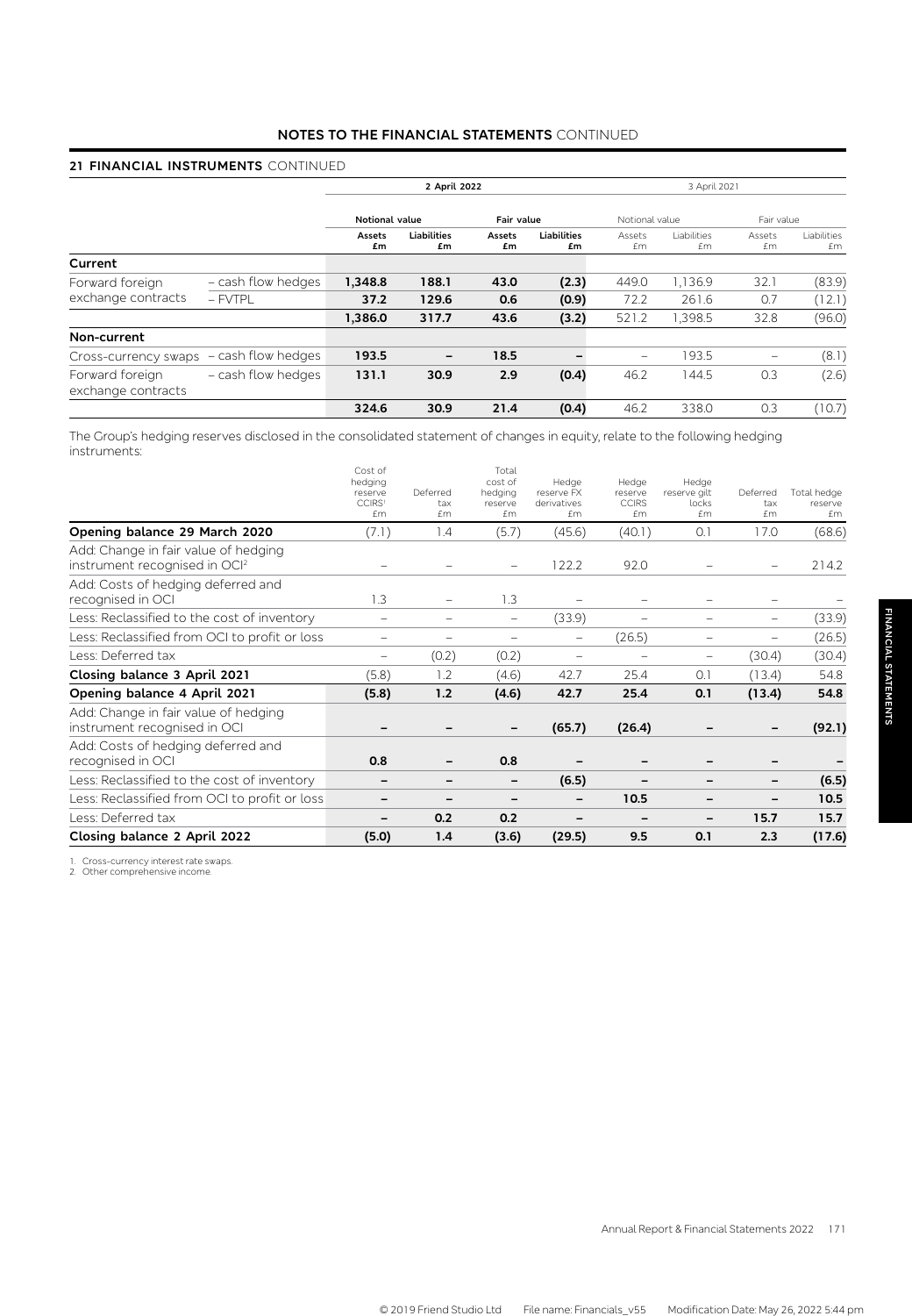### **21 FINANCIAL INSTRUMENTS** CONTINUED

During the prior year, the Group closed out all interest rate swaps designating its GBP fixed debt to floating debt which were reported as fair value hedges (see note 20 for details of fair value adjustment). At 2 April 2022, the Group had a deferred fair value adjustment of £10.5m (last year: £13.6m) in borrowings relating to terminated fair value hedges. The ineffective portion recognised in profit or loss that arose from fair value hedges amounted to a nil gain or loss as the loss on the hedged items was £nil (last year: loss of £4.4m) and the gain on the hedging instruments was £nil (last year: gain of £4.4m).

| Movement in hedged items and hedging instruments | 2022<br>£m | 2021<br>fm |
|--------------------------------------------------|------------|------------|
| Net gain in fair value of interest rate swap     |            | 44         |
| Net loss on hedged items                         |            | (4.4)      |
| <b>Ineffectiveness</b>                           |            |            |

The Group holds a number of cross-currency interest rate swaps to designate its USD to GBP fixed debt. These are reported as cash flow hedges. The ineffective portion recognised in profit or loss that arises from the cash flow hedge amounts to a £1.3m gain (last year: £1.3m gain) as the loss on the hedged items was £25.4m (last year: £93.0m gain) and the movement on the hedging instruments was a £26.7m gain (last year: £91.7m loss). A nil gain or loss (last year: nil gain or loss) was recognised in profit or loss as previously realised ineffectiveness reversed out.

| Movement in hedged items and hedging instruments                   | 2022<br>£m | 2021<br>£m |
|--------------------------------------------------------------------|------------|------------|
| Net gain/(loss) in fair value of cross-currency interest rate swap | 26.7       | (91.7)     |
| Net (loss)/gain on hedged items                                    | (25.4)     | 93.0       |
| <b>Ineffectiveness</b>                                             |            |            |

### **Sensitivity analysis**

The table below illustrates the estimated impact on the income statement and equity as a result of market movements in foreign exchange and interest rates in relation to the Group's financial instruments. The directors consider that a 2% +/- (last year: 2%) movement in interest and a 20% +/- (last year: 20%) movement in sterling against the relevant currency represents a reasonably possible change. However, this analysis is for illustrative purposes only. The Group believes that these illustrative assumed movements continue to provide sufficient guidance.

The table excludes financial instruments that expose the Group to interest rate and foreign exchange risk where such a risk is fully hedged with another financial instrument. Also excluded are trade receivables and payables as these are either sterling denominated or the foreign exchange risk is hedged.

#### **Interest rates**

The impact in the income statement due to changes in interest rates reflects the effect on the Group's floating rate debt as at the balance sheet date. The impact in equity reflects the fair value movement in relation to the Group's cross-currency swaps.

#### **Foreign exchange**

The impact from foreign exchange movements reflects the change in the fair value of the Group's transactional foreign exchange cash flow hedges at the balance sheet date. The equity impact shown for foreign exchange sensitivity relates to derivatives. This value is expected to be materially offset by the re-translation of the related transactional exposures.

|                                                   | 2%<br>decrease in<br>interest rates<br>£m | 2%<br>increase in<br>interest rates<br>£m | 20%<br>weakening in<br>sterlina<br>£m | 20%<br>strengthening<br>in sterling<br>£m |
|---------------------------------------------------|-------------------------------------------|-------------------------------------------|---------------------------------------|-------------------------------------------|
| At 3 April 2021                                   |                                           |                                           |                                       |                                           |
| Impact on income statement: (loss)/gain           | (9.2)                                     | 9.2                                       |                                       |                                           |
| Impact on other comprehensive income: (loss)/gain | (2.1)                                     | 4.7                                       | 199.4                                 | 199.4)                                    |
| At 2 April 2022                                   |                                           |                                           |                                       |                                           |
| Impact on income statement: (loss)/gain           | (19.2)                                    | 19.2                                      |                                       |                                           |
| Impact on other comprehensive income: (loss)/gain | (4.2)                                     | 3.3                                       | 243.5                                 | (243.5)                                   |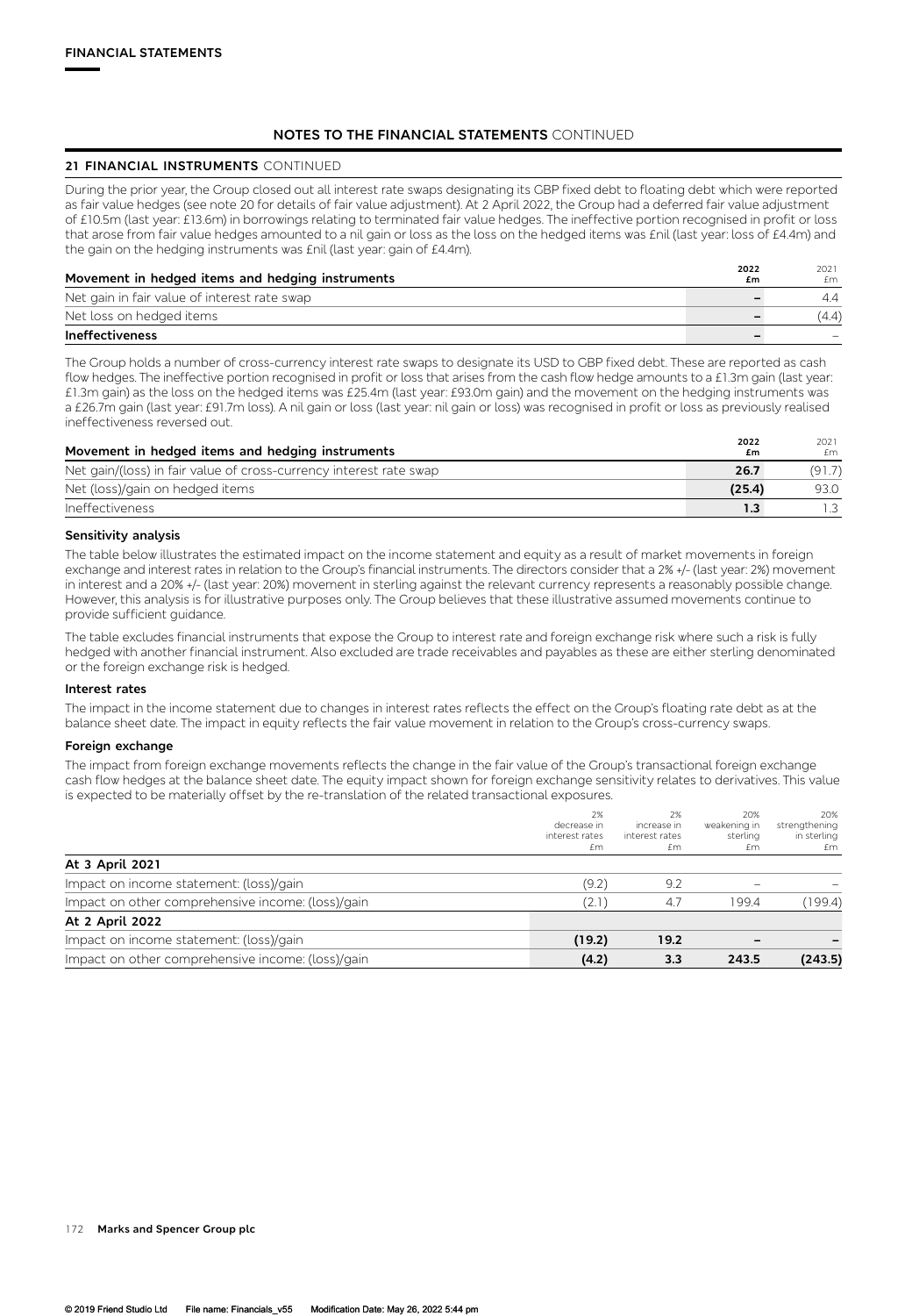# **21 FINANCIAL INSTRUMENTS** CONTINUED

### **Offsetting of financial assets and liabilities**

The following tables set out the financial assets and financial liabilities which are subject to offsetting, enforceable master netting arrangements and similar agreements. Amounts which are offset against financial assets and liabilities in the Group's balance sheet are set out below. For trade and other receivables and trade and other payables, amounts not offset in the balance sheet but which could be offset under certain circumstances are also set out. To reconcile the amount shown in the tables below to the statement of financial position, items which are not subject to offsetting should be included.

|                                  | <b>Cross financial</b><br>assets/<br>(liabilities)<br>£m | Gross financial<br>(liabilities)/<br>assets offset<br>£m | Net financial<br>assets/<br>(liabilities) per<br>statement of<br>financial<br>position<br>£m | Related<br>amounts not<br>offset in the<br>statement of<br>financial<br>position<br>£m | Net<br>£m |
|----------------------------------|----------------------------------------------------------|----------------------------------------------------------|----------------------------------------------------------------------------------------------|----------------------------------------------------------------------------------------|-----------|
| At 3 April 2021                  |                                                          |                                                          |                                                                                              |                                                                                        |           |
| Trade and other receivables      | 16.5                                                     | (12.8)                                                   | 3.7                                                                                          |                                                                                        | 3.7       |
| Derivative financial assets      | 33.1                                                     |                                                          | 33.1                                                                                         | (24.9)                                                                                 | 8.2       |
|                                  | 49.6                                                     | (12.8)                                                   | 36.8                                                                                         | (24.9)                                                                                 | 11.9      |
| Trade and other payables         | (257.4)                                                  | 12.8                                                     | (244.6)                                                                                      |                                                                                        | (244.6)   |
| Derivative financial liabilities | (106.7)                                                  |                                                          | (106.7)                                                                                      | 24.9                                                                                   | (81.8)    |

|                                  | (364.1)                                                  | 2.8                                                             | (351.3)                                                                                      | 24.9                                                                                   | (326.4)   |
|----------------------------------|----------------------------------------------------------|-----------------------------------------------------------------|----------------------------------------------------------------------------------------------|----------------------------------------------------------------------------------------|-----------|
|                                  | <b>Gross financial</b><br>assets/<br>(liabilities)<br>£m | <b>Gross financial</b><br>(liabilities)/<br>assets offset<br>£m | Net financial<br>assets/<br>(liabilities) per<br>statement of<br>financial<br>position<br>£m | Related<br>amounts not<br>offset in the<br>statement of<br>financial<br>position<br>£m | Net<br>£m |
| At 2 April 2022                  |                                                          |                                                                 |                                                                                              |                                                                                        |           |
| Trade and other receivables      | 27.9                                                     | (25.0)                                                          | 2.9                                                                                          |                                                                                        | 2.9       |
| Derivative financial assets      | 65.0                                                     |                                                                 | 65.0                                                                                         | (3.4)                                                                                  | 61.6      |
|                                  | 92.9                                                     | (25.0)                                                          | 67.9                                                                                         | (3.4)                                                                                  | 64.5      |
| Trade and other payables         | (284.8)                                                  | 25.0                                                            | (259.8)                                                                                      |                                                                                        | (259.8)   |
| Derivative financial liabilities | (3.6)                                                    |                                                                 | (3.6)                                                                                        | 3.4                                                                                    | (0.2)     |
|                                  | (288.4)                                                  | 25.0                                                            | (263.4)                                                                                      | 3.4                                                                                    | (260.0)   |

Amounts which do not meet the criteria for offsetting on the balance sheet but could be settled net in certain circumstances principally relate to derivative transactions under International Swaps and Derivatives Association ("ISDA") agreements where each party has the option to settle amounts on a net basis in the event of default of the other party.

#### **Fair value hierarchy**

The Group uses the following hierarchy for determining and disclosing the fair value of financial instruments by valuation technique:

- Level 1: quoted (unadjusted) prices in active markets for identical assets and liabilities. The Group had no Level 1 investments or financial instruments.
- Level 2: not traded in an active market but the fair values are based on quoted market prices or alternative pricing sources with reasonable levels of price transparency. The Group's Level 2 financial instruments include interest rate and foreign exchange derivatives. Fair value is calculated using discounted cash flow methodology, future cash flows are estimated based on forward exchange rates and interest rates (from observable market curves) and contract rates, discounted at a rate that reflects the credit risk of the various counterparties for those with a long maturity.
- Level 3: techniques that use inputs which have a significant effect on the recorded fair value that are not based on observable market data.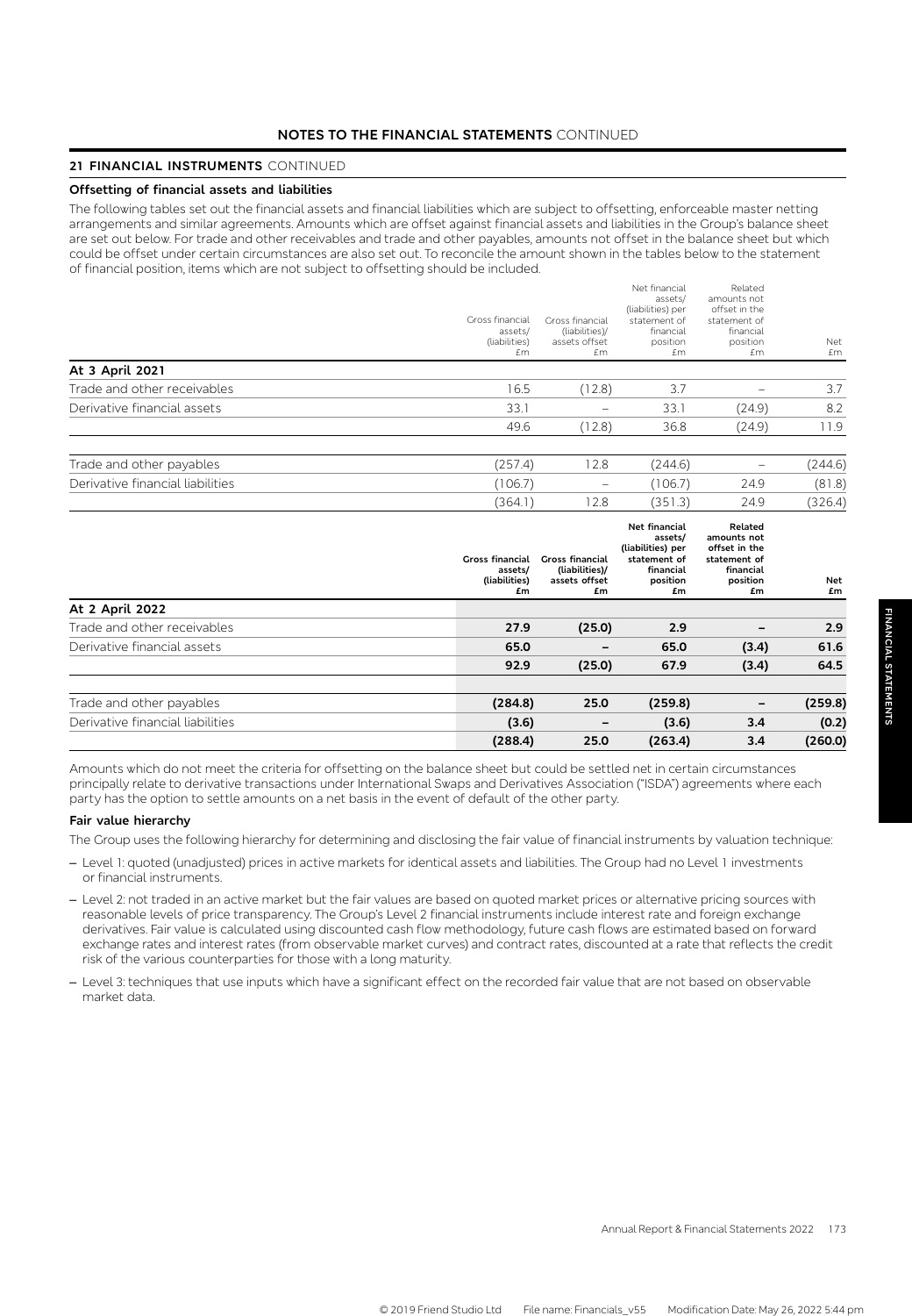### **21 FINANCIAL INSTRUMENTS** CONTINUED

At the end of the reporting period, the Group held the following financial instruments at fair value: **2022** 2021 **Level 1 £m Level 2 £m Level 3 £m Total £m** Level 1 £m Level 2 £m Level 3 £m Total £m **Assets measured at fair value** Financial assets at fair value through profit or loss (FVTPL) – derivatives held at FVTPL **– 0.6 – 0.6** – 0.7 – 0.7 – other investments1 **– 17.6 4.5 22.1** – 18.4 – 18.4 Derivatives used for hedging **– 64.4 – 64.4** – 32.4 – 32.4 Unlisted equity investments2 **– – – –** – – 9.7 9.7 **Liabilities measured at fair value** Financial liabilities at fair value through profit or loss (FVTPL) – derivatives held at FVTPL **– (0.9) – (0.9)** – (12.1) – (12.1) – contingent consideration3 **– – (172.6) (172.6)** – – (212.0) (212.0) Derivatives used for hedging **– (2.7) – (2.7)** – (94.6) – (94.6)

There were no transfers between the levels of the fair value hierarchy during the period. There were also no changes made to any of the valuation techniques during the period.

1. Within Level 3 other investments, the Group holds £3.1m of venture capital investments, managed by True Capital Limited, measured at FVTPL (last year: £nil) (see note 16) which are<br>Level 3 instruments. The fair value of Where investments are either recently acquired or there have been recent funding rounds with third parties, the primary input when determining the valuation is the latest transaction price.

2. The Group holds £nil in unlisted equity securities measured at fair value through other comprehensive income (last year: £9.7m) (see note 16) which is a Level 3 instrument. The fair value of this investment was determined with reference to the net asset value of the entity in which the investment was held, which in turn derived the majority of its net asset value through a third-party property valuation.

3. As part of the investment in Ocado Retail Limited, a contingent consideration arrangement was agreed. The arrangement comprises three separate elements which only become payable on the achievement of three separate financial and operational performance targets. In June 2021, £16.8m was settled, relating to the first of the three targets. In October 2021, £17.0m was settled, relating to the second target. The final target relates to Ocado Retail Limited achieving a specified target level of earnings in the financial year ending November<br>2023. The maximum potential undiscoun The fair value of the contingent consideration was estimated by applying an appropriate discount rate to the expected future payments. The key assumptions take into consideration the probability of meeting each performance target and the discount factor. The performance target is binary and, based on the latest five-year plan of Ocado Retail Limited, is<br>expected to be met and therefore the fair val

the target not be met, no consideration would be payable. Should the discount rate applied be changed, the fair value of the contingent consideration would change, but the amount are amount in the mount of the mount of the During the period, £33.8m of contingent consideration was settled and a gain of £5.6m recognised in profit or loss in relation to the remeasurement (see note 5).

The Marks & Spencer UK Pension Scheme holds a number of financial instruments which make up the pension asset of £10,090.7m (last year: £10,442.9m). Level 1 and Level 2 financial assets measured at fair value through other comprehensive income amounted to £4,998.8m (last year: £5,446.0m). Additionally, the scheme assets include £5,091.9m (last year: £4,996.9m) of Level 3 financial assets. See note 11 for information on the Group's retirement benefits.

The following table represents the changes in Level 3 instruments held by the Pension Schemes:

|                                                          | 2022<br>£m | 2021<br>£m |
|----------------------------------------------------------|------------|------------|
| Opening balance                                          | 4,996.9    | 4.325.1    |
| Fair value gain recognised in other comprehensive income | 138.6      | 68.3       |
| (Withdrawal)/additional investment                       | (43.6)     | 603.5      |
| Closing balance                                          | 5.091.9    | 4.996.9    |

#### **Fair value of financial instruments**

With the exception of the Group's fixed rate bond debt and the Partnership liability to the Marks & Spencer UK Pension Scheme (note 12), there were no material differences between the carrying value of non-derivative financial assets and financial liabilities and their fair values as at the balance sheet date.

The carrying value of the Group's fixed rate bond debt (Level 1 equivalent) was £1,482.5m (last year: £1,682.1m); the fair value of this debt was £1,549.6m (last year: £1,807.6m) which has been calculated using quoted market prices and includes accrued interest. The carrying value of the Partnership liability to the Marks & Spencer UK Pension Scheme (Level 2 equivalent) is £192.3m (last year: £193.5m) and the fair value of this liability is £187.9m (last year: £185.5m).

#### **Capital policy**

The Group's objectives when managing capital (defined as net debt plus equity) are to fund investment in the transformation and rebuild balance sheet metrics towards levels consistent with investment grade, to safeguard its ability to continue as a going concern in order to provide optimal returns for shareholders and to maintain an efficient capital structure to reduce the cost of capital.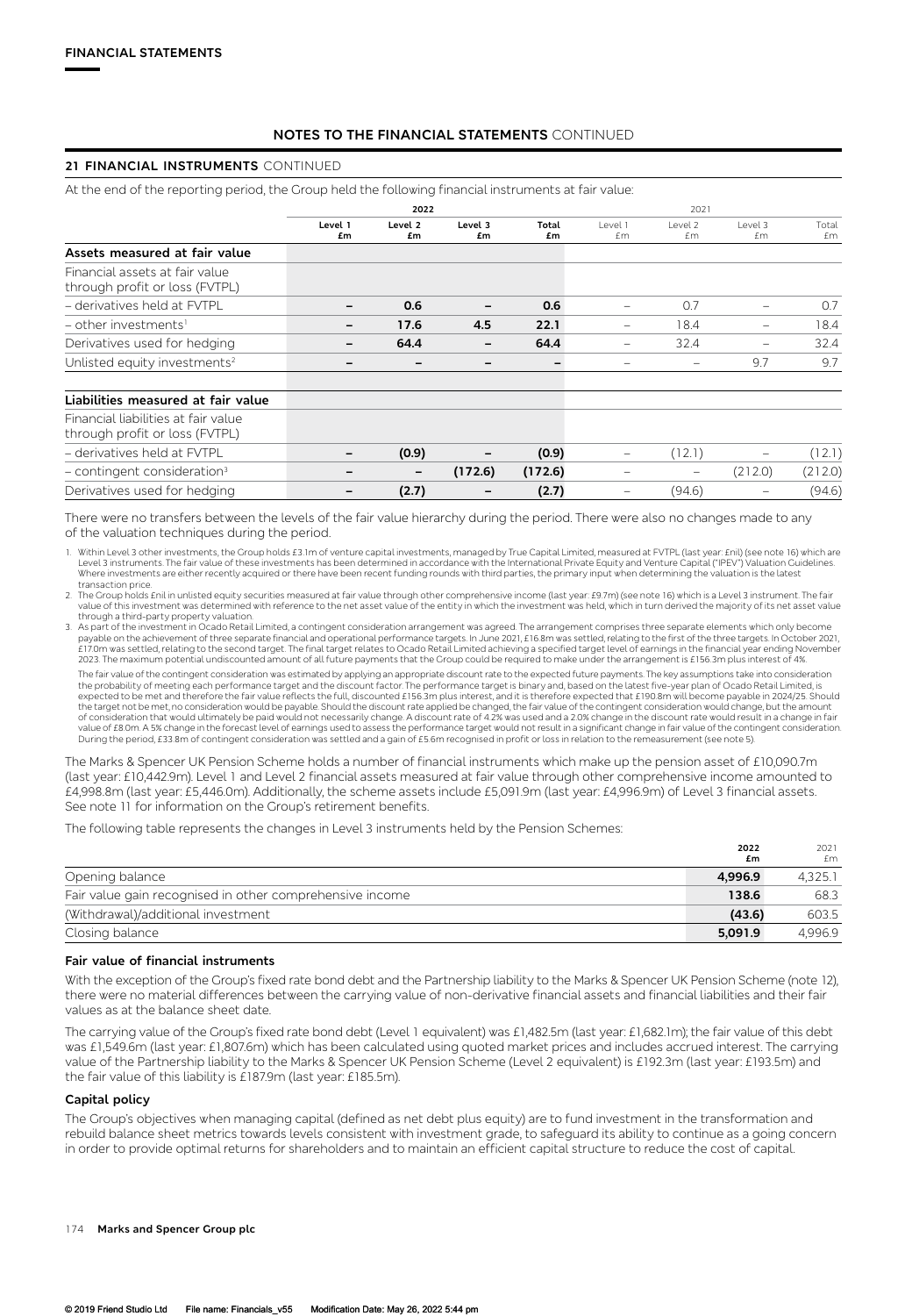## **21 FINANCIAL INSTRUMENTS** CONTINUED

In doing so, the Group's strategy is to rebuild a capital structure commensurate with an investment grade credit rating and to retain appropriate levels of liquidity headroom to ensure financial stability and flexibility. To achieve this strategy, the Group regularly monitors key credit metrics such as the gearing ratio, cash flow to net debt and fixed charge cover to maintain this position. In addition, the Group ensures a combination of appropriate committed short-term liquidity headroom with a diverse and balanced long-term debt maturity profile. As at the balance sheet date, the Group's average debt maturity profile was five years (last year: six years). During the year, the Group maintained credit ratings of Ba1 (stable) with Moody's and BB+ (stable) with Standard & Poor's.

In order to maintain or realign the capital structure, the Group may adjust the amount of dividends paid to shareholders, return capital to shareholders, issue new shares or sell assets to reduce debt.

### **22 PROVISIONS**

|                                                                 | Property<br>£m | Restructuring<br>£m | Other<br>£m | Total<br>£m |
|-----------------------------------------------------------------|----------------|---------------------|-------------|-------------|
| At 29 March 2020                                                | 60.0           | 12.6                | 5.4         | 78.0        |
| Provided in the year – charged to profit or loss                | 22.5           | 105.2               | 9.6         | 137.3       |
| Provided in the year – charged to property, plant and equipment | 25.9           |                     |             | 25.9        |
| Released in the year                                            | (29.8)         | (7.6)               | (0.1)       | (37.5)      |
| Utilised during the year                                        | (4.6)          | (81.6)              | (0.3)       | (86.5)      |
| Exchange differences                                            |                | (0.1)               |             | (0.1)       |
| Discount rate unwind                                            | 2.7            |                     |             | 2.7         |
| Reclassified to the pension liability                           |                |                     | (2.5)       | (2.5)       |
| At 3 April 2021                                                 | 76.7           | 28.5                | 12.1        | 117.3       |
| Analysed as:                                                    |                |                     |             |             |
| Current                                                         |                |                     |             | 43.1        |

| Current | т.,             |
|---------|-----------------|
| Non-d   |                 |
| current | ∸               |
|         | $\cdot$ $\cdot$ |

|                                                                 | Property<br>£m | Restructuring<br>£m | Other<br>£m | Total<br>£m |
|-----------------------------------------------------------------|----------------|---------------------|-------------|-------------|
| <b>At 4 April 2021</b>                                          | 76.7           | 28.5                | 12.1        | 117.3       |
| Provided in the year – charged to profit or loss                | 23.5           | 38.0                | 6.2         | 67.7        |
| Provided in the year – charged to property, plant and equipment | 5.3            |                     |             | 5.3         |
| Released in the year                                            | (8.4)          | (2.8)               | (3.0)       | (14.2)      |
| Utilised during the year                                        | (5.1)          | (28.2)              | (0.9)       | (34.2)      |
| Exchange differences                                            |                | (0.1)               | (0.2)       | (0.3)       |
| Discount rate unwind                                            | 3.8            |                     |             | 3.8         |
| At 2 April 2022                                                 | 95.8           | 35.4                | 14.2        | 145.4       |
| Analysed as:                                                    |                |                     |             |             |
| Current                                                         |                |                     |             | 53.6        |
| Non-current                                                     |                |                     |             | 91.8        |

Property provisions relate primarily to obligations such as dilapidations arising as a result of the closure of stores in the UK, as part of the UK store estate strategic programme. These provisions are expected to be utilised over the period to the end of each specific lease (up to 10 years).

Movements in restructuring provisions relate to the utilisation and finalisation of costs associated with the strategic programme to reduce roles across central support centres, regional management and our UK and Republic of Ireland stores; the historical International exit strategy; the strategic programme to transition to a single-tier UK distribution network; and costs associated with the decision to fully exit our Russian franchise operations. Closing provisions relate primarily to the strategic programme to transition to a single-tier UK distribution network, expected to be utilised over the period of closure of sites, and exit our Russian franchise operations, expected to be utilised within the next year.

Other provisions include amounts in respect of probable liabilities for employee-related matters.

Provisions related to adjusting items were £124.9m at 2 April 2022 (last year: £100.8m), with a net charge in the year of £48.2m (last year: £90.1m) (see note 5).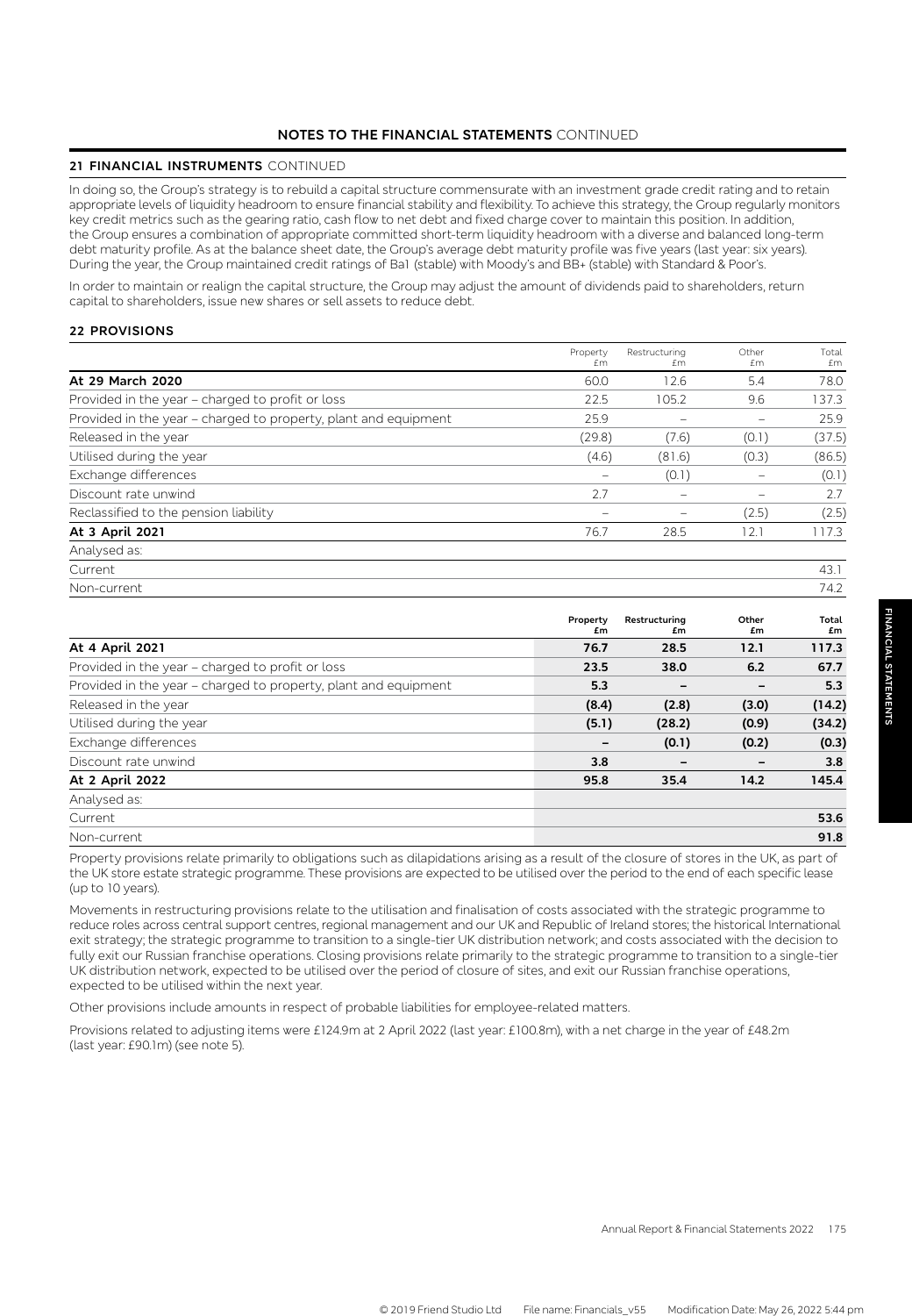## **23 DEFERRED TAX**

Deferred tax is provided under the balance sheet liability method using the tax rate at which the balances are expected to unwind of 19% and 25% as applicable (last year: 19%) for UK differences and local tax rates for overseas differences. Details of the changes to the UK corporation tax rate and the impact on the Group are described in note 7.

The movements in deferred tax assets and liabilities (after the offsetting of balances within the same jurisdiction as permitted by IAS 12 – 'Income Taxes') during the year are shown below.

### **Deferred tax assets/(liabilities)**

| At 2 April 2022                                             | (65.7)                                                  | 26.3                                                        | (292.1)                                   | 141.7                                                 | (189.8)                        | 2.6                            | (187.2)     |
|-------------------------------------------------------------|---------------------------------------------------------|-------------------------------------------------------------|-------------------------------------------|-------------------------------------------------------|--------------------------------|--------------------------------|-------------|
| (Charged)/Credited to equity/<br>other comprehensive income |                                                         | $\overline{\phantom{m}}$                                    | (128.7)                                   | (14.1)                                                | (142.8)                        | 3.0                            | (139.8)     |
| (Charged)/credited<br>to income statement                   | (15.4)                                                  | 3.7                                                         | (14.7)                                    | 20.3                                                  | (6.1)                          | 1.0                            | (5.1)       |
| At 4 April 2021                                             | (50.3)                                                  | 22.6                                                        | (148.7)                                   | 135.5                                                 | (40.9)                         | (1.4)                          | (42.3)      |
| At 3 April 2021                                             | (50.3)                                                  | 22.6                                                        | (148.7)                                   | 135.5                                                 | (40.9)                         | (1.4)                          | (42.3)      |
| Credited/(charged) to equity/<br>other comprehensive income |                                                         | $\overline{\phantom{m}}$                                    | 257.7                                     | 35.8                                                  | 293.5                          | (3.2)                          | 290.3       |
| (Charged)/credited<br>to income statement                   | (22.0)                                                  | 22.8                                                        | (7.6)                                     | 4.5                                                   | (2.3)                          | 2.1                            | (0.2)       |
| At 29 March 2020                                            | (28.3)                                                  | (0.2)                                                       | (398.8)                                   | 95.2                                                  | (332.1)                        | (0.3)                          | (332.4)     |
|                                                             | Land and<br>buildings<br>temporary<br>differences<br>£m | Capital<br>allowances in<br>excess of<br>depreciation<br>£m | Pension<br>temporary<br>differences<br>£m | Other<br>short-term<br>temporary<br>differences<br>£m | Total UK<br>deferred tax<br>£m | Overseas<br>deferred tax<br>£m | Total<br>£m |

Other short-term temporary differences relate mainly to employee share options, financial instruments and IFRS 16.

The deferred tax liability on land and buildings temporary differences is reduced by the benefit of capital losses with a gross value of £236.6m (last year: £228.0m) and a tax value of £58.6m (last year: £43.3m). The tax value has increased in comparison to the prior year due to the effects of the change in rate, whereby, UK deferred tax assets and liabilities have been remeasured at 25% where these are expected to be realised or settled on or after 1 April 2023.

Due to uncertainty over their future use, no benefit has been recognised in respect of trading losses carried forward in overseas jurisdictions with a gross value of £5.6m (last year: £11.0m) and a tax value of £1.4m (last year: £3.0m).

No deferred tax is recognised in respect of undistributed earnings of overseas subsidiaries and joint ventures with a gross value of £34.2m (last year: £24.1m) unless a material liability is expected to arise on distribution of these earnings under applicable tax legislation. There is a potential tax liability in respect of undistributed earnings of £3.1m (last year: £2.3m) however this has not been recognised on the basis that the distribution can be controlled by the Group, and it is probable that the temporary difference will not reverse in the foreseeable future.

In the prior year, a deferred tax asset of £10.5m relating to trading losses in the UK was recognised. As the amount has been fully utilised, no deferred tax asset relating to trading losses in the UK is recognised in the current period.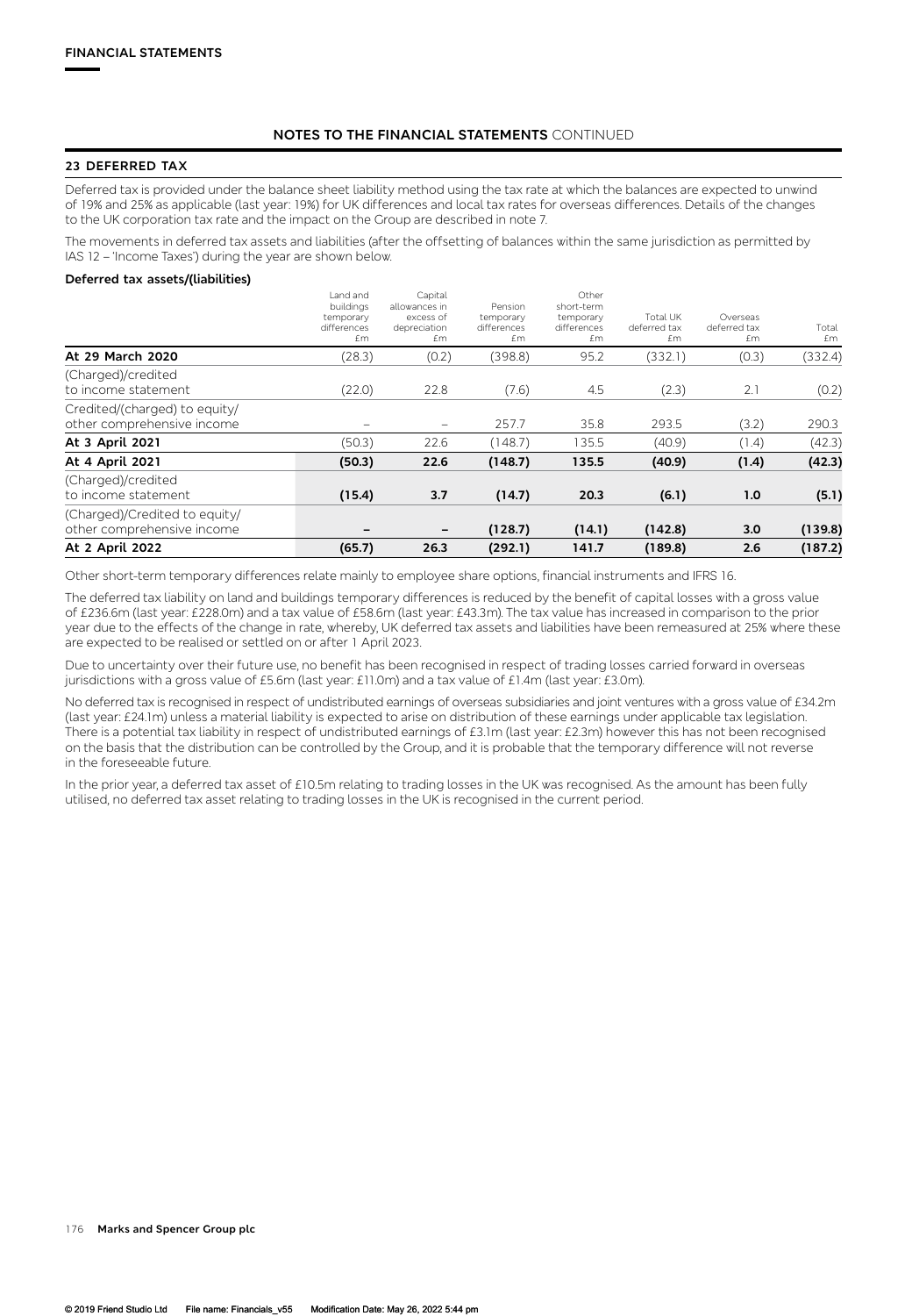## **24 ORDINARY SHARE CAPITAL**

|                                                     |                                  |       | 2022                             |      |                              |                          | 2021          |                                  |  |                                  |
|-----------------------------------------------------|----------------------------------|-------|----------------------------------|------|------------------------------|--------------------------|---------------|----------------------------------|--|----------------------------------|
|                                                     | Ordinary shares<br>of £0.25 each |       | Ordinary shares<br>of £0.01 each |      |                              |                          |               | Deferred shares<br>of £0.24 each |  | Ordinary shares<br>of £0.25 each |
|                                                     | <b>Shares</b>                    | £m    | <b>Shares</b>                    | £m   | <b>Shares</b>                | £m                       | Shares        | £m                               |  |                                  |
| Issued and fully paid                               |                                  |       |                                  |      |                              |                          | 1,950,059,808 | 487.6                            |  |                                  |
| At start of year                                    | 1,956,513,591                    | 489.2 |                                  |      |                              |                          | 6,453,783     | 1.6                              |  |                                  |
| Shares issued in respect of share<br>option schemes | 1,266,035                        | 0.3   |                                  |      |                              |                          |               |                                  |  |                                  |
| Subdivision of ordinary share capital               | (1,957,779,626)                  |       | (489.5) 1,957,779,626 19.6       |      | 1,957,779,626                | 469.9                    |               |                                  |  |                                  |
| Repurchase of deferred shares                       |                                  |       |                                  |      | (1,957,779,626)              | (469.9)                  |               |                                  |  |                                  |
| Shares issued in respect of share<br>option schemes |                                  |       | 1,125,718                        | 0.1  | $\qquad \qquad$              |                          |               |                                  |  |                                  |
| At end of year                                      |                                  | -     | 1,958,905,344                    | 19.7 | $\qquad \qquad \blacksquare$ | $\overline{\phantom{m}}$ | 1,956,513,591 | 489.2                            |  |                                  |

#### **Nominal value reduction**

In July 2021, the Company reduced the nominal value of its ordinary shares from £0.25 to £0.01. The reduction was completed by subdividing each £0.25 ordinary share in issue into one ordinary share of £0.01 and one deferred share of £0.24. All deferred shares were then bought back for total aggregate consideration of £0.01 and cancelled. The Company's issued share capital remained unchanged and each shareholder's proportionate interest in the share capital of the Company remained unchanged. Aside from the change in nominal value, the rights attaching to the ordinary shares (including voting and dividend rights and rights on a return of capital) remain unchanged. The repurchase and cancellation of the shares resulted in an increase to the Company's capital redemption reserve of £469.9m.

#### **Issue of new shares**

A total of 2,391,753 (last year: 6,453,783) ordinary shares having a nominal value of £0.4m (last year: £1.6m) were allotted during the year under the terms of the Company's share schemes which are described in note 13 of the Group financial statements. The aggregate consideration received was £0.3m (last year: £0.0m).

#### **25 CONTINGENCIES AND COMMITMENTS**

#### **A. Capital commitments 2022 £m** 2021 £m Commitments in respect of properties in the course of construction **59.8** 88.3 Software capital commitments **6.1** 10.6 **65.9** 98.9

In addition to the above, the Group has committed to invest up to £25.0m, over a three-year period to 2024/25, in an innovation and consumer growth fund managed by True Capital Limited. The fund can drawdown amounts at any time over the three-year period to make specific investments. During the period, the Group invested £3.3m of this commitment, which is held as a non-current other investment and measured at fair value through profit or loss (see note 16).

#### **B. Other material contracts**

In the event of termination of our trading arrangements with certain warehouse operators, the Group has a number of options and commitments to purchase some property, plant and equipment, at values ranging from historical net book value to market value, which are currently owned and operated by the warehouse operators on the Group's behalf. These options and commitments would have an immaterial impact on the Group's statement of financial position.

See note 12 for details on the Partnership arrangement with the Marks & Spencer UK Pension Scheme.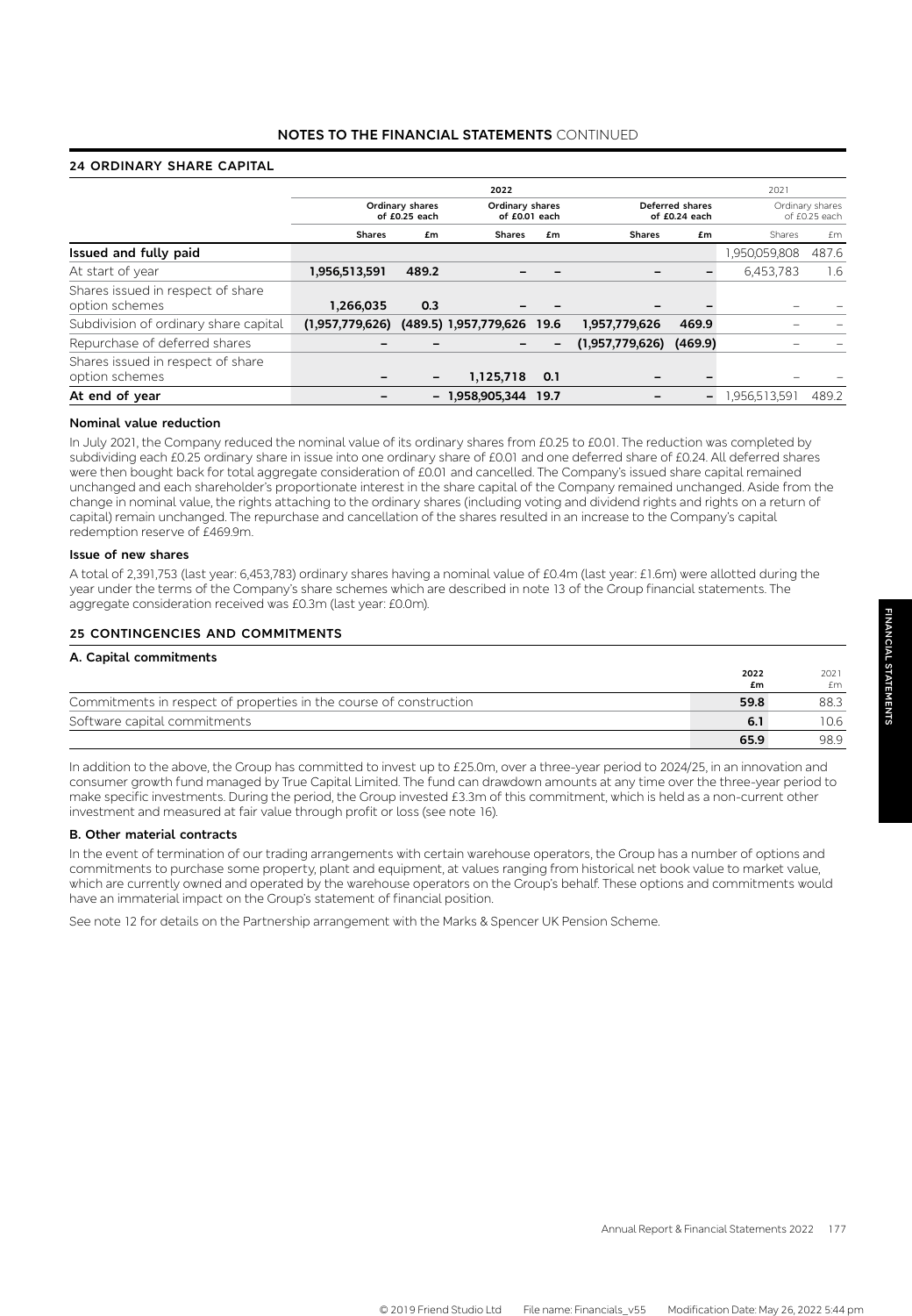## **26 ANALYSIS OF CASH FLOWS GIVEN IN THE STATEMENT OF CASH FLOWS**

| Cash flows from operating activities                |            |            |
|-----------------------------------------------------|------------|------------|
|                                                     | 2022<br>£m | 2021<br>£m |
| Profit/(loss) on ordinary activities after taxation | 309.0      | (201.2)    |
| Income tax expense/(credit)                         | 82.7       | (8.2)      |
| Finance costs                                       | 214.4      | 236.1      |
| Finance income                                      | (33.9)     | (57.4)     |
| Operating profit/(loss)                             | 572.2      | (30.7)     |
| Share of results of Ocado Retail Limited            | (13.9)     | (78.4)     |
| (Increase)/decrease in inventories                  | (46.5)     | 41.2       |
| (Increase)/decrease in receivables                  | (2.9)      | 67.4       |
| Increase in payables                                | 289.1      | 159.5      |
| Depreciation, amortisation and write-offs           | 510.7      | 603.1      |
| Non-cash share-based payment expense                | 38.8       | 19.3       |
| Defined benefit pension funding                     | (36.8)     | (37.1)     |
| Adjusting items net cash outflows <sup>1,2</sup>    | (45.8)     | (118.1)    |
| Adjusting items M&S Bank <sup>3</sup>               | (16.0)     | (2.4)      |
| Adjusting operating profit items                    | 136.8      | 252.9      |
| Cash generated from operations                      | 1,385.7    | 876.7      |

1. Excludes £5.6m (last year: £12.4m) of surrender payments included within repayment of lease liabilities in the consolidated statement of cash flows relating to leases within the UK store estate programme.<br>2. Adjusting items net cash outflows relate to strategic programme costs associated with the UK store estate, UK logistics, and the utilisation of the provisions for International store

closures and impairments.<br>3. Adjusting items M&S Bank relates to M&S Bank income recognised in operating profit offset by charges incurred in relation to the insurance mis-selling provision, which is a non-cash item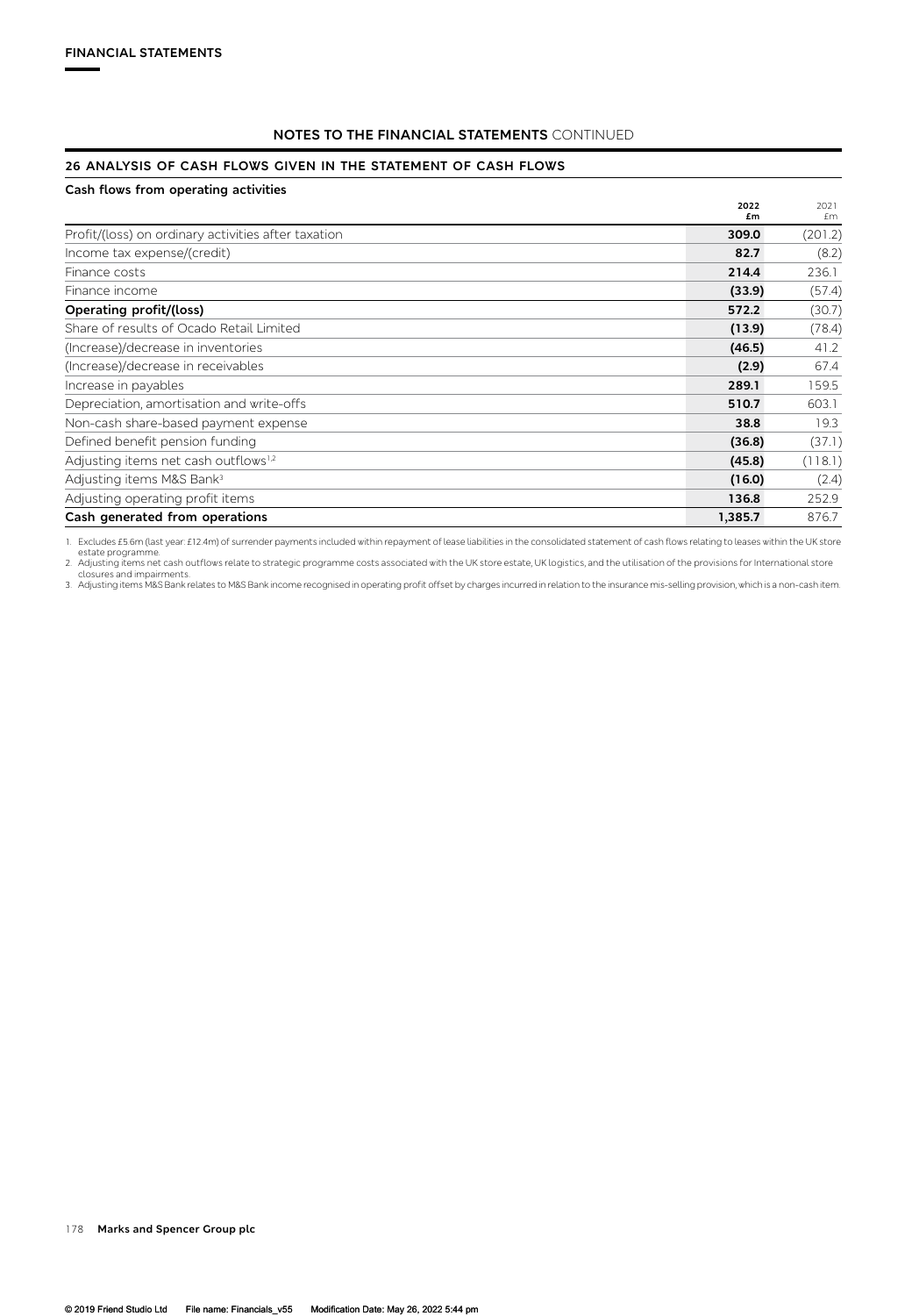## **27 ANALYSIS OF NET DEBT**

# **A. Reconciliation of movement in net debt**

|                                              | At 29 March              |                          | Changes<br>in fair                 | Lease<br>additions and                         | Exchange and<br>other non-cash                    | At 3 April               |
|----------------------------------------------|--------------------------|--------------------------|------------------------------------|------------------------------------------------|---------------------------------------------------|--------------------------|
|                                              | 2020                     | Cash flow                | values                             | remeasurements                                 | movements                                         | 2021                     |
|                                              | £m                       | £m                       | £m                                 | £m                                             | £m                                                | £m                       |
| Net debt                                     |                          |                          |                                    |                                                |                                                   |                          |
| Bank loans and overdrafts (see note 20)      | (15.5)                   | 10.8                     |                                    | $\overline{\phantom{a}}$                       |                                                   | (4.7)                    |
| Cash and cash equivalents (see note 18)      | 254.2                    | 423.5                    | $\overline{\phantom{0}}$           | $\qquad \qquad -$                              | (3.3)                                             | 674.4                    |
| Net cash per statement of cash flows         | 238.7                    | 434.3                    | $\overline{\phantom{0}}$           | $\qquad \qquad -$                              | (3.3)                                             | 669.7                    |
| Current other financial assets (see note 16) | 11.7                     | 6.7                      | $\overline{\phantom{0}}$           | $\overline{\phantom{0}}$                       | $\overline{a}$                                    | 18.4                     |
| Liabilities from financing activities        |                          |                          |                                    |                                                |                                                   |                          |
| Medium Term Notes (see note 20)              | (1, 536.2)               | (87.9)                   |                                    | $\qquad \qquad -$                              | (58.0)                                            | (1,682.1)                |
| Lease liabilities (see note 20)              | (2,562.0)                | 316.7                    |                                    | (48.3)                                         | (112.3)                                           | (2,405.9)                |
| Partnership liability to the Marks & Spencer |                          |                          |                                    |                                                |                                                   |                          |
| UK Pension Scheme (see note 12)              | (202.7)                  | 23.6                     |                                    |                                                | (6.4)                                             | (185.5)                  |
| Derivatives held to hedge Medium Term Notes  | 102.2                    | (14.0)                   | (96.3)                             |                                                |                                                   | (8.1)                    |
| Liabilities from financing activities        | (4,198.7)                | 238.4                    | (96.3)                             | (48.3)                                         | (176.7)                                           | (4,281.6)                |
| Less: Cashflows related to interest          |                          |                          |                                    |                                                |                                                   |                          |
| and derivative instruments                   | (2.3)                    | (212.6)                  | 96.3                               |                                                | 196.2                                             | 77.6                     |
| Net debt                                     | (3,950.6)                | 466.8                    |                                    | (48.3)                                         | 16.2                                              | (3,515.9)                |
|                                              | At 4 April<br>2021<br>£m | Cash flow<br>£m          | Changes<br>in fair<br>values<br>£m | Lease<br>additions and<br>remeasurements<br>£m | Exchange and<br>other non-cash<br>movements<br>£m | At 2 April<br>2022<br>£m |
| Net debt                                     |                          |                          |                                    |                                                |                                                   |                          |
| Bank loans and overdrafts (see note 20)      | (4.7)                    | 4.7                      | $\overline{\phantom{0}}$           | $\qquad \qquad -$                              | $\qquad \qquad -$                                 |                          |
| Cash and cash equivalents (see note 18)      | 674.4                    | 531.7                    | $\qquad \qquad -$                  | $\qquad \qquad -$                              | (8.2)                                             | 1,197.9                  |
| Net cash per statement of cash flows         | 669.7                    | 536.4                    | $\overline{\phantom{0}}$           | $\overline{\phantom{0}}$                       | (8.2)                                             | 1,197.9                  |
| Current other financial assets (see note 16) | 18.4                     | (0.8)                    | $\overline{\phantom{0}}$           | $\qquad \qquad -$                              | $\qquad \qquad -$                                 | 17.6                     |
| Liabilities from financing activities        |                          | $\overline{a}$           |                                    | $\overline{a}$                                 | $\overline{\phantom{0}}$                          |                          |
| Medium Term Notes (see note 20)              | (1,682.1)                | 244.0                    | $\overline{\phantom{0}}$           |                                                | (91.4)                                            | (1,529.5)                |
| Lease liabilities (see note 20)              | (2,405.9)                | 344.3                    | $\overline{\phantom{0}}$           | (100.6)                                        | (116.5)                                           | (2, 278.7)               |
| Partnership liability to the Marks & Spencer |                          |                          |                                    |                                                |                                                   |                          |
| UK Pension Scheme (see note 12)              | (185.5)                  | $\overline{\phantom{0}}$ |                                    |                                                | (2.4)                                             | (187.9)                  |
| Derivatives held to hedge Medium Term Notes  | (8.1)                    |                          | 26.6                               |                                                |                                                   | 18.5                     |
| Liabilities from financing activities        | (4,281.6)                | 588.3                    | 26.6                               | (100.6)                                        | (210.3)                                           | (3,977.6)                |
| Less: Cashflows related to interest          |                          |                          |                                    |                                                |                                                   |                          |
| and derivative instruments                   | 77.6                     | (208.7)                  | (26.6)                             |                                                | 221.0                                             | 63.3                     |
| Net debt                                     | (3,515.9)                | 915.2                    | $\overline{\phantom{0}}$           | (100.6)                                        | 2.5                                               | (2,698.8)                |

# **B. Reconciliation of net debt to statement of financial position**

|                                                                                      | 2022<br>£m | 2021<br>£m |
|--------------------------------------------------------------------------------------|------------|------------|
| Statement of financial position and related notes                                    |            |            |
| Cash and cash equivalents (see note 18)                                              | 1,197.9    | 674.4      |
| Current other financial assets (see note 16)                                         | 17.6       | 18.4       |
| Bank loans and overdrafts (see note 20)                                              |            | (4.7)      |
| Medium Term Notes - net of foreign exchange revaluation (see note 20)                | (1, 494.7) | (1,657.9)  |
| Lease liabilities (see note 20)                                                      | (2, 278.7) | (2,405.9)  |
| Partnership liability to the Marks & Spencer UK Pension Scheme (see notes 12 and 21) | (192.3)    | (193.5)    |
|                                                                                      | (2,750.2)  | (3,569.2)  |
| Interest payable included within related borrowing and the Partnership liability     |            |            |
| to the Marks & Spencer UK Pension Scheme                                             | 51.4       | 53.3       |
| Net debt                                                                             | (2,698.8)  | (3,515.9)  |

1. Exchange and other non-cash movements includes interest paid on Medium Term Notes of £79.6m (last year: £86.4m), interest paid on lease liabilities of £121.1m (last year: £130.4m)<br>and interest paid on the Partnership li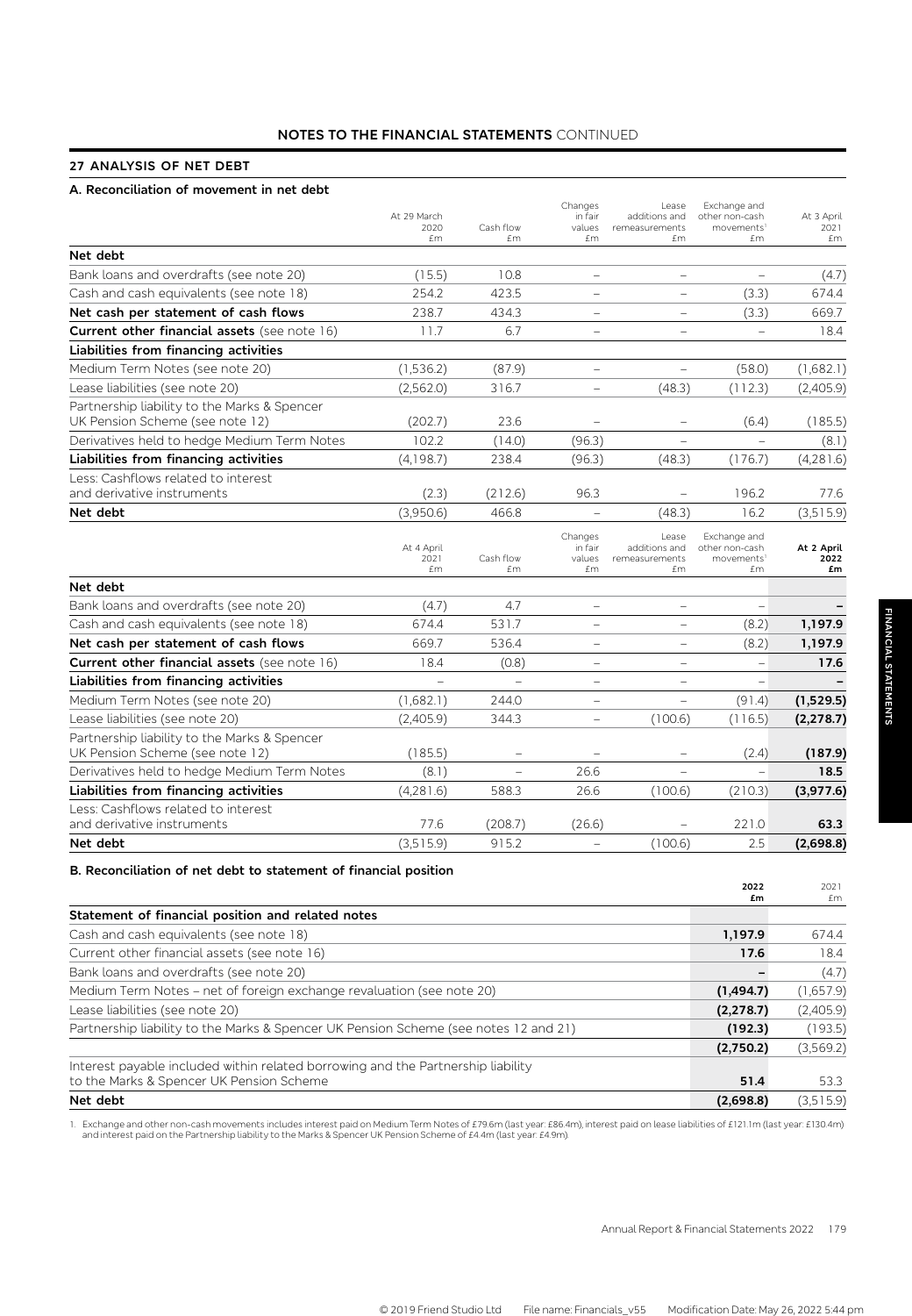## **28 RELATED PARTY TRANSACTIONS**

#### **A. Subsidiaries**

Transactions between the Company and its subsidiaries, which are related parties, have been eliminated on consolidation and are not disclosed in this note. Transactions between the Company and its subsidiaries are disclosed in the Company's separate financial statements.

#### **B. Joint ventures and associates**

#### *Ocado Retail Limited*

A shareholder loan facility with Ocado Retail Limited was established in 2019/20, with Ocado Retail Limited having the ability to draw down up to £30m from each shareholder. The facility was not utilised by Ocado Retail Limited during the year ended 2 April 2022 (last year: not utilised).

As part of the Ocado Retail Limited investment, Ocado Retail Limited entered into a £30m, three-year revolving credit facility. Along with Ocado Group Plc, the Group has provided a parent guarantee to cover 50% of the £30m revolving credit facility provided by BNPP to Ocado Retail Limited. The revolving credit facility was undrawn at 2 April 2022 (last year: undrawn).

The following transactions were carried out with Ocado Retail Limited, an associate of the Group.

Sales and purchases of goods and services:

|                                 | 2022 | 2021 |
|---------------------------------|------|------|
|                                 | £m   | £m   |
| Sales of goods and services     | 36.1 | 28.5 |
| Purchases of goods and services |      |      |

Included within trade and other receivables is a balance of £1.9m (last year: £2.3m) owed by Ocado Retail Limited.

#### *Nobody's Child Limited*

Nobody's Child Limited became an associate of the Group in November 2021 (see note 29).

Since November 2021, the Group made purchases of goods amounting to £1.2m. At 2 April 2022, included within trade and other payables is a balance of £0.2m owed to Nobody's Child Limited, and included within other financial assets is a balance of £0.7m owed from Nobody's Child Limited.

#### **C. Marks & Spencer UK Pension Scheme**

Details of other transactions and balances held with the Marks & Spencer UK Pension Scheme are set out in notes 11 and 12.

#### **D. Key management compensation**

The Group has determined that the key management personnel constitute the Board and the members of the Executive Committee.

|                                  | 2022<br>£m | 2021<br>£m |
|----------------------------------|------------|------------|
| Salaries and short-term benefits | 15.3       | 8.6        |
| Share-based payments             | 2.1        |            |
| Total                            | 17.4       | 1.8        |

#### **E. Other related party transactions**

The Group acquired 77.7% of the issued share capital of The Sports Edit Limited ("TSE") in February 2022. A further 4.8% of TSE's issued share capital is currently owned by Mr. Justin King, a Non-Executive Director of the Group (the "JK TSE Shares"). Subject to shareholder approval, the Group will acquire the JK TSE Shares from Mr. Justin King at a total purchase price of £0.3m in July 2022.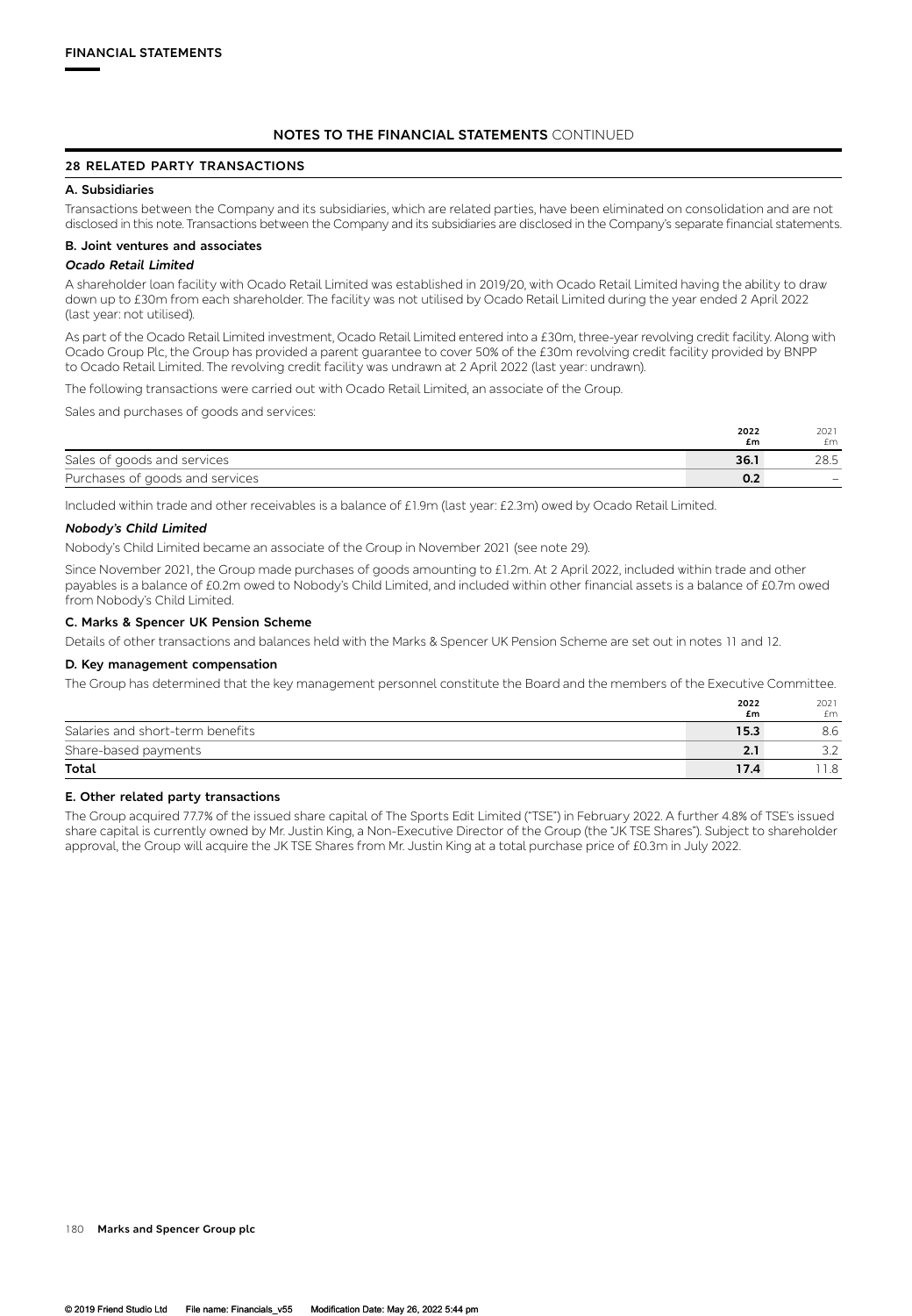### **29 INVESTMENTS IN JOINT VENTURES AND ASSOCIATES**

The Group holds a 50% interest in Ocado Retail Limited, a company incorporated in the UK. The remaining 50% interest is held by Ocado Group Plc. Ocado Retail Limited is an online grocery retailer, operating through the ocado.com and ocadozoom.com websites.

Ocado Retail Limited is considered an associate of the Group as certain rights are conferred on Ocado Group Plc for an initial period of at least five years from acquisition in August 2019, giving Ocado Group Plc control of the company. Following this initial period, a reassessment of control will be required as the Group will have an option to obtain more power over Ocado Retail Limited if certain conditions are met. If the Group is deemed to have obtained control, Ocado Retail Limited will then be consolidated as a subsidiary of the Group. Through Board representation and shareholder voting rights, the Group is currently considered to have significant influence, therefore the investment in Ocado Retail Limited is treated as an associate and applies the equity method of accounting.

Ocado Retail Limited has a financial year end date of 28 November 2021, aligning with its parent company, Ocado Group Plc. For the Group's purpose of applying the equity method of accounting, Ocado Retail Limited has prepared financial information to the nearest quarter-end date of its financial year end, as to do otherwise would be impracticable. The results of Ocado Retail Limited are incorporated in these financial statements from 1 March 2021 to 27 February 2022. There were no significant events or transactions in the period from 28 February 2022 to 2 April 2022.

The carrying amount of the Group's interest in Ocado Retail Limited is £800.4m (last year: £819.0m). The Group's share of Ocado Retail Limited loss of £18.6m (last year: profit of £64.2m) includes the Group's share of underlying profits of £13.9m, which includes £1.3m of exceptional income before tax related to insurance receipts (share of profit last year: £25.2m) and adjusting item charges of £32.5m (last year: £14.2m) (see note 5).

Summarised financial information in respect of Ocado Retail Limited (the Group's only material associate) is set out below and represents amounts in the Ocado Retail Limited financial statements prepared in accordance with IFRS, adjusted by the Group for equity accounting purposes.

|                            | As at 27 Feb<br>2022                | As at 28 Feb<br>2021               |
|----------------------------|-------------------------------------|------------------------------------|
| Ocado Retail Limited       | £m                                  | £m                                 |
| Current assets             | 291.2                               | 353.9                              |
| Non-current assets         | 590.1                               | 336.8                              |
| Current liabilities        | (223.3)                             | (245.7)                            |
| Non-current liabilities    | (449.8)                             | (264.6)                            |
| Net assets                 | 208.2                               | 180.4                              |
|                            | 29 Feb 2021 to<br>27 Feb 2022<br>£m | 2 Mar 2020 to<br>28 Feb 2021<br>£m |
| Revenue                    | 2,248.8                             | 2,353.2                            |
| Profit for the period      | 27.8                                | 156.8                              |
| Other comprehensive income |                                     |                                    |
| Total comprehensive income | 27.8                                | 156.8                              |

Reconciliation of the above summarised financial information to the carrying amount of the interest in Ocado Retail Limited recognised in the consolidated financial statements:

|                                                                 | As at 2 Apr<br>2022 | As at 3 Apr<br>2021 |
|-----------------------------------------------------------------|---------------------|---------------------|
|                                                                 | £m                  | £m                  |
| Ocado Retail Limited                                            |                     |                     |
| Net assets                                                      | 208.2               | 180.4               |
| Proportion of the Group's ownership interest                    | 104.1               | 90.2                |
| Goodwill                                                        | 449.1               | 449.1               |
| <b>Brand</b>                                                    | 242.7               | 249.2               |
| Customer relationships                                          | 77.7                | 88.3                |
| Other adjustments to align accounting policies                  | (78.9)              | (63.5)              |
| Acquisition costs                                               | 5.7                 | 5.7                 |
| Carrying amount of the Group's interest in Ocado Retail Limited | 800.4               | 819.0               |

In November 2021, the Group acquired 27% of the issued share capital of Nobody's Child Limited, which is accounted for as an investment in associate.

Other than its investment in Ocado Retail Limited, the Group holds immaterial investments in joint ventures and associates (including its investment in Nobody's Child Limited) totalling £10.5m (last year: £6.8m). The Group's share of losses totalled £0.7m (last year: £1.3m loss).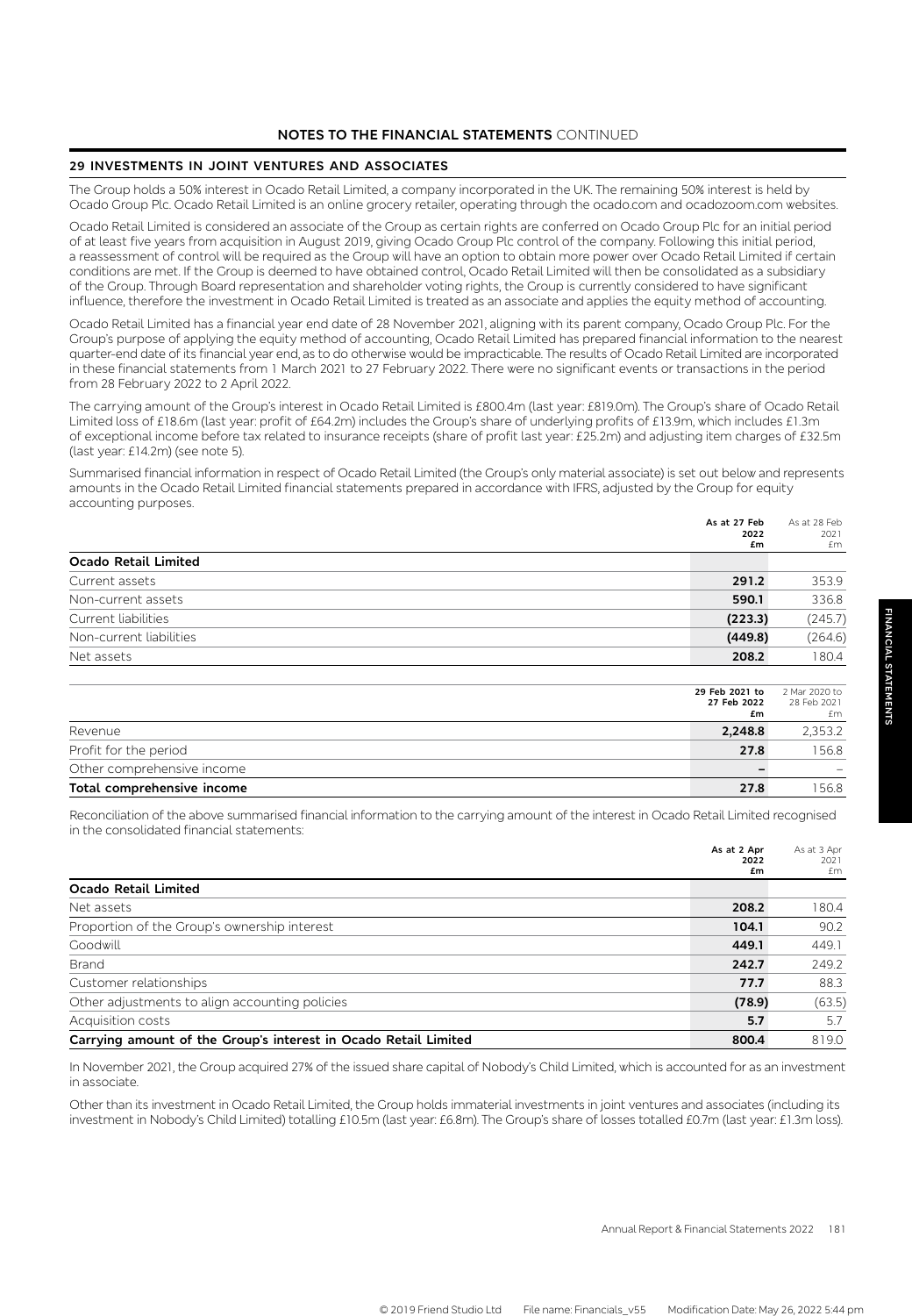## **30 GOVERNMENT SUPPORT**

The Group has not benefitted from government grant income in the year. Last year, the Group recognised £131.5m in relation to furlough programmes, such as the Coronavirus Job Retention Scheme ("CJRS") in the UK, and its equivalents in other countries. This income was recognised as a deduction against the related expense.

The Group benefited from business rates relief of £62.2m in the year (last year: £174.6m).

There are no unfulfilled conditions or contingencies attached to these grants.

### **31 CONTINGENT ASSETS**

The Group is currently seeking damages from an independent third party following their involvement in anti-competitive behaviour that adversely impacted the Group. The Group expects to receive an amount from the claim (either in settlement or from the legal proceedings), a position reinforced by recent court judgements in similar claims. The value of the claim is confidential and is therefore not disclosed.

#### **32 SUBSEQUENT EVENTS**

The Board have approved a tender offer to repurchase c.£150m of the Group's Medium Term Notes which will be announced on 25 May 2022.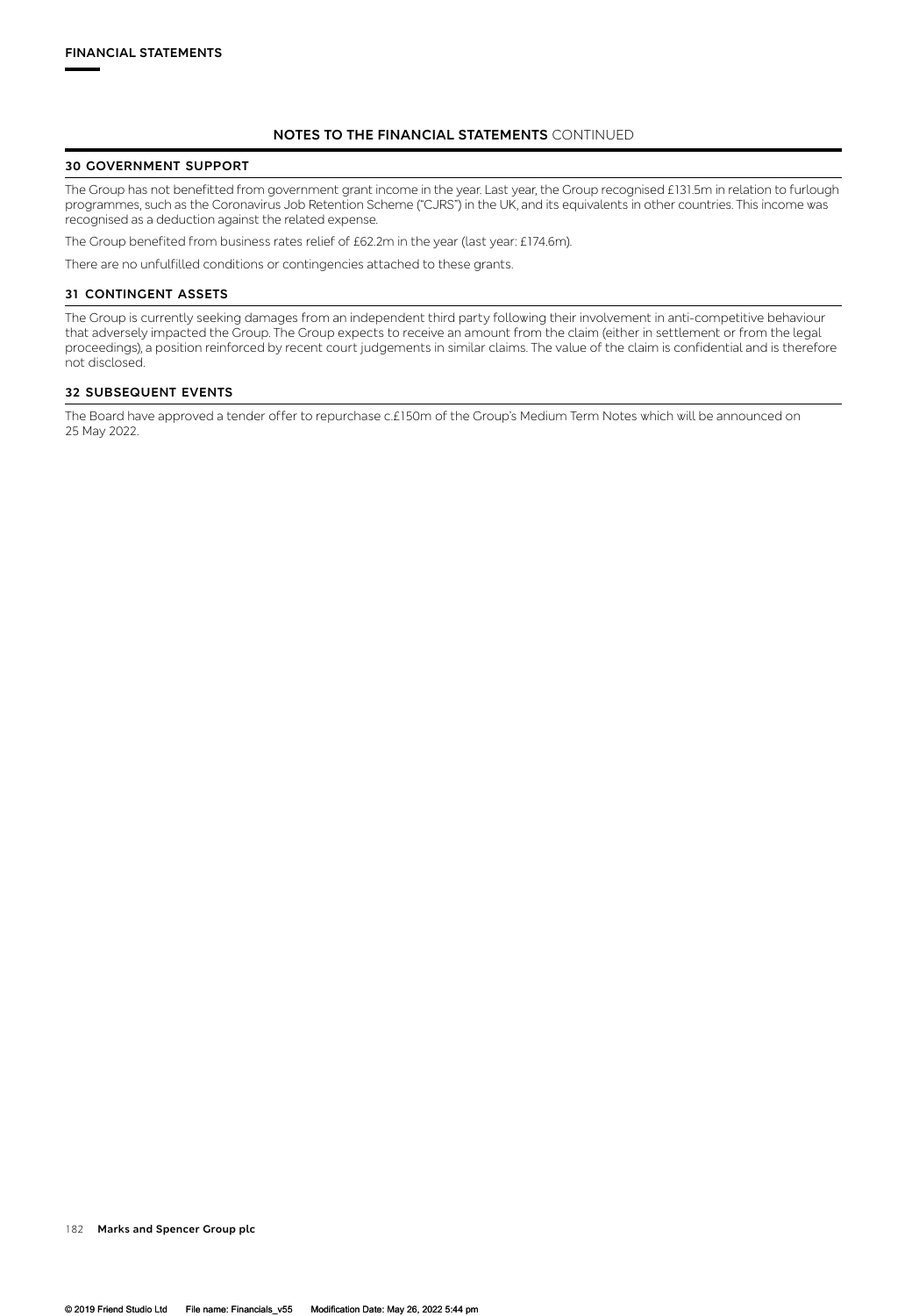# **COMPANY STATEMENT OF FINANCIAL POSITION**

|                                         |                | As at 2 April | As at 3 April |
|-----------------------------------------|----------------|---------------|---------------|
|                                         | Notes          | 2022<br>£m    | 2021<br>£m    |
| Assets                                  |                |               |               |
| Non-current assets                      |                |               |               |
| Investments in subsidiary undertakings  | C <sub>6</sub> | 9,403.7       | 9,730.8       |
| Total assets                            |                | 9,403.7       | 9,730.8       |
| <b>Liabilities</b>                      |                |               |               |
| <b>Current liabilities</b>              |                |               |               |
| Amounts owed to subsidiary undertakings |                | 2,541.2       | 2,541.8       |
| <b>Total liabilities</b>                |                | 2,541.2       | 2,541.8       |
| Net assets                              |                | 6,862.5       | 7,189.0       |
| Equity                                  |                |               |               |
| Ordinary share capital                  | C <sub>7</sub> | 19.7          | 489.2         |
| Share premium account                   | C <sub>7</sub> | 910.6         | 910.4         |
| Capital redemption reserve              |                | 2,680.4       | 2,210.5       |
| Merger reserve                          | C <sub>7</sub> | 870.9         | 1,262.0       |
| Retained earnings                       |                | 2,380.9       | 2,316.9       |
| Total equity                            |                | 6,862.5       | 7,189.0       |

The Company's loss for the year was £357.3m (last year: profit of £951.0m).

The financial statements were approved by the Board and authorised for issue on 24 May 2022. The financial statements also comprise the notes C1 to C7.

Row

Evi Top

### Steve Rowe, Chief Executive Officer **Eoin Tonge, Chief Financial Officer**

Registered number: 04256886

# **COMPANY STATEMENT OF CHANGES IN SHAREHOLDERS' EQUITY**

| Share<br>Capital<br>Ordinary<br>redemption<br>Retained<br>premium<br>Meraer<br>share capital<br>earnings<br>account<br>reserve<br>reserve<br>£m<br>£m<br>£m<br>£m<br>£m<br>At 29 March 2020<br>487.6<br>2,210.5<br>2,300.3<br>910.4<br>311.0<br>951.0<br>Profit for the year<br>Capital contribution for share-based payments<br>16.6<br>-<br>Shares issued on exercise of employee share options<br>1.6<br>-<br>Reclassification to merger reserve<br>951.0<br>(951.0)<br>At 3 April 2021<br>489.2<br>910.4<br>2,210.5<br>1,262.0<br>2,316.9<br><b>At 4 April 2021</b><br>489.2<br>910.4<br>2,210.5<br>1,262.0<br>2,316.9<br>Loss for the year<br>(357.3)<br>$\qquad \qquad$<br>Capital contribution for share-based payments<br>30.2<br>Shares issued on exercise of employee share options<br>0.2<br>0.4<br>Buy back and cancellation of own Shares <sup>1</sup><br>(469.9)<br>469.9<br>-<br>Reclassification to merger reserve<br>(391.1)<br>391.1<br>At 2 April 2022<br>19.7<br>910.6<br>870.9<br>2,380.9<br>2,680.4 |  |  |  |             |
|---------------------------------------------------------------------------------------------------------------------------------------------------------------------------------------------------------------------------------------------------------------------------------------------------------------------------------------------------------------------------------------------------------------------------------------------------------------------------------------------------------------------------------------------------------------------------------------------------------------------------------------------------------------------------------------------------------------------------------------------------------------------------------------------------------------------------------------------------------------------------------------------------------------------------------------------------------------------------------------------------------------------------|--|--|--|-------------|
|                                                                                                                                                                                                                                                                                                                                                                                                                                                                                                                                                                                                                                                                                                                                                                                                                                                                                                                                                                                                                           |  |  |  | Total<br>£m |
|                                                                                                                                                                                                                                                                                                                                                                                                                                                                                                                                                                                                                                                                                                                                                                                                                                                                                                                                                                                                                           |  |  |  | 6,219.8     |
|                                                                                                                                                                                                                                                                                                                                                                                                                                                                                                                                                                                                                                                                                                                                                                                                                                                                                                                                                                                                                           |  |  |  | 951.0       |
|                                                                                                                                                                                                                                                                                                                                                                                                                                                                                                                                                                                                                                                                                                                                                                                                                                                                                                                                                                                                                           |  |  |  | 16.6        |
|                                                                                                                                                                                                                                                                                                                                                                                                                                                                                                                                                                                                                                                                                                                                                                                                                                                                                                                                                                                                                           |  |  |  | 1.6         |
|                                                                                                                                                                                                                                                                                                                                                                                                                                                                                                                                                                                                                                                                                                                                                                                                                                                                                                                                                                                                                           |  |  |  |             |
|                                                                                                                                                                                                                                                                                                                                                                                                                                                                                                                                                                                                                                                                                                                                                                                                                                                                                                                                                                                                                           |  |  |  | 7,189.0     |
|                                                                                                                                                                                                                                                                                                                                                                                                                                                                                                                                                                                                                                                                                                                                                                                                                                                                                                                                                                                                                           |  |  |  | 7,189.0     |
|                                                                                                                                                                                                                                                                                                                                                                                                                                                                                                                                                                                                                                                                                                                                                                                                                                                                                                                                                                                                                           |  |  |  | (357.3)     |
|                                                                                                                                                                                                                                                                                                                                                                                                                                                                                                                                                                                                                                                                                                                                                                                                                                                                                                                                                                                                                           |  |  |  | 30.2        |
|                                                                                                                                                                                                                                                                                                                                                                                                                                                                                                                                                                                                                                                                                                                                                                                                                                                                                                                                                                                                                           |  |  |  | 0.6         |
|                                                                                                                                                                                                                                                                                                                                                                                                                                                                                                                                                                                                                                                                                                                                                                                                                                                                                                                                                                                                                           |  |  |  |             |
|                                                                                                                                                                                                                                                                                                                                                                                                                                                                                                                                                                                                                                                                                                                                                                                                                                                                                                                                                                                                                           |  |  |  |             |
|                                                                                                                                                                                                                                                                                                                                                                                                                                                                                                                                                                                                                                                                                                                                                                                                                                                                                                                                                                                                                           |  |  |  | 6,862.5     |

1. On 8 July 2021, the Company reduced the nominal value of its 1,957,779,626 ordinary shares in issue at that date from £0.25 to £0.01. The reduction was completed by subdividing<br>each £0.25 ordinary shares of £0.01 and 1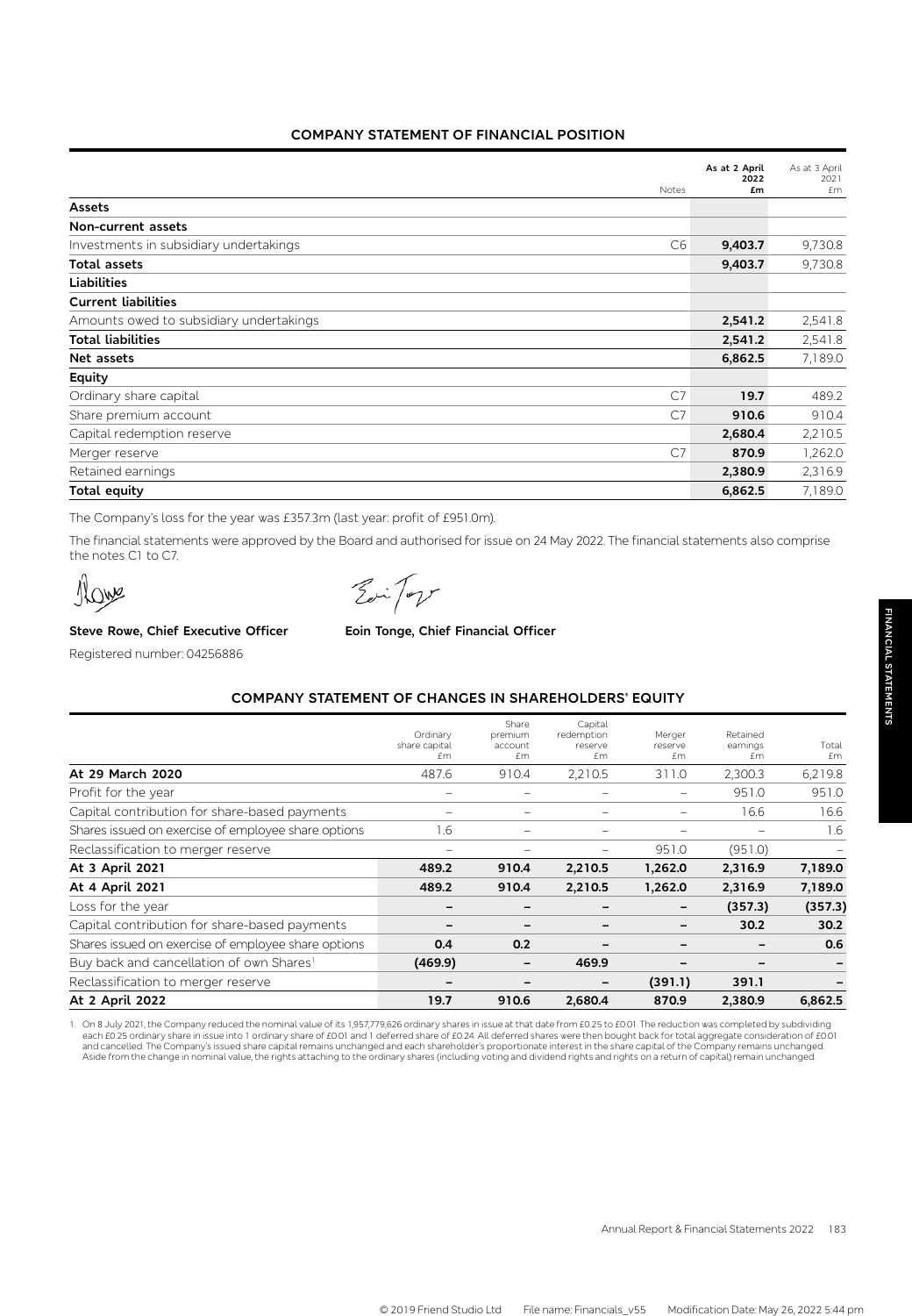# **COMPANY STATEMENT OF CASH FLOWS**

|                                                        | 52 weeks<br>ended<br>2 April 2022<br>£m | 53 weeks<br>ended<br>3 April 2021<br>£m |
|--------------------------------------------------------|-----------------------------------------|-----------------------------------------|
| Cash flow from investing activities                    |                                         |                                         |
| Dividends received                                     | 33.8                                    |                                         |
| Additional investment in subsidiary                    | (33.8)                                  |                                         |
| Net cash (used in)/generated from investing activities |                                         |                                         |
| Cash flows from financing activities                   |                                         |                                         |
| Shares issued on exercise of employee share options    | 0.6                                     | 1.6                                     |
| Repayment of intercompany loan                         | (0.6)                                   | (1.6)                                   |
| Net cash generated from/(used in) financing activities |                                         |                                         |
| Net cash inflow from activities                        |                                         |                                         |
| Cash and cash equivalents at beginning and end of year |                                         |                                         |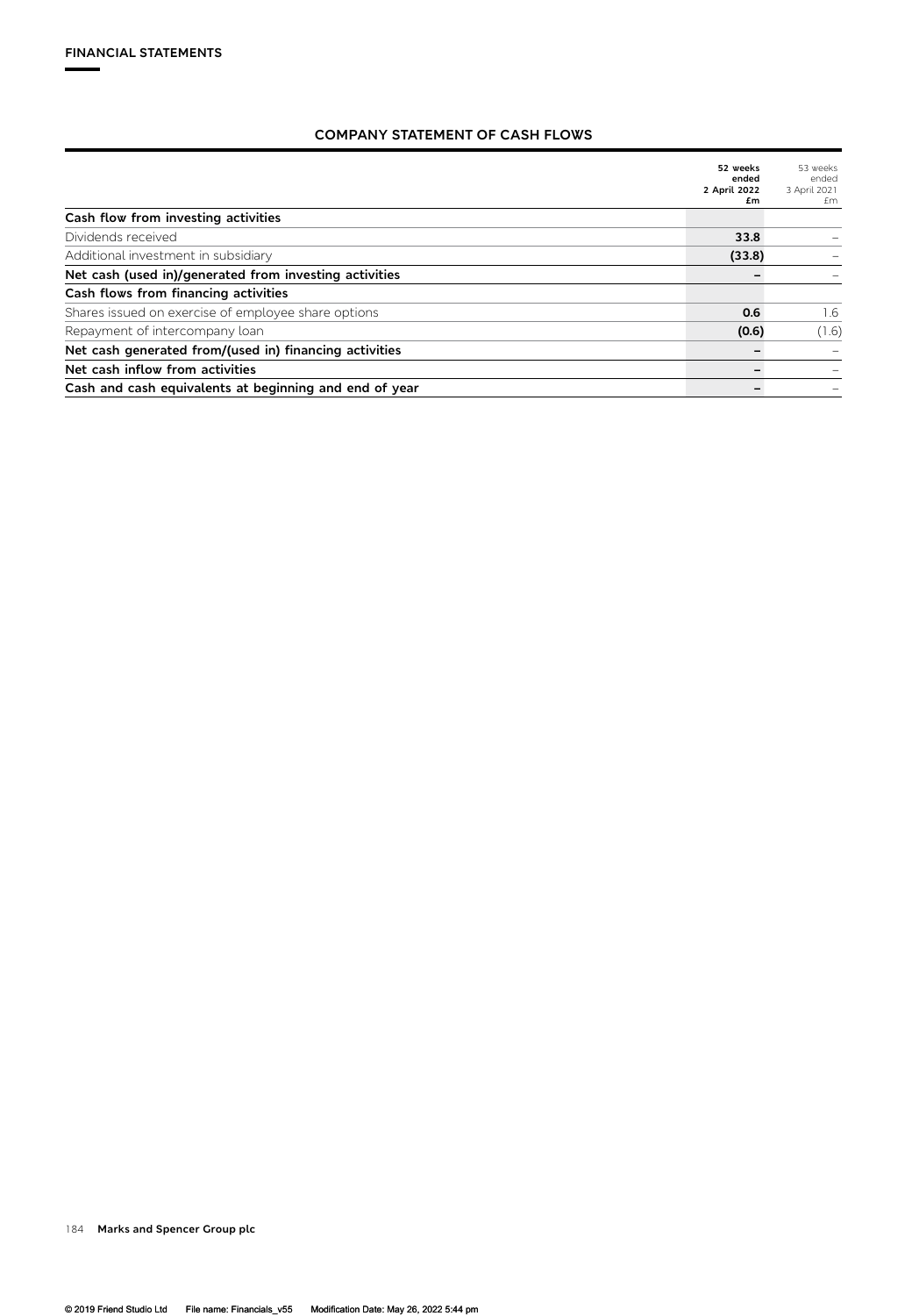## **C1 ACCOUNTING POLICIES**

#### **General information**

Marks and Spencer Group plc (the "Company") is a public limited company domiciled and incorporated in England and Wales under the Companies Act 2006. The address of the Company's registered office is Waterside House, 35 North Wharf Road, London W2 1NW, United Kingdom.

The principal activities of the Company and the nature of the Company's operations are as a holding entity.

These financial statements are presented in sterling, which is the Company's functional currency, and are rounded to the nearest hundred thousand.

The Company's accounting policies are the same as those set out in note 1 of the Group financial statements, except as noted below.

Investments in subsidiaries are stated at cost less, where appropriate, provisions for impairment. The Company grants share-based payments to the employees of subsidiary companies. Each period the fair value of the employee services received by the subsidiary as a capital contribution from the Company is reflected as an addition to investments in subsidiaries.

Loans from other Group undertakings and all other payables are initially recorded at fair value, which is generally the proceeds received. They are then subsequently carried at amortised cost. The loans are non-interest bearing and repayable on demand.

In accordance with the exemption allowed by Section 408(3) of the Companies Act 2006, the Company has not presented its own income statement or statement of comprehensive income.

### **Key sources of estimation uncertainty**

### *Impairment of investments in subsidiary undertakings*

The carrying value of the investment in subsidiary undertakings is reviewed for impairment or impairment reversal on an annual basis. The recoverable amount is determined based on value in use which requires the determination of appropriate assumptions (which are sources of estimation uncertainty) in relation to the cash flows over the three-year strategic plan period, the long-term growth rate to be applied beyond this three-year period and the risk-adjusted pre-tax discount rate used to discount the assumed cash flows to present value.

Estimation uncertainty arises due to changing economic and market factors, the channel shift from stores to online, increasing technological advancement and the Group's ongoing strategic transformation programmes. See note C6 for further details on the assumptions and associated sensitivities.

The Company's financial risk is managed as part of the Group's strategy and policies as discussed in note 21 of the Group financial statements.

#### **C2 EMPLOYEES**

The Company had no employees during the current or prior year. Directors received emoluments in respect of their services to the Company during the year of £1,174,790 (last year: £1,093,458). The Company did not operate any pension schemes during the current or preceding year. For further information see the Remuneration Report.

### **C3 AUDITOR'S REMUNERATION**

Auditor's remuneration in respect of the Company's annual audit has been borne by its subsidiary Marks and Spencer plc and has been disclosed on a consolidated basis in the Company's consolidated financial statements as required by Section 494(4)(a) of the Companies Act 2006.

#### **C4 DIVIDENDS**

At the full-year results in May 2021, the Board announced that payment of a dividend in the 2021/22 financial year would be unlikely as we focus on restoring sustainable profitability and recovering the balance sheet towards metrics consistent with investment grade.

Consistent with that announcement, the Board does not expect to pay a dividend this financial year.

### **C5 RELATED PARTY TRANSACTIONS**

During the year, the Company has received dividends from Marks and Spencer plc of £33.8m (last year: nil) and decreased its loan from Marks and Spencer plc by £0.6m (last year: £1.6m). The outstanding balance was £2,541.2m (last year: £2,541.8m) and is non-interest bearing. There were no other related party transactions.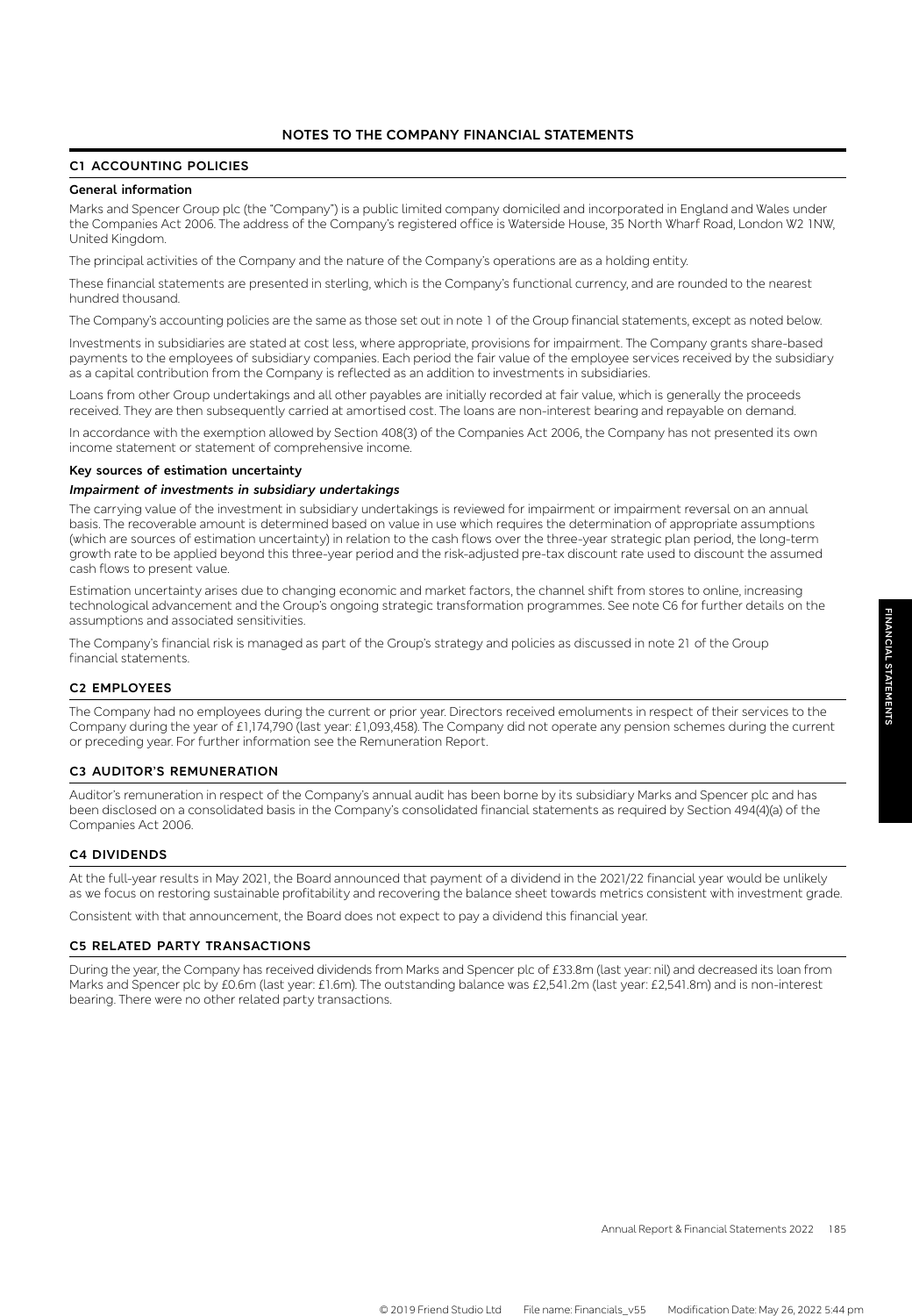## **C6 INVESTMENTS**

## **A. Investments in subsidiary undertakings**

| 2022<br>£m | 2021<br>f m |
|------------|-------------|
| 9.730.8    | 8.763.2     |
| 30.2       | 16.6        |
| 33.8       |             |
| (391.1)    | 951.0       |
| 9,403.7    | 9,730.8     |
|            |             |

Shares in subsidiary undertakings represent the Company's investment in Marks and Spencer plc and Marks and Spencer Holdings Limited.

During the year, the Company purchased additional shares in Marks and Spencer Holdings Limited (£33.8m). This allowed Marks and Spencer Holdings Limited to settle the contingent consideration that became payable during the year as a result of the investment in Ocado Retail Limited.

### **Impairment of investments in subsidiary undertakings**

The Company evaluates its investments in subsidiary undertakings annually for any indicators of impairment or impairment reversal. The Company considers the relationship between its market capitalisation and the carrying value of its investments, among other factors, when reviewing for indicators of impairment. As at 2 April 2022, the market capitalisation of the Group was significantly below the carrying value of its investment in Marks and Spencer plc of £9,188.6m, indicating a potential impairment, despite stronger Group performance.

The recoverable amount of the investment in Marks and Spencer plc has been determined based on a value in use calculation. The Company has updated its assumptions as at 2 April 2022, reflecting the latest budget and forecast cash flows covering a threeyear period. The pre-tax discount rate of 9.8% (last year: 8.9%) was derived from the Group's weighted average cost of capital, the inputs of which include a country risk-free rate, equity risk premium, Group size premium and a risk adjustment (beta). The long-term growth rate of 2.0% (last year: 1.75%), was based on inflation forecasts by recognised bodies with reference to rates used within the retail industry.

The Company has determined that the recoverable amount of its investment in Marks and Spencer plc is £8,797.5m and as a result has recognised an impairment of £391.1m. This impairment primarily relates to the impact of market volatility on the discount rate as a result of the unfolding humanitarian crisis following the invasion in Ukraine and updated forecast cashflows, as restrictions on capital expenditure imposed during the Covid-19 pandemic were lifted.

#### *Sensitivity analysis*

As disclosed in the accounting policies note C1, the cash flows used within the value in use model, the long-term growth rate and the discount rate are sources of estimation uncertainty. Management has performed a sensitivity analysis on the key assumptions and using reasonably possible changes would result in the following impacts:

- A 5% reduction in cash flows from the three-year plan would result in an additional impairment charge of £447.8m.
- A 50-basis point decrease in the long-term growth rate would result in an additional impairment charge of £479.1m.
- A 50-basis point increase in the discount rate would result in an additional impairment charge of £534.8m.

In the event that all three were to occur simultaneously, an additional impairment charge of £1,356.4m would be recorded.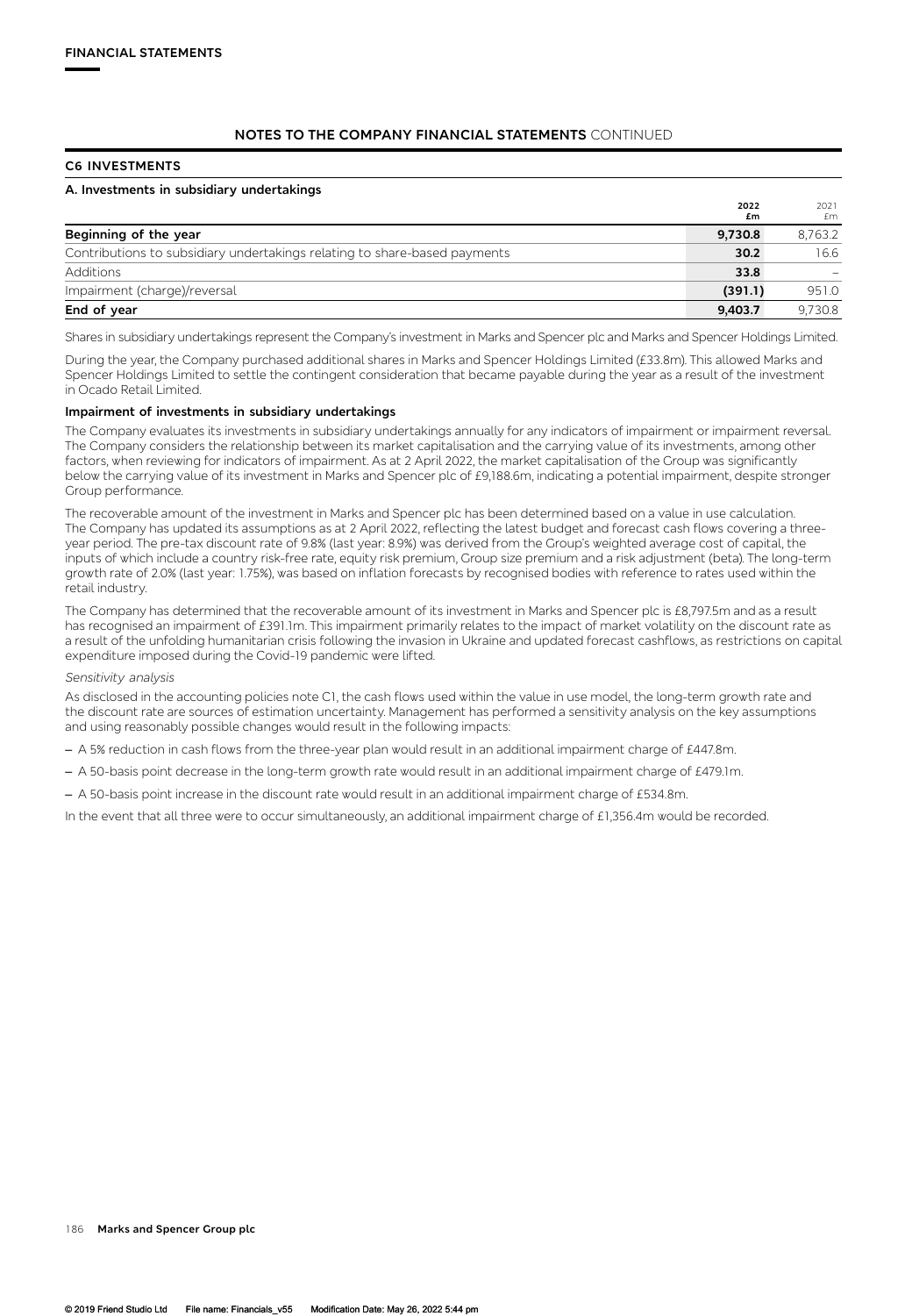### **C6 INVESTMENTS** CONTINUED

#### **B. Related undertakings**

In accordance with Section 409 of the Companies Act 2006, a full list of related undertakings, the country of incorporation and the effective percentage of equity owned, as at 2 April 2022 is disclosed below. All undertakings are indirectly owned by the Company unless otherwise stated.

## *Subsidiary and other related undertakings registered in the UK(i)*

| Name                                                                | Share class                                      | Proportion of<br>shares held<br>(%) | Name                                                                                    | Share class                                    | Proportion of<br>shares held<br>(%) |
|---------------------------------------------------------------------|--------------------------------------------------|-------------------------------------|-----------------------------------------------------------------------------------------|------------------------------------------------|-------------------------------------|
| <b>Founders Factory Retail Limited</b><br><b>Registered office:</b> | £0.0001 ordinary<br>(25.001% of total capital)   | 0.004                               | Ocado Retail Limited<br><b>Registered Office:</b>                                       | £0.01 ordinary                                 | 5C                                  |
| Northcliffe House,<br>Young Street, London,<br>England, W8 5EH      | £0,0001 Preference<br>(74.999% of total capital) | 100                                 | Apollo Court 2 Bishop Square,<br>Hatfield Business Park,<br>Hatfield, Hertfordshire,    |                                                |                                     |
| Hedge End Park Limited                                              | £1 ordinary A                                    | $\equiv$                            | United Kingdom, AL10 9EX                                                                |                                                |                                     |
| Registered Office: 33 Holborn,                                      | (50% of total capital)                           |                                     | Amethyst Leasing (Holdings) Limited                                                     | £1 ordinary                                    | 10C                                 |
| London, EC1N 2HT                                                    | £1 ordinary B                                    | 100                                 | <b>M&amp;S Limited</b>                                                                  | £1 ordinary                                    | 10C                                 |
|                                                                     | (50% of total capital)                           |                                     | Manford (Textiles) Limited                                                              | £1 ordinary                                    | 10C                                 |
| Marks and Spencer Company<br>Archive (CIC) (ii)                     | N/A                                              |                                     | Marks and Sparks Limited                                                                | £1 ordinary                                    | 10C                                 |
| Marks and Spencer<br><b>Guernsey Investments LLP</b>                | Partnership interest                             | 100                                 | Marks and Spencer<br>(Northern Ireland) Limited<br>Registered Office: Waterfront Plaza, | £1 ordinary                                    | 10C                                 |
| Marks and Spencer                                                   | £1 ordinary A                                    | 100                                 | 8 Laganbank Road, Belfast, BT1 3LR                                                      |                                                |                                     |
| Pension Trust Limited (iii)                                         | £1 ordinary B                                    |                                     | Marks and Spencer Property                                                              | £1 ordinary                                    | 10C                                 |
|                                                                     | £1 ordinary C                                    | $\overline{\phantom{m}}$            | Developments Limited                                                                    |                                                |                                     |
| Marks and Spencer plc (v)                                           | £0.25 ordinary                                   | 100                                 | Nobody's Child Limited                                                                  | £0.01 ordinary                                 |                                     |
| Marks and Spencer Scottish                                          | Partnership interest                             | 100                                 | <b>Registered Office:</b>                                                               | (72.910% of total capital)                     |                                     |
| Limited Partnership (iv)<br><b>Registered Office:</b>               |                                                  |                                     | 10-11 Greenland Place,<br>Camden, London, NW1 0AP                                       | £0.01 Preference<br>(27.090% of total capital) | 10C                                 |
| 2-28 St Nicholas Street,                                            |                                                  |                                     | St. Michael (Textiles) Limited                                                          | £1 ordinary                                    | 10C                                 |
| Aberdeen, AB10 1BU                                                  |                                                  |                                     | St. Michael Finance plc                                                                 | £1 ordinary                                    | 10C                                 |

–

100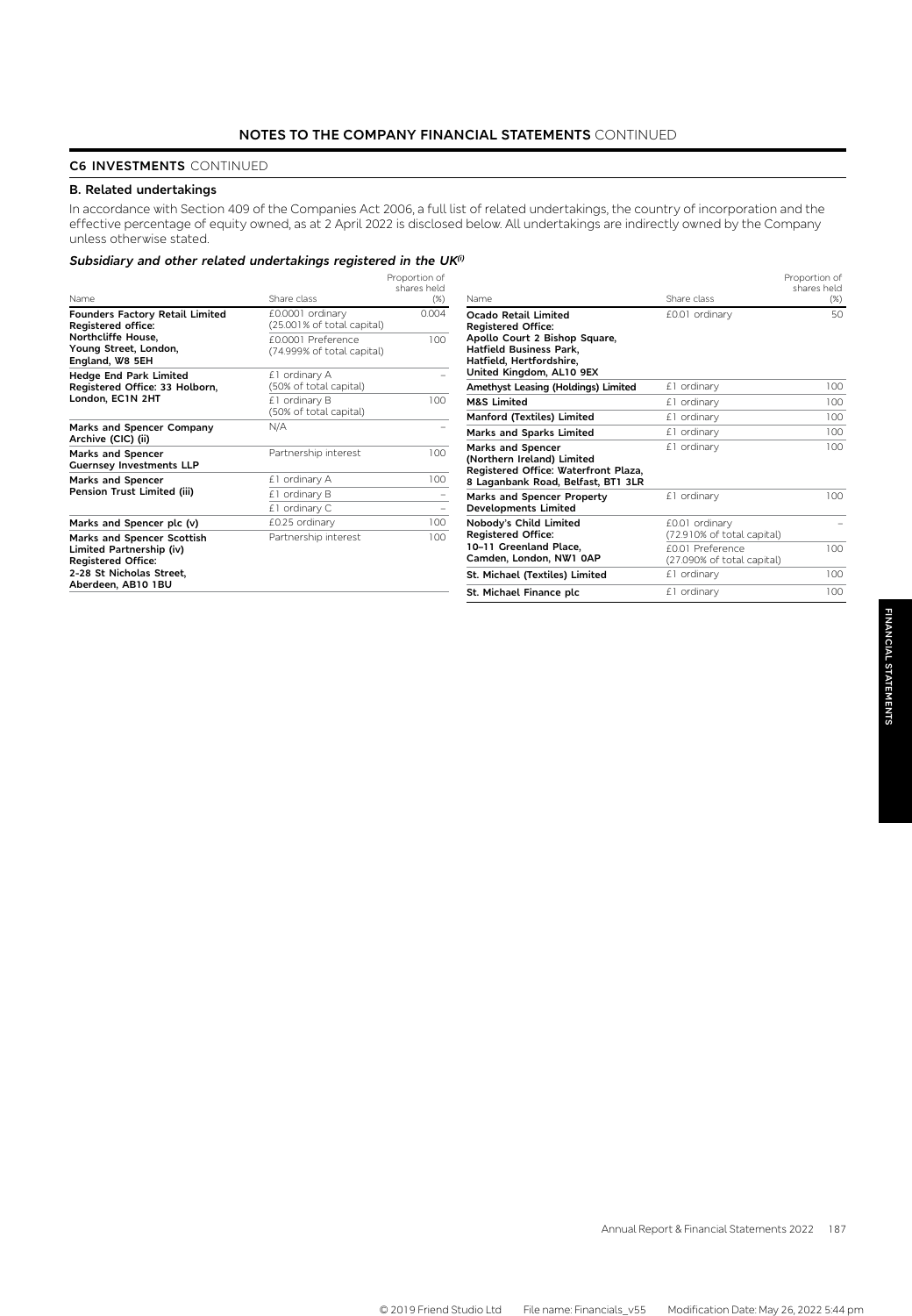#### **C6 INVESTMENTS** CONTINUED

#### **B. Related undertakings** continued

### **UK REGISTERED SUBSIDIARIES EXEMPT FROM AUDIT**

The following UK subsidiaries will take advantage of the audit exemption set out within section 479A of the Companies Act 2006 for the year ended 2 April 2022. Unless otherwise stated, the undertakings listed below are registered at Waterside House, 35 North Wharf Road, London, W2 1NW, United Kingdom and have a single class of ordinary share with a nominal value of £1. All undertakings are indirectly owned by the Company unless otherwise stated.

|                                                               | Proportion |          |                                                  | Proportion |          |
|---------------------------------------------------------------|------------|----------|--------------------------------------------------|------------|----------|
|                                                               | of shares  | Company  |                                                  | of shares  | Company  |
| Name                                                          | held (%)   | number   | Name                                             | held (%)   | number   |
| Amethyst Leasing (Properties) Limited                         | 100        | 4246934  | Marks and Spencer International Holdings Limited | 100        | 2615081  |
| <b>Busyexport Limited</b>                                     | 100        | 4411320  | Marks and Spencer (Investment Holdings) Limited  | 100        | 13587353 |
| Marks and Spencer (Initial LP) Limited (v)                    | 100        | SC315365 | Marks and Spencer 2005                           | 100        | 5502520  |
| Registered Office: No. 2 Lochrin Square, 96                   |            |          | (Parman House Kingston Store) Limited            |            |          |
| Fountainbridge, Edinburgh, Midlothian, EH3 9QA                |            |          | Marks and Spencer 2005 (Pudsey Store) Limited    | 100        | 5502544  |
| Marks and Spencer (Property Ventures) Limited                 | 100        | 5502513  | Marks and Spencer 2005                           | 100        | 5502502  |
| Marks and Spencer 2005 (Brooklands Store) Limited             | 100        | 5502608  | (Warrington Gemini Store) Limited                |            |          |
| Marks and Spencer 2005                                        | 100        | 5502519  | Marks and Spencer Holdings Limited (v)           | 100        | 11845975 |
| (Chester Satellite Store) Limited                             |            |          | Marks and Spencer Hungary Limited                | 100        | 8540784  |
| Marks and Spencer 2005 (Chester Store) Limited                | 100        | 5502542  | Marks and Spencer Investments                    | 100        | 4903061  |
| Marks and Spencer 2005<br>(Fife Road Kingston Store) Limited  | 100        | 5502598  | Marks and Spencer Property Holdings Limited      | 100        | 2100781  |
|                                                               |            |          | Ruby Properties (Cumbernauld) Limited            | 100        | 4922798  |
| Marks and Spencer 2005 (Glasgow Sauchiehall<br>Store) Limited | 100        | 5502546  | Ruby Properties (Hardwick) Limited               | 100        | 4716018  |
| Marks and Spencer 2005 (Hedge End Store) Limited              | 100        | 5502538  | Ruby Properties (Long Eaton) Limited             | 100        | 4716031  |
| Marks and Spencer 2005 (Kensington Store) Limited             | 100        | 5502478  | Ruby Properties (Thorncliffe) Limited            | 100        | 4716110  |
| Marks and Spencer 2005                                        | 100        | 5502523  | Ruby Properties (Tunbridge) Limited              | 100        | 4716032  |
| (Kingston-on-Thames Satellite Store) Limited                  |            |          | Simply Food (Property Investments)               | 100        | 5502543  |
| Marks and Spencer 2005                                        | 100        | 5502520  | Simply Food (Property Ventures) Limited          | 100        | 2239799  |
| (Kingston-on-Thames Store) Limited                            |            |          | <b>Minterton Services Limited</b>                | 100        | 4763836  |
| Marks & Spencer Outlet Limited                                | 100        | 4039568  | Marks and Spencer (Bradford) Limited             | 100        | 10011863 |
| Marks & Spencer Simply Foods Limited                          | 100        | 4739922  | Marks and Spencer (Jaeger) Limited               | 100        | 13098074 |
| Marks and Spencer (Property Investments) Limited              | 100        | 5502582  | The Sports Edit Limited                          | 77.734     | 9331295  |
| Marks and Spencer Chester Limited                             | 100        | 5174129  | Registered office: Studio 419, The Print Rooms,  |            |          |
| Marks and Spencer France Limited                              | 100        | 5502548  | 164/180 Union Street, London, SE1 OLH (vi)       |            |          |
|                                                               |            |          |                                                  |            |          |

The Company will guarantee the debts and liabilities of the above UK subsidiary undertakings at the balance sheet date of £21.3m in accordance with section 479C of the Companies Act 2006. The Company has assessed the probability of loss under the guarantee as remote.

(i) All companies registered at Waterside House, 35 North Wharf Road, London, W2 1NW, United Kingdom, unless otherwise stated<br>(ii) No share capital, as the company is limited by guarantee. Marks and Spencer plc is the sol

(iii)In accordance with the articles of association of Marks and Spencer Pension Trust Limited, the holders of B and C ordinary shares are both directors of that company<br>(iv)Marks and Spencer (Initial LP) Limited and Marks

(v) Interest held directly by Marks and Spencer Group plc.<br>(vi)Marks and Spencer plc holds 94.078% of A ordinary shares (and will acquire the remaining A ordinary shares to bring it up to 100% once shareholder approval has

#### *International subsidiary undertakings(i)*

| Name                                               | Registered<br>address                                                                                            | Country           | Share class               | Proportion<br>of shares<br>held by<br>subsidiary (%) |
|----------------------------------------------------|------------------------------------------------------------------------------------------------------------------|-------------------|---------------------------|------------------------------------------------------|
| Marks and<br>Spencer<br>(Australia)<br>Pty Limited | Minter Filison<br>'Governor<br>Macquarie Tower'<br>$ $ evel 40<br>1 Farrer Place<br>Sydney NSW 2000<br>Australia | Australia         | AUD 2 Ordinary            | 100                                                  |
| Marks and<br>Spencer<br>(Shanghai)<br>Limited      | Unit 03-04 6/F,<br>Eco City 1788,<br>1788 West Nan<br>Jing Road,<br>Shanghai, China                              | China             | USD NPV                   | 100                                                  |
| Marks and<br>Spencer                               | Jemnická 1138/1,<br>Michle, Praha 4,                                                                             | Czech<br>Republic | CZK 1,000<br>Ordinary     | 100                                                  |
| Czech<br>Republic a.s                              | 140 00.<br>Czech Republic                                                                                        |                   | CZK 100,000<br>Ordinary   | 100                                                  |
|                                                    |                                                                                                                  |                   | CZK 1,000,000<br>Ordinary | 100                                                  |
| Marks and<br>Spencer<br><b>Services</b><br>S.R.O   | Jemnická 1138/1.<br>Michle, Praha 4,<br>140 00,<br>Czech Republic                                                | Czech<br>Republic | CZK NPV                   | 100                                                  |

| Name                                                          | Registered<br>address                                                           | Country  | Share class                  | Proportion<br>of shares<br>held by<br>subsidiary (%) |
|---------------------------------------------------------------|---------------------------------------------------------------------------------|----------|------------------------------|------------------------------------------------------|
| Marks &<br>Spencer<br><b>Marinopoulos</b><br><b>Greece SA</b> | 33-35 Ermou<br>Street, Athens,<br>Greece                                        | Greece   | €3 Ordinary<br>€3 Preference | 80(iv)<br>100                                        |
| Ignazia<br>Limited                                            | Heritage Hall, Le<br>Marchant Street,<br>St Peter Port, CY1<br>4JH, Guernsey    | Guernsey | £1 Ordinary                  | 99.99                                                |
| <b>Teranis</b><br>Limited                                     | Heritage Hall,<br>Le Marchant<br>Street, St Peter<br>Port, GY1 4JH,<br>Guernsey | Guernsey | £1 Ordinary                  | 99.99                                                |
| M.S. General<br>Insurance L.P.                                | Heritage Hall<br>Le Marchant<br>Street, St Peter<br>Port, CY1 4JH,<br>Guernsey  | Guernsey | Partnership<br>Interest      | 99.99                                                |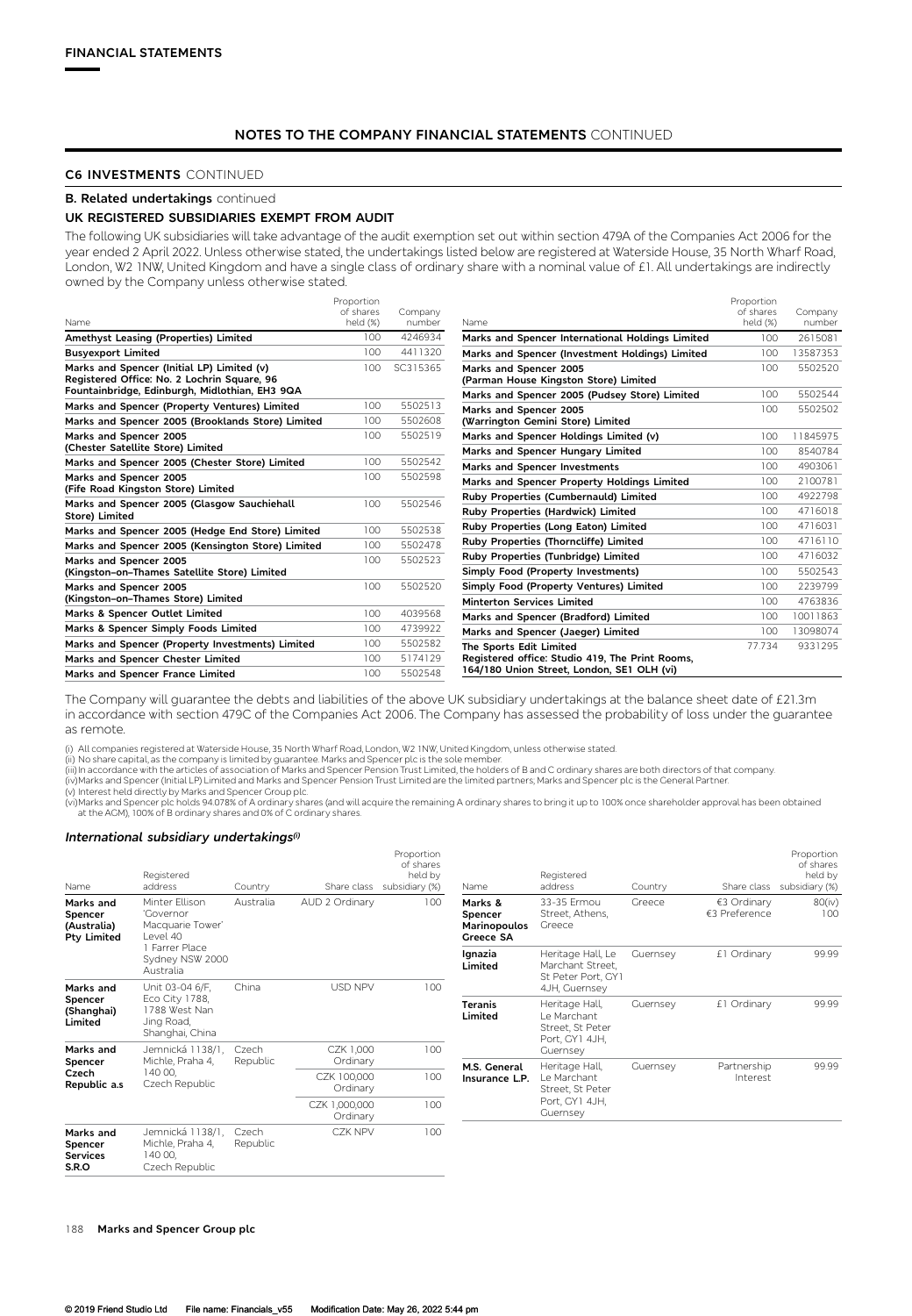| Name                                                                                                    | Registered<br>address                                                                           | Country     |                                                                                         | Proportion<br>of shares<br>held by<br>Share class subsidiary (%) | Name                                                                | Registered<br>address                                                                          | Country      |                       | Proportion<br>of shares<br>held by<br>Share class subsidiary (%) |
|---------------------------------------------------------------------------------------------------------|-------------------------------------------------------------------------------------------------|-------------|-----------------------------------------------------------------------------------------|------------------------------------------------------------------|---------------------------------------------------------------------|------------------------------------------------------------------------------------------------|--------------|-----------------------|------------------------------------------------------------------|
| Marks and<br>Spencer<br>(Hong Kong)<br><b>Investments</b>                                               | Suites 807-13, 8/F, Hong Kong<br>South Tower,<br>World Finance<br>Centre, Harbour               |             | No Par Value<br>Ordinary                                                                | 100                                                              | Marks and<br>Spencer BV                                             | Basisweg 10<br>1043 AP<br>Amsterdam<br>Netherlands                                             | Netherlands  | €100 Ordinary         | 100                                                              |
| Limited<br>Marks and                                                                                    | City, Kowloon,<br>Hong Kong<br>Tower C, RMZ<br>Spencer (India) Millenia, 4th Floor,             | India       | INR10 Ordinary                                                                          | 100                                                              | Marks and<br>Spencer<br>Stores B.V.                                 | Basisweg 10<br>1043 AP<br>Amsterdam<br>Netherlands                                             | Netherlands  | €450 Ordinary         | 100                                                              |
| <b>Pvt Limited</b>                                                                                      | Lake Wing, #1<br>Murphy Road,<br>Bangalore,<br>560008, India                                    |             |                                                                                         |                                                                  | Marks &<br>Spencer                                                  | Avenida da<br>Liberdade 249, 8°,<br>(Portugal) Lda. 1250-143, Lisbon,<br>Portugal              | Portugal     | €1 Ordinary           | 100                                                              |
| Marks and<br>Spencer<br>Reliance India<br><b>Pvt Limited</b>                                            | 4th Floor, Court<br>House, Lokmanya<br>Tilak Marg,<br>Dhobi Talao,<br>Mumbai.<br>400 002, India | India       | INR 10 Class A<br>(14.619% of total<br>capital)<br>INR 10 Class B                       | 51<br>100                                                        | Marks and<br>Spencer<br>(Singapore)<br><b>Investments</b>           | 77 Robinson Road, Singapore<br>#13-00 Robinson<br>77, Singapore<br>068896.                     |              | <b>SCD NPV</b>        | 100                                                              |
|                                                                                                         |                                                                                                 |             | (43.544% of total<br>capital)<br>INR 5 Class $C^{(i)}$<br>(41.837% of total<br>capital) |                                                                  | Pte. Ltd.<br>Marks and<br>Spencer (SA)<br>(Pty) Limited             | Singapore<br>Woolworths<br>House, 93<br>Longmarket<br>Street, Cape Town                        | South Africa | ZAR 2 Ordinary        | 100                                                              |
| <b>Aprell Limited</b>                                                                                   | 24/29 Mary Street, Ireland<br>Dublin 1, Ireland                                                 |             | €1.25 Ordinary                                                                          | 100                                                              | Marks and                                                           | 8001, South Africa<br>84 GEN. H. M.                                                            | Romania      | RON 18.30             | 100                                                              |
| Marks and<br>Spencer<br>(Ireland)<br>Limited                                                            | 24-27 Mary Street, Ireland<br>Dublin 1.<br>D01 YE83, Ireland                                    |             | Ordinary of<br>€1.25                                                                    | 100                                                              | Spencer<br>Romania SA<br>(in liquidation)                           | <b>BERTHELOT</b><br>Street, Space B,<br>Room 5. Ground<br>floor, 1st District,<br>Bucharest,   |              | Ordinary              |                                                                  |
| Marks and<br>Spencer<br><b>Pensions Trust</b><br>(Ireland)<br>Company<br>Limited By<br><b>Guarantee</b> | 24-27 Mary Street, Ireland<br>Dublin 1, Ireland                                                 |             | N/A <sup>(iii)</sup>                                                                    |                                                                  | M&S<br>(Spain) S.L.                                                 | Romania<br>C / Boix Y Morer<br>11<br>(in liquidation) Local A Madrid<br>28-Madrid<br>Spain     | Spain        | €1 Ordinary           | 100                                                              |
| M & S Mode<br>International<br>B.V.                                                                     | Basisweg 10<br>1043 AP<br>Amsterdam<br>Netherlands                                              | Netherlands | €100 Ordinary                                                                           | 100                                                              | Marks and<br>Spencer<br>Clothina<br><b>Textile Trading</b><br>J.S.C | Havalani Karsisi<br>istanbul Dunya<br>Ticaret Merkezi<br>A3 Blok, Kat:11<br>Yesilkoy, Bakirkoy | Turkey       | TRL 25.00<br>Ordinary | 100                                                              |
| Marks and<br>Spencer<br>(Nederland)<br>B.V.                                                             | Basisweg 10<br>1043 AP<br>Amsterdam<br>Netherlands                                              | Netherlands | €450 Ordinary                                                                           | 100                                                              |                                                                     | Istanbul, Turkey                                                                               |              |                       |                                                                  |

NOTE: A number of the companies listed are legacy companies which no longer serve any operational purpose.<br>(i) The shares of all international subsidiary undertakings are held by companies within the Group other than the C

(iii)No share capital as the company is limited by guarantee. (iv)20% of ordinary shares are owned by JV partner.

## **C7 SHARE CAPITAL AND OTHER RESERVES**

## **Issue of new shares**

In July 2021, the Company reduced the nominal value of its ordinary shares from £0.25 to £0.01. The reduction was completed by subdividing each £0.25 ordinary share in issue into one ordinary share of £0.01 and one deferred share of £0.24. All deferred shares were then bought back for total aggregate consideration of £0.01 and cancelled. The Company's issued share capital remained unchanged and each shareholder's proportionate interest in the share capital of the Company remained unchanged. Aside from the change in nominal value, the rights attaching to the ordinary shares (including voting and dividend rights and rights on a return of capital) remain unchanged. The repurchase and cancellation of the shares resulted in an increase to the Company's capital redemption reserve of £469.9m.

#### **Merger reserve**

The Company's merger reserve was created as part of a Group reorganisation that occurred in 2001/02 and has an economical relationship to the Company's investment in Marks and Spencer plc. In 2018/19, an amount equal to the impairment charge of £1,086.3m was transferred from the merger reserve to retained earnings as that amount had become a realised profit in accordance with TECH 02/17. Following the reversal of impairment recognised in 2019/20, an amount equal to the reversal of £951.0m was transferred from retained earnings to the merger reserve, in accordance with TECH 02/17. In the current year, an amount equal to the impairment of £391.1m has been transferred from the merger reserve to retained earnings in accordance with TECH 02/17.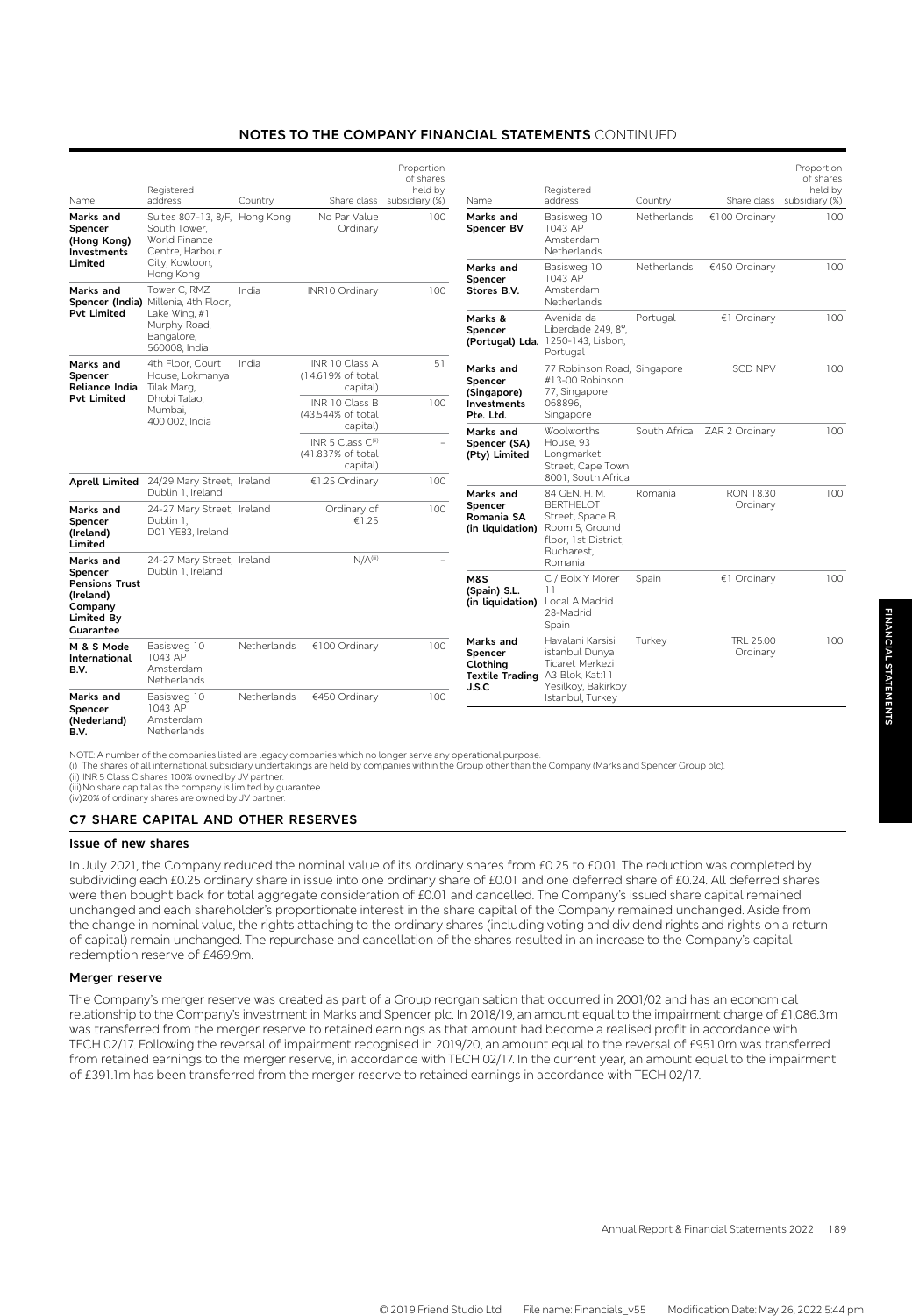# **GROUP FINANCIAL RECORD**

|                                                      | 2022<br>52 weeks<br>£m | 2021<br>53 weeks<br>£m | 2020<br>52 weeks<br>£m   | 2019<br>52 weeks<br>£m   | 2018<br>52 weeks<br>£m |
|------------------------------------------------------|------------------------|------------------------|--------------------------|--------------------------|------------------------|
| Income statement                                     |                        |                        |                          |                          |                        |
| Revenue <sup>1</sup>                                 |                        |                        |                          |                          |                        |
| UK Clothing & Home                                   | 3,308.3                | 2,239.0                | 3,209.1                  | 3,499.8                  |                        |
| UK Food                                              | 6,639.6                | 6,138.5                | 6,028.2                  | 5,903.4                  |                        |
| <b>Total UK</b>                                      | 9,947.9                | 8,377.5                | 9,237.3                  | 9,403.2                  | 9,611.0                |
| International                                        | 937.2                  | 789.4                  | 944.6                    | 974.1                    | 1,087.2                |
| Revenue before adjusting items                       | 10,885.1               | 9,166.9                | 10,181.9                 | 10,377.3                 | 10,698.2               |
| Adjusting items included in revenue                  |                        | (11.2)                 |                          |                          |                        |
| Revenue                                              | 10,885.1               | 9,155.7                | 10,181.9                 | 10,377.3                 | 10,698.2               |
| Operating profit/(loss) <sup>1</sup>                 |                        |                        |                          |                          |                        |
| UK Clothing & Home                                   | 330.7                  | (130.8)                | 223.9                    | 355.2                    |                        |
| UK Food                                              | 277.8                  | 228.6                  | 236.7                    | 212.9                    |                        |
| Ocado                                                | 13.9                   | 78.4                   | 2.6                      |                          |                        |
| Other                                                | 13.0                   | 1.9                    | 16.8                     | 27.0                     |                        |
| <b>Total UK</b>                                      | 635.4                  | 178.1                  | 480.0                    | 595.1                    | 535.4                  |
| International                                        | 73.6                   | 44.1                   | 110.7                    | 130.5                    | 135.2                  |
| Total operating profit before adjusting items        | 709.0                  | 222.2                  | 590.7                    | 725.6                    | 670.6                  |
| Adjusting items included in operating profit         | (136.8)                | (252.9)                | (335.9)                  | (427.5)                  | (514.1)                |
| Total operating profit/(loss)                        | 572.2                  | (30.7)                 | 254.8                    | 298.1                    | 156.5                  |
| Net interest payable                                 | (199.3)                | (219.1)                | (211.2)                  | (239.7)                  | (107.4)                |
| Pension finance income                               | 13.2                   | 47.2                   | 23.6                     | 25.8                     | 17.7                   |
| Net finance costs before adjusting items             | (186.1)                | (171.9)                | (187.6)                  | (213.9)                  | (89.7)                 |
| Adjusting items included in net finance costs        | 5.6                    | (6.8)                  | $\overline{\phantom{0}}$ | $\overline{\phantom{0}}$ |                        |
| Net finance costs                                    | (180.5)                | (178.7)                | (187.6)                  | (213.9)                  | (89.7)                 |
| Profit before tax and adjusting items                | 522.9                  | 50.3                   | 403.1                    | 511.7                    | 580.9                  |
| Profit/(loss) on ordinary activities before taxation | 391.7                  | (209.4)                | 67.2                     | 84.2                     | 66.8                   |
| Income tax (expense)/credit                          | (82.7)                 | 8.2                    | (39.8)                   | (38.9)                   | (37.7)                 |
| Profit/(loss) after taxation                         | 309.0                  | (201.2)                | 27.4                     | 45.3                     | 29.1                   |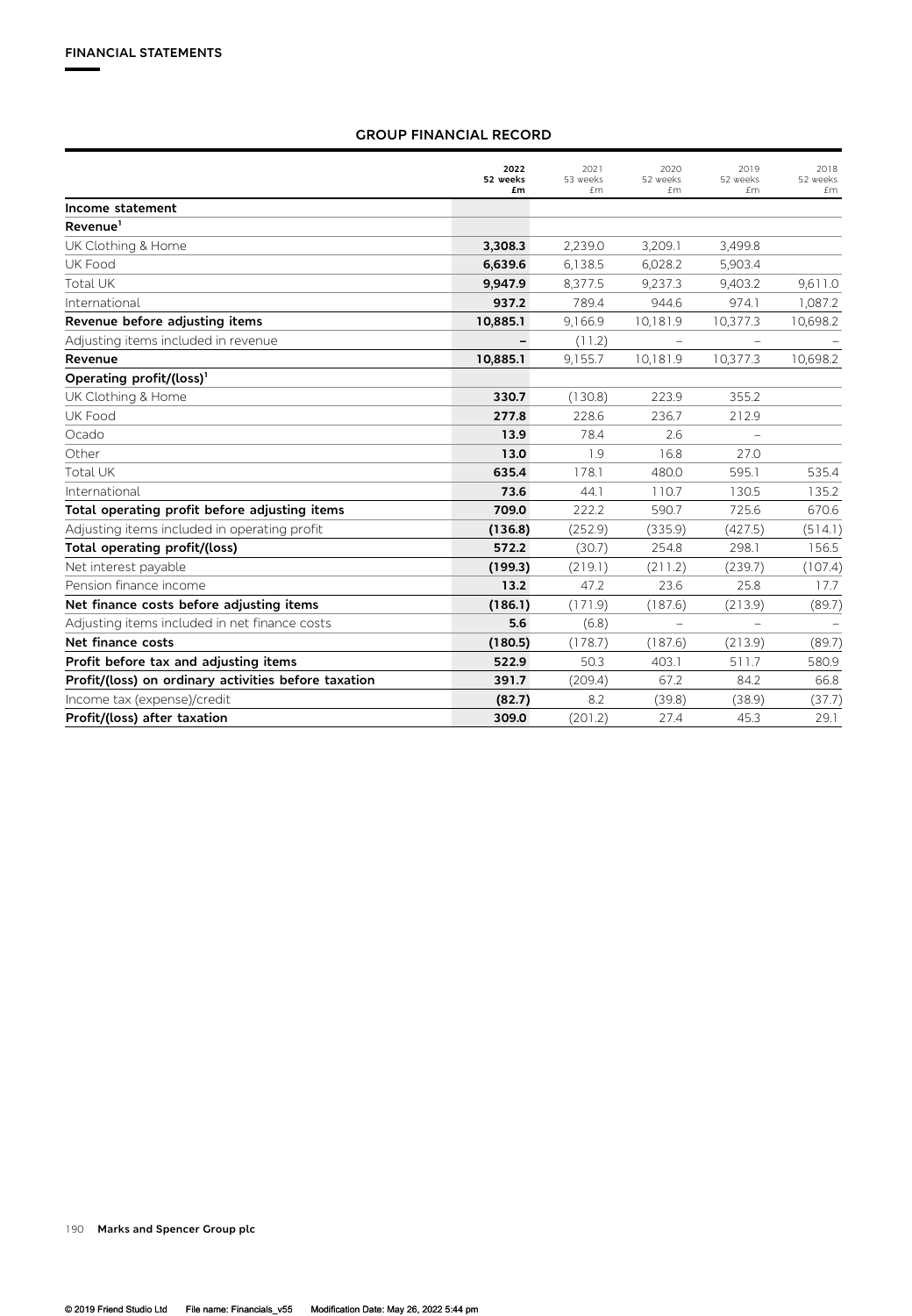# **GROUP FINANCIAL RECORD** CONTINUED

|                                                       |                                                                 | 2022<br>52 weeks | 2021<br>53 weeks         | 2020<br>52 weeks | 2019<br>52 weeks | 2018<br>52 weeks |
|-------------------------------------------------------|-----------------------------------------------------------------|------------------|--------------------------|------------------|------------------|------------------|
| Basic earnings per share <sup>1</sup>                 | Basic earnings/<br>Weighted average<br>ordinary shares in issue | 15.7p            | (10.1)p                  | 1.3p             | 2.5p             | 1.6p             |
|                                                       | Adjusted basic earnings/<br>Weighted average                    |                  |                          |                  |                  |                  |
| Adjusted basic earnings per share <sup>1</sup>        | ordinary shares in issue                                        | 21.7p            | 1.4p                     | 16.7p            | 23.7p            | 27.8p            |
| Dividend per share declared in<br>respect of the year |                                                                 |                  | $\overline{\phantom{0}}$ | 3.9 <sub>p</sub> | 13.3p            | 18.7p            |
| Dividend cover                                        | Adjusted earnings per<br>share/Dividend per share               |                  |                          | 4.3x             | 1.8x             | 1.5x             |
| Retail fixed charge cover                             | Operating profit before<br>depreciation/Fixed charges           | 3.5x             | 2.0x                     | 3.4x             | 3.6x             | 3.8x             |
| Statement of financial position                       |                                                                 |                  |                          |                  |                  |                  |
| Net assets (£m)                                       |                                                                 | 2,917.9          | 2,285.8                  | 3,708.5          | 2,469.2          | 2,954.2          |
| Net debt <sup>2</sup> ( $Em$ )                        |                                                                 | 2,698.8          | 3,515.9                  | 3,950.6          | 3,981.5          | 1,827.5          |
| Capital expenditure (£m)                              |                                                                 | 300.2            | 146.9                    | 332.0            | 294.5            | 300.5            |
| Stores and space                                      |                                                                 |                  |                          |                  |                  |                  |
| UK stores                                             |                                                                 | 1,035            | 1.037                    | 1.038            | 1.043            | 1,035            |
| UK selling space (m sg ft)                            |                                                                 | 16.7             | 16.8                     | 16.8             | 17.2             | 17.6             |
| International stores                                  |                                                                 | 452              | 472                      | 483              | 445              | 429              |
| International selling space (m sq ft)                 |                                                                 | 5.0              | 5.1                      | 5.0              | 4.9              | 5.2              |
| Staffing (full-time equivalent)                       |                                                                 |                  |                          |                  |                  |                  |
| <b>UK</b>                                             |                                                                 | 42,550           | 44,423                   | 49,094           | 50,578           | 53,273           |
| International                                         |                                                                 | 4,558            | 4,754                    | 4,894            | 4,862            | 5,655            |

The above results are prepared under IFRS for each reporting period on a consistent basis, with the exception of the adoption of IFRS 9 and IFRS 15 in 2019 for which comparative<br>periods have not been restated and the adopt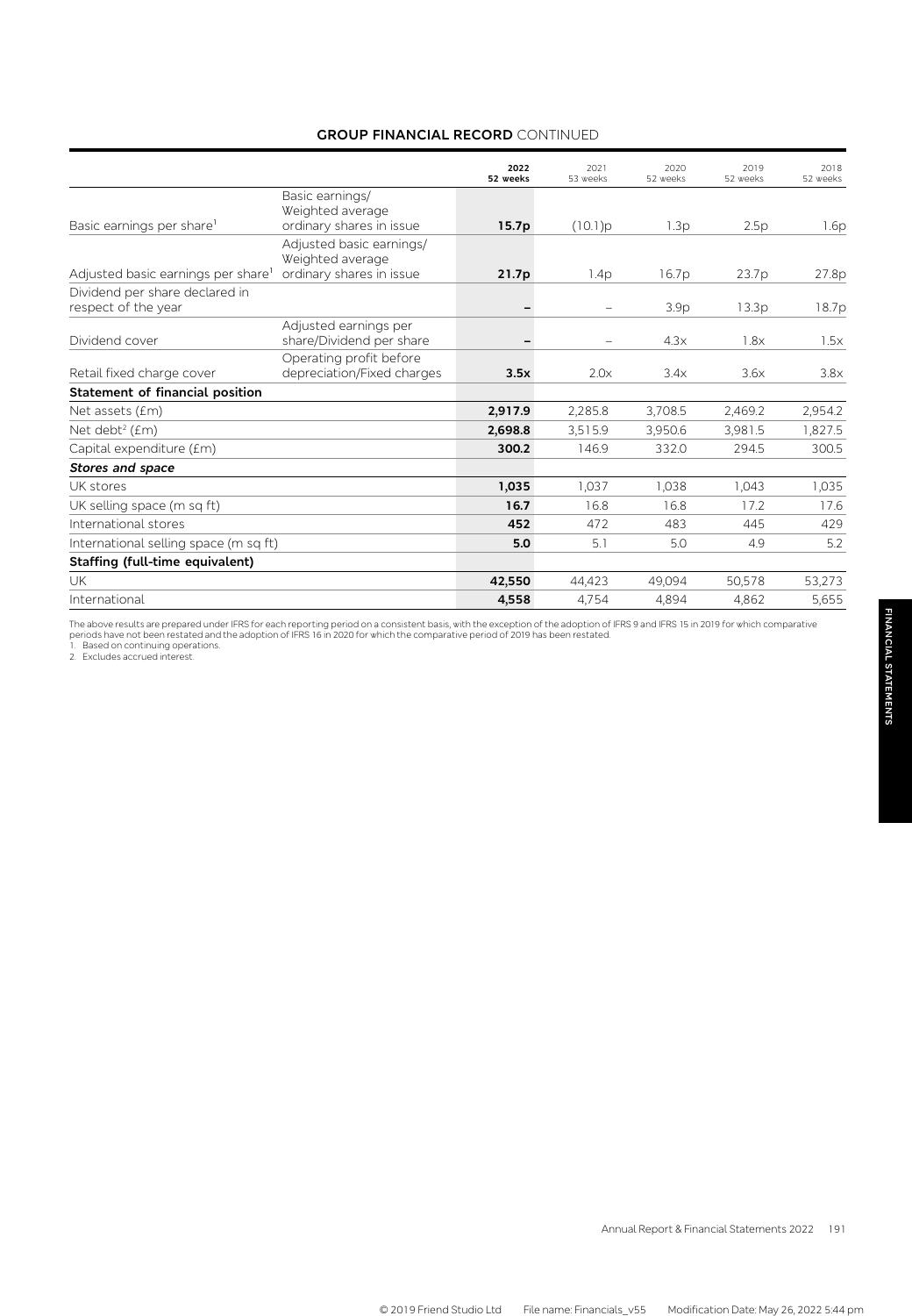## **GLOSSARY**

The Group tracks a number of alternative performance measures in managing its business, which are not defined or specified under the requirements of IFRS because they exclude amounts that are included in, or include amounts that are excluded from, the most directly comparable measure calculated and presented in accordance with IFRS, or are calculated using financial measures that are not calculated in accordance with IFRS.

The Group believes that these alternative performance measures, which are not considered to be a substitute for or superior to IFRS measures, provide stakeholders with additional helpful information on the performance of the business. These alternative performance measures are consistent with how the business performance is planned and reported within the internal management reporting to the Board. Some of these alternative performance measures are also used for the purpose of setting remuneration targets.

These alternative performance measures should be viewed as supplemental to, but not as a substitute for, measures presented in the consolidated financial information relating to the Group, which are prepared in accordance with IFRS. The Group believes that these alternative performance measures are useful indicators of its performance. However, they may not be comparable with similarly-titled measures reported by other companies due to differences in the way they are calculated.

| <b>APM</b>                                               | Closest equivalent<br>statutory measure | Reconciling items<br>to statutory measure | Definition and purpose                                                                                                                                                                                                                                                                                                                                                       |                                                                                                                                                                                                                                                                                                                                                                          |               |       |
|----------------------------------------------------------|-----------------------------------------|-------------------------------------------|------------------------------------------------------------------------------------------------------------------------------------------------------------------------------------------------------------------------------------------------------------------------------------------------------------------------------------------------------------------------------|--------------------------------------------------------------------------------------------------------------------------------------------------------------------------------------------------------------------------------------------------------------------------------------------------------------------------------------------------------------------------|---------------|-------|
| Income statement measures                                |                                         |                                           |                                                                                                                                                                                                                                                                                                                                                                              |                                                                                                                                                                                                                                                                                                                                                                          |               |       |
| Sales                                                    | Revenue                                 |                                           | Consignment sales Sales includes the gross value of consignment sales (excluding VAT)<br>before the impact of adjusting items.                                                                                                                                                                                                                                               |                                                                                                                                                                                                                                                                                                                                                                          |               |       |
| Clothing & Home<br>store/Clothing &<br>Home online sales | None                                    | Not applicable                            | Where third-party branded goods are sold on a consignment basis, only<br>the commission receivable is included in statutory revenue. This<br>measure has been introduced given the Group's focus on launching<br>and growing third-party brands and is consistent with how the business<br>performance is reported and assessed by the Board and the Executive<br>Committee. |                                                                                                                                                                                                                                                                                                                                                                          |               |       |
|                                                          |                                         |                                           | performance of the stores and online channels.                                                                                                                                                                                                                                                                                                                               | Clothing & Home revenue through stores and through the Clothing & Home<br>online platforms. These revenues are reported within the UK Clothing<br>& Home segment results. Store revenue excludes revenue from "shop your<br>way" and click & collect, which are included in online revenue. The<br>growth in revenues on a year-on-year basis is a good indicator of the |               |       |
|                                                          |                                         |                                           | The growth in revenues on a year-on-year basis is a good indicator of the<br>performance of the stores and online channels.                                                                                                                                                                                                                                                  |                                                                                                                                                                                                                                                                                                                                                                          |               |       |
|                                                          |                                         |                                           |                                                                                                                                                                                                                                                                                                                                                                              | 2021/22<br>£m                                                                                                                                                                                                                                                                                                                                                            | 2020/21<br>£m | $\%$  |
|                                                          |                                         |                                           | <b>UK Clothing &amp; Home</b>                                                                                                                                                                                                                                                                                                                                                |                                                                                                                                                                                                                                                                                                                                                                          |               |       |
|                                                          |                                         |                                           | Store sales <sup>1</sup>                                                                                                                                                                                                                                                                                                                                                     | 2,209.5                                                                                                                                                                                                                                                                                                                                                                  | 1,088.9       | 102.9 |
|                                                          |                                         |                                           | Consignment sales                                                                                                                                                                                                                                                                                                                                                            | (8.6)                                                                                                                                                                                                                                                                                                                                                                    |               |       |
|                                                          |                                         |                                           | Store revenue                                                                                                                                                                                                                                                                                                                                                                | 2,200.9                                                                                                                                                                                                                                                                                                                                                                  | 1,088.9       | 102.1 |
|                                                          |                                         |                                           | Online sales <sup>1</sup>                                                                                                                                                                                                                                                                                                                                                    | 1,122.7                                                                                                                                                                                                                                                                                                                                                                  | 1,109.7       | 1.2   |
|                                                          |                                         |                                           | Consignment sales                                                                                                                                                                                                                                                                                                                                                            | (15.3)                                                                                                                                                                                                                                                                                                                                                                   |               |       |
|                                                          |                                         |                                           | Online revenue                                                                                                                                                                                                                                                                                                                                                               | 1,107.4                                                                                                                                                                                                                                                                                                                                                                  | 1,109.7       | (0.2) |
|                                                          |                                         |                                           | UK Clothing & Home sales <sup>1</sup><br>- 52-week basis                                                                                                                                                                                                                                                                                                                     | 3,332.2                                                                                                                                                                                                                                                                                                                                                                  | 2,198.6       | 51.6  |
|                                                          |                                         |                                           | Consignment sales                                                                                                                                                                                                                                                                                                                                                            | (23.9)                                                                                                                                                                                                                                                                                                                                                                   |               |       |
|                                                          |                                         |                                           | UK Clothing & Home revenue<br>- 52-week basis                                                                                                                                                                                                                                                                                                                                | 3,308.3                                                                                                                                                                                                                                                                                                                                                                  | 2,198.6       | 50.5  |
|                                                          |                                         |                                           | Week 53                                                                                                                                                                                                                                                                                                                                                                      |                                                                                                                                                                                                                                                                                                                                                                          | 40.4          |       |
|                                                          |                                         |                                           | <b>Total UK Clothing</b><br>& Home revenue                                                                                                                                                                                                                                                                                                                                   | 3,308.3                                                                                                                                                                                                                                                                                                                                                                  | 2,239.0       | 47.8  |
|                                                          |                                         |                                           | 1. UK Clothing & Home store sales excludes revenue from "shop your way" and click & collect,<br>which are included in UK Clothing & Home online sales.<br>There is no material difference between sales and revenue for UK Food<br>and International.                                                                                                                        |                                                                                                                                                                                                                                                                                                                                                                          |               |       |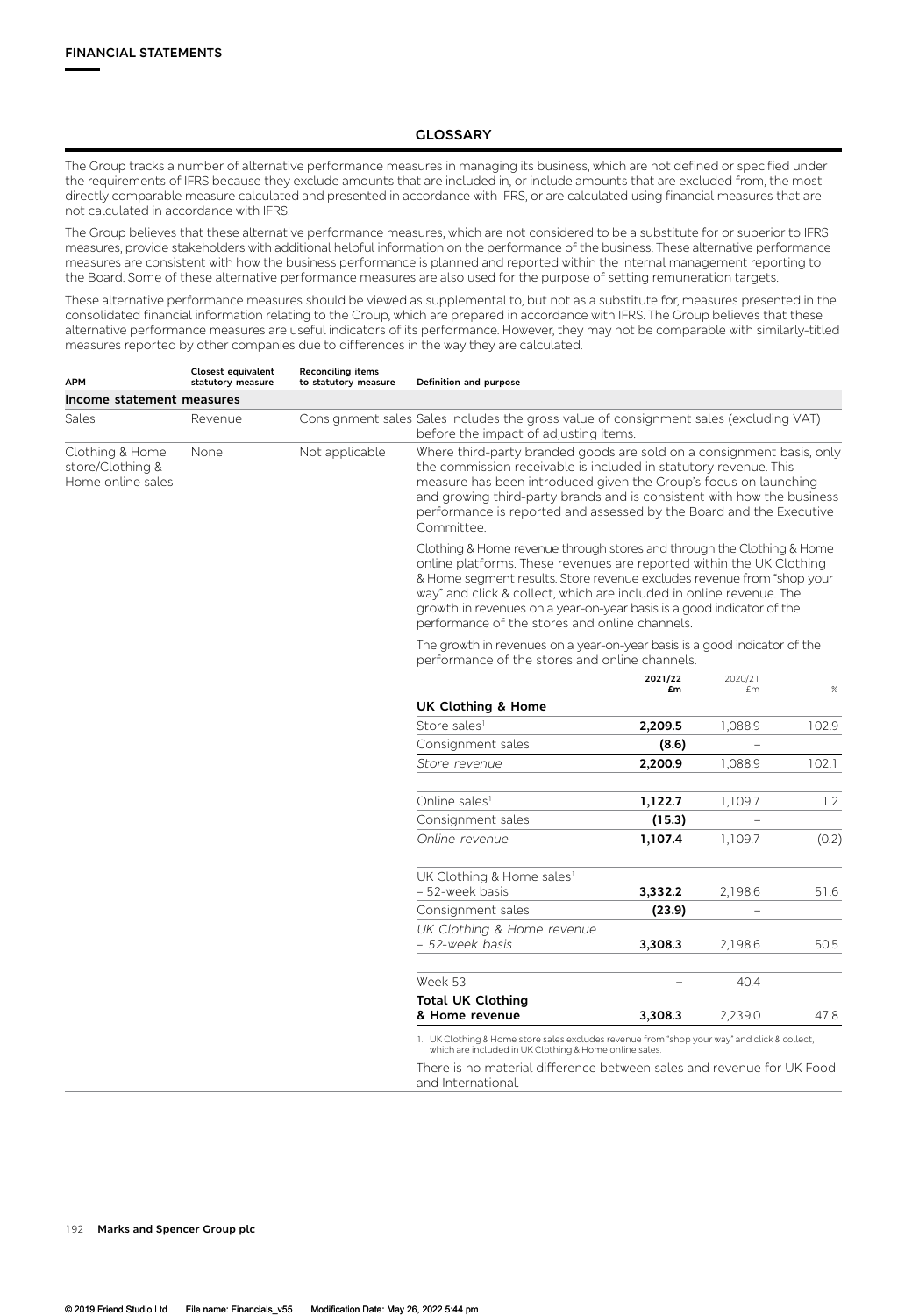# **GLOSSARY** CONTINUED

| <b>APM</b>                           | Closest equivalent<br>statutory measure               | <b>Reconciling items</b><br>to statutory measure                                                   | Definition and purpose                                                                                                                                                                                                                                                                                                                                                                                                                                                            |               |               |         |
|--------------------------------------|-------------------------------------------------------|----------------------------------------------------------------------------------------------------|-----------------------------------------------------------------------------------------------------------------------------------------------------------------------------------------------------------------------------------------------------------------------------------------------------------------------------------------------------------------------------------------------------------------------------------------------------------------------------------|---------------|---------------|---------|
| Income statement measures continued  |                                                       |                                                                                                    |                                                                                                                                                                                                                                                                                                                                                                                                                                                                                   |               |               |         |
| Like-for-like<br>revenue growth      | Movement in<br>revenue per<br>the income<br>statement | Revenue from<br>non like-for-like<br>stores                                                        | The period-on-period change in revenue (excluding VAT) from stores<br>which have been trading and where there has been no significant<br>change (greater than 10%) in footage for at least 52 weeks and online<br>sales. The measure is used widely in the retail industry as an indicator of<br>sales performance. It excludes the impact of new stores, closed stores<br>or stores with significant footage change.                                                             |               |               |         |
|                                      |                                                       |                                                                                                    |                                                                                                                                                                                                                                                                                                                                                                                                                                                                                   |               | 2021/22       | 2020/21 |
|                                      |                                                       |                                                                                                    | <b>UK Food</b>                                                                                                                                                                                                                                                                                                                                                                                                                                                                    |               | £m            | £m      |
|                                      |                                                       |                                                                                                    | Like-for-like                                                                                                                                                                                                                                                                                                                                                                                                                                                                     |               | 6,414.1       | 5,831.1 |
|                                      |                                                       |                                                                                                    | Net new space <sup>1</sup>                                                                                                                                                                                                                                                                                                                                                                                                                                                        |               | 225.5         | 163.7   |
|                                      |                                                       |                                                                                                    | Week 53                                                                                                                                                                                                                                                                                                                                                                                                                                                                           |               |               | 143.7   |
|                                      |                                                       |                                                                                                    | Total UK Food revenue                                                                                                                                                                                                                                                                                                                                                                                                                                                             |               | 6,639.6       | 6,138.5 |
|                                      |                                                       |                                                                                                    |                                                                                                                                                                                                                                                                                                                                                                                                                                                                                   |               |               |         |
|                                      |                                                       |                                                                                                    | UK Clothing & Home                                                                                                                                                                                                                                                                                                                                                                                                                                                                |               |               |         |
|                                      |                                                       |                                                                                                    | Like-for-like                                                                                                                                                                                                                                                                                                                                                                                                                                                                     |               | 3,218.3       | 2,164.5 |
|                                      |                                                       |                                                                                                    | Net new space                                                                                                                                                                                                                                                                                                                                                                                                                                                                     |               | 90.0          | 34.1    |
|                                      |                                                       |                                                                                                    | Week 53                                                                                                                                                                                                                                                                                                                                                                                                                                                                           |               |               | 40.4    |
|                                      |                                                       |                                                                                                    | Total UK Clothing & Home revenue                                                                                                                                                                                                                                                                                                                                                                                                                                                  |               | 3,308.3       | 2,239.0 |
|                                      |                                                       |                                                                                                    | 1. UK Food net new space includes sales to Ocado Retail Limited.                                                                                                                                                                                                                                                                                                                                                                                                                  |               |               |         |
| Food ex hospitality<br>and franchise | Movement in<br>revenue per<br>the income<br>statement | Revenue from<br>hospitality<br>and franchise<br>categories and<br>sales to Ocado<br>Retail Limited | The period-on-period change in Food revenue (before sales to Ocado<br>Retail Limited) excluding the hospitality and franchise categories'<br>revenue (excluding VAT). The hospitality category includes cafes,<br>counters and marketplace. This measure is based on Food total revenue<br>rather than like-for-like revenue which was presented in the 2020/21<br>annual report. This measure is used to provide consistency with other<br>measures provided within this report. |               |               |         |
|                                      |                                                       |                                                                                                    |                                                                                                                                                                                                                                                                                                                                                                                                                                                                                   | 2021/22<br>£m | 2020/21<br>£m | $\%$    |
|                                      |                                                       |                                                                                                    | <b>UK Food</b>                                                                                                                                                                                                                                                                                                                                                                                                                                                                    |               |               |         |
|                                      |                                                       |                                                                                                    | Revenue                                                                                                                                                                                                                                                                                                                                                                                                                                                                           | 6,639.6       | 6,138.5       | 8.2     |
|                                      |                                                       |                                                                                                    | Sales to Ocado Retail                                                                                                                                                                                                                                                                                                                                                                                                                                                             | (32.1)        | (24.2)        | 32.6    |
|                                      |                                                       |                                                                                                    | Hospitality                                                                                                                                                                                                                                                                                                                                                                                                                                                                       | (167.0)       | (54.0)        | 209.3   |
|                                      |                                                       |                                                                                                    | Franchise                                                                                                                                                                                                                                                                                                                                                                                                                                                                         | (586.6)       | (438.4)       | 33.8    |
|                                      |                                                       |                                                                                                    | Food ex hospitality                                                                                                                                                                                                                                                                                                                                                                                                                                                               |               |               |         |
|                                      |                                                       |                                                                                                    | and franchise                                                                                                                                                                                                                                                                                                                                                                                                                                                                     | 5,853.9       | 5,621.9       | 4.1     |
| M&S.com revenue/<br>Online revenue   | None                                                  | Not applicable                                                                                     | Total revenue through the Group's online platforms. These revenues<br>are reported within the relevant UK Clothing & Home, UK Food and<br>International segment results. The growth in revenues on a year-on-<br>year basis is a good indicator of the performance of the online channel<br>and is a measure used within the Group's incentive plans. Refer to the<br>Remuneration Report for an explanation of why this measure is used<br>within incentive plans.               |               |               |         |
| International online None            |                                                       | Not applicable                                                                                     | International revenue through International online platforms. These<br>revenues are reported within the International segment results. The growth<br>in revenues on a year-on-year basis is a good indicator of the performance<br>of the online channel. This measure has been introduced given the Group's<br>focus on online sales.                                                                                                                                            |               |               |         |
|                                      |                                                       |                                                                                                    |                                                                                                                                                                                                                                                                                                                                                                                                                                                                                   | 2021/22<br>£m | 2020/21<br>£m | %       |
|                                      |                                                       |                                                                                                    | International revenue                                                                                                                                                                                                                                                                                                                                                                                                                                                             |               |               |         |
|                                      |                                                       |                                                                                                    | Stores                                                                                                                                                                                                                                                                                                                                                                                                                                                                            | 764.7         | 613.6         | 24.6    |
|                                      |                                                       |                                                                                                    | Online                                                                                                                                                                                                                                                                                                                                                                                                                                                                            | 172.5         | 165.7         | 4.1     |
|                                      |                                                       |                                                                                                    | Week 53                                                                                                                                                                                                                                                                                                                                                                                                                                                                           |               | 10.1          |         |
|                                      |                                                       |                                                                                                    | At reported currency                                                                                                                                                                                                                                                                                                                                                                                                                                                              | 937.2         | 789.4         | 18.7    |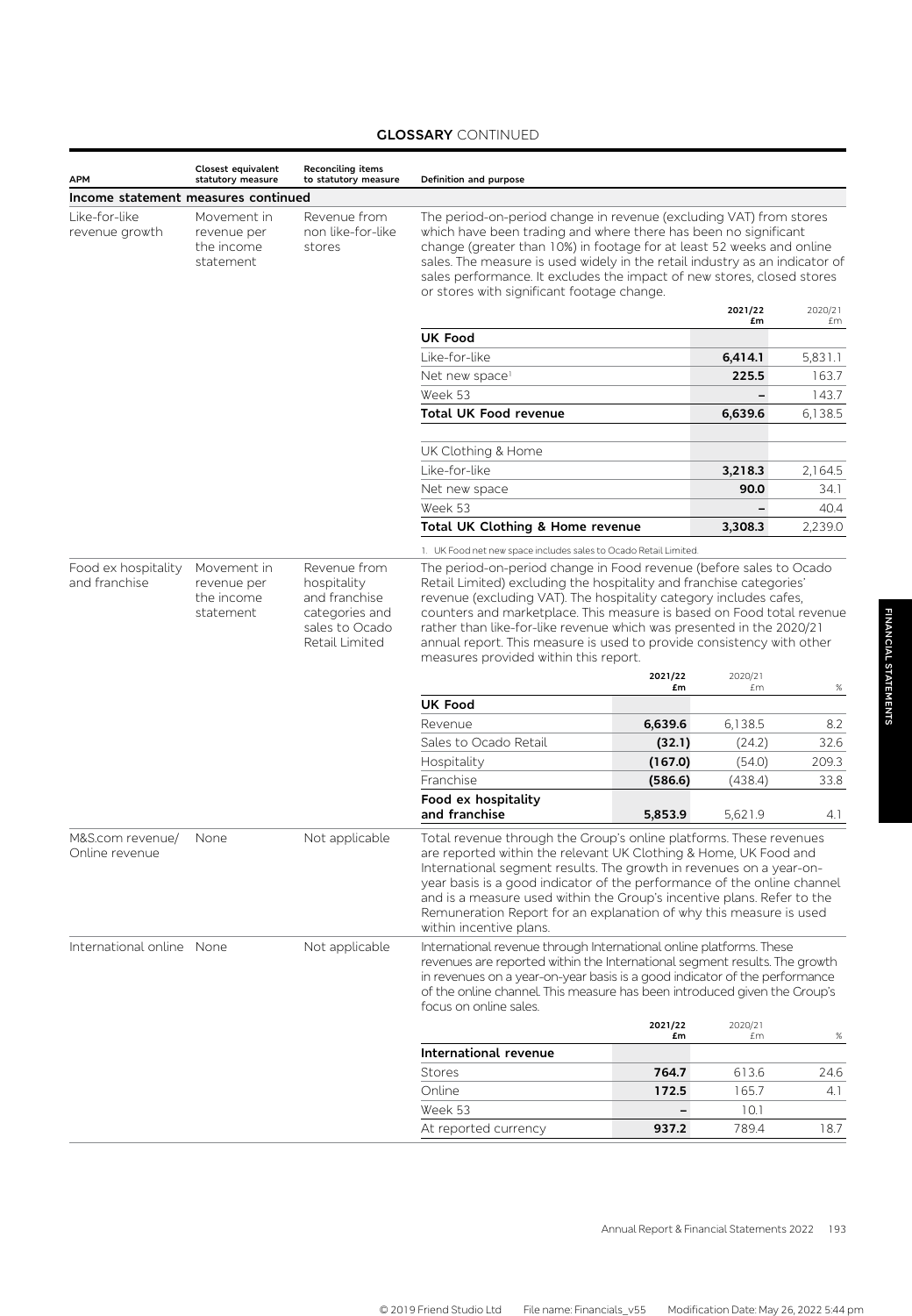| <b>APM</b>                                    | Closest equivalent<br>statutory measure | <b>Reconciling items</b><br>to statutory measure | Definition and purpose                                                                                                                                                                                                                                                                                                                                                                                                                                                                                                                                                                                                 |         |         |      |  |
|-----------------------------------------------|-----------------------------------------|--------------------------------------------------|------------------------------------------------------------------------------------------------------------------------------------------------------------------------------------------------------------------------------------------------------------------------------------------------------------------------------------------------------------------------------------------------------------------------------------------------------------------------------------------------------------------------------------------------------------------------------------------------------------------------|---------|---------|------|--|
| Income statement measures continued           |                                         |                                                  |                                                                                                                                                                                                                                                                                                                                                                                                                                                                                                                                                                                                                        |         |         |      |  |
| Revenue growth at<br>constant currency        | None                                    | Not applicable                                   | The period-on-period change in revenue retranslating the previous<br>year revenue at the average actual periodic exchange rates used in the<br>current financial year. This measure is presented as a means of eliminating<br>the effects of exchange rate fluctuations on the period-on-period<br>reported results.                                                                                                                                                                                                                                                                                                   |         |         |      |  |
|                                               |                                         |                                                  |                                                                                                                                                                                                                                                                                                                                                                                                                                                                                                                                                                                                                        | 2021/22 | 2020/21 |      |  |
|                                               |                                         |                                                  | International revenue                                                                                                                                                                                                                                                                                                                                                                                                                                                                                                                                                                                                  | £m      | £m      | $\%$ |  |
|                                               |                                         |                                                  | At constant currency                                                                                                                                                                                                                                                                                                                                                                                                                                                                                                                                                                                                   | 937.2   | 761.8   | 23.0 |  |
|                                               |                                         |                                                  | Impact of FX retranslation                                                                                                                                                                                                                                                                                                                                                                                                                                                                                                                                                                                             |         | 17.5    |      |  |
|                                               |                                         |                                                  | International revenue -<br>52-week basis                                                                                                                                                                                                                                                                                                                                                                                                                                                                                                                                                                               | 937.2   | 779.3   | 20.3 |  |
|                                               |                                         |                                                  | Week 53                                                                                                                                                                                                                                                                                                                                                                                                                                                                                                                                                                                                                |         | 10.1    |      |  |
|                                               |                                         |                                                  | At reported currency                                                                                                                                                                                                                                                                                                                                                                                                                                                                                                                                                                                                   | 937.2   | 789.4   | 18.7 |  |
| Adjusting items                               | None                                    | Not applicable                                   | Those items which the Group excludes from its adjusted profit metrics<br>in order to present a further measure of the Group's performance.<br>Each of these items, costs or incomes, is considered to be significant<br>in nature and/or quantum or are consistent with items treated as<br>adjusting in prior periods. Excluding these items from profit metrics<br>provides readers with helpful additional information on the<br>performance of the business across periods because it is consistent<br>with how the business performance is planned by, and reported to,<br>the Board and the Executive Committee. |         |         |      |  |
| Revenue before<br>adjusting items             | Revenue                                 | Adjusting items<br>(See note 5)                  | Revenue before the impact of adjusting items. The Group considers this<br>to be an important measure of Group performance and is consistent<br>with how the business performance is reported and assessed by the Board<br>and the Executive Committee. This measure has been introduced as<br>certain adjustments have been made to revenue for the first time in<br>accordance with the Group's policy for adjusting items.                                                                                                                                                                                           |         |         |      |  |
| Operating<br>profit before<br>adjusting items |                                         | Operating profit Adjusting items<br>(See note 5) | Operating profit before the impact of adjusting items. The Group considers<br>this to be an important measure of Group performance and is<br>consistent with how the business performance is reported and<br>assessed by the Board and the Executive Committee.                                                                                                                                                                                                                                                                                                                                                        |         |         |      |  |
| Finance<br>income before<br>adjusting items   | Finance income                          | Adjusting items<br>(See note 5)                  | Finance income before the impact of adjusting items. The Group<br>considers this to be an important measure of Group performance and<br>is consistent with how the business performance is reported and<br>assessed by the Board and the Executive Committee.                                                                                                                                                                                                                                                                                                                                                          |         |         |      |  |
| Finance costs<br>before adjusting<br>items    | Finance costs                           | Adjusting items<br>(See note 5)                  | Finance costs before the impact of adjusting items. The Group<br>considers this to be an important measure of Group performance and<br>is consistent with how the business performance is reported and<br>assessed by the Board and the Executive Committee.                                                                                                                                                                                                                                                                                                                                                           |         |         |      |  |
| Net interest<br>payable on leases             | Finance income/<br>costs                | Finance income/<br>costs<br>(See note 6)         | The net of interest income on subleases and interest payable on lease<br>liabilities. This measure has been introduced as it allows the Board and<br>Executive Committee to assess the impact of IFRS 16 Leases.                                                                                                                                                                                                                                                                                                                                                                                                       |         |         |      |  |
| Net financial<br>interest                     | Finance<br>income/costs                 | Finance<br>income/costs<br>(See note 6)          | Calculated as net finance costs, excluding interest on leases and adjusting<br>items. The Group considers this to be an important measure of Group<br>performance and is consistent with how the business performance is<br>reported and assessed by the Board and the Executive Committee.                                                                                                                                                                                                                                                                                                                            |         |         |      |  |
| EBIT before<br>adjusting items                | EBIT <sup>1</sup>                       | Adjusting items<br>(See note 5)                  | Calculated as profit before the impact of adjusting items, net finance<br>costs and tax as disclosed on the face of the consolidated income<br>statement. This measure is used in calculating the return on capital<br>employed for the Group.                                                                                                                                                                                                                                                                                                                                                                         |         |         |      |  |
| Ocado Retail<br>Limited EBITDA                | EBIT <sup>1</sup>                       | Not applicable                                   | Calculated as Ocado Retail Limited earnings before interest, tax,<br>depreciation, amortisation, impairment and exceptional items.                                                                                                                                                                                                                                                                                                                                                                                                                                                                                     |         |         |      |  |
| Profit before tax<br>and adjusting items      | Profit before tax Adjusting items       | (See note 5)                                     | Profit before the impact of adjusting items and tax. The Group<br>considers this to be an important measure of Group performance<br>and is consistent with how the business performance is reported and<br>assessed by the Board and the Executive Committee.                                                                                                                                                                                                                                                                                                                                                          |         |         |      |  |
|                                               |                                         |                                                  | This is a measure used within the Group's incentive plans. Refer to the<br>Remuneration Report for an explanation of why this measure is used<br>within incentive plans.                                                                                                                                                                                                                                                                                                                                                                                                                                               |         |         |      |  |

## **GLOSSARY** CONTINUED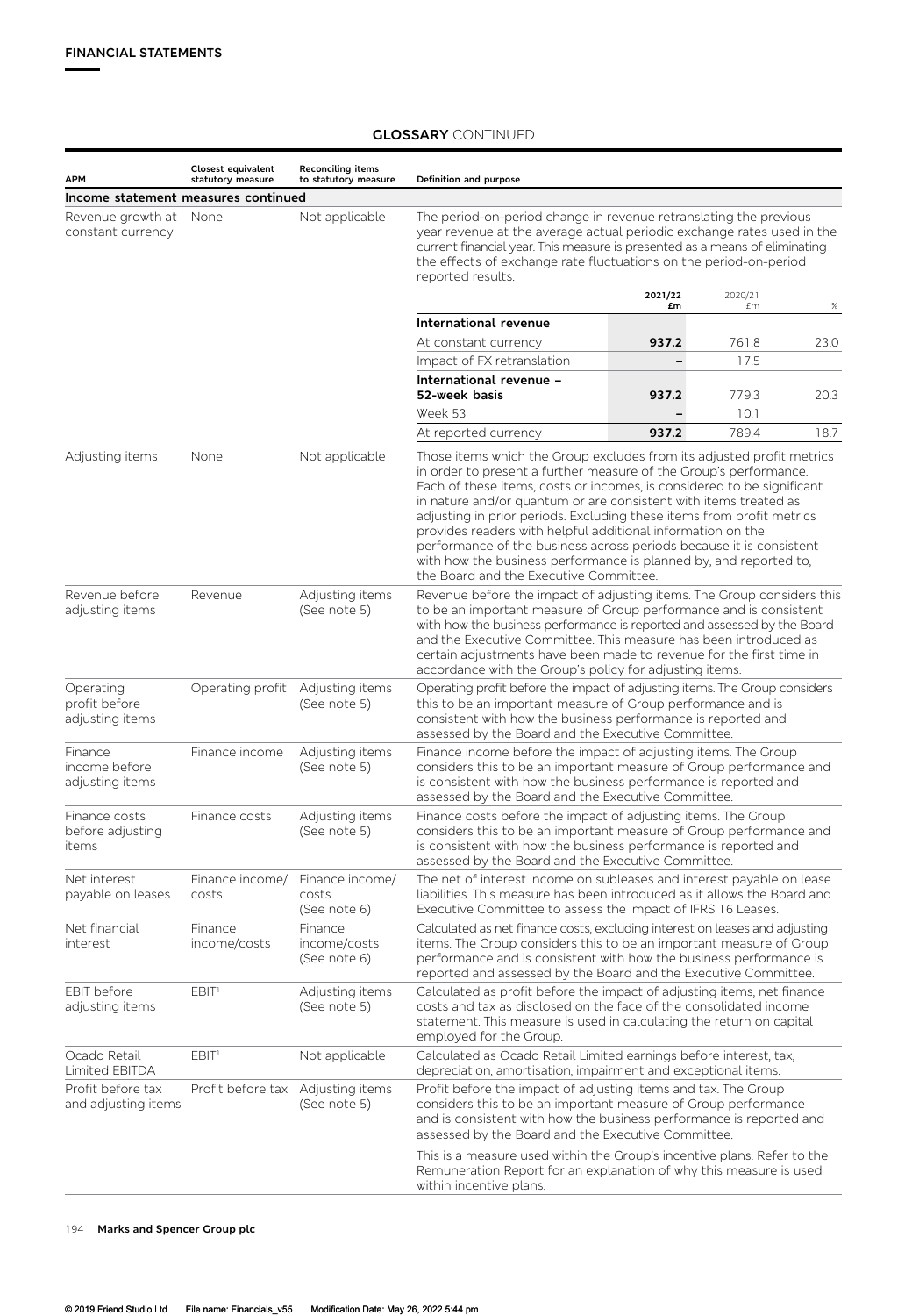# **GLOSSARY** CONTINUED

| <b>APM</b>                                            | Closest equivalent<br>statutory measure          | <b>Reconciling items</b><br>to statutory measure | Definition and purpose                                                                                                                                                                                                                                                                                                                                                                                                                                                                                                                                                                                                                                                                        |               |                          |                             |
|-------------------------------------------------------|--------------------------------------------------|--------------------------------------------------|-----------------------------------------------------------------------------------------------------------------------------------------------------------------------------------------------------------------------------------------------------------------------------------------------------------------------------------------------------------------------------------------------------------------------------------------------------------------------------------------------------------------------------------------------------------------------------------------------------------------------------------------------------------------------------------------------|---------------|--------------------------|-----------------------------|
| Income statement measures continued                   |                                                  |                                                  |                                                                                                                                                                                                                                                                                                                                                                                                                                                                                                                                                                                                                                                                                               |               |                          |                             |
| Adjusted basic<br>earnings per share                  | Earnings<br>per share                            | Adjusting items<br>(See note 5)                  | Profit after tax attributable to owners of the parent and before the impact<br>of adjusting items, divided by the weighted average number of ordinary<br>shares in issue during the financial year.                                                                                                                                                                                                                                                                                                                                                                                                                                                                                           |               |                          |                             |
|                                                       |                                                  |                                                  | This is a measure used within the Group's incentive plans. Refer to the<br>Remuneration Report for an explanation of why this measure is used.                                                                                                                                                                                                                                                                                                                                                                                                                                                                                                                                                |               |                          |                             |
| Adjusted diluted<br>earnings per share                | Diluted earnings<br>per share                    | Adjusting items<br>(See note 5)                  | Profit after tax attributable to owners of the parent and before the<br>impact of adjusting items, divided by the weighted average number of<br>ordinary shares in issue during the financial year adjusted for the<br>effects of any potentially dilutive options.                                                                                                                                                                                                                                                                                                                                                                                                                           |               |                          |                             |
| Effective tax<br>rate before<br>adjusting items       | Effective tax rate Adjusting items               | and their<br>tax impact<br>(See note 5)          | Total income tax charge for the Group excluding the tax impact of<br>adjusting items divided by the profit before tax and adjusting items.<br>This measure is an indicator of the ongoing tax rate for the Group.                                                                                                                                                                                                                                                                                                                                                                                                                                                                             |               |                          |                             |
| 52-week<br>basis for the<br>2020/21<br>financial year | Corresponding<br>equivalent<br>statutory measure | Last trading<br>week of 2020/21                  | The Group's financial year ends on the nearest Saturday to 31 March.<br>The current financial year is for the 52 weeks ended 2 April 2022 with<br>the comparative financial year being for the 53 weeks ended 3 April<br>2021. In order to provide comparability with the prior year results,<br>adjustments have been made to the 2020/21 53-week income<br>statement to remove sales, operating costs and other items relating to<br>the last trading week of the 2020/21 financial year. In determining the<br>week 53 adjustment, revenue and cost of goods sold represent the actual<br>trading performance in that week, with overhead expenses allocated<br>proportionally to week 53. |               |                          |                             |
|                                                       |                                                  |                                                  |                                                                                                                                                                                                                                                                                                                                                                                                                                                                                                                                                                                                                                                                                               | 2021/22<br>£m | Exclude<br>week 53<br>£m | 2020/21<br>52-week<br>basis |
|                                                       |                                                  |                                                  | Revenue                                                                                                                                                                                                                                                                                                                                                                                                                                                                                                                                                                                                                                                                                       |               |                          |                             |
|                                                       |                                                  |                                                  | UK Food                                                                                                                                                                                                                                                                                                                                                                                                                                                                                                                                                                                                                                                                                       | 6,138.5       | (143.7)                  | 5,994.8                     |
|                                                       |                                                  |                                                  | UK Clothing & Home                                                                                                                                                                                                                                                                                                                                                                                                                                                                                                                                                                                                                                                                            | 2,239.0       | (40.4)                   | 2,198.6                     |
|                                                       |                                                  |                                                  | Total UK Retail                                                                                                                                                                                                                                                                                                                                                                                                                                                                                                                                                                                                                                                                               | 8,377.5       | (184.1)                  | 8,193.4                     |
|                                                       |                                                  |                                                  | International                                                                                                                                                                                                                                                                                                                                                                                                                                                                                                                                                                                                                                                                                 | 789.4         | (10.1)                   | 779.3                       |
|                                                       |                                                  |                                                  | Total Group                                                                                                                                                                                                                                                                                                                                                                                                                                                                                                                                                                                                                                                                                   | 9,166.9       | (194.2)                  | 8,972.7                     |
|                                                       |                                                  |                                                  | Operating profit/(loss)<br>before adjusting items                                                                                                                                                                                                                                                                                                                                                                                                                                                                                                                                                                                                                                             |               |                          |                             |
|                                                       |                                                  |                                                  | UK Food                                                                                                                                                                                                                                                                                                                                                                                                                                                                                                                                                                                                                                                                                       | 228.6         | (15.0)                   | 213.6                       |
|                                                       |                                                  |                                                  | UK Clothing & Home                                                                                                                                                                                                                                                                                                                                                                                                                                                                                                                                                                                                                                                                            | (130.8)       | 1.4                      | (129.4)                     |
|                                                       |                                                  |                                                  | International                                                                                                                                                                                                                                                                                                                                                                                                                                                                                                                                                                                                                                                                                 | 44.1          | 1.0                      | 45.1                        |
|                                                       |                                                  |                                                  | Adjusted profit before tax                                                                                                                                                                                                                                                                                                                                                                                                                                                                                                                                                                                                                                                                    |               |                          |                             |
|                                                       |                                                  |                                                  | Total Group                                                                                                                                                                                                                                                                                                                                                                                                                                                                                                                                                                                                                                                                                   | 50.3          | (8.7)                    | 41.6                        |
|                                                       |                                                  |                                                  | Loss before tax                                                                                                                                                                                                                                                                                                                                                                                                                                                                                                                                                                                                                                                                               |               |                          |                             |
|                                                       |                                                  |                                                  | Total Group                                                                                                                                                                                                                                                                                                                                                                                                                                                                                                                                                                                                                                                                                   | (209.4)       | 8.2                      | (201.2)                     |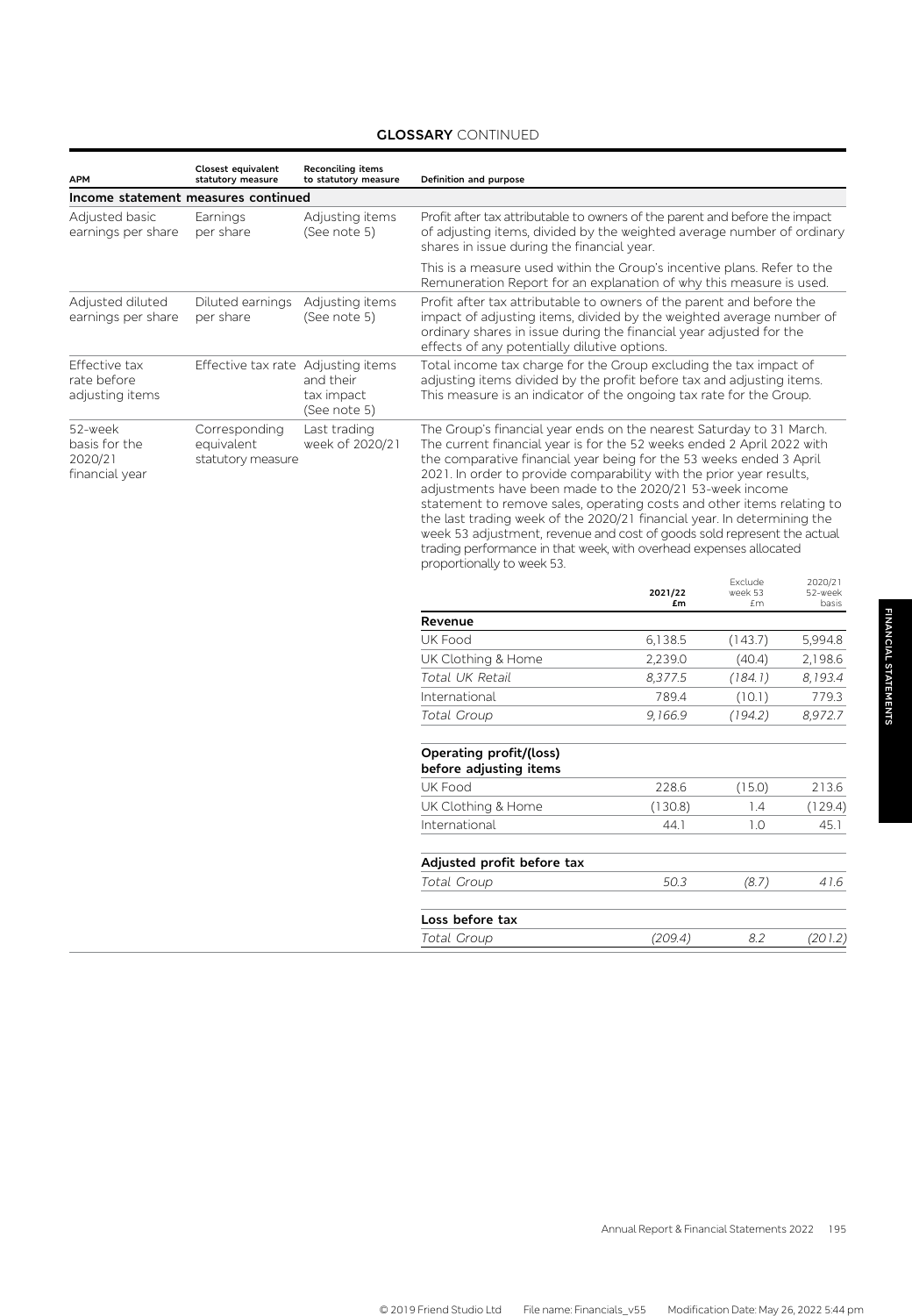| <b>APM</b>                                     | Closest equivalent<br>statutory measure         | <b>Reconciling items</b><br>to statutory measure                                     | Definition and purpose                                                                                                                                                                                                                                                                                                                                                                                                                                                                                                               |  |
|------------------------------------------------|-------------------------------------------------|--------------------------------------------------------------------------------------|--------------------------------------------------------------------------------------------------------------------------------------------------------------------------------------------------------------------------------------------------------------------------------------------------------------------------------------------------------------------------------------------------------------------------------------------------------------------------------------------------------------------------------------|--|
| <b>Balance sheet measures</b>                  |                                                 |                                                                                      |                                                                                                                                                                                                                                                                                                                                                                                                                                                                                                                                      |  |
| Net debt                                       | None                                            | Reconciliation<br>of net debt<br>(see note 27)                                       | Net debt comprises total borrowings (bank and bonds net of accrued<br>interest and lease liabilities), the spot foreign exchange component of net<br>derivative financial instruments that hedge the debt and the Scottish<br>Limited Partnership liability to the Marks and Spencer UK Pension Scheme<br>less cash, cash equivalents and unlisted and short-term investments. Net<br>debt does not include contingent consideration as it is conditional upon<br>future events which are not yet certain at the balance sheet date. |  |
|                                                |                                                 |                                                                                      | This measure is a good indication of the strength of the Group's<br>balance sheet position and is widely used by credit rating agencies.                                                                                                                                                                                                                                                                                                                                                                                             |  |
| Net debt<br>excluding<br>lease liabilities     | None                                            | Reconciliation<br>of net debt<br>(see note 27)<br>Lease liabilities<br>(see note 20) | Calculated as net debt less lease liabilities. This measure is a good<br>indication of the strength of the Group's balance sheet position and is<br>widely used by credit rating agencies.                                                                                                                                                                                                                                                                                                                                           |  |
| Cash flow measures                             |                                                 |                                                                                      |                                                                                                                                                                                                                                                                                                                                                                                                                                                                                                                                      |  |
| Free cash flow<br>after shareholder<br>returns | Net cash inflow<br>from operating<br>activities | See Financial<br>Review                                                              | The cash generated from the Group's operating activities less capital<br>expenditure, cash lease payments and interest paid.                                                                                                                                                                                                                                                                                                                                                                                                         |  |
|                                                |                                                 |                                                                                      | This measure shows the cash retained by the Group in the year.                                                                                                                                                                                                                                                                                                                                                                                                                                                                       |  |
| Free cash flow                                 | Net cash inflow<br>from operating<br>activities | See Financial<br>Review                                                              | Calculated as the cash generated from the Group's operating activities<br>less capital expenditure and interest paid, excluding returns to<br>shareholders (dividends and share buyback).                                                                                                                                                                                                                                                                                                                                            |  |
|                                                |                                                 |                                                                                      | This measure shows the cash generated by the Group during the year<br>that is available for returning to shareholders and is used within the<br>Group's incentive plans.                                                                                                                                                                                                                                                                                                                                                             |  |
| <b>Other measures</b>                          |                                                 |                                                                                      |                                                                                                                                                                                                                                                                                                                                                                                                                                                                                                                                      |  |
| Covid-19<br>scenario                           | None                                            | Not applicable                                                                       | As part of the Group's normal financial planning process, the Board<br>approved the 2020/21 budget and three-year plan.                                                                                                                                                                                                                                                                                                                                                                                                              |  |
|                                                |                                                 |                                                                                      | As a result of the UK government restrictions on trade that were announced<br>in response to the Covid-19 pandemic, the Croup revisited the 2020/21<br>budget and three-year plan to determine a downside scenario.                                                                                                                                                                                                                                                                                                                  |  |
|                                                |                                                 |                                                                                      | The downside scenario assumed the government guidelines at the period<br>end continued for a period of at least four months, resulting in a significant<br>decline in sales for the remainder of 2020/21, as outlined in the<br>basis of preparation in the Group's 2020 Annual Report and<br>Financial Statements.                                                                                                                                                                                                                  |  |
|                                                |                                                 |                                                                                      | This downside scenario was approved by the directors and is defined<br>as the Covid-19 scenario.                                                                                                                                                                                                                                                                                                                                                                                                                                     |  |
| Capital<br>expenditure                         | None                                            | Not applicable                                                                       | Calculated as the purchase of property, plant and equipment,<br>investment property and intangible assets during the year, less<br>proceeds from asset disposals excluding any assets acquired or<br>disposed of as part of a business combination or through an<br>investment in an associate.                                                                                                                                                                                                                                      |  |

## **GLOSSARY** CONTINUED